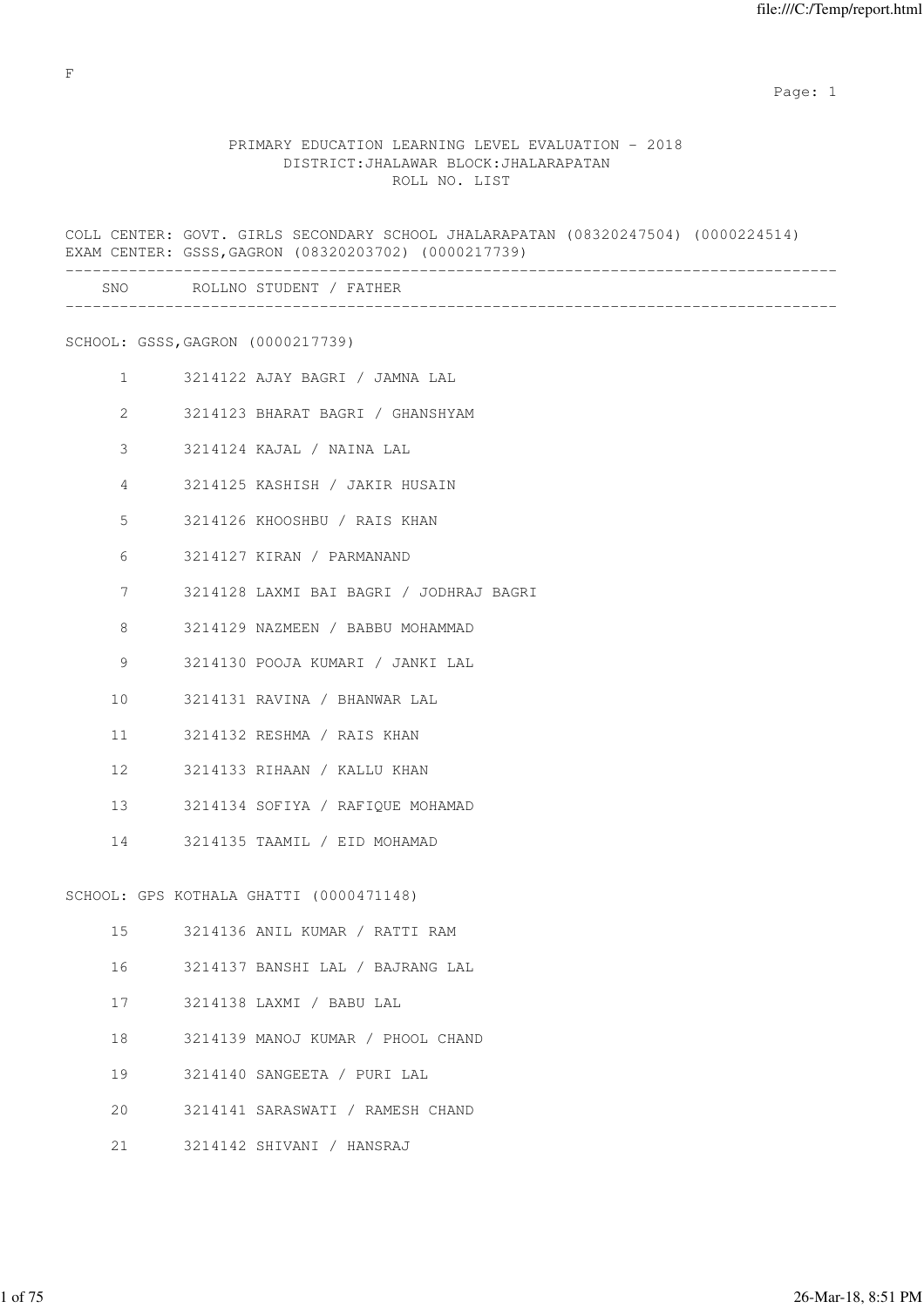|                |                      | COLL CENTER: GOVT. GIRLS SECONDARY SCHOOL JHALARAPATAN (08320247504) (0000224514)<br>EXAM CENTER: GASSS, MANAKPUR (PIPLOD) (08320209901) (0000217745) |
|----------------|----------------------|-------------------------------------------------------------------------------------------------------------------------------------------------------|
|                | -------------------- | SNO ROLLNO STUDENT / FATHER                                                                                                                           |
|                |                      | SCHOOL: MA BHARTI VIDHYA MANDIR UPS MANAKPUR (0000019784)                                                                                             |
| $\mathbf{1}$   |                      | 3214143 ANJALI RATHORE / BALCHAND                                                                                                                     |
| $\overline{2}$ |                      | 3214144 ARPIT RATHORE / RAMESHWER                                                                                                                     |
| 3              |                      | 3214145 ARUN RATHORE / RAMDAYAL RATHORE                                                                                                               |
| 4              |                      | 3214146 CHETAN ROTHORE / PUNAM CHAND                                                                                                                  |
| 5              |                      | 3214147 HITESH BHEEL / DINESH KUMAR BHEEL                                                                                                             |
| 6              |                      | 3214148 JITENDRA BHEEL / BHERU LAL                                                                                                                    |
| 7              |                      | 3214149 KHUSBU RATHORE / KAMLESH RATHORE                                                                                                              |
| 8              |                      | 3214150 KULDIP RATHORE / DINESH RATHORE                                                                                                               |
| 9              |                      | 3214151 MAHESH MEGHWAL / RADHESHYAM                                                                                                                   |
| 10             |                      | 3214152 NEHA BHEEL / BAHADUR SING BHEEL                                                                                                               |
| 11             |                      | 3214153 PAYAL MEGHWAL / SHAMBU LAL                                                                                                                    |
| 12             |                      | 3214154 PAYAL RATHORE / MUKESH RATHORE                                                                                                                |
| 13             |                      | 3214155 SHALU PATIDAR / RAMESH CHAND                                                                                                                  |
| 14             |                      | 3214156 VARSHA RATHORE / DILIP RATHORE                                                                                                                |
|                |                      | SCHOOL: GASSS, MANAKPUR (PIPLOD) (0000217745)                                                                                                         |
| 15             |                      | 3214157 AJAY BHEEL / RAM SINGH BHEEL                                                                                                                  |
| 16             |                      | 3214158 DURGA SHANKAR BHEEL / RAMNARAYAN BHEEL                                                                                                        |
| 17             |                      | 3214159 KUMKUM RATHORE / JAGDISH RATHORE                                                                                                              |
| 18             |                      | 3214160 MOHIT RATHORE / KAMLESH RATHORE                                                                                                               |
| 19             |                      | 3214161 NISHA KUMARI LUHAR / KANHAIYA LAL LUHAR                                                                                                       |
| 20             |                      | 3214162 NITIN SHARMA / RAM BABU SHARMA                                                                                                                |
| 21             |                      | 3214163 PANKAJ RATHORE / BAJARANG LAL                                                                                                                 |
| 22             |                      | 3214164 RAM LAKHAN / GOPAL LAL                                                                                                                        |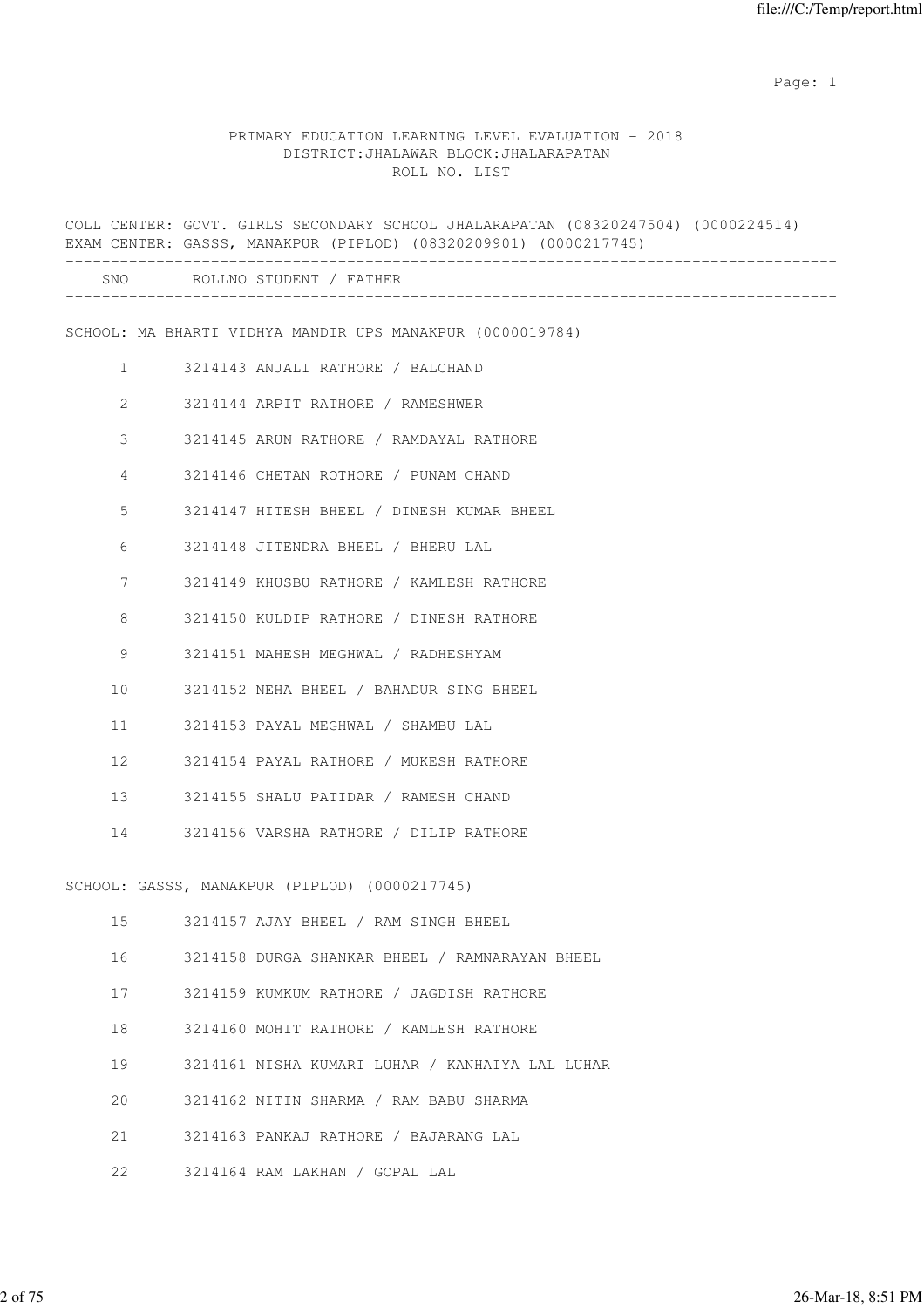### PRIMARY EDUCATION LEARNING LEVEL EVALUATION - 2018 DISTRICT:JHALAWAR BLOCK:JHALARAPATAN ROLL NO. LIST

COLL CENTER: GOVT. GIRLS SECONDARY SCHOOL JHALARAPATAN (08320247504) (0000224514) EXAM CENTER: GASSS, MANAKPUR (PIPLOD) (08320209901) (0000217745) ------------------------------------------------------------------------------------- SNO ROLLNO STUDENT / FATHER -------------------------------------------------------------------------------------

- 23 3214165 RISHIKA RATHORE / PAWAN KUMAR RATHORE
	- 24 3214166 SHIVANI RATHORE / DEV LAL RATHORE

SCHOOL: GPS,BHANWARASI (0000406730)

- 25 3214167 AJAY KUMAR / JAGDISH CHAND
- 26 3214168 ANJALI KUMARI / JAGDISH CHAND
- 27 3214169 PANKAJ KUMAR / PAPPU LAL
- 28 3214170 PREM CHAND / MUKESH KUMAR
- 29 3214171 RANJIT KUMAR SEN / PRAKASH CHAND SEN
- 30 3214172 RUKMANI KUMARI / JOGENDRA SINGH
- 31 3214173 SHIVANI / ASHOK KUMAR

SCHOOL: GUPS,CHANDIYA KHEDI (0000414173)

- 32 3214174 ARJUN / LT. SITARAM
- 33 3214175 MANISH / DURGA LAL
- 34 3214176 SHEKHAR KUMAR / LT BHUVNESH
- 35 3214177 VARSHA KUMARI / BHAGWAN SINGH

SCHOOL: GPS,KISHANPURIYA (0000441423)

- 36 3214178 ANITA DANGI / MANOHAR LAL
- 37 3214179 DILKHUSH BAIRWA / DUDHA LAL
- 38 3214180 RADHA DANGI / GOKUL PRASAD
- 39 3214181 RAJAL BAIRWA / RAMPRATAP BAIRWA
- 40 3214182 SUMAN DANGI / BAJARANG LAL

SCHOOL: Govt. Upper Primary School, Chauki Jarel (0000465785)

41 3214183 DILKHUSH KUMAR / MOHAN LAL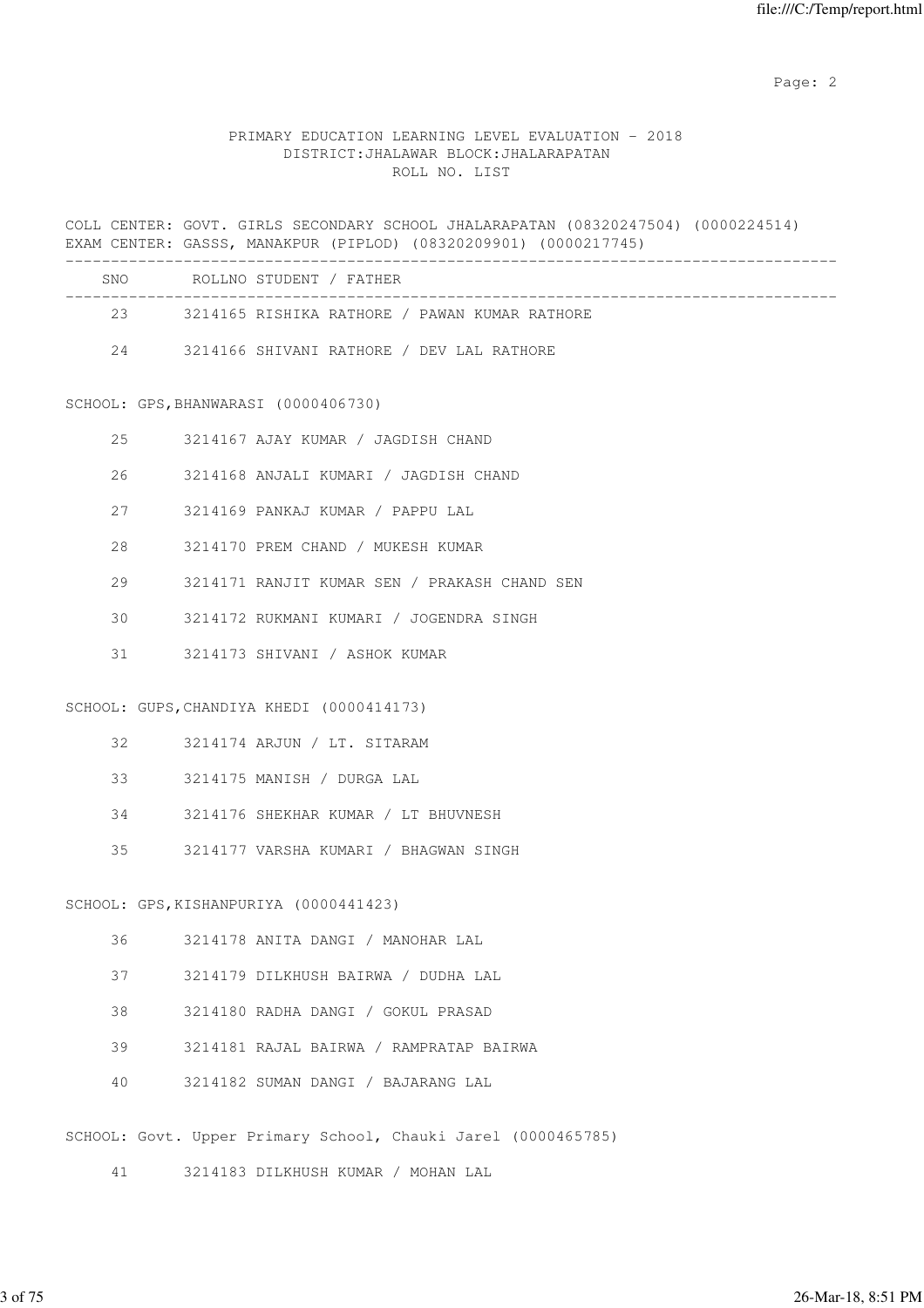Page: 3

### PRIMARY EDUCATION LEARNING LEVEL EVALUATION - 2018 DISTRICT:JHALAWAR BLOCK:JHALARAPATAN ROLL NO. LIST

COLL CENTER: GOVT. GIRLS SECONDARY SCHOOL JHALARAPATAN (08320247504) (0000224514) EXAM CENTER: GASSS, MANAKPUR (PIPLOD) (08320209901) (0000217745) ------------------------------------------------------------------------------------- SNO ROLLNO STUDENT / FATHER ------------------------------------------------------------------------------------- 42 3214184 LOKESH KUMAR / GHANSHYAM 43 3214185 NANDINI KUMARI / DEVI LAL

44 3214186 SHEELA KUMARI / RAJESH KUMAR

SCHOOL: GUPS(SANSKRIT), PIPLOD (0000540021)

- 45 3214187 ARTI MEGHWAL / DURGA LAL MEGHWAL
- 46 3214188 RAVEENA BHEEL / RAMBABU BHEEL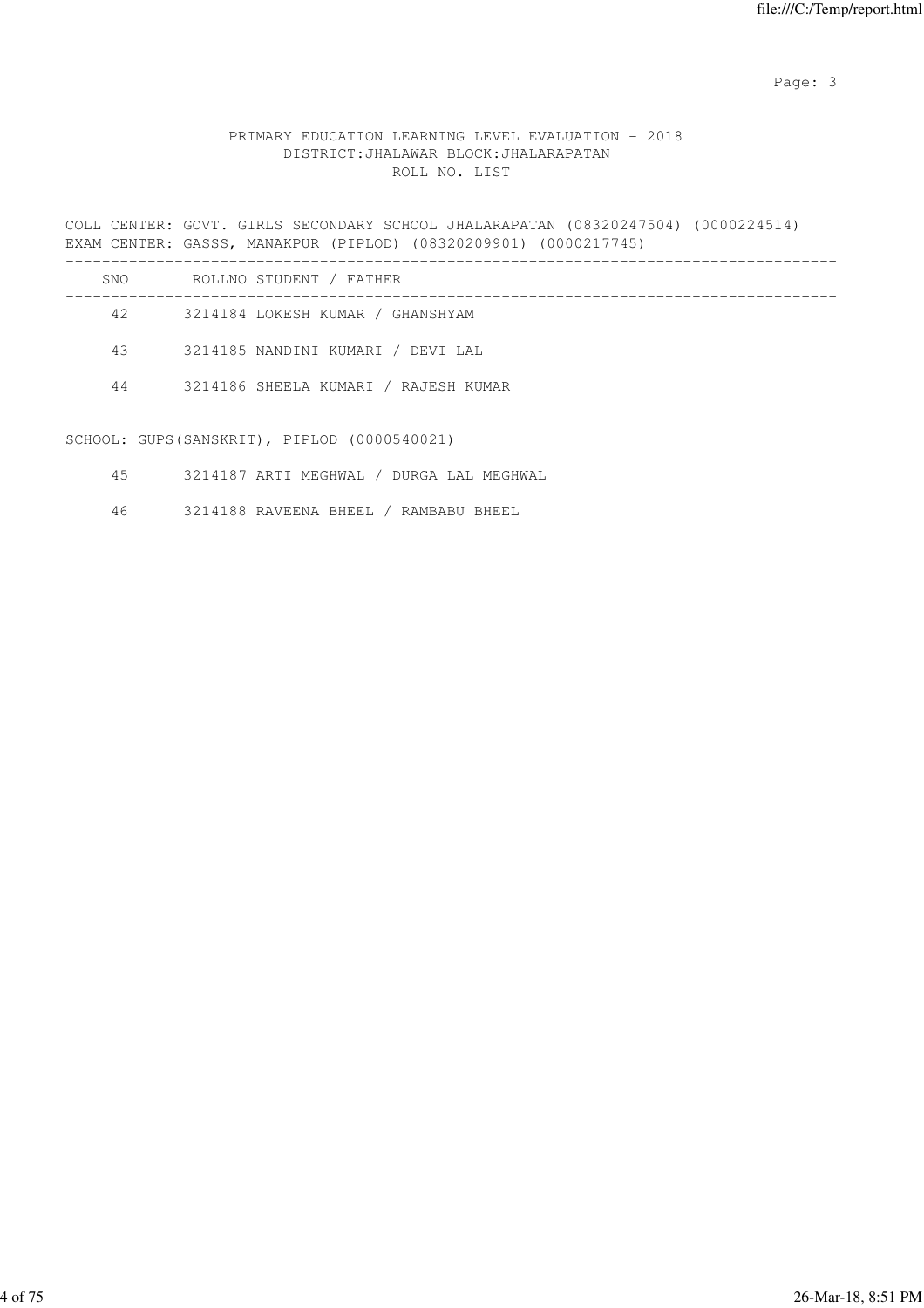|                             |  | COLL CENTER: GOVT. GIRLS SECONDARY SCHOOL JHALARAPATAN (08320247504) (0000224514)<br>EXAM CENTER: GOVT. ADARSH SENIOR SECONDARY SCHOOL, DONDA (08320211205) (0000217746) |  |  |  |
|-----------------------------|--|--------------------------------------------------------------------------------------------------------------------------------------------------------------------------|--|--|--|
| SNO ROLLNO STUDENT / FATHER |  |                                                                                                                                                                          |  |  |  |
|                             |  | SCHOOL: SARSWATI VIDHYA MANDIR UPS DHABALI KALAN (0000019608)                                                                                                            |  |  |  |
| $\mathbf{1}$                |  | 3214189 DEEPAK RATHORE / BABU LAL RATHORE                                                                                                                                |  |  |  |
| 2                           |  | 3214190 DEEPIKA RATHORE / GIRIRAJ RATHORE                                                                                                                                |  |  |  |
| 3                           |  | 3214191 PINTU MEGHWAL / DWARKI LALMEGHWAL                                                                                                                                |  |  |  |
| $\overline{4}$              |  | 3214192 SATYANARAYAN RATHORE / KAILASHCHAND RATHORE                                                                                                                      |  |  |  |
|                             |  | SCHOOL: Govt. Adarsh senior Secondary School, DONDA (0000217746)                                                                                                         |  |  |  |
| 5                           |  | 3214193 ANJALI KUMARI BHEEL / BAJRANG LAL BHEEL                                                                                                                          |  |  |  |
| 6                           |  | 3214194 ANKUSH BHEEL / KARAN SINGH BHEEL                                                                                                                                 |  |  |  |
| 7                           |  | 3214195 ARATI KUMARI BHEEL / GUMAN SINGH BHEEL                                                                                                                           |  |  |  |
| 8                           |  | 3214196 BHAGWAN SINGH BHEEL / NANAKRAM BHEEL                                                                                                                             |  |  |  |
| 9                           |  | 3214197 BHUPENDRA KUMAR SEN / DHAN RAJ SEN                                                                                                                               |  |  |  |
| 10                          |  | 3214198 BINDIYA KUMARI MEGHWAL / SHIVLAL MEGHWAL                                                                                                                         |  |  |  |
| 11                          |  | 3214199 DEEPIKA SEN / SHYAM LAL SEN                                                                                                                                      |  |  |  |
| 12                          |  | 3214200 DILIP BHEEL / RAM GOPAL BHEEL                                                                                                                                    |  |  |  |
| 13                          |  | 3214201 JAYANT PATIDAR / GOPAL PATIDAR                                                                                                                                   |  |  |  |
| 14                          |  | 3214202 KAVITA JOGI / DEVI LAL JOGI                                                                                                                                      |  |  |  |
| 15                          |  | 3214203 KULDEEP YOGI / DURGALAL                                                                                                                                          |  |  |  |
| 16                          |  | 3214204 KUNJLATA PATIDAR / RAM NIWAS PATIDAR                                                                                                                             |  |  |  |
| 17                          |  | 3214205 MUKESH BHEEL / GOVERDHAN                                                                                                                                         |  |  |  |
| 18                          |  | 3214206 NIKITA KUMARI PATIDAR / DWARKI LAL PATIDAR                                                                                                                       |  |  |  |
| 19                          |  | 3214207 NITESH KUMAR MEGHWAL / MOHAN LAL MEGHWAL                                                                                                                         |  |  |  |
| 20                          |  | 3214208 PRAGYA PATIDAR / BANWARI LAL PATIDAR                                                                                                                             |  |  |  |
| 21                          |  | 3214209 PUJA KUMARI BHEEL / RANGLAL BHEEL                                                                                                                                |  |  |  |
| 22                          |  | 3214210 RACHANA MEGHWAL / PHOOLCHAND MEGHWAL                                                                                                                             |  |  |  |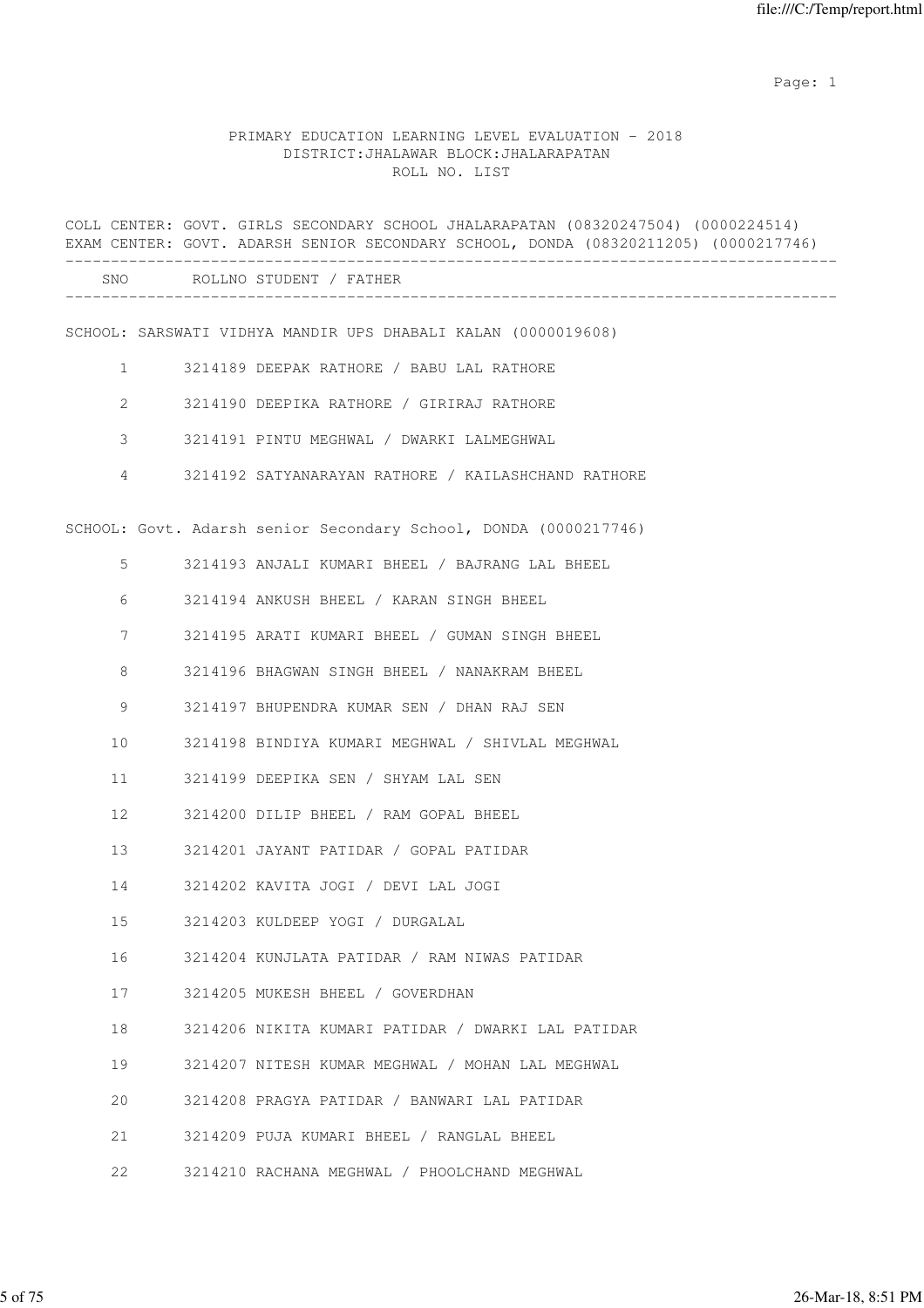### PRIMARY EDUCATION LEARNING LEVEL EVALUATION - 2018 DISTRICT:JHALAWAR BLOCK:JHALARAPATAN ROLL NO. LIST

COLL CENTER: GOVT. GIRLS SECONDARY SCHOOL JHALARAPATAN (08320247504) (0000224514) EXAM CENTER: GOVT. ADARSH SENIOR SECONDARY SCHOOL, DONDA (08320211205) (0000217746)

|    |                                 | SNO ROLLNO STUDENT / FATHER                            |
|----|---------------------------------|--------------------------------------------------------|
|    | 23 and $\sim$                   | 3214211 RAHUL KUMAR BHEEL / OMPRAKASH BHEEL            |
|    | 24                              | 3214212 RAVINA KUMARI BHEEL / DURGA LAL BHEEL          |
| 25 |                                 | 3214213 SANDHYA PATIDAR / ANUJ PATIDAR                 |
| 26 |                                 | 3214214 SHIVANI MEGHWAL / RANGLAL MEGHWAL              |
| 27 |                                 | 3214215 SHUBHAM PATIDAR / OM PRAKASH PATIDAR           |
| 28 |                                 | 3214216 UMA PATIDAR / MOHAN LAL PATIDAR                |
| 29 |                                 | 3214217 VIKAS MEGHWAL / MOHAN LAL MEGHWAL              |
|    | SCHOOL: GUPS, BALI (0000470866) |                                                        |
| 30 |                                 | 3214218 ANITA KUMARI / RAMLAL                          |
| 31 |                                 |                                                        |
|    |                                 | 3214219 ASHA KUMARI NATH / RATTI RAM                   |
| 32 |                                 | 3214220 DHAPU KANWAR / BAJARANG SINGH                  |
| 33 |                                 | 3214221 DURGI BAI PRAJAPAT / PAPPU LAL                 |
| 34 |                                 | 3214222 KARU LAL / BAPU LAL                            |
| 35 |                                 | 3214223 MANISH / BHAG CHAND                            |
| 36 |                                 | 3214224 MUSKAN JHALA / BHARAT SINGH                    |
| 37 |                                 | 3214225 POOJA NATH / RAMESHWAR NATH                    |
| 38 |                                 | 3214226 SURAJ / BEERAM LAL MEGHWAL                     |
|    |                                 | SCHOOL: GUPS , DHABALI KALAN (0000501798)              |
|    |                                 |                                                        |
| 39 |                                 | 3214227 AASHUTOSH RATHOR / MANNALAL RATHOR             |
| 40 |                                 | 3214228 ANURADHA RATHOR / DINESH KUMAR RATHOR          |
| 41 |                                 | 3214229 BHAWANA KUMARI CARPENTER / OMPRAKASH CARPENTER |
| 42 |                                 | 3214230 MANISHA PRAJAPATI / RAMKARAN PRAJAPATI         |
| 43 |                                 | 3214231 NIKITA KANWAR / SAJJAN SINGH                   |

44 3214232 PAYAL SUTHAR / RAJU SUTHAR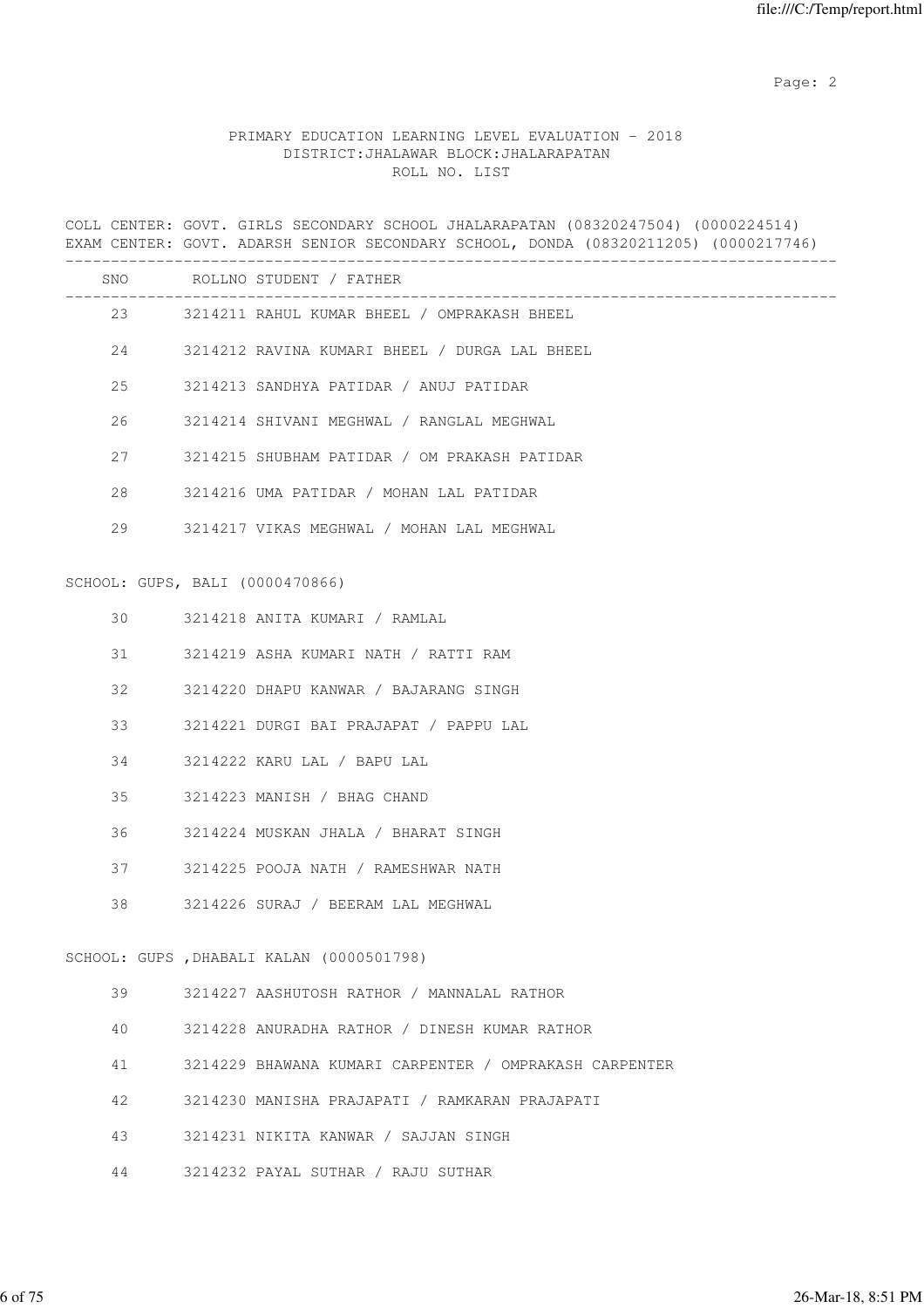Page: 3

### PRIMARY EDUCATION LEARNING LEVEL EVALUATION - 2018 DISTRICT:JHALAWAR BLOCK:JHALARAPATAN ROLL NO. LIST

COLL CENTER: GOVT. GIRLS SECONDARY SCHOOL JHALARAPATAN (08320247504) (0000224514) EXAM CENTER: GOVT. ADARSH SENIOR SECONDARY SCHOOL, DONDA (08320211205) (0000217746) -------------------------------------------------------------------------------------

| SNO | ROLLNO STUDENT / FATHER                     |  |
|-----|---------------------------------------------|--|
| 45  | 3214233 RANU KUMARI / VISHNU PRASAD RATHOR  |  |
| 46  | 3214234 RAVINA KUMARI JOGI / DURGA LAL      |  |
| 47  | 3214235 SACHIN RATHOR / SATYANARAYAN RATHOR |  |
|     |                                             |  |

# SCHOOL: GPS JAREL (0000502126)

| 48 | 3214236 BALRAM ERWAL / GHANSHYAM ERWAL       |
|----|----------------------------------------------|
| 49 | 3214237 BHOLA RAM GURJAR / PARMANAND GURJAR  |
| 50 | 3214238 DIVYA MEGHWAL / ISHWAR MEGHWAL       |
| 51 | 3214239 GOVIND MEGHWAL / MANOHAR LAL MEGHWAL |
| 52 | 3214240 LALIT MEGHWAL / BHAGWAN MEGHWAL      |
| 53 | 3214241 RUPESH MEGHWAL / HEMRAJ MEGHWAL      |
|    |                                              |

54 3214242 SANJANA MEGHWAL / DURGALAL MEGHWAL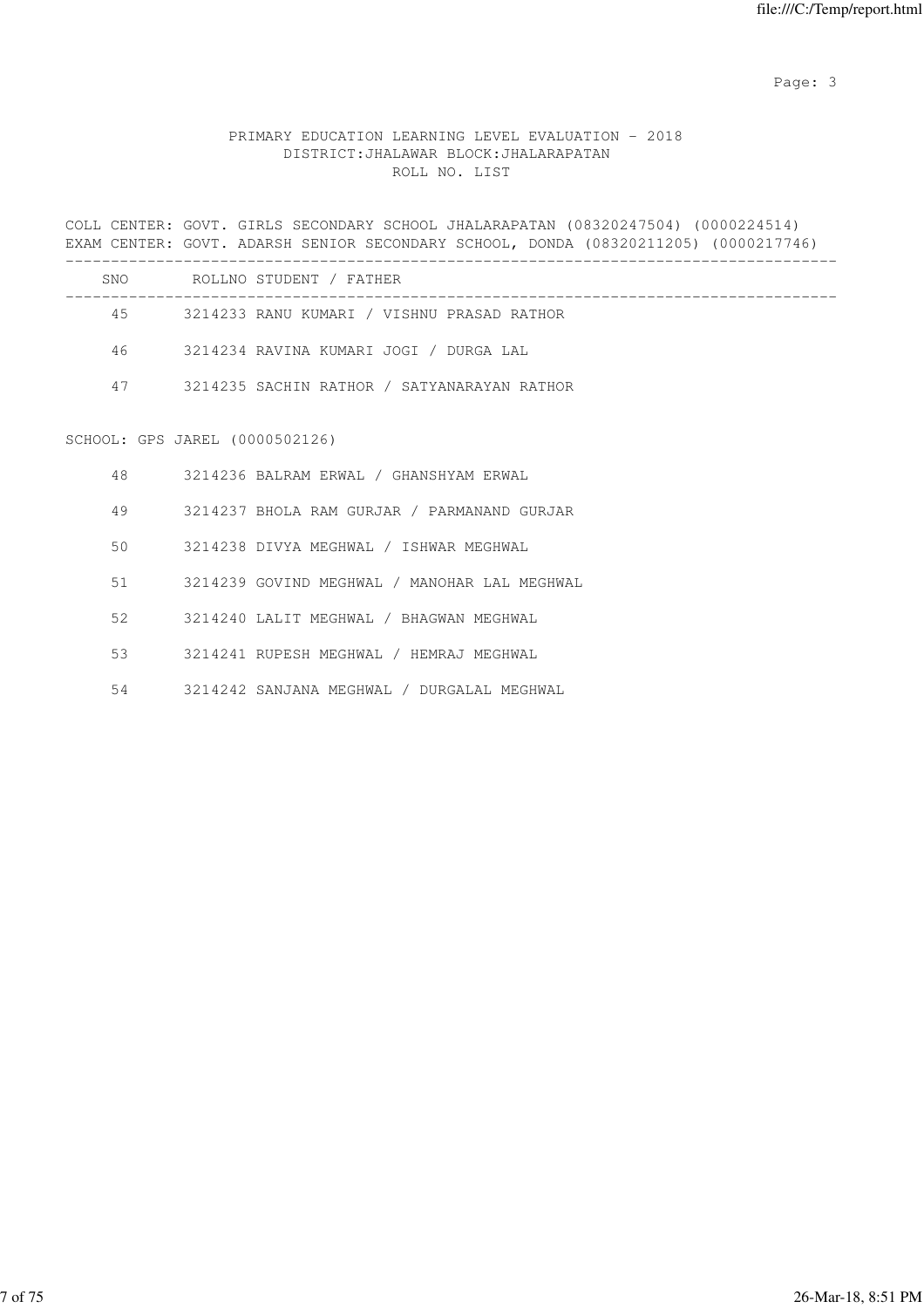|              | COLL CENTER: GOVT. GIRLS SECONDARY SCHOOL JHALARAPATAN (08320247504) (0000224514)<br>EXAM CENTER: GASSS KANWADA (08320211605) (0000217747) |  |
|--------------|--------------------------------------------------------------------------------------------------------------------------------------------|--|
|              | SNO ROLLNO STUDENT / FATHER                                                                                                                |  |
|              | SCHOOL: MAHARAJA PUBLIC SCHOOL SHIKHA SAMITI (0000019811)                                                                                  |  |
| $\mathbf{1}$ | 3214243 BHANU BANJARA / DULHE SINGH BANJARA                                                                                                |  |
| 2            | 3214244 BHANU PRATAP SINGH SONGRA / GAJRAJ SINGH SONGRA                                                                                    |  |
| 3            | 3214245 DEVRAJ SINGH NARUKA / DASHRATH SINGH NARUKA                                                                                        |  |
| 4            | 3214246 GARIMA RATHORE / SATYANARAYAN RATHORE                                                                                              |  |
| 5            | 3214247 GOVIND BANJARA / ANTAR SINGH BANJARA                                                                                               |  |
| 6            | 3214248 LAKHAN SINGH / BHARAT SINGH                                                                                                        |  |
| 7            | 3214249 MUKESH GURJAR / NARAYAN SINGH GURJAR                                                                                               |  |
| 8            | 3214250 MUSKAN / YAKUB BHAI                                                                                                                |  |
| 9            | 3214251 MUSKAN JHALA / KARAN SINGH                                                                                                         |  |
| 10           | 3214252 NIRMAL MEHAR / JEETMAL MEHAR                                                                                                       |  |
| 11           | 3214253 PAYAL JHALA / JUGRAJ SINGH JHALA                                                                                                   |  |
| 12           | 3214254 SHUBHAM SINGH / GOVIND SINGH                                                                                                       |  |
| 13           | 3214255 SOHAIL / KALLU KHAN                                                                                                                |  |
| 14           | 3214256 VIJAYRAJ SINGH JHALA / BAHADUR SINGH JHALA                                                                                         |  |
|              | SCHOOL: MAA BHARTI SHIKSHAN SANSTHAN NANDIYAKHERI (0000020088)                                                                             |  |
| 15           | 3214257 AMAN KUMAR SUMAN / PHOOL CHAND SUMAN                                                                                               |  |
| 16           | 3214258 ANJALI SUMAN / BHAGWAN SINGH                                                                                                       |  |
| 17           | 3214259 DIWAN SINGH CHAUHAN / GOVARDHAN SINGH                                                                                              |  |
| 18           | 3214260 DURGESH KUMAR SUMAN / PEERCHAND SUMAN                                                                                              |  |
| 19           | 3214261 GOVIND SUMAN / RAM GOPAL                                                                                                           |  |
| 20           | 3214262 MEGHA SUMAN / RAJMAL SUMAN                                                                                                         |  |
| 21           | 3214263 MONIKA JHALA / GIRIRAJ SINGH                                                                                                       |  |
| 22           | 3214264 MONU KANJAR / RAMESHCHAND                                                                                                          |  |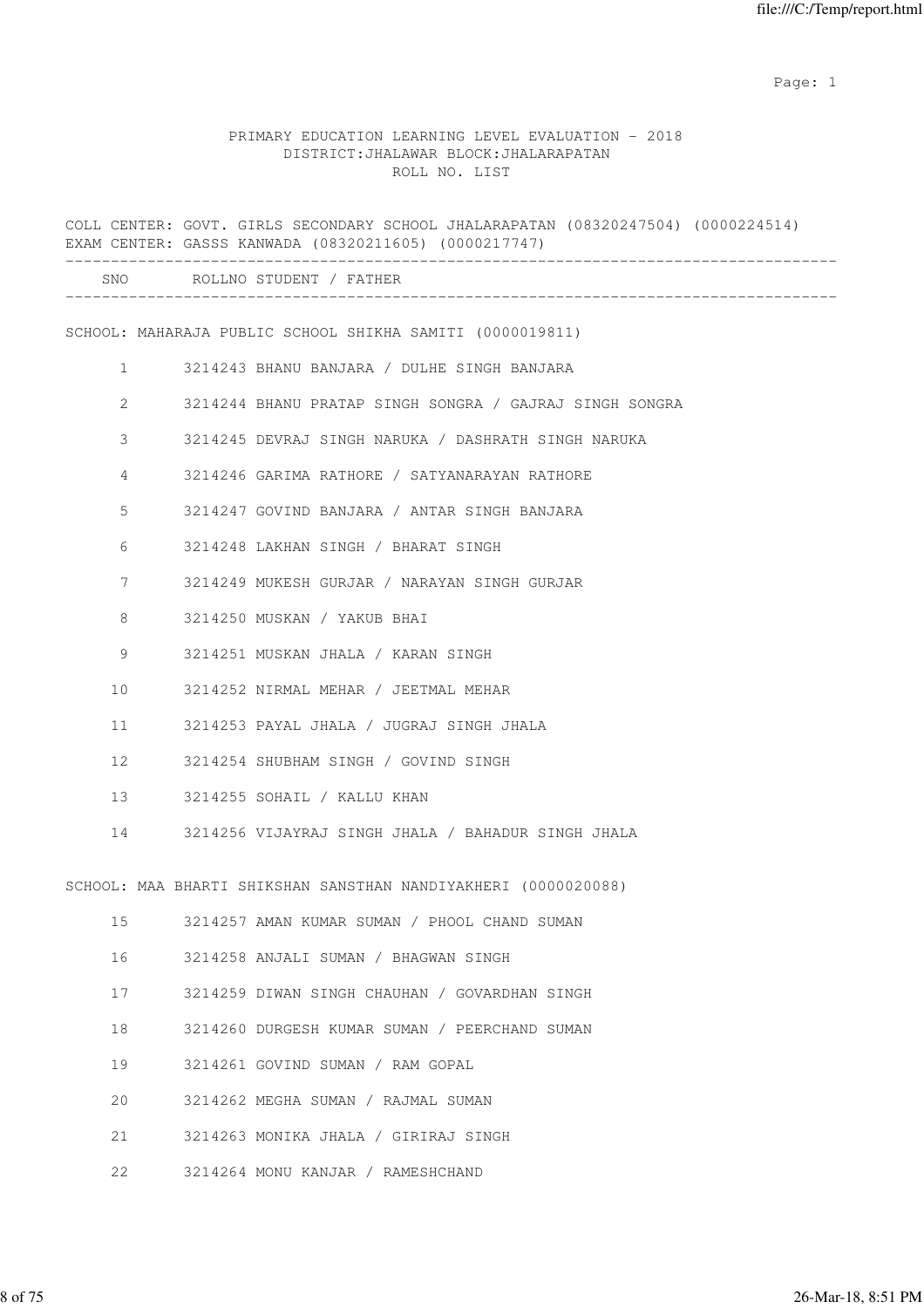### PRIMARY EDUCATION LEARNING LEVEL EVALUATION - 2018 DISTRICT:JHALAWAR BLOCK:JHALARAPATAN ROLL NO. LIST

COLL CENTER: GOVT. GIRLS SECONDARY SCHOOL JHALARAPATAN (08320247504) (0000224514) EXAM CENTER: GASSS KANWADA (08320211605) (0000217747)

|    | SNO ROLLNO STUDENT / FATHER                      |
|----|--------------------------------------------------|
|    | 23 3214265 MUSKAN SUMAN / DINESH KUMAR           |
|    | 24 3214266 PANKAJ SUMAN / BALCHAND SUMAN         |
| 25 | 3214267 RAVINA JHALA / AJEET SINGH JHALA         |
| 26 | 3214268 SANGEETA SUMAN / HARI SINGH MALI         |
| 27 | 3214269 SANJANA SUMAN / GOPAL LAL                |
| 28 | 3214270 SHUBHAM SUMAN / NANDKISHOR               |
|    | SCHOOL: GASSS KANWADA (0000217747)               |
| 29 | 3214271 BABLU / MANGI LAL BAGARI                 |
| 30 | 3214272 CHANCHAL KUMARI MEHAR / PHOOLCHAND MEHAR |
| 31 | 3214273 JAYA RATHORE / RATTIRAM RATHORE          |
| 32 | 3214274 KARAN MEHAR / KAMLESH                    |
| 33 | 3214275 KUSHAL DHOLI / JAGDISH DHOLI             |
| 34 | 3214276 MAHAVEER BAGARI / GANPAT BAGARI          |
| 35 | 3214277 OM PRAKASH BAGARI / NAND LAL             |
| 36 | 3214278 PINKY KUMARI / PURI LAL BALAI            |
| 37 | 3214279 SAGAR MEHAR / BABU LAL                   |
| 38 | 3214280 SANJANA HARIJAN / SHAMBHU HARIJAN        |
| 39 | 3214281 SAPANA BANJARA / JAGDISH BANJARA         |
| 40 | 3214282 VINOD BAGARI / JAGDISH BAGARI            |
|    | SCHOOL: GUPS, PAROLIYA (0000467715)              |
| 41 | 3214283 AJAY RAJ BHEEL / BABU LAL                |
| 42 | 3214284 AJAY RAJ SINGH / SHYAM SINGH             |
| 43 | 3214285 ANTIM KANWAR / RAGHURAJ SINGH HADA       |

44 3214286 CHATAR SINGH / LAL CHAND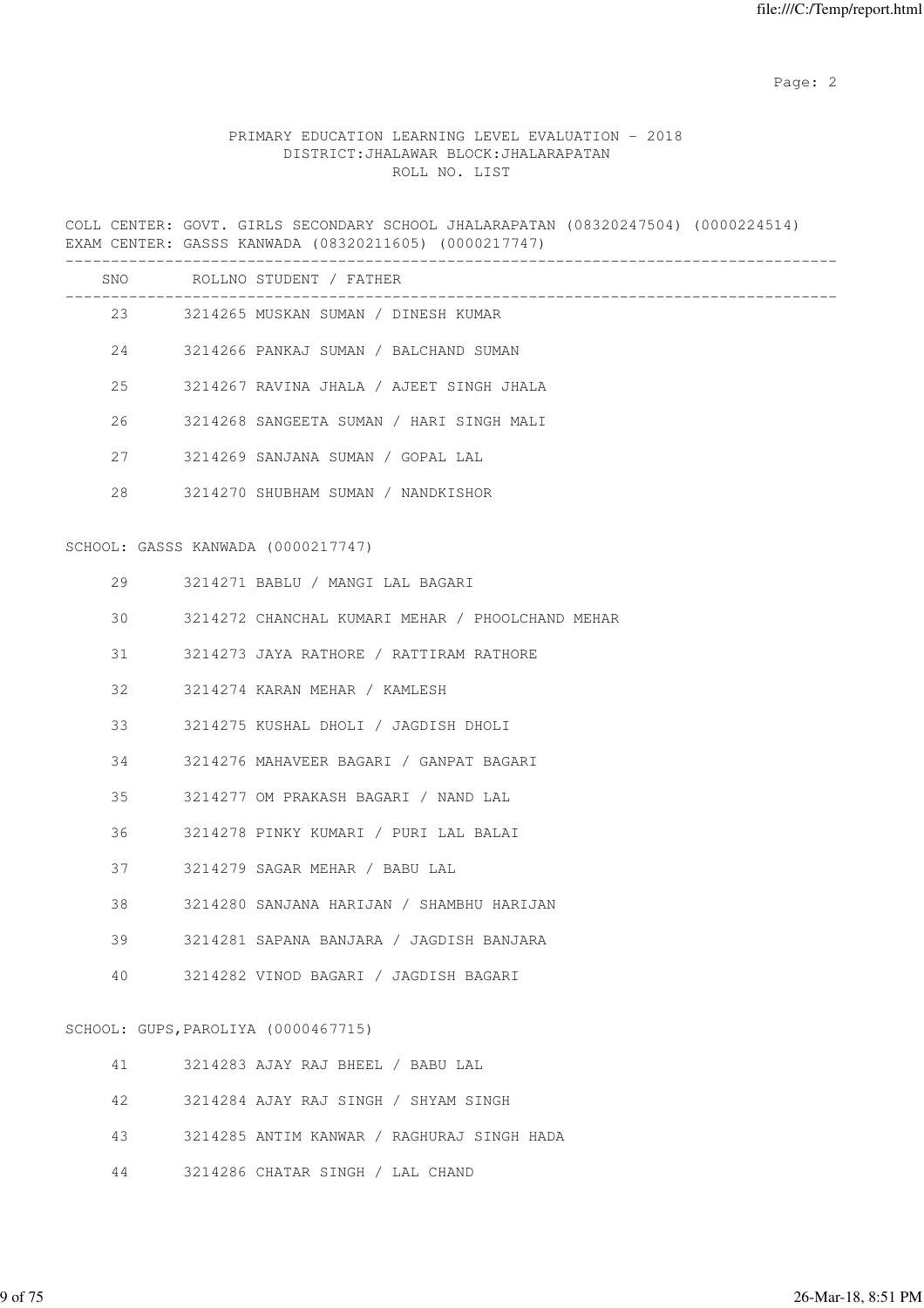Page: 3

### PRIMARY EDUCATION LEARNING LEVEL EVALUATION - 2018 DISTRICT:JHALAWAR BLOCK:JHALARAPATAN ROLL NO. LIST

COLL CENTER: GOVT. GIRLS SECONDARY SCHOOL JHALARAPATAN (08320247504) (0000224514) EXAM CENTER: GASSS KANWADA (08320211605) (0000217747)

|    | SNO ROLLNO STUDENT / FATHER              |
|----|------------------------------------------|
|    | 45 3214287 JAY RAJ BHEEL / BALCHAND      |
| 46 | 3214288 KUMKUM / GOVIND SINGH            |
| 47 | 3214289 MANMOHAN SINGH / NAND SINGH HADA |
| 48 | 3214290 MOHIT PURI / JIVAN PURI          |
| 49 | 3214291 RITU RAJ SINGH / KHAN SINGH      |
| 50 | 3214292 SHIV PAL SINGH / GAJRAJ SINGH    |
|    |                                          |
|    | SCHOOL: GUPS, NANDIYA KHEDI (0000470910) |
| 51 | 3214293 AASHA MEGHWAL / DASHRATH         |
| 52 | 3214294 BHAVIKA JHALA / MANGAL SINGH     |
| 53 | 3214295 KAJAL KANWAR / SOBHAG SINGH      |
| 54 | 3214296 PAYAL KANWAR / BALU SINGH        |
| 55 | 3214297 POOJA / RADHE SHYAM              |
| 56 | 3214298 POOJA MEGHWAL / RATAN LAL        |
| 57 | 3214299 RAMESHWAR MEGHWAL / MOHAN LAL    |
|    |                                          |

58 3214300 SHAKUNTLA BHEEL / BADRI LAL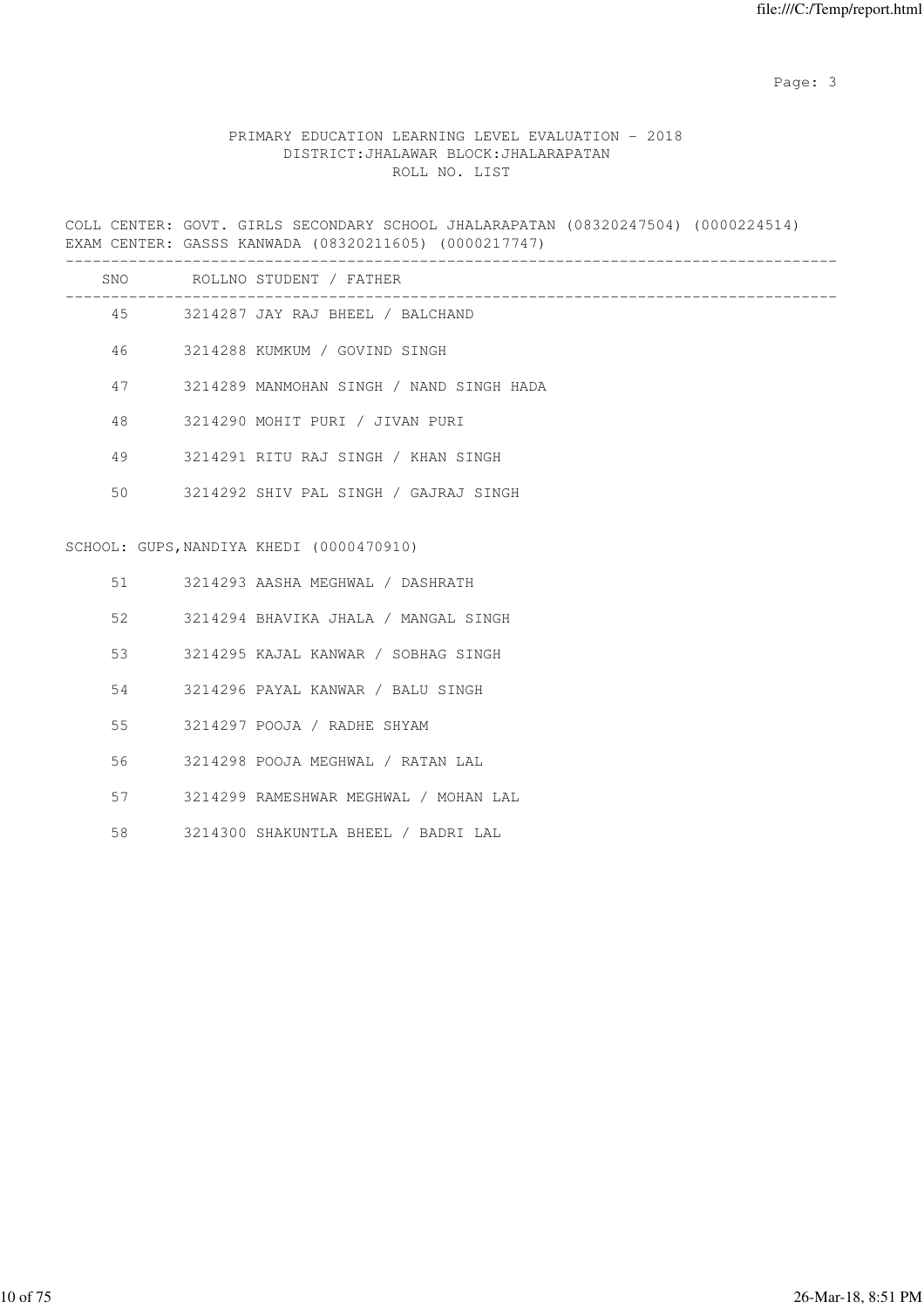|                |                                   | COLL CENTER: GOVT. GIRLS SECONDARY SCHOOL JHALARAPATAN (08320247504) (0000224514)<br>EXAM CENTER: GSSS JHUMAKI (08320212605) (0000217748) |
|----------------|-----------------------------------|-------------------------------------------------------------------------------------------------------------------------------------------|
|                |                                   | SNO ROLLNO STUDENT / FATHER                                                                                                               |
|                |                                   | SCHOOL: swami vivekanand vidhya niketan UPS jhumki (0000055970)                                                                           |
| $\mathbf{1}$   |                                   | 3214301 AJAY GURJAR / RAMESH CHAND                                                                                                        |
| $\overline{2}$ |                                   | 3214302 ANJALI SEN / RAMESHWER SEN                                                                                                        |
| 3              |                                   | 3214303 CHANDRESH BHEEL / GAJANAND BHEEL                                                                                                  |
| 4              |                                   | 3214304 DIKSHA RATHORE / MUKESH RATHORE                                                                                                   |
| 5              |                                   | 3214305 LAKHAN PATIDAR / RAM GOPAL PATIDAR                                                                                                |
| 6              |                                   | 3214306 NIKITA VISHWAS / BADAL VISHWAS                                                                                                    |
| 7              |                                   | 3214307 SHREE KANT PATIDAR / DAYARAM PATIDAR                                                                                              |
| 8              |                                   | 3214308 SUNITA KUMARI PATIDAR / YASHWANT PATIDAR                                                                                          |
|                |                                   |                                                                                                                                           |
|                | SCHOOL: GSSS JHUMAKI (0000217748) |                                                                                                                                           |
| 9              |                                   | 3214309 ANSHUL PATIDAR / RAMESHWAR PATIDAR                                                                                                |
| 10             |                                   | 3214310 ARJUN MEHAR / JAGDISH MEHAR                                                                                                       |
| 11             |                                   | 3214311 DEVENDRA SINGH JHALA / SURAJ SINGH JHALA                                                                                          |
| 12             |                                   | 3214312 DURGA SHANKAR MEHAR / RATI RAM                                                                                                    |
| 13             |                                   | 3214313 HARI OM SINGH / ARJUN SINGH                                                                                                       |
| 14             |                                   | 3214314 KIRAN GURJAR / KARU LAL                                                                                                           |
| 15             |                                   | 3214315 MANISHA GURJAR / RAM BABU                                                                                                         |
| 16             |                                   | 3214316 MANISHA KUMARI SEN / GIRIRAJ SEN                                                                                                  |
| 17             |                                   | 3214317 NISHA KUMARI JOGI / DURGASHANKAR JOGI                                                                                             |
| 18             |                                   | 3214318 PAYAL GURJAR / HEERA LAL                                                                                                          |
| 19             |                                   | 3214319 SHIVANI RATHORE / DINESH KUMAR RATHORE                                                                                            |
| 20             |                                   | 3214320 TEJ RAJ SEN / KANHAIYA LAL                                                                                                        |
| 21             |                                   | 3214321 UMA BHARTI GURJAR / HEMRAJ GURJAR                                                                                                 |
| 22             |                                   | 3214322 UMA JHALA / SURENDRA                                                                                                              |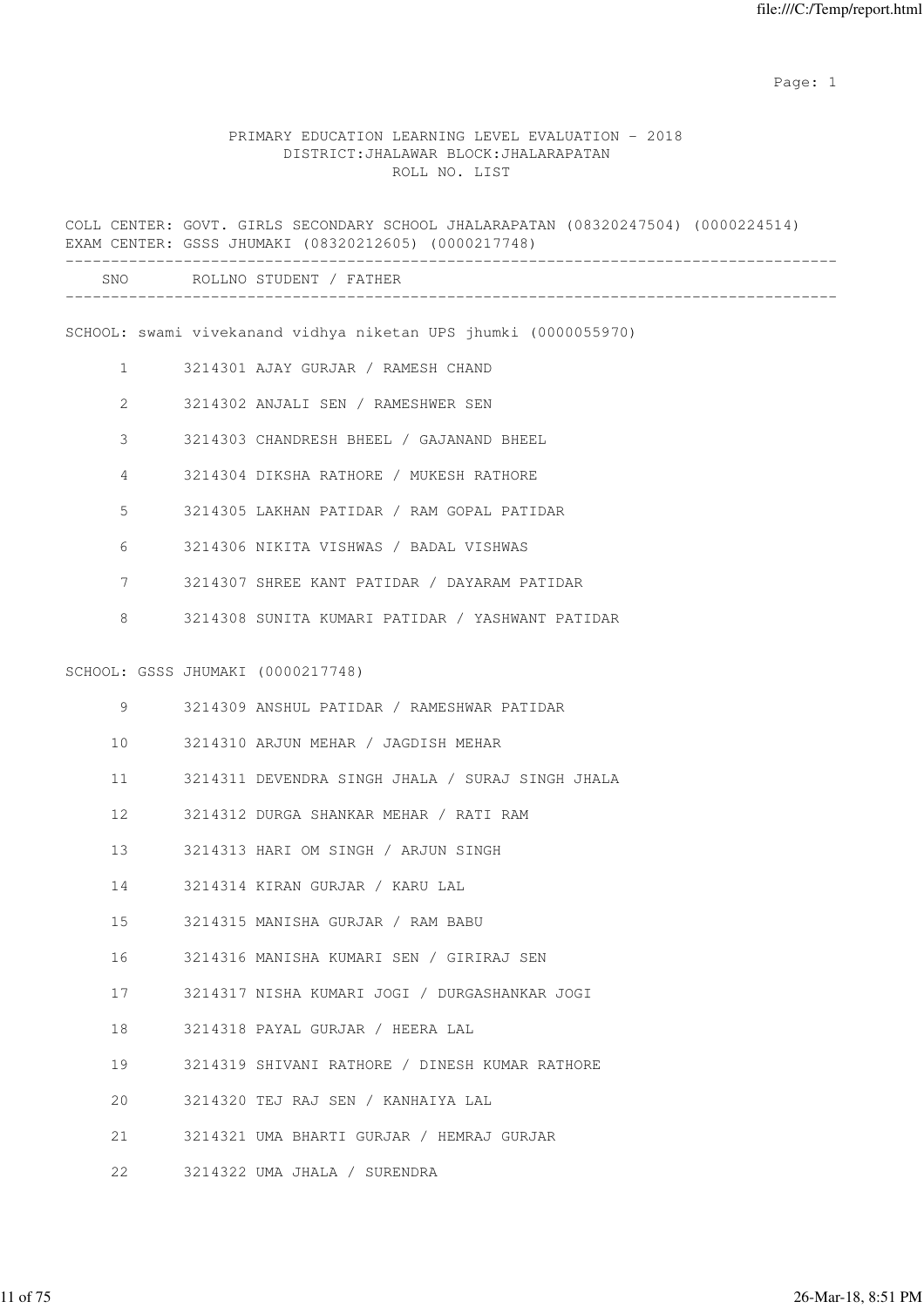### PRIMARY EDUCATION LEARNING LEVEL EVALUATION - 2018 DISTRICT:JHALAWAR BLOCK:JHALARAPATAN ROLL NO. LIST

COLL CENTER: GOVT. GIRLS SECONDARY SCHOOL JHALARAPATAN (08320247504) (0000224514) EXAM CENTER: GSSS JHUMAKI (08320212605) (0000217748)

| SNO | ROLLNO STUDENT / FATHER                         |
|-----|-------------------------------------------------|
| 23  | 3214323 VAIBHAV SHARMA / RAMPRASAD              |
| 2.4 | 3214324 VARSHA SEN / RAJU SEN                   |
| 2.5 | 3214325 VIJAYPAL SINGH JHALA / BALU SINGH JHALA |
| 26  | 3214326 VIKRAM ERWAL / PHOOL CHAND MEHAR        |

#### SCHOOL: GUPS,JAGNNATHPURI (0000470903)

| 27   |                                   | 3214327 DEVENDRA KUMAR MEGHWAL / TIRATH RAM  |
|------|-----------------------------------|----------------------------------------------|
| 28   |                                   | 3214328 DILIP KUMAR MEHAR / BHARAT RAM       |
| 29   |                                   | 3214329 KRISHNA KUMARI BHEEL / DURGA SHANKAR |
| 30 I |                                   | 3214330 LAKHAN SEN / SURESH SEN              |
| 31   |                                   | 3214331 LAXMI BAI SEN / GHANSHYAM            |
| 32   |                                   | 3214332 SONU KUMAR BHEEL / PURI LAL          |
| 33   |                                   | - 3214333 SURAJ KUMAR / DURGA LAL            |
|      | SCHOOL: GPS NAYAPURA (0000486240) |                                              |

34 3214334 ASHISH KUMAR PATIDAR / KUSHALI RAM PATIDAR

35 3214335 KUNAL PATIDAR / ASHOK KUMAR PATIDAR

36 3214336 SNEHA PATIDAR / KAMLESH PATIDAR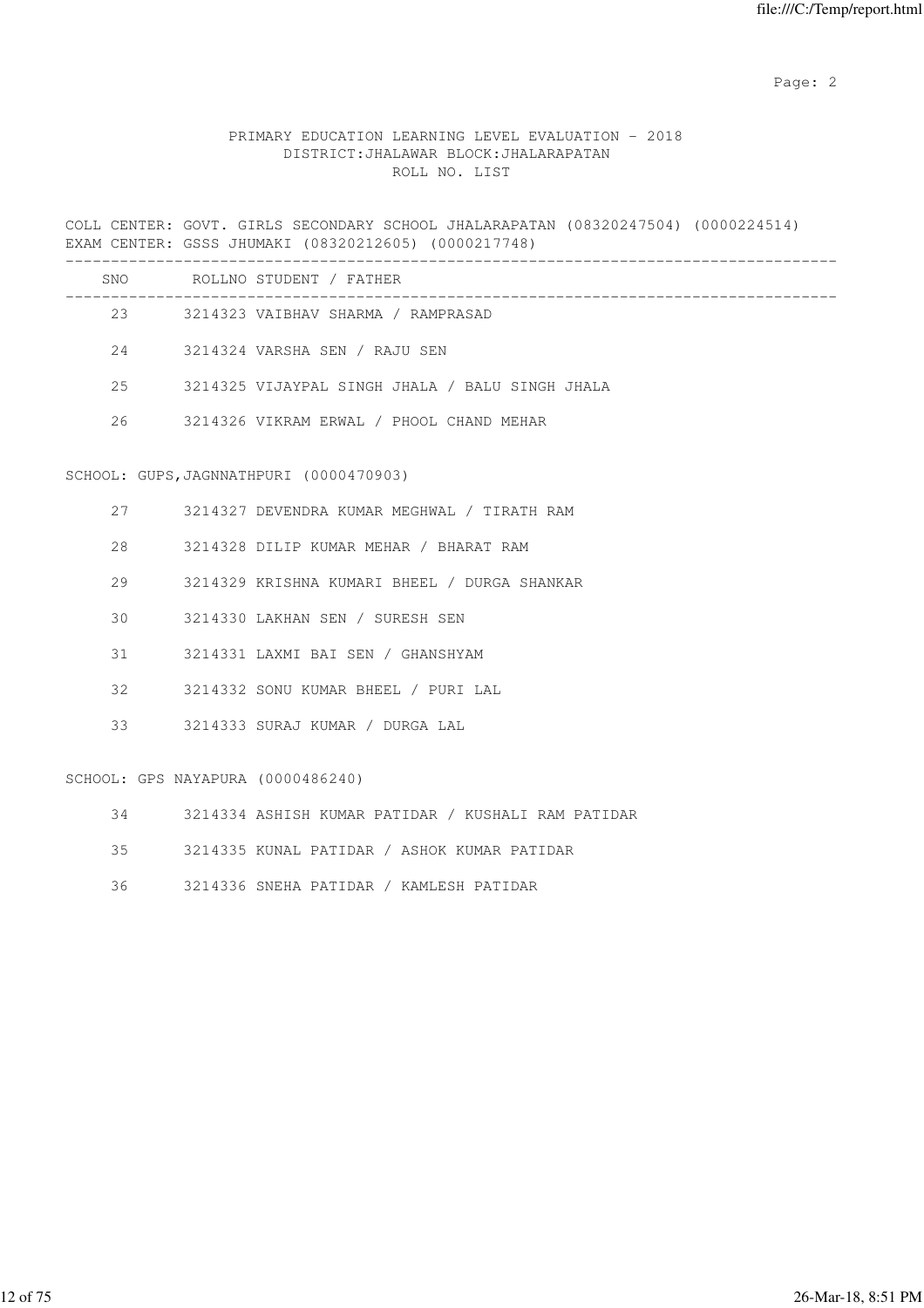|              |                                  | COLL CENTER: GOVT. GIRLS SECONDARY SCHOOL JHALARAPATAN (08320247504) (0000224514)<br>EXAM CENTER: GASSS, GIRDHARPURA (08320213204) (0000217750) |
|--------------|----------------------------------|-------------------------------------------------------------------------------------------------------------------------------------------------|
|              |                                  | SNO ROLLNO STUDENT / FATHER                                                                                                                     |
|              |                                  | SCHOOL: GASSS, GIRDHARPURA (0000217750)                                                                                                         |
| $\mathbf{1}$ |                                  | 3214337 ANITA DANGI / MANOHAR LAL                                                                                                               |
| 2            |                                  | 3214338 BINA DANGI / BAPU LAL DANGI                                                                                                             |
| 3            |                                  | 3214339 DEVENDRA DANGI / RODU LAL DANGI                                                                                                         |
| 4            |                                  | 3214340 DEVENDRA GURJAR / BALRAM GURJAR                                                                                                         |
| 5            |                                  | 3214341 DURGESH NANDAN DANGI / RAMESH CHANDRA DANGI                                                                                             |
| 6            |                                  | 3214342 JASWANT DANGI / VISHNU DANGI                                                                                                            |
| 7            |                                  | 3214343 LAXMI GURJAR / GHANSHYAM GUJAR                                                                                                          |
| 8            |                                  | 3214344 MAMTA MALI / PRAHLAD MALI                                                                                                               |
| 9            |                                  | 3214345 MANISH MEHAR / HARAK CHAND MEHAR                                                                                                        |
| 10           |                                  | 3214346 NIKITA GURJAR / GHANSHYAM GURJAR                                                                                                        |
| 11           |                                  | 3214347 PAYAL DANGI / JUGRAJ DANGI                                                                                                              |
| 12           |                                  | 3214348 PAYAL PRAJAPAT / NAND KISHOR                                                                                                            |
| 13           |                                  | 3214349 POOJA DANGI / RAM NIVAS DANGI                                                                                                           |
| 14           |                                  | 3214350 POOJA DANGI / JAGDISH CHAND DANGI                                                                                                       |
| 15           |                                  | 3214351 RADHA MEGHWAL / RAM LAL MAGHWAL                                                                                                         |
| 16           |                                  | 3214352 RAHUL CHARMKAR / GHISA LAL CHARMKAR                                                                                                     |
| 17           |                                  | 3214353 SUNITA DANGI / RAM KARAN DANGI                                                                                                          |
| 18           |                                  | 3214354 VISHAL CHARMKAR / PAPPU LAL CHARMKAR                                                                                                    |
|              | SCHOOL: GPS, BAGDAR (0000470958) |                                                                                                                                                 |
| 19           |                                  | 3214355 ANITMA BHEEL / RAM GOPAL                                                                                                                |
| 20           |                                  | 3214356 ARTI BHEEL / CHANDRPRAKASH BHEEL                                                                                                        |

- 21 3214357 JITENDRA DHOBI / GORDHEN DHOBI
- 22 3214358 MAHENDRA DHOBI / GORDHEN DHOBI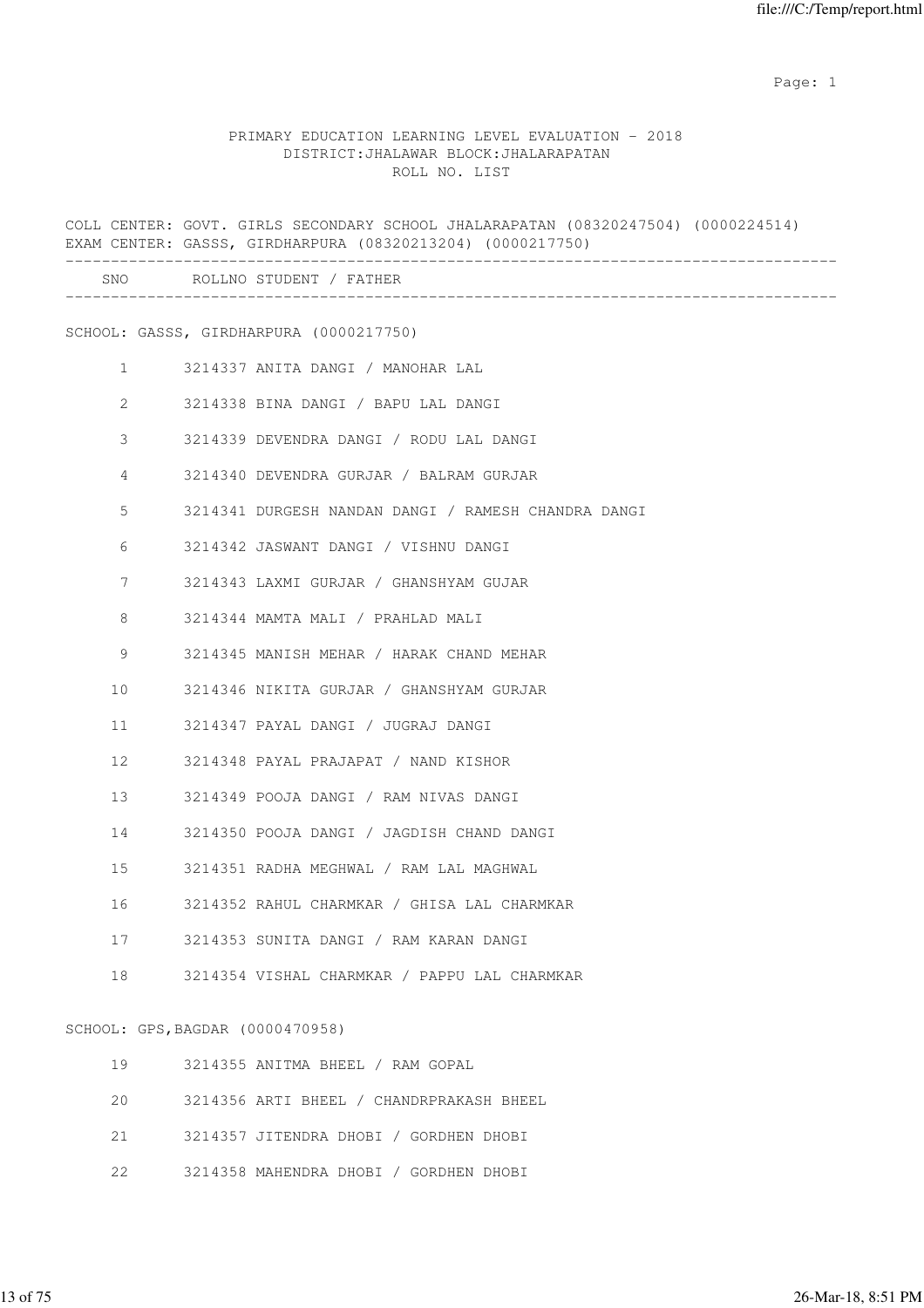### PRIMARY EDUCATION LEARNING LEVEL EVALUATION - 2018 DISTRICT:JHALAWAR BLOCK:JHALARAPATAN ROLL NO. LIST

COLL CENTER: GOVT. GIRLS SECONDARY SCHOOL JHALARAPATAN (08320247504) (0000224514) EXAM CENTER: GASSS, GIRDHARPURA (08320213204) (0000217750) ------------------------------------------------------------------------------------- SNO ROLLNO STUDENT / FATHER ------------------------------------------------------------------------------------- 23 3214359 POOJA BHEEL / CHENPRAKASH BHEEL 24 3214360 RAHUL RAJPOOT / BALSINGH RAJPOOT 25 3214361 REENA BHEEL / RATAN LAL 26 3214362 SAPNA RAJPOOT / DURGA SINGH RAJPOOT 27 3214363 SHALU / PREM CHAND SCHOOL: G.P.S., NAYAGANVA (GIRDHARPURA) (0000502057) 28 3214364 ANJANA KUMARI / SHIVLAL 29 3214365 BADAL MEGHWAL / HEMRAJ MEGHWAL 30 3214366 BHOJRAJ GURJAR / RAI SINGH 31 3214367 DEVRAJ GURJAR / BALCHAND GURJAR 32 3214368 DURGA LAL MALI / FOOLCHAND 33 3214369 JAY NARAYAN / KEVAL CHAND 34 3214370 KAMLESH PRAJAPATI / ROOP BASANT 35 3214371 NIRMAL KUMAR DANGI / GOPAL LAL 36 3214372 NISHA GURJAR / RAI SINGH 37 3214373 RADHA GURJAR / RAM KARAN GURJAR 38 3214374 RAJKUMARI MEGHWAL / RAM BABU 39 3214375 SHIVAM KUMAR / KAILASH CHAND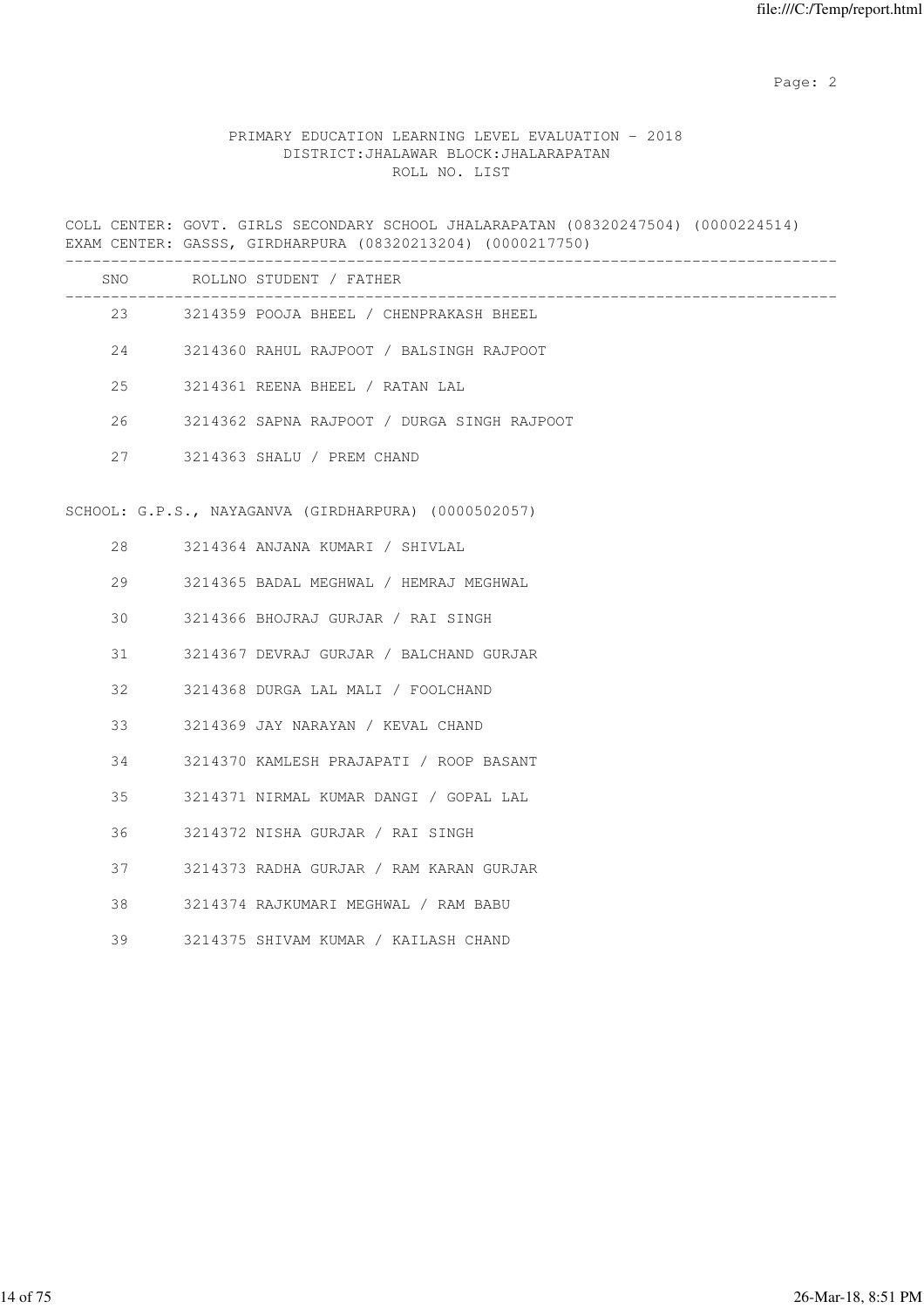|              | COLL CENTER: GOVT. GIRLS SECONDARY SCHOOL JHALARAPATAN (08320247504) (0000224514)<br>EXAM CENTER: GASSS, GOVINDPURA (08320213704) (0000217751) |
|--------------|------------------------------------------------------------------------------------------------------------------------------------------------|
|              | SNO ROLLNO STUDENT / FATHER                                                                                                                    |
|              | SCHOOL: GASSS, GOVINDPURA (0000217751)                                                                                                         |
| $\mathbf{1}$ | 3214376 AARTI BHEEL / BAJRANG LAL                                                                                                              |
| $\mathbf{2}$ | 3214377 AKASH NAGAR / HARISH CHAND                                                                                                             |
| 3            | 3214378 ANJALI LODHA / BRIJ MOHAN LODHA                                                                                                        |
| 4            | 3214379 ANNU LODHA / KANHAIYA LAL                                                                                                              |
| 5            | 3214380 AVANTI BAI / RAM SINGH                                                                                                                 |
| 6            | 3214381 AYUSHI LODHA / NAND LAL LODHA                                                                                                          |
| 7            | 3214382 BEERAM BHEEL / RADHESHYAM                                                                                                              |
| 8            | 3214383 BEERAM SEN / MOHAN LAL                                                                                                                 |
| 9            | 3214384 BHAVANA KUMARI / GIRIRAJ KUMAR MEGHWAL                                                                                                 |
| 10           | 3214385 DEEPAK / HUKAM CHAND                                                                                                                   |
| 11           | 3214386 DEEPIKA SEN / MOHAN LAL                                                                                                                |
| 12           | 3214387 GOPAL LODHA / RAMCHANDRA                                                                                                               |
| 13           | 3214388 JAYA KUMARI ERWAL / MANOHAR                                                                                                            |
| 14           | 3214389 KAALI LODHA / MAHENDRA LODHA                                                                                                           |
| 15           | 3214390 KAMAL LODHA / CHAMPA LAL                                                                                                               |
| 16           | 3214391 KAVITA LODHA / MANGI LAL LODHA                                                                                                         |
| 17           | 3214392 KIRAN SUTHAR / PRAHLAD SUTHAR                                                                                                          |
| 18           | 3214393 MADHU BHEEL / YUDDH RAJ BHEEL                                                                                                          |
| 19           | 3214394 MAMTA LODHA / KASTOOR CHAND                                                                                                            |
| 20           | 3214395 MANISHA LODHA / LAKSHMINARAYAN                                                                                                         |
| 21           | 3214396 NEHA MEGHWAL / PRAKASH MEGHWAL                                                                                                         |
| 22           | 3214397 PAYAL KANWAR / MAN SINGH                                                                                                               |
| 23           | 3214398 POOJA LODHA / MUKAND LAL                                                                                                               |
| 24           | 3214399 POOJA LODHA / KANHAIYA LAL                                                                                                             |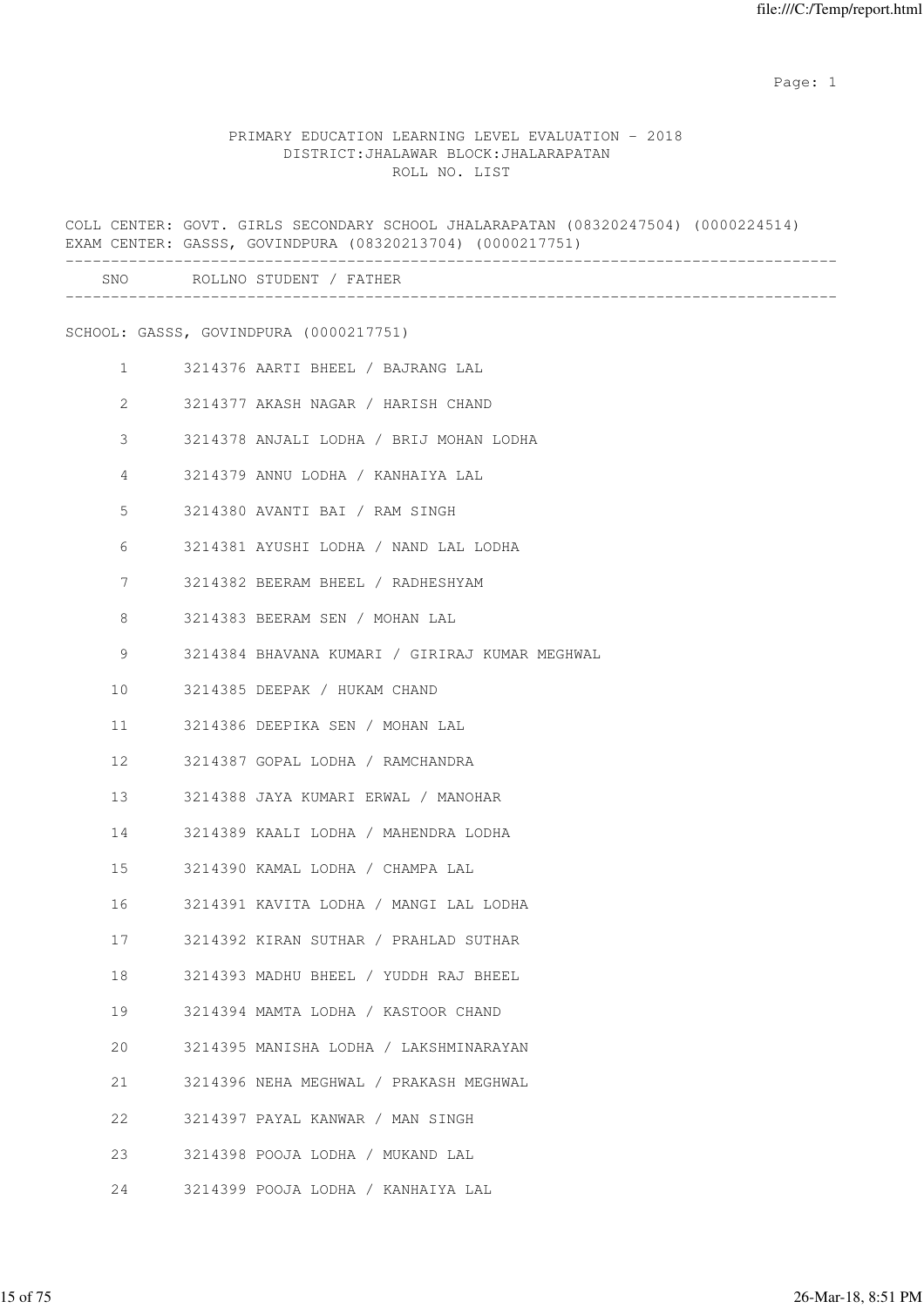### PRIMARY EDUCATION LEARNING LEVEL EVALUATION - 2018 DISTRICT:JHALAWAR BLOCK:JHALARAPATAN ROLL NO. LIST

COLL CENTER: GOVT. GIRLS SECONDARY SCHOOL JHALARAPATAN (08320247504) (0000224514) EXAM CENTER: GASSS, GOVINDPURA (08320213704) (0000217751) ------------------------------------------------------------------------------------- SNO ROLLNO STUDENT / FATHER ------------------------------------------------------------------------------------- 25 3214400 POONAM LODHA / NARENDRA LODHA 26 3214401 PREETI LODHA / RAJU LAL LODHA 27 3214402 PRIYA NAGAR / HARISH CHAND 28 3214403 PRIYANKA LODHA / DEVI LAL LODHA 29 3214404 PRIYANKA LODHA / GANPAT LODHA 30 3214405 RADHA BHEEL / KALU LAL 31 3214406 RADHESHYAM MEGHWAL / JAGDISH MEGHWAL 32 3214407 RAHUL LODHA / POONAM CHAND LODHA 33 3214408 RAVINA BHEEL / MANGI LAL BHEEL 34 3214409 REKHA BHEEL / MANSINGH BHEEL 35 3214410 SANJANA LODHA / TARA CHAND LODHA 36 3214411 SAWAN BHEEL / RADHESHYAM BHEEL 37 3214412 SUNENA / NANURAM 38 3214413 SURAJ / MANGI LAL 39 3214414 TEENA LODHA / HUKAM CHAND LODHA 40 3214415 VANDANA LODHA / MAHADEV LODHA 41 3214416 VIJAY KUMAR LODHA / TEJMAL LODHA SCHOOL: GPS,KHAIRASI (0000470989) 42 3214417 NAGINA / RAMDAYAL 43 3214418 RANU BAI / NANURAM

44 3214419 RAVINA / RAMESH CHAND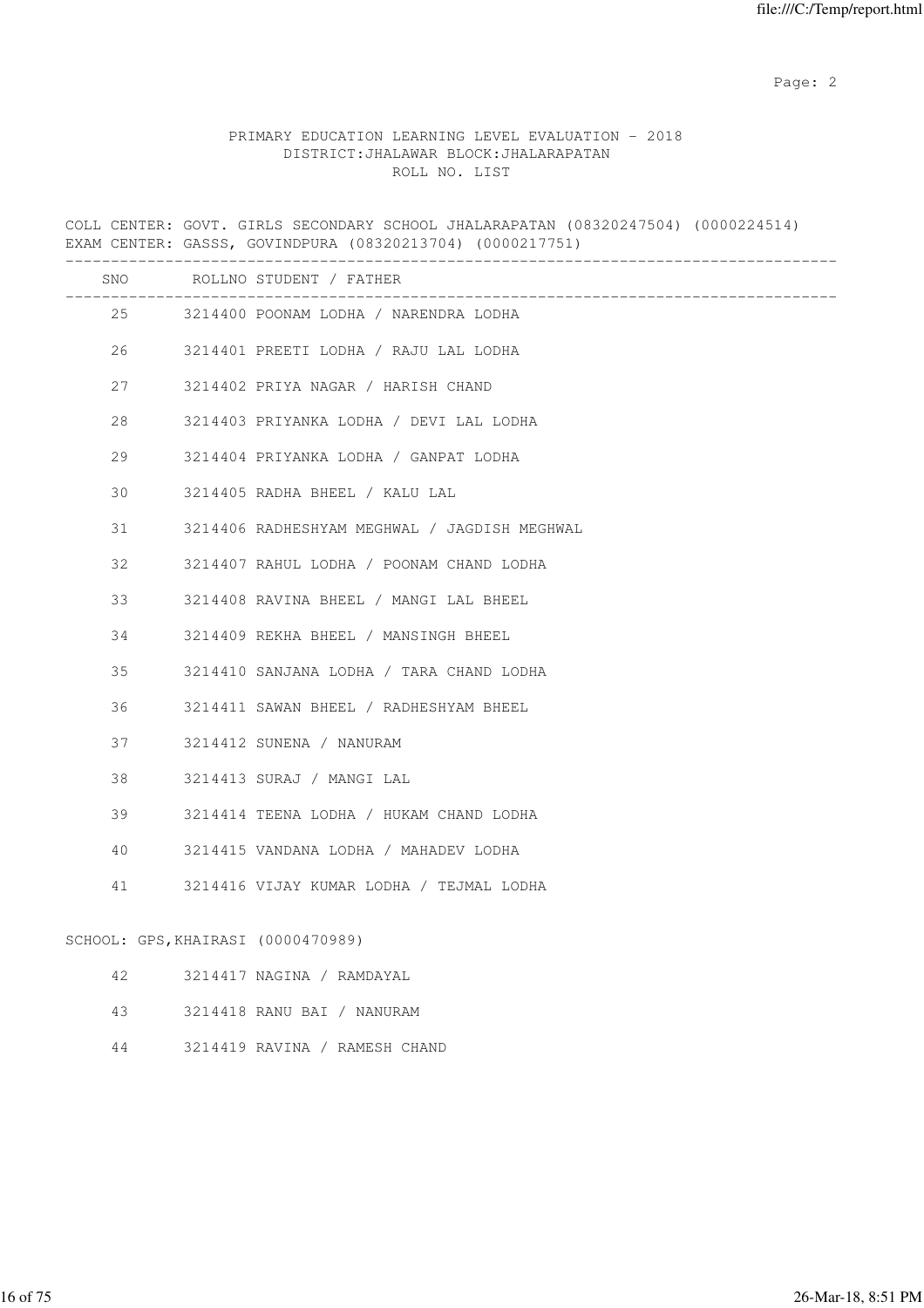|                 | COLL CENTER: GOVT. GIRLS SECONDARY SCHOOL JHALARAPATAN (08320247504) (0000224514)<br>EXAM CENTER: GSSS SAMRAI (08320214501) (0000217752) |
|-----------------|------------------------------------------------------------------------------------------------------------------------------------------|
|                 | SNO ROLLNO STUDENT / FATHER                                                                                                              |
|                 | SCHOOL: NOBAL PUBLIC SCHOOL (0000030027)                                                                                                 |
|                 | 1 3214420 DHEERAJ SINGH JHALA / GANPAT SINGH JHALA                                                                                       |
| $\overline{2}$  | 3214421 INDRAJEET SHARMA / SANJAY SHARMA                                                                                                 |
| 3               | 3214422 NIKITA KUMARI NAGAR / PAPPU LAL NAGAR                                                                                            |
| $4\overline{ }$ | 3214423 RADHIKA KANWAR / PRAHALAD SINGH                                                                                                  |
| 5               | 3214424 SURENDRA SINGH JHALA / BRIJRAJ SINGH JHALA                                                                                       |
|                 | SCHOOL: GSSS SAMRAI (0000217752)                                                                                                         |
|                 | $6 \qquad \qquad$<br>3214425 ALKA RATHORE / RAM BABU                                                                                     |
|                 | 7<br>3214426 ARJUN PATIDAR / SANJAY PATIDAR                                                                                              |
| 8               | 3214427 BHOLA PRAJAPATI / BANWARI PRAJAPATI                                                                                              |
| 9               | 3214428 CHETAN BHEEL / RAM GOPAL                                                                                                         |
| 10              | 3214429 DHIRAJ PRJAPATI / RAJESH PRJAPATI                                                                                                |
| 11              | 3214430 DIVYA PRAJAPATI / CHANDRA PRAKASH                                                                                                |
| 12 <sup>°</sup> | 3214431 JYOTI PATIDAR / DINESH PATIDAR                                                                                                   |
| 13              | 3214432 KANHAIYA PATIDAR / BALMUKAND PATIDAR                                                                                             |
| 14              | 3214433 KASHISH BHEEL / GHANSHYAM                                                                                                        |
| 15              | 3214434 KASHISH PATIDAR / GAJANAND PATIDAR                                                                                               |
| 16              | 3214435 KHUSHBU PRAJAPAT / RAJA RAM                                                                                                      |
| 17              | 3214436 LAXMI KUMARI / RATAN LAL                                                                                                         |
| 18              | 3214437 MADHU BALA BHEEL / JANKI LAL BHEEL                                                                                               |
| 19              | 3214438 NIKITA BHEEL / GOWARDHAN LAL                                                                                                     |
| 20              | 3214439 PAYAL MEGHWAL / SANJAY                                                                                                           |
| 21              | 3214440 PIYUSH PATIDAR / RAM BABU                                                                                                        |
| 22              | 3214441 POOJA MEGHWAL / HARISH CHAND                                                                                                     |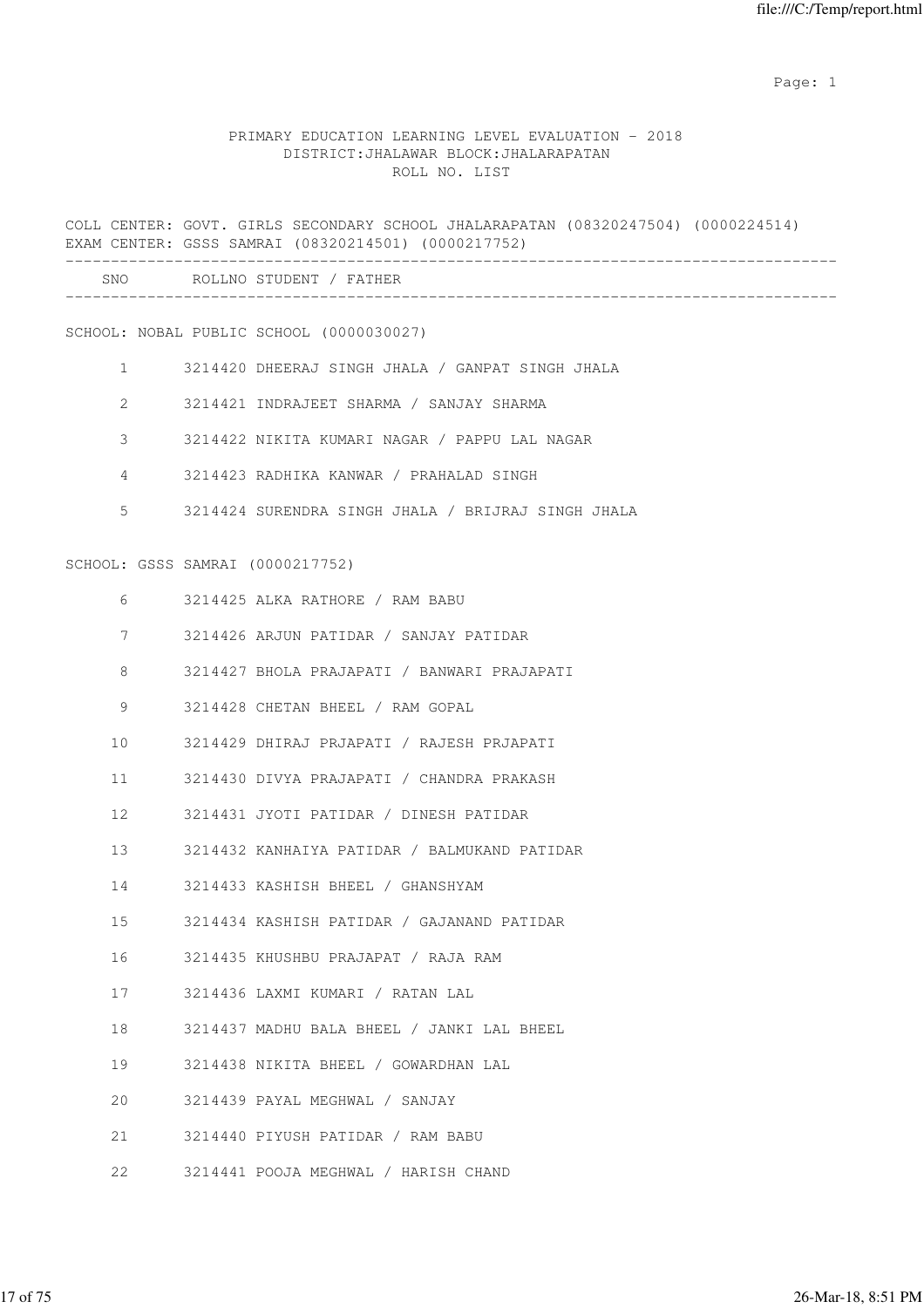### PRIMARY EDUCATION LEARNING LEVEL EVALUATION - 2018 DISTRICT:JHALAWAR BLOCK:JHALARAPATAN ROLL NO. LIST

COLL CENTER: GOVT. GIRLS SECONDARY SCHOOL JHALARAPATAN (08320247504) (0000224514) EXAM CENTER: GSSS SAMRAI (08320214501) (0000217752)

| SNO | ROLLNO STUDENT / FATHER         |
|-----|---------------------------------|
| 23  | 3214442 RADHA BHEEL / PARMANAND |
| 2.4 | 3214443 TANU BHEEL / RAMGOPAL   |

SCHOOL: GUPS, BHILWADA (0000470960)

| 25 |                          |  |  | 3214444 ASHRA KHANAM / MSNZOOR AHMAD |  |
|----|--------------------------|--|--|--------------------------------------|--|
| 26 | 3214445 MANEESH / JOGRAJ |  |  |                                      |  |

27 3214446 RIHAN KHAN / RAFIQ KHAN

28 3214447 SAHIBA BEE / RAFIQ KHAN

29 3214448 SAHIL KHAN / SABIR KHAN

30 3214449 SUHANA BEE / RASHEED KHAN

31 3214450 TANIYA / FAREED KHAN

### SCHOOL: GPS,BINDLAI (0000470961)

| 3214451 AARTI KUMARI<br>SHANKAR | LAL |
|---------------------------------|-----|
|---------------------------------|-----|

33 3214452 BEBY KANWAR / DHAN SINGH

34 3214453 DHAPU BAI / BHAWANI LAL

35 3214454 KAVITA KUMARI / RATTIRAM

36 3214455 KOMAL KUMARI / SHOBHARAM BHEEL

37 3214456 MADHU KUMARI / SANWARA LAL

38 3214457 MUSKAN KUMARI / KAILASH CHAND

#### SCHOOL: GUPS,GADIYA (0000470964)

| 39 | 3214458 ANGURI BAI / PAPPU LAL       |
|----|--------------------------------------|
| 40 | 3214459 BANTI MEGHWAL / MUKUND LAL   |
| 41 | 3214460 DIVYA NAGAR / RAMESH CHAND   |
| 42 | 3214461 HANSRAJ / DURGA LAL PRAJAPAT |
| 43 | 3214462 ISHWAR / BALARAM             |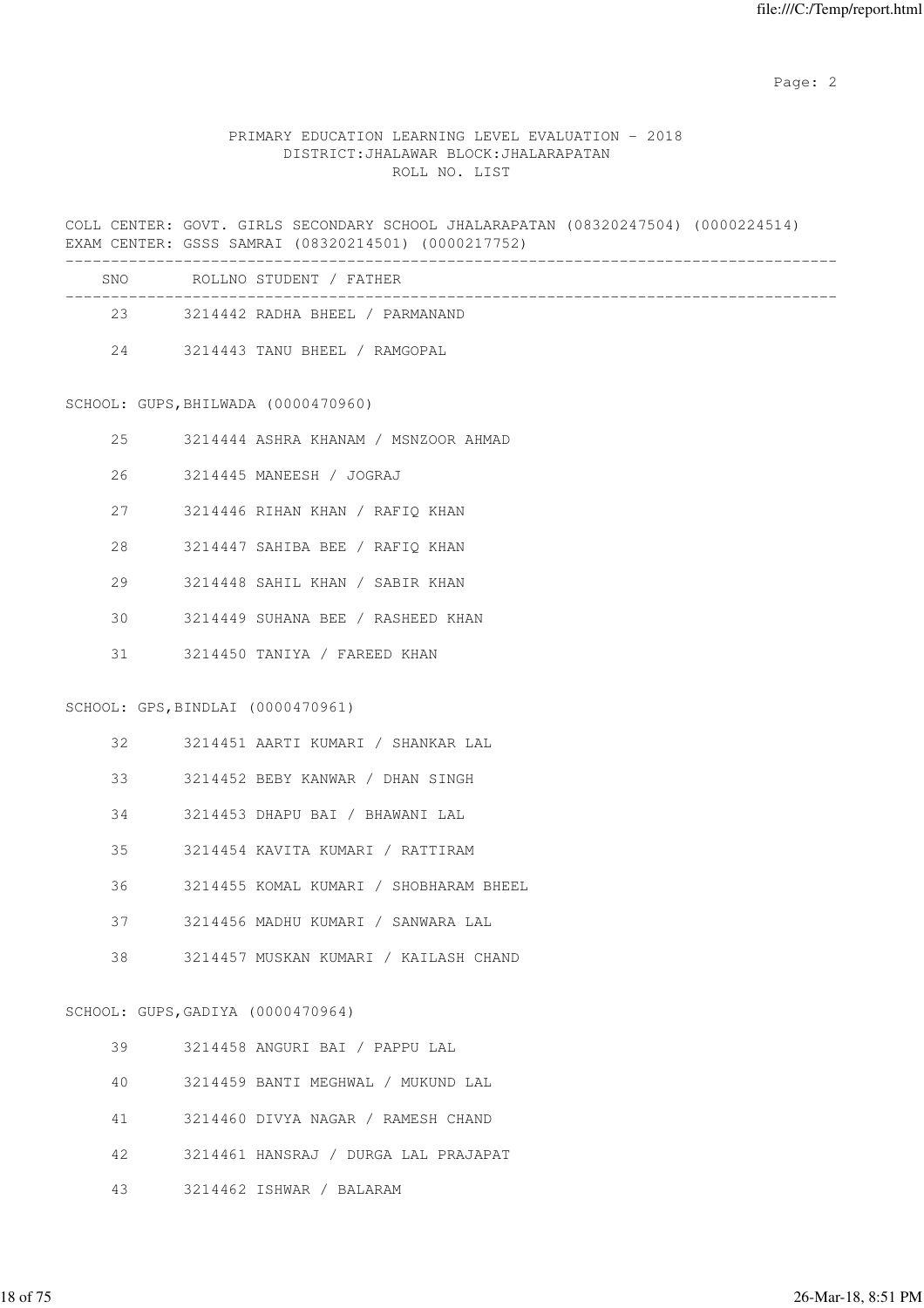Page: 3

### PRIMARY EDUCATION LEARNING LEVEL EVALUATION - 2018 DISTRICT:JHALAWAR BLOCK:JHALARAPATAN ROLL NO. LIST

COLL CENTER: GOVT. GIRLS SECONDARY SCHOOL JHALARAPATAN (08320247504) (0000224514) EXAM CENTER: GSSS SAMRAI (08320214501) (0000217752)

|    |    | SNO ROLLNO STUDENT / FATHER                                      |
|----|----|------------------------------------------------------------------|
|    |    | --------------------------<br>44 3214463 KAMAL DHAKAD / BABU LAL |
|    |    | 45 3214464 NITESH NAGAR / BAL CHAND                              |
| 46 |    | 3214465 PUNAM PRAJAPATI / BHERU LAL PRAJAPATI                    |
|    | 47 | 3214466 PUSHPENDRA NAGAR / TUFAN SINGH                           |
| 48 |    | 3214467 RADHA NAGAR / GOVIND NAGAR                               |
| 49 |    | 3214468 REKHA DHAKAD / RAJU LAL                                  |
| 50 |    | 3214469 SADHNA NAGAR / SURAJ MAL                                 |
| 51 |    | 3214470 SHAMBHU SINGH / BALU SINGH                               |
| 52 |    | 3214471 TANWAR SINGH / LAL SINGH                                 |
| 53 |    | 3214472 VISHAL NAGAR / MANOHAR NAGAR                             |
|    |    | SCHOOL: GUPS, MOTIPURA (0000470997)                              |
|    |    | 54 3214473 ANKUSH KUMAR / BIRAM LAL                              |
| 55 |    | 3214474 CHHAMA / RAMESH CHAND                                    |
|    |    | 3214475 DIYA PATIDAR / MANAK CHAND                               |
| 57 |    | 3214476 KOMAL / MAN SINGH                                        |
| 58 |    | 3214477 KULDEEP / SARDAR SINGH                                   |
| 59 |    | 3214478 LAKHAN KUMAR MEHRA / LALIT KUMAR                         |
| 60 |    | 3214479 MAHAVEER / SANWAR LAL                                    |
| 61 |    | 3214480 MANJESH KUMAR PRAJAPAT / KAMAL KUMAR PRAJAPAT            |
| 62 |    | 3214481 RAM SAGAR AIRWAL / SUGAN LAL AIRWAL                      |
| 63 |    | 3214482 ROHIT / CHHITAR LAL                                      |
| 64 |    | 3214483 SUMIT / PAPPU LAL                                        |
| 65 |    | 3214484 VISHAL / DINESH KUMAR                                    |
|    |    |                                                                  |

SCHOOL: SKS SANKALI KHERA (0000471000)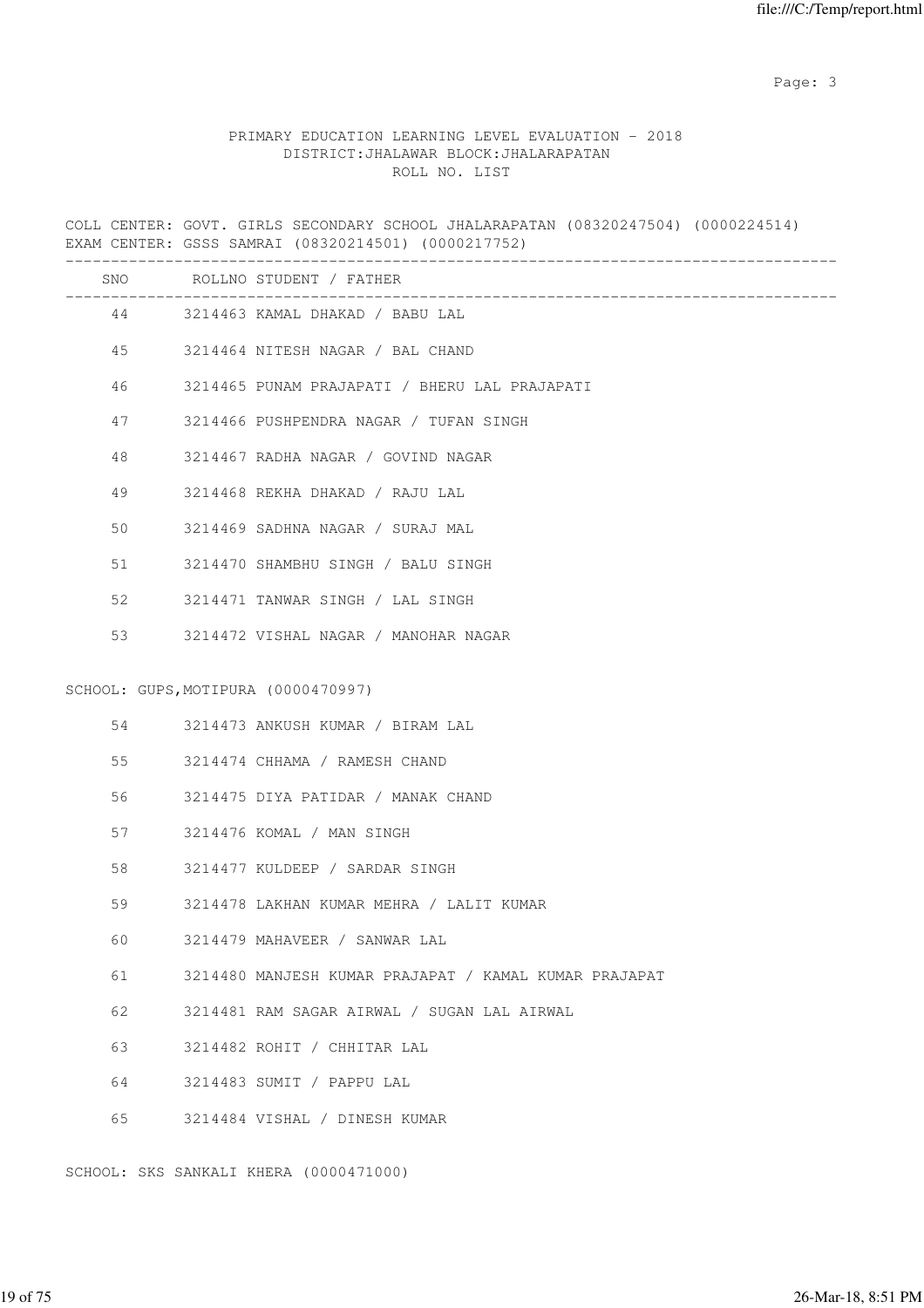Page: 4  $P$ 

### PRIMARY EDUCATION LEARNING LEVEL EVALUATION - 2018 DISTRICT:JHALAWAR BLOCK:JHALARAPATAN ROLL NO. LIST

COLL CENTER: GOVT. GIRLS SECONDARY SCHOOL JHALARAPATAN (08320247504) (0000224514) EXAM CENTER: GSSS SAMRAI (08320214501) (0000217752)

| SNO  | ROLLNO STUDENT / FATHER         |
|------|---------------------------------|
| 66 — | 3214485 ARIVEND / NAND LAL      |
| 67   | 3214486 ARJUN / BAL CHAND       |
| 68   | 3214487 BABLU / RAMCHANDAR      |
| 69   | 3214488 MONIKA / BAL CHAND      |
| 70   | 3214489 NIRMLA / RAMESHWAR      |
| 71   | 3214490 ROHIT KUMAR / BAL CHAND |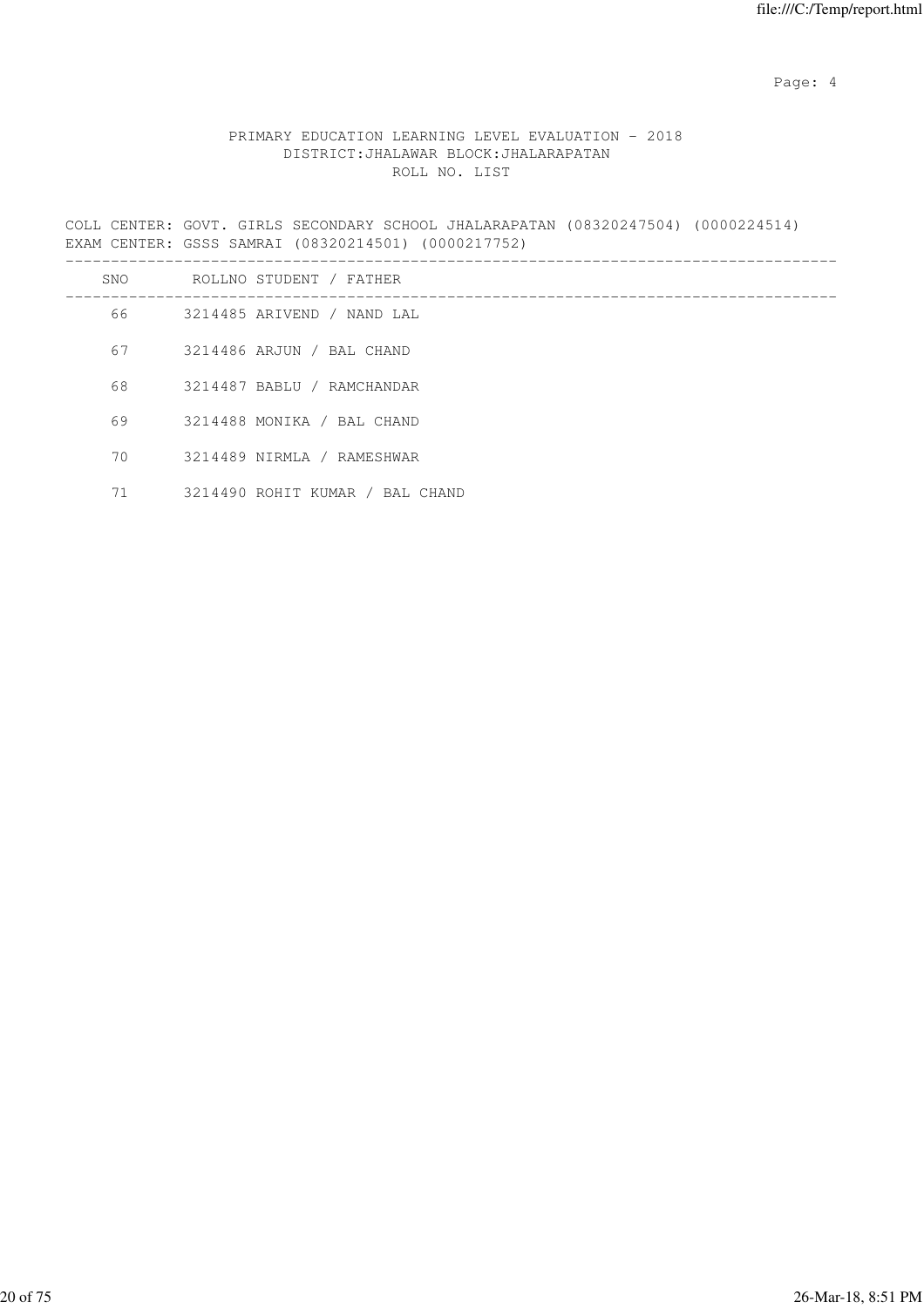### PRIMARY EDUCATION LEARNING LEVEL EVALUATION - 2018 DISTRICT:JHALAWAR BLOCK:JHALARAPATAN ROLL NO. LIST

COLL CENTER: GOVT. GIRLS SECONDARY SCHOOL JHALARAPATAN (08320247504) (0000224514) EXAM CENTER: GSSS, DURGPURA (08320216104) (0000217753) ------------------------------------------------------------------------------------- SNO ROLLNO STUDENT / FATHER ------------------------------------------------------------------------------------- SCHOOL: ARUNI BAL VIDHIYA MANDIR (0000032532) 1 3214491 AARTI MEGHWAL / BALCHAND 2 3214492 DEVENDRA VARMA / BAJRANG LAL 3 3214493 DILIP BHEEL / KESHARI LAL 4 3214494 DURGESH KUMARI / RADSHYAM GURAJR 5 3214495 MAHENDRA GURJAR / NANDKISHOR 6 3214496 RAHUL AERWAL / KANHIRAM 7 3214497 RAJENDRA MEENA / HEMRAJ MEENA 8 3214498 SURAJ BANJARA / BIRDAN BANJARA SCHOOL: GSSS, DURGPURA (0000217753) 9 3214499 AARATI KUMARI / RANJEET 10 3214500 AJAY KUMAR / MANGI LAL 11 3214501 AKSHAY BHEEL / CHATUR BHUJ BHEEL 12 3214502 ANJALI KUMARI SEN / MUKESH SEN 13 3214503 ARTI EARWAL / RAJARAM EARWAL 14 3214504 ASHISH MEGHWAL / DINESH MEGHWAL 15 3214505 DEEKSHA KUMARI / JAGDISH GURJAR 16 3214506 DEEKSHA KUMARI / MADAN LAL CHOUBDAR 17 3214507 DEEPA KUMARI / PRABHU LAL GURJAR 18 3214508 DURGA SHANKAR AERWAL / LAL CHAND AERWAL 19 3214509 DURGI BAI / BAL CHAND 20 3214510 GAJANAND GURJAR / DEV KARAN GURJAR 21 3214511 GUNGUN KUMARI / RAM LAL 22 3214512 KAVITA / SHANKAR LAL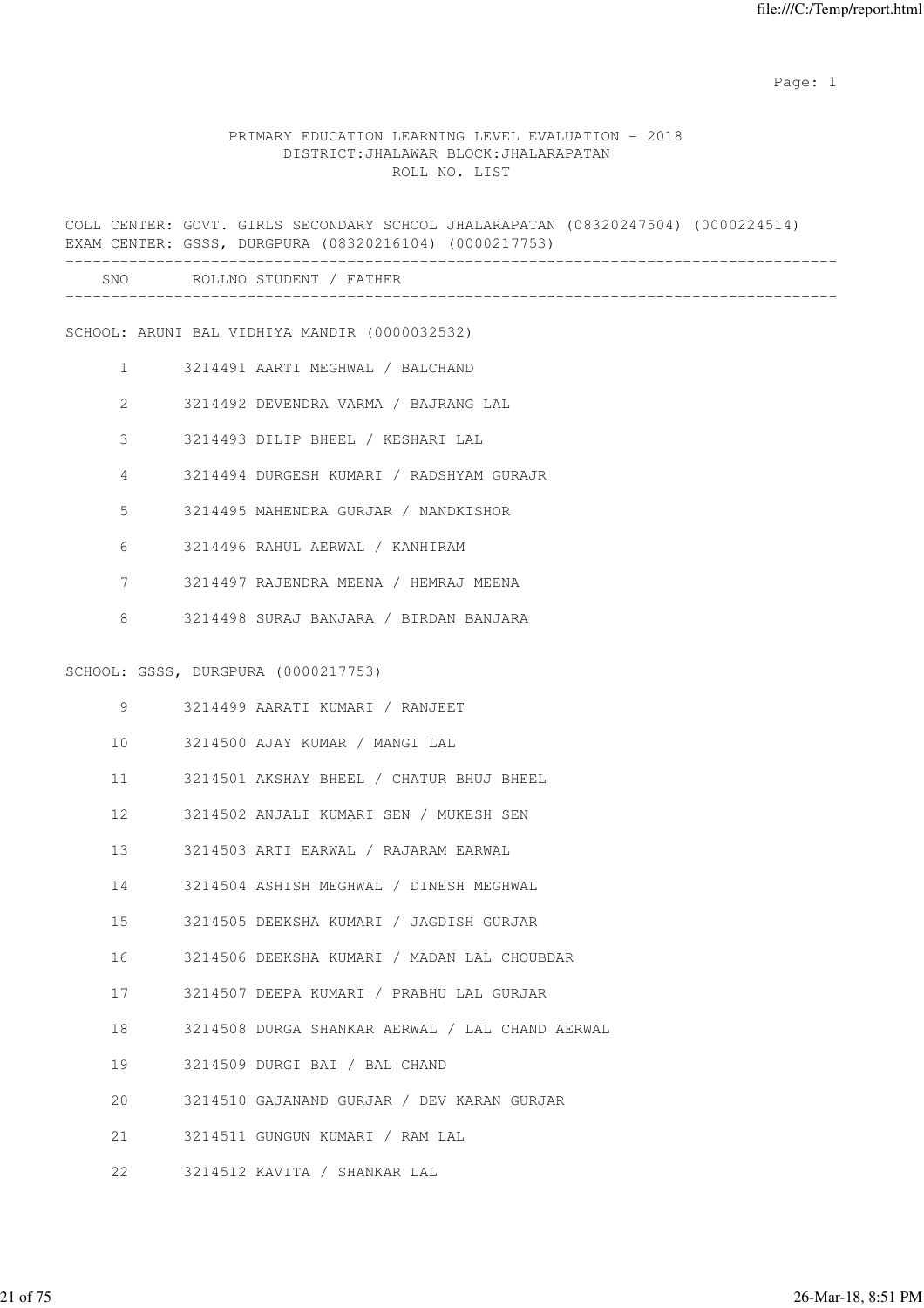### PRIMARY EDUCATION LEARNING LEVEL EVALUATION - 2018 DISTRICT:JHALAWAR BLOCK:JHALARAPATAN ROLL NO. LIST

COLL CENTER: GOVT. GIRLS SECONDARY SCHOOL JHALARAPATAN (08320247504) (0000224514) EXAM CENTER: GSSS, DURGPURA (08320216104) (0000217753) ------------------------------------------------------------------------------------- SNO ROLLNO STUDENT / FATHER ------------------------------------------------------------------------------------- 23 3214513 LEKHRAJ / RAMDAYAL BHEEL 24 3214514 MANBHAR / RAMVILAS 25 3214515 MANNU KUMARI / RAMESH CHAND 26 3214516 MONA KUMARI / PRAHLAD 27 3214517 NANU RAM / AMAR LAL 28 3214518 RAHUL KUMAR / DURGALAL 29 3214519 RAKESH / AMAR LAL 30 3214520 RAVINA KUMARI / DURGASHANKAR CHAMAR 31 3214521 REENA GURJAR / BAPULAL GURJAR 32 3214522 REKHA / MUKESH KUMAR BHEEL 33 3214523 SAPNA KUMARI / SANWLIYA 34 3214524 SHAKUNTALA / MUKESH KUMAR BHEEL 35 3214525 SHEETL KUMARI / DULI CHAND 36 3214526 SHIVA BHEEL / DEV LAL BHEEL 37 3214527 TEENA KUMARI / NARAYAN LAL 38 3214528 VASUDEV / ASHOK KUMAR GURJAR 39 3214529 VISHNU GURJAR / RAMSWARUP GURJAR SCHOOL: GPS,KISHANPURA ANTRI (0000467088) 40 3214530 ANAND / PRABHU LAL 41 3214531 ANJALI / RADHESHAYAM 42 3214532 DHAN KANWAR / BALCHAND BHEEL 43 3214533 MONA / GIRIRAJ BHEEL 44 3214534 RADHA / BHAGVAN SINGH

SCHOOL: GPS, KOTADA (0000471769)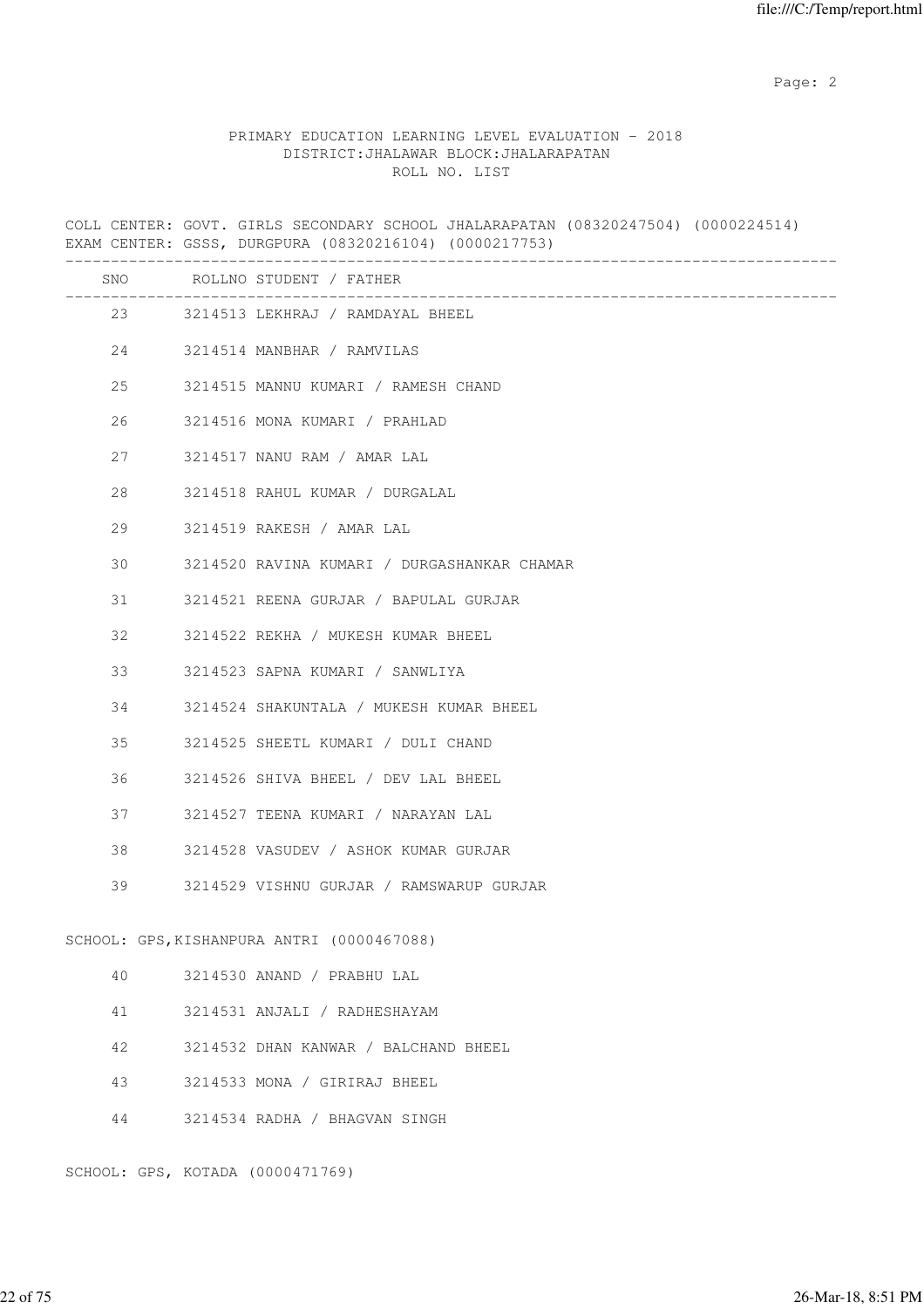Page: 3

### PRIMARY EDUCATION LEARNING LEVEL EVALUATION - 2018 DISTRICT:JHALAWAR BLOCK:JHALARAPATAN ROLL NO. LIST

COLL CENTER: GOVT. GIRLS SECONDARY SCHOOL JHALARAPATAN (08320247504) (0000224514) EXAM CENTER: GSSS, DURGPURA (08320216104) (0000217753) -------------------------------------------------------------------------------------

| SNO  | ROLLNO STUDENT / FATHER          |
|------|----------------------------------|
| 45   | 3214535 KARAN SINGH / MUNNA LAL  |
| 46 — | 3214536 PAYAL KUMARI / PRALAD    |
| 47   | 3214537 SHREVAN KUMAR / GOMA LAL |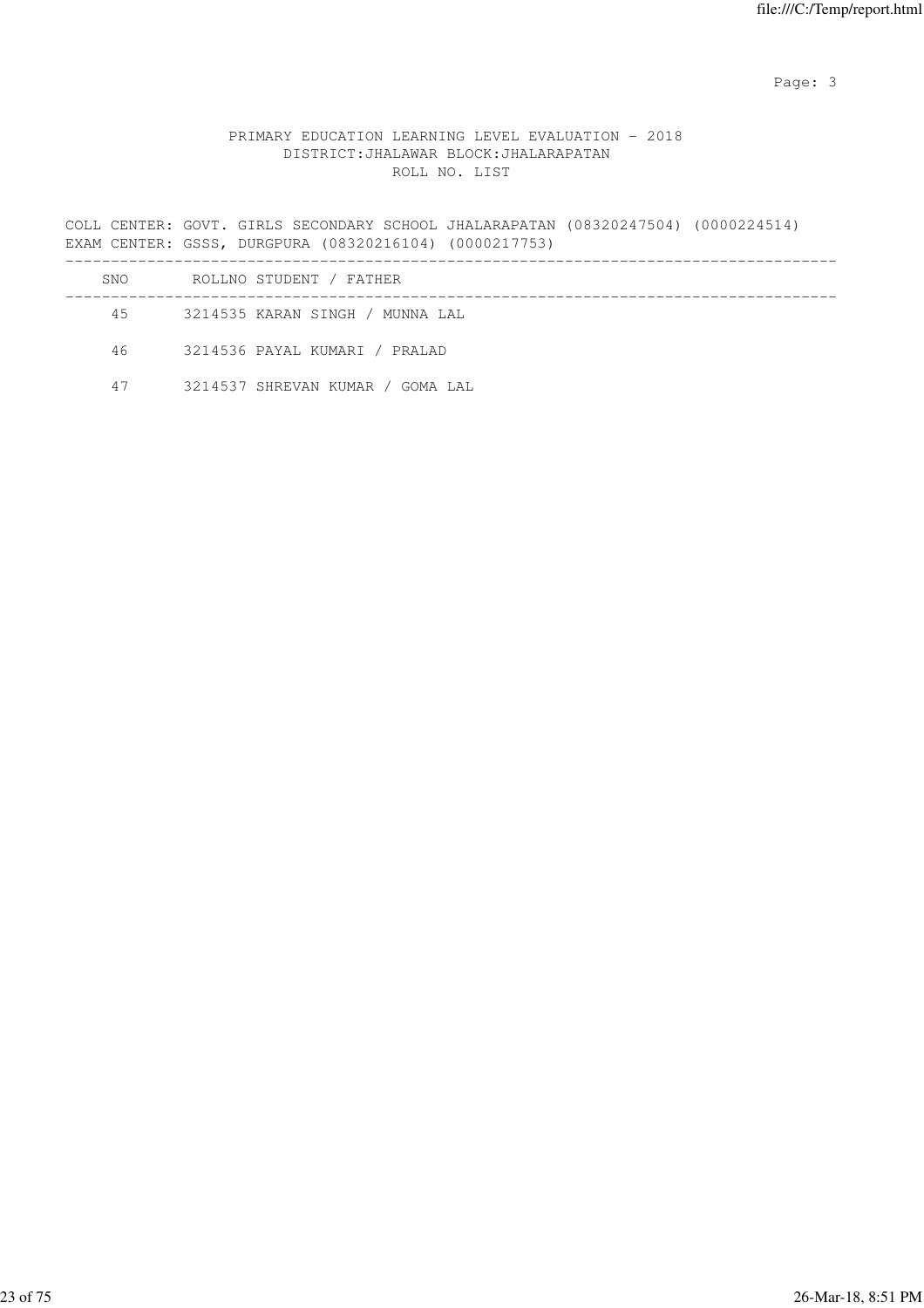|              | COLL CENTER: GOVT. GIRLS SECONDARY SCHOOL JHALARAPATAN (08320247504) (0000224514)<br>EXAM CENTER: GSSS, KALMANDI KALAN (08320217302) (0000217754) |
|--------------|---------------------------------------------------------------------------------------------------------------------------------------------------|
|              | SNO ROLLNO STUDENT / FATHER                                                                                                                       |
|              | SCHOOL: MAHARANA PUBLIC SCHOOL (0000017237)                                                                                                       |
| $\mathbf{1}$ | 3214538 ABHISHEK KUMAR SUMAN / RAJESH KUMAR SUMAN                                                                                                 |
| 2            | 3214539 ANKIT RATHORE / RAJU RATHORE                                                                                                              |
| 3            | 3214540 ANKUSH PARETA / PRAMOD PARETA                                                                                                             |
| 4            | 3214541 DEEP KANWAR HADA / AMAR SINGH HADA                                                                                                        |
| 5            | 3214542 DEEPAK BANJARA / DHULI LAL                                                                                                                |
| 6            | 3214543 DIPESH KUMAR / BABU LAL MEENA                                                                                                             |
| 7            | 3214544 HEMRAJ KUMAR SUMAN / RAJENDRA KUMAR                                                                                                       |
| 8            | 3214545 HITESH KUMAR MEENA / KANHAIYA LAL                                                                                                         |
| 9            | 3214546 RAJ NANDNI / SHYAM LAL                                                                                                                    |
| 10           | 3214547 RAJESH MEGHWAL / JAGDISH CHAND MEGHWAL                                                                                                    |
| 11           | 3214548 RAM LAKHAN / SANWARLAL                                                                                                                    |
| 12           | 3214549 SANGITA SUMAN / NANDESH KUMAR                                                                                                             |
| 13           | 3214550 UPLAKSHAY MEGHWAL / CHHITAR LAL MEGHWAL                                                                                                   |
| 14           | 3214551 VIJAY SINGH HADA / DHIRAJ SINGH HADA                                                                                                      |
| 15           | 3214552 VINOD KUMAR SUMAN / PADAM KUMAR                                                                                                           |
| 16           | 3214553 VISHAL RATHOR / KALU LAL                                                                                                                  |
|              | SCHOOL: GSSS, KALMANDI KALAN (0000217754)                                                                                                         |
| 17           | 3214554 ANNU KANWAR / RAM SINGH JHALA                                                                                                             |
| 18           | 3214555 BALRAM GURJAR / NAINALAL                                                                                                                  |
| 19           | 3214556 BANTI BANJARA / RAGHUNATH BANJARA                                                                                                         |
| 20           | 3214557 BHAIRU LAL ERWAL / AMARLAL ERWAL                                                                                                          |

- 21 3214558 BHUPENDRA SINGH / BHOM SIMGH
- 22 3214559 BHURA LAL GURJAR / DHANNA LAL GURJAR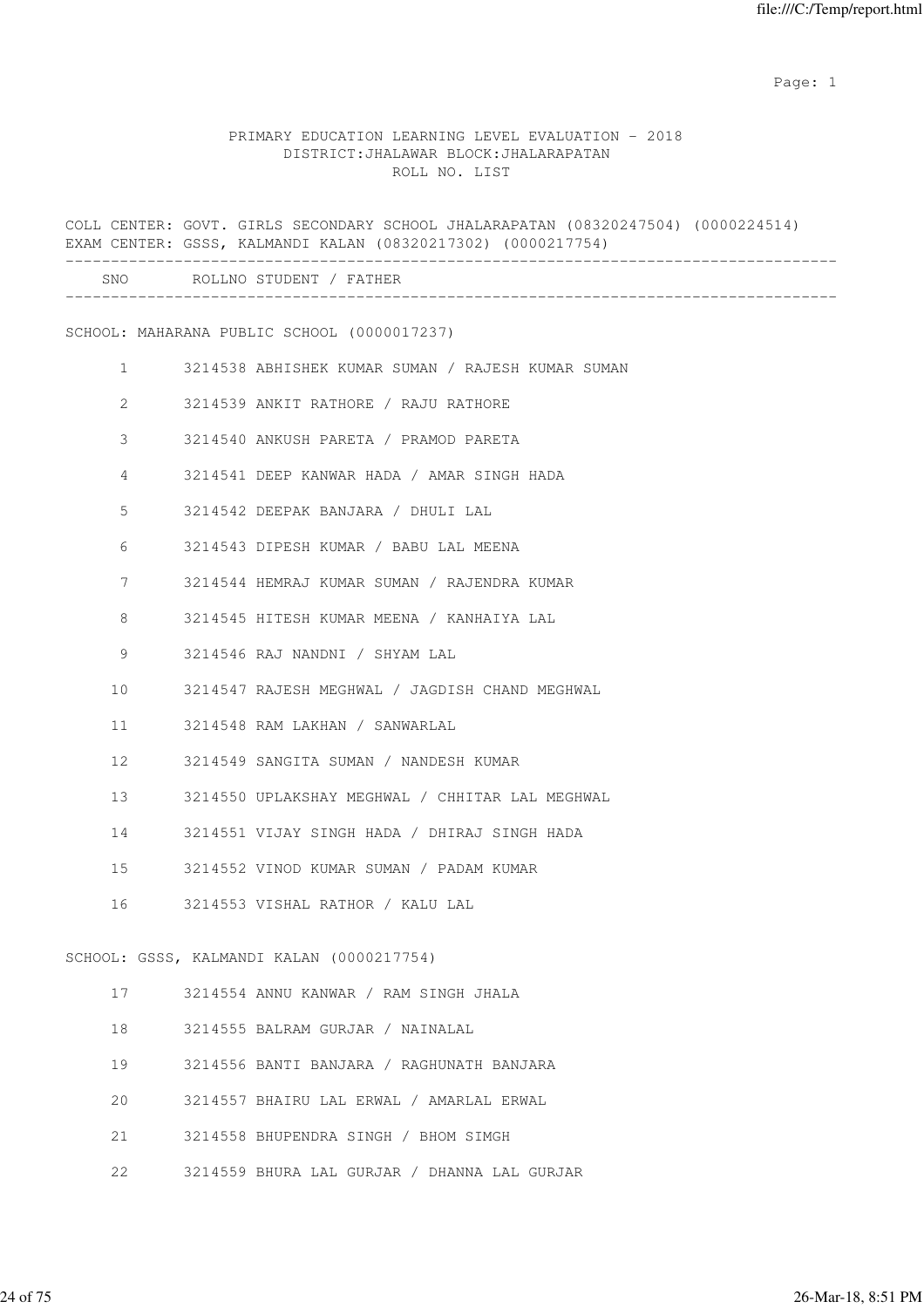|     | COLL CENTER: GOVT. GIRLS SECONDARY SCHOOL JHALARAPATAN (08320247504) (0000224514)<br>EXAM CENTER: GSSS, KALMANDI KALAN (08320217302) (0000217754) |
|-----|---------------------------------------------------------------------------------------------------------------------------------------------------|
| SNO | ROLLNO STUDENT / FATHER                                                                                                                           |
|     | 23 3214560 DEVRAJ GURJAR / BALRAJ GURJAR                                                                                                          |
| 24  | 3214561 DIPIKA JHALA / BHAWANI SINGH JHALA                                                                                                        |
| 25  | 3214562 HARIOM BHEEL / PURI LAL BHEEL                                                                                                             |
| 26  | 3214563 KALLU BANJARA / BHANWAR LAL BANJARA                                                                                                       |
| 27  | 3214564 KUSUM KANWAR / PREM SINGH                                                                                                                 |
| 28  | 3214565 LOKESH GURJAR / RAM LAL                                                                                                                   |
| 29  | 3214566 MAMTA KANWAR / POOR SINGH                                                                                                                 |
| 30  | 3214567 RAHUL BANJARA / BHEEMA BANJARA                                                                                                            |
| 31  | 3214568 SANGEETA BHEEL / PRAHALAD BHEEL                                                                                                           |
| 32  | 3214569 SHERU BANJARA / JEETMAL BANJARA                                                                                                           |
| 33  | 3214570 SONAKSHI JHALA / NARENDRA SINGH JHALA                                                                                                     |
| 34  | 3214571 SONU KUMAR BANJARA / GOPI LAL                                                                                                             |
| 35  | 3214572 SONU LAL BANJARA / ONKAR LAL BANJARA                                                                                                      |
| 36  | 3214573 TARACHAND BHEEL / GOPAL BHEEL                                                                                                             |
| 37  | 3214574 VIKRAM BANJARA / KALURAM                                                                                                                  |
| 38  | 3214575 VISHNU BANJARA / DAL SINGH BANJARA                                                                                                        |
|     | SCHOOL: GOVT SECONDARY SCHOOL, SINGHANIYA (0000217755)                                                                                            |
| 39  | 3214576 ARJUN SINGH RANAWAT / SURAJ SINGH RANAWAT                                                                                                 |
| 40  | 3214577 CHANDRABHAN SINGH / BHAWANI SINGH                                                                                                         |
| 41  | 3214578 JIYA CARPENTER / TULSIRAM                                                                                                                 |
| 42  | 3214579 LOKESH BANJARA / MOHAN LAL BANJARA                                                                                                        |
| 43  | 3214580 MANSI CARPENTER / DINESH CARPENTER                                                                                                        |
| 44  | 3214581 MAYA BAJNARA / BHOM SINGH BANJARA                                                                                                         |
| 45  | 3214582 NAHAR SINGH RANAWAT / SURAJ SINGH RANAWAT                                                                                                 |
| 46  | 3214583 NIKHIL ODH / BHERU LAL                                                                                                                    |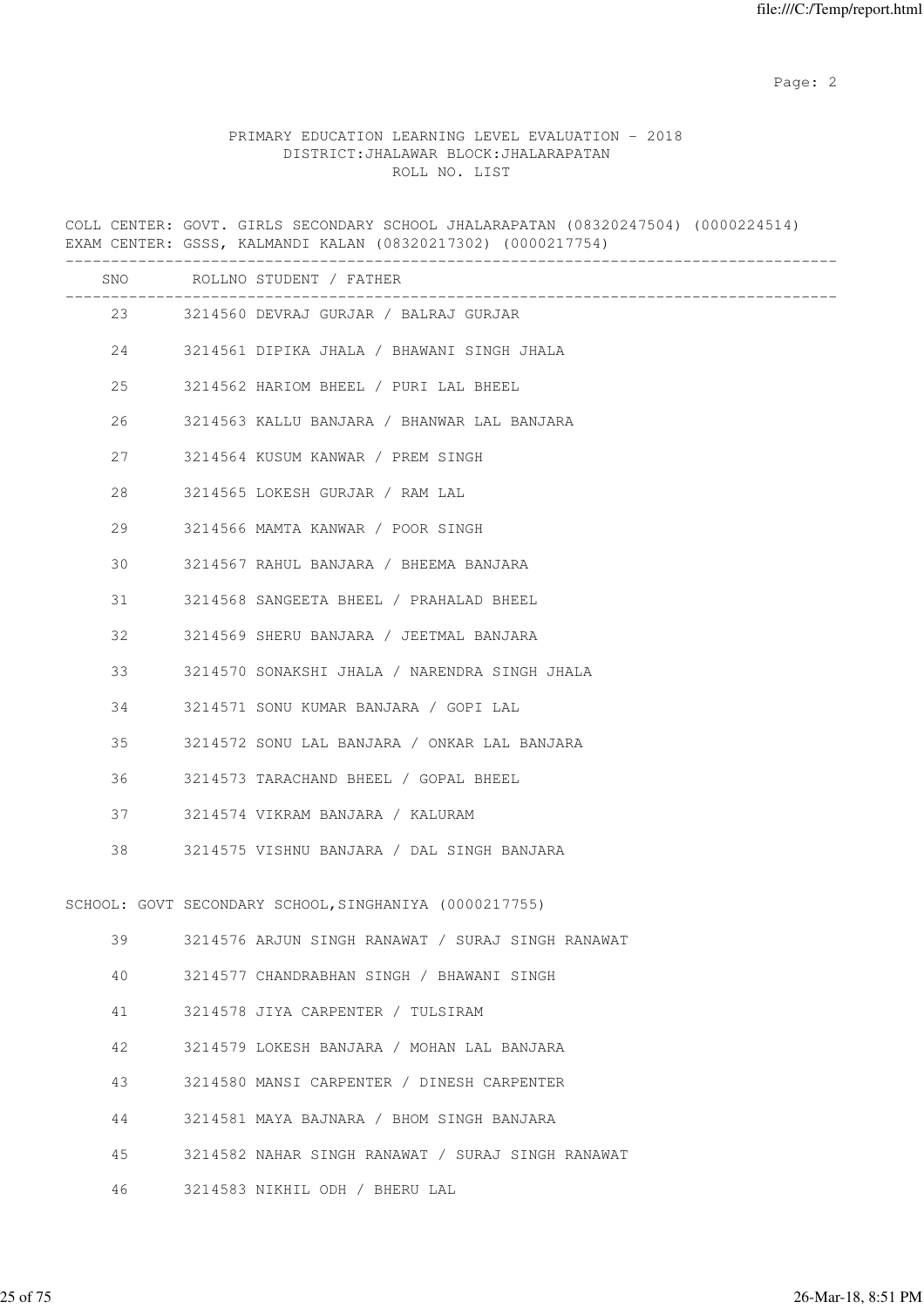Page: 3

|    | COLL CENTER: GOVT. GIRLS SECONDARY SCHOOL JHALARAPATAN (08320247504) (0000224514)<br>EXAM CENTER: GSSS, KALMANDI KALAN (08320217302) (0000217754) |  |
|----|---------------------------------------------------------------------------------------------------------------------------------------------------|--|
|    | SNO ROLLNO STUDENT / FATHER                                                                                                                       |  |
|    | 47 3214584 NISHA KANWAR PADIHAR / RAJENDRA SINGH                                                                                                  |  |
|    | 48 3214585 PAPPU BANJARA / KAILASH BANJARA                                                                                                        |  |
| 49 | 3214586 PAYAL CARPENTER / NANDKISHORE CARPENTER                                                                                                   |  |
|    | SCHOOL: GUPS, NAHARSINGHI (0000412627)                                                                                                            |  |
| 50 | 3214587 AJAY / SHIVRAJ                                                                                                                            |  |
| 51 | 3214588 DEEPAK / RAJU                                                                                                                             |  |
| 52 | 3214589 DEEPAK / PRAHLAD                                                                                                                          |  |
| 53 | 3214590 DILKHUSHA / MAHAVEER                                                                                                                      |  |
| 54 | 3214591 DURGA / RAMESH CHAND                                                                                                                      |  |
| 55 | 3214592 HOSHIYAR / SHOBHARAM                                                                                                                      |  |
| 56 | 3214593 INDAR / SHYAM MANOHAR                                                                                                                     |  |
| 57 | 3214594 KANHAIYA / PAPPU LAL                                                                                                                      |  |
| 58 | 3214595 KUSHAL / RAMCHANDRA                                                                                                                       |  |
| 59 | 3214596 LAKHAN / BABULAL                                                                                                                          |  |
| 60 | 3214597 LAXMI / CHOTH MAL                                                                                                                         |  |
| 61 | 3214598 NARENDRA / HARICHAND                                                                                                                      |  |
| 62 | 3214599 NEHA / RAMSWAROOP                                                                                                                         |  |
| 63 | 3214600 NIKITA / JEETMAL                                                                                                                          |  |
| 64 | 3214601 NISHA / KALULAL                                                                                                                           |  |
| 65 | 3214602 PAYAL / NANDKISHOR                                                                                                                        |  |
| 66 | 3214603 RAJ SHRI / NEMICHAND                                                                                                                      |  |
| 67 | 3214604 REENA / RAMLAL                                                                                                                            |  |
| 68 | 3214605 RINKU / GAJANAND                                                                                                                          |  |
| 69 | 3214606 SALOCHANA / CHHITAR LAL                                                                                                                   |  |
| 70 | 3214607 SANGEETA / GAJANAND                                                                                                                       |  |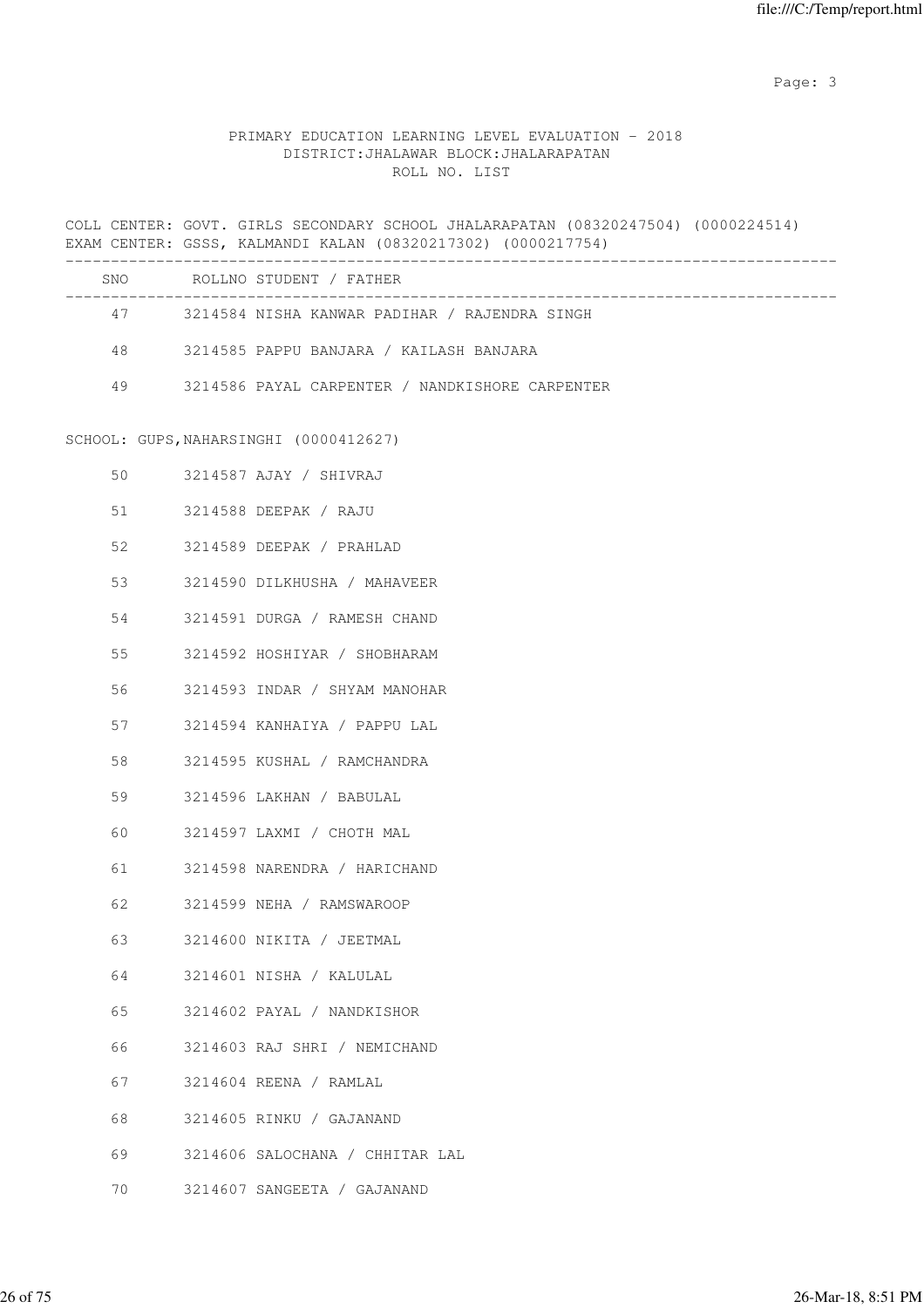Page: 4  $P$ 

### PRIMARY EDUCATION LEARNING LEVEL EVALUATION - 2018 DISTRICT:JHALAWAR BLOCK:JHALARAPATAN ROLL NO. LIST

COLL CENTER: GOVT. GIRLS SECONDARY SCHOOL JHALARAPATAN (08320247504) (0000224514) EXAM CENTER: GSSS, KALMANDI KALAN (08320217302) (0000217754) ------------------------------------------------------------------------------------- SNO ROLLNO STUDENT / FATHER -------------------------------------------------------------------------------------

| 71 |                        | 3214608 SAPNA / AMAR LAL      |
|----|------------------------|-------------------------------|
| 72 |                        | 3214609 SATYANARAYAN / HEMRAJ |
| 73 | 3214610 SUMAN / GOVIND |                               |
| 74 |                        | 3214611 SURAJ / SHANKAR LAL   |
| 75 |                        | 3214612 SURAJ / KASTOOR CHAND |
|    |                        |                               |

76 3214613 TEENA / RADHEY SHYAM

### SCHOOL: GPS NAYA GANV (0000412629)

|  |  | 3214614 ANUSHKA KANWAR |  |  | / MOHAN SINGH |  |  |
|--|--|------------------------|--|--|---------------|--|--|
|--|--|------------------------|--|--|---------------|--|--|

78 3214615 SHALU MEENA / HANSRAJ MEENA

#### SCHOOL: GUPS JUNAPANI (0000471764)

| 79 | 3214616 ARUN KUMAR / CHOUTHMAL                |  |
|----|-----------------------------------------------|--|
|    | 80 3214617 BHAVANA KHICHI / PARASRAM KHICHI   |  |
|    | 81 3214618 JYOTI KACHHAVA / RAYSINGH          |  |
| 82 | 3214619 JYOTI RATHOR / OMKARLAL               |  |
| 83 | 3214620 KALI BAI / SANJU RATHOR               |  |
| 84 | 3214621 KARAN CHOUHAN / MANSINGH              |  |
|    | 85 3214622 KARAN KHICHI / PARASRAM            |  |
| 86 | 3214623 LAKSHMI BAI DAYAMA / SURAJPAL SINGH   |  |
|    | 87 3214624 MAHIMA CHOUDHRY / DHANRAJ CHOUDHRY |  |
|    | 88 3214625 MASOOM CHOUDHRY / DINESH CHOUDHRY  |  |
| 89 | 3214626 NAINA BAI / INDRA SINGH GARASIYA      |  |
| 90 | 3214627 PAYAL OGALIYA / GUDDU OGALIYA         |  |
| 91 | 3214628 PINTU CHOUHAN / SURAJ MAL CHOUHAN     |  |
|    | 92 3214629 RAJU LAL / JEETMAL KACHHAVA        |  |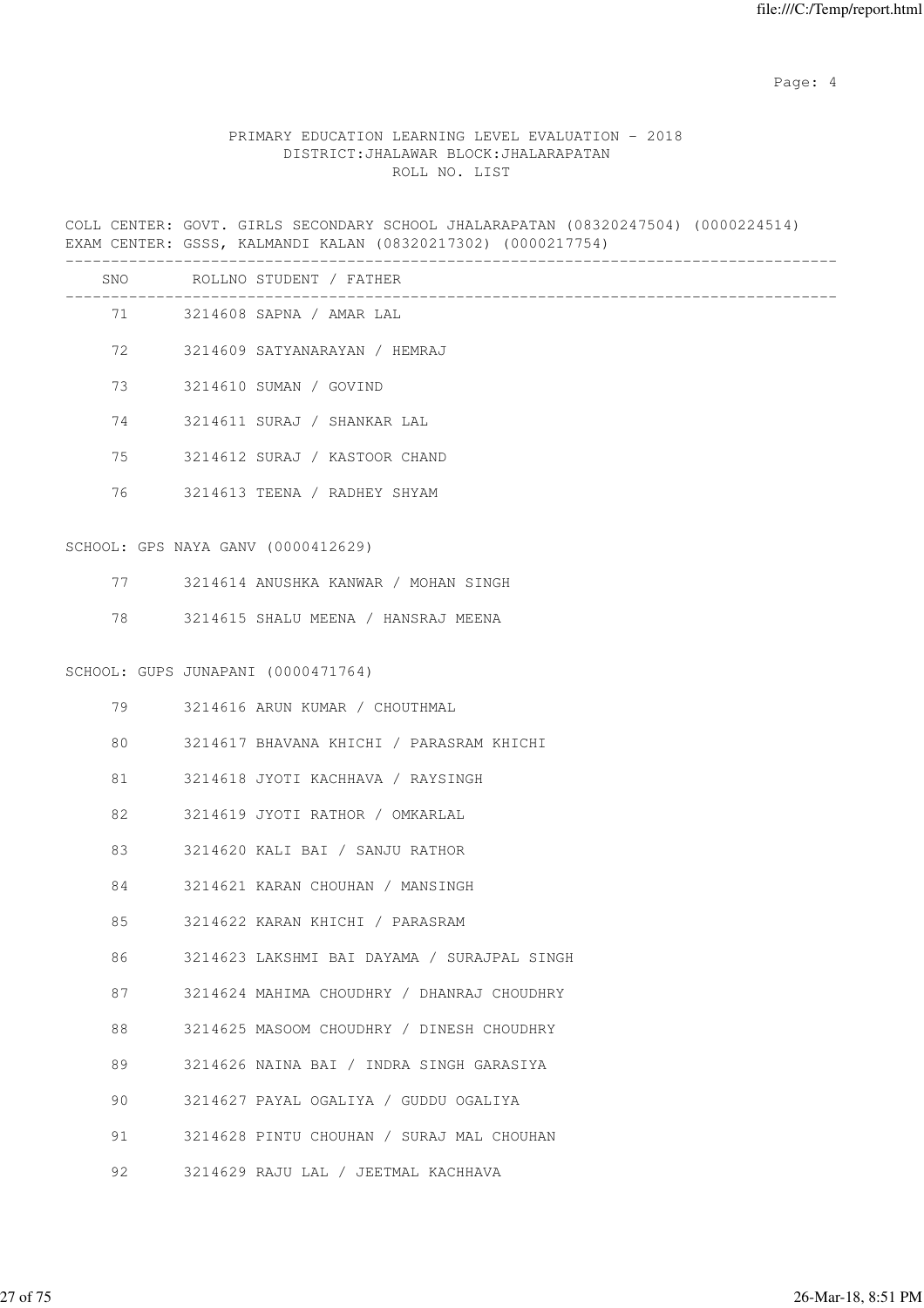Page: 5  $P$  and  $P$  and  $P$  and  $P$  and  $P$  and  $P$  and  $P$  and  $P$  and  $P$  and  $P$  and  $P$  and  $P$  and  $P$  and  $P$  and  $P$  and  $P$  and  $P$  and  $P$  and  $P$  and  $P$  and  $P$  and  $P$  and  $P$  and  $P$  and  $P$  and  $P$  and  $P$  an

### PRIMARY EDUCATION LEARNING LEVEL EVALUATION - 2018 DISTRICT:JHALAWAR BLOCK:JHALARAPATAN ROLL NO. LIST

COLL CENTER: GOVT. GIRLS SECONDARY SCHOOL JHALARAPATAN (08320247504) (0000224514) EXAM CENTER: GSSS, KALMANDI KALAN (08320217302) (0000217754) ------------------------------------------------------------------------------------- SNO ROLLNO STUDENT / FATHER ------------------------------------------------------------------------------------- 93 3214630 SAPNA KACHHAVA / SHYAM LAL 94 3214631 SHAITAN BAI / DEVI LAL CHAVADA 95 3214632 SHARDA DAYAMA / RAJU LAL DAYAMA 96 3214633 VEENA KHICHI / BHIMA LAL 97 3214634 VISHNU KHICHI / OMKAR LAL KHICHI 98 3214635 YASHVANT KHICHI / PAPPU LAL KHICHI SCHOOL: GUPS,KALMANDI KHURD (0000471766) 99 3214636 AJAY BANJARA / JAGDISH BANJARA 100 3214637 ANIL BANJARA / KAILASH BANJARA 101 3214638 ANIL GURJAR / JAGDISH GURJAR 102 3214639 ANJALI BANJARA / MOHAN LAL 103 3214640 ANSUIYA GURJAR / RAJARAM 104 3214641 ANSUIYA GURJAR / HARAKCHAND 105 3214642 BARAKHA GURJAR / SHAMBHU GURJAR 106 3214643 BHOORI BAI BHEEL / OMPRAKASH 107 3214644 JYOTI BANJARA / VAKEEL BANJARA 108 3214645 JYOTI BANJARA / RAJULAL 109 3214646 JYOTI BANJARA / CHUNNI LAL 110 3214647 JYOTI BANJARA / JAGDISH 111 3214648 KISHAN BANJARA / KAILASH BANJARA 112 3214649 LAKSHITA JHALA / JALIM SINGH 113 3214650 LAKSHMI BANJARA / RAJULAL 114 3214651 LAKSHMI BANJARA / LALU BANJARA 115 3214652 MADHU BANJARA / RAGHUNATH 116 3214653 MAHENDRA BANJARA / BANSHI RAM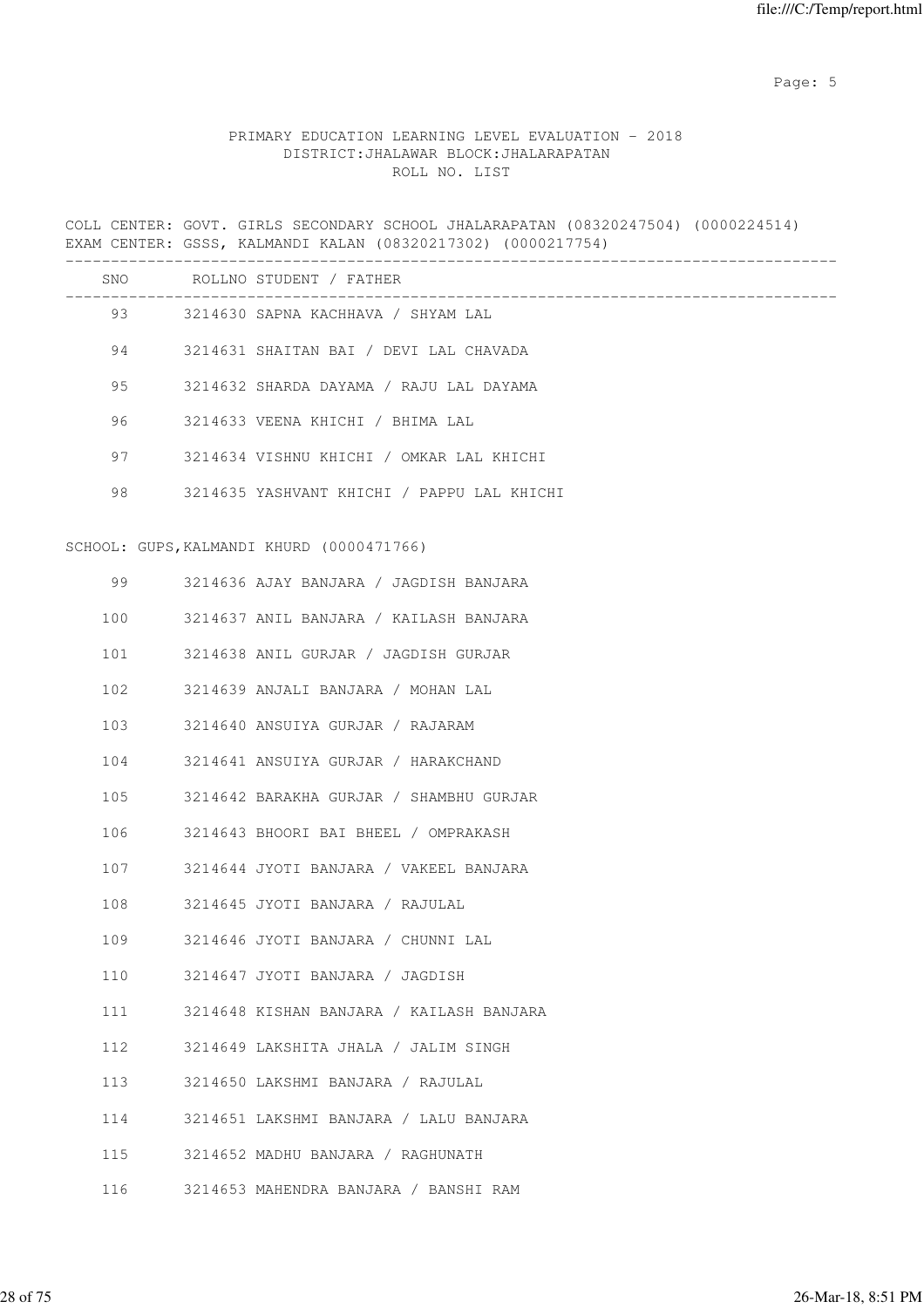Page: 6  $P$  and  $P$  and  $P$  and  $P$  and  $P$  and  $P$  and  $P$  and  $P$  and  $P$  and  $P$  and  $P$  and  $P$  and  $P$  and  $P$  and  $P$  and  $P$  and  $P$  and  $P$  and  $P$  and  $P$  and  $P$  and  $P$  and  $P$  and  $P$  and  $P$  and  $P$  and  $P$  an

### PRIMARY EDUCATION LEARNING LEVEL EVALUATION - 2018 DISTRICT:JHALAWAR BLOCK:JHALARAPATAN ROLL NO. LIST

COLL CENTER: GOVT. GIRLS SECONDARY SCHOOL JHALARAPATAN (08320247504) (0000224514) EXAM CENTER: GSSS, KALMANDI KALAN (08320217302) (0000217754) ------------------------------------------------------------------------------------- SNO ROLLNO STUDENT / FATHER ------------------------------------------------------------------------------------- 117 3214654 MAYA KUMARI BHEEL / BHAIRU LAL 118 3214655 NARENDRA BANJARA / RAJU LAL BANJARA 119 3214656 NAVAL BANJARA / VAKEEL BANJARA 120 3214657 NAVAL KUMARI CHARMKAR / SURESHCHAND 121 3214658 PARVEEN BHEEL / BABALU LAL 122 3214659 RENUKA RATHOD / GOVIND SINGH 123 3214660 SAPANA BANJARA / JEETMAL 124 3214661 SHIVANI GURJAR / SHAMBHU GURJAR 125 3214662 TILLU BANJARA / RAJU LAL 126 3214663 YUVARAJ BANJARA / SHYAM LAL BANJARA SCHOOL: GPS,URMAL (0000471773) 127 3214664 KUMKUM / BANWARI LAL 128 3214665 PRIYANSI MEENA / HEMRAJ MEENA 129 3214666 SONU BHEEL / RAI SINGH 130 3214667 VIJAY KUMAR / HEMRAJ SCHOOL: GUPS LUHARIYA DEH (0000485557) 131 3214668 ARJUN SINGH / JEETMAL 132 3214669 BUNTY BANJARA / TEJSINGH 133 3214670 KAREENA / GOPAL LAL 134 3214671 NEHA KUMARI / BIHARI LAL 135 3214672 PINKESH / HARLAL 136 3214673 PINKY BAI / BIHARI LAL 137 3214674 RAJESH KUMAR / MOHAN LAL

138 3214675 RINKY BAI / RAJU LAL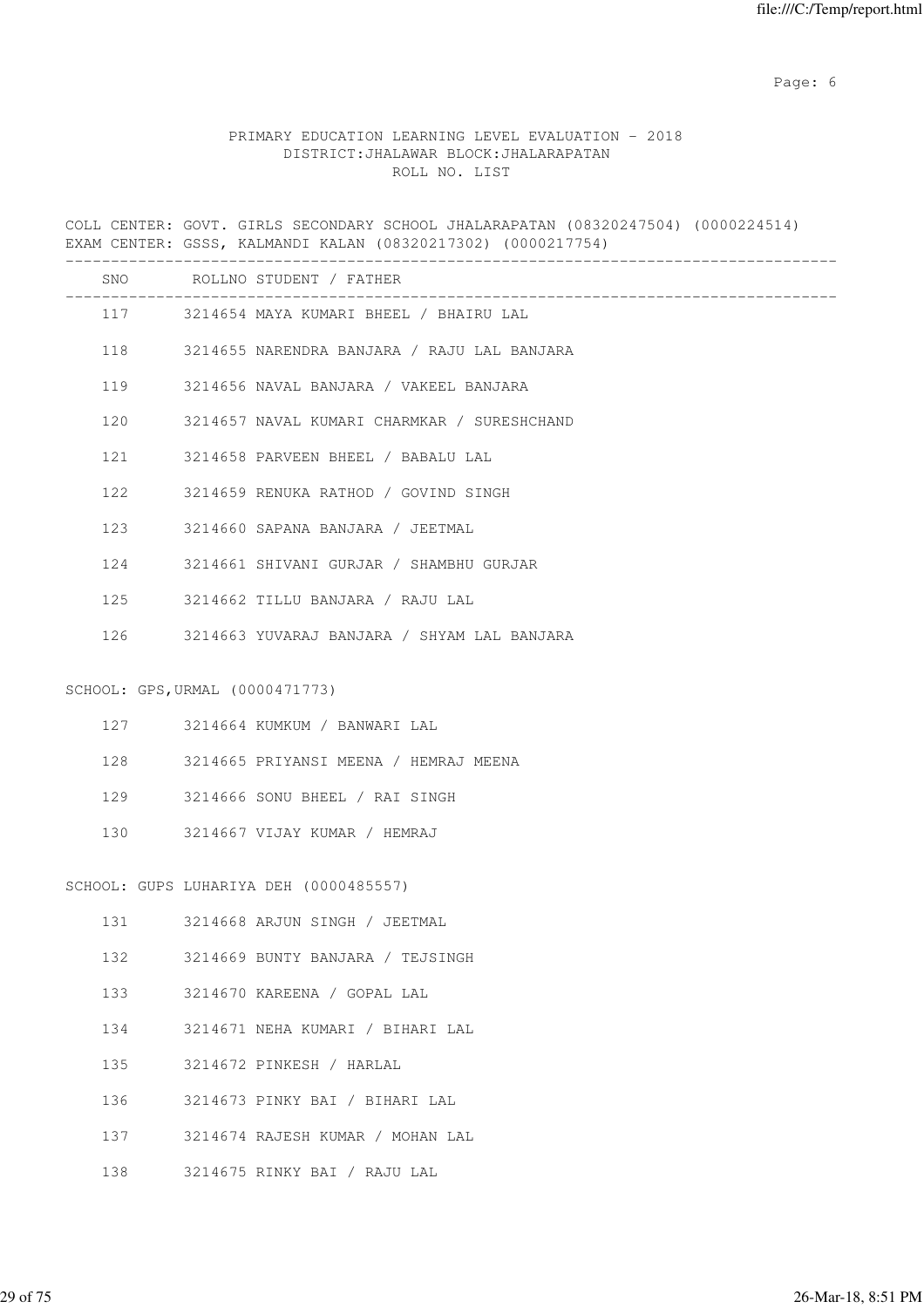Page: 7  $P$  and  $P$  and  $P$  and  $P$  and  $P$  and  $P$  and  $P$  and  $P$  and  $P$  and  $P$  and  $P$  and  $P$  and  $P$  and  $P$  and  $P$  and  $P$  and  $P$  and  $P$  and  $P$  and  $P$  and  $P$  and  $P$  and  $P$  and  $P$  and  $P$  and  $P$  and  $P$  an

### PRIMARY EDUCATION LEARNING LEVEL EVALUATION - 2018 DISTRICT:JHALAWAR BLOCK:JHALARAPATAN ROLL NO. LIST

COLL CENTER: GOVT. GIRLS SECONDARY SCHOOL JHALARAPATAN (08320247504) (0000224514) EXAM CENTER: GSSS, KALMANDI KALAN (08320217302) (0000217754) -------------------------------------------------------------------------------------

| SNO | ROLLNO STUDENT / FATHER                 |
|-----|-----------------------------------------|
| 139 | 3214676 SAPNA / RADHEY SHYAM            |
| 140 | 3214677 SARDAR SINGH / BANSHI LAL       |
| 141 | 3214678 SURAJ SINGH / PAPPU LAL BANJARA |

#### SCHOOL: GPS,HARISHPURA (0000486216)

| 142 | 3214679 ANIL KUMAR / KAILASH CHAND  |
|-----|-------------------------------------|
| 143 | 3214680 BANTI KUMAR / JEETMAL       |
| 144 | 3214681 KOSHALYA BAI / RADHISHYAM   |
| 145 | 3214682 MAHESH KUMAR / JEETMAL      |
| 146 | – 3214683 PAYAL KUMARI / BABLU      |
| 147 | 3214684 RAHUL KUMAR / AMAR SINGH    |
| 148 | 3214685 RAHUL KUMAR / MAN SINGH     |
| 149 | 3214686 TEENA KUMARI / RAMESH CHAND |
| 150 | 3214687 TEENA KUMARI / BACCHA LAL   |

151 3214688 VIRENDRA KUMAR / JAY SINGH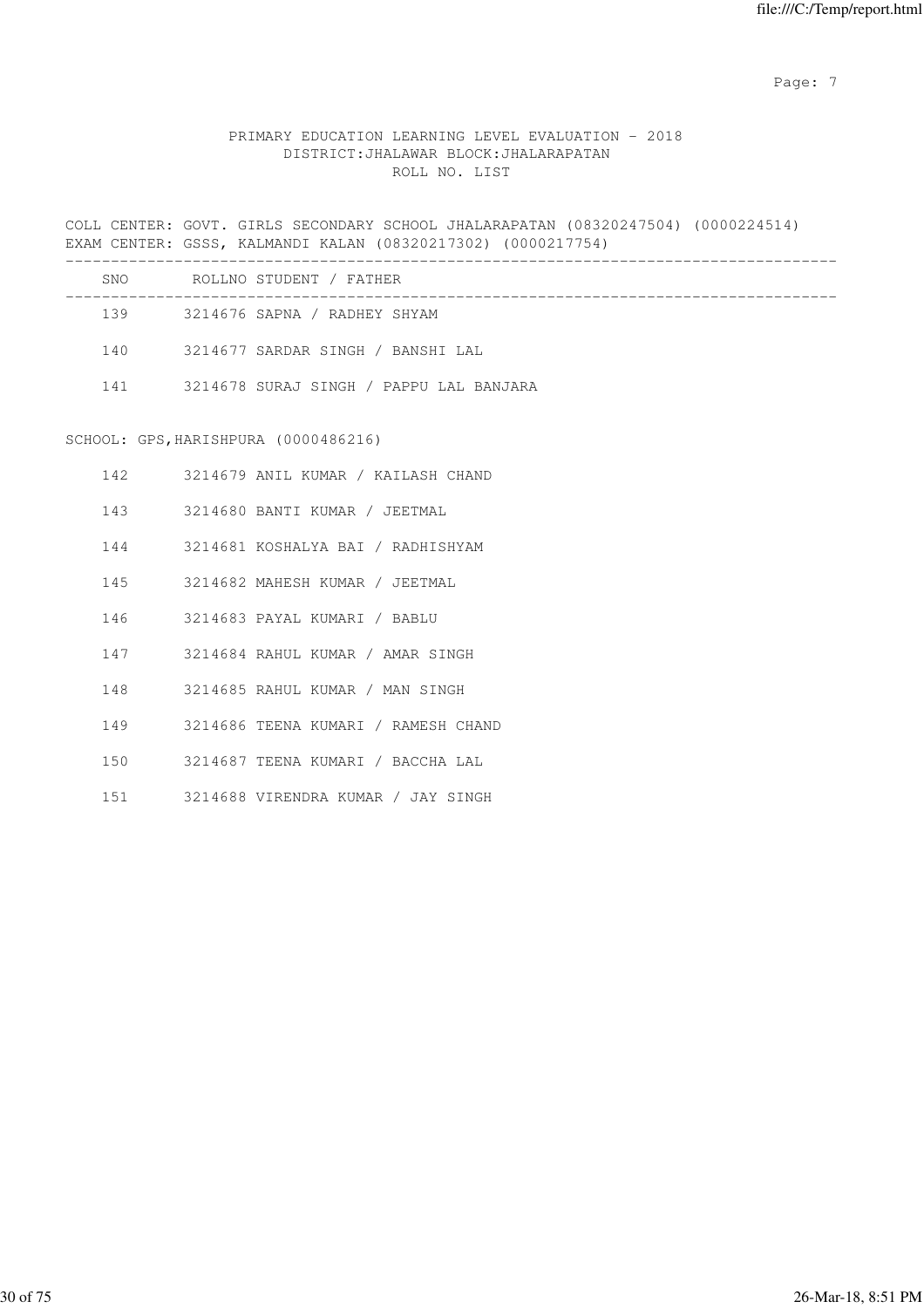#### PRIMARY EDUCATION LEARNING LEVEL EVALUATION - 2018 DISTRICT:JHALAWAR BLOCK:JHALARAPATAN ROLL NO. LIST

COLL CENTER: GOVT. GIRLS SECONDARY SCHOOL JHALARAPATAN (08320247504) (0000224514) EXAM CENTER: G.S.S.S,SALARIYA (08320219401) (0000217761) ------------------------------------------------------------------------------------- SNO ROLLNO STUDENT / FATHER ------------------------------------------------------------------------------------- SCHOOL: G.S.S.S,SALARIYA (0000217761) 1 3214689 ANIL GURJAR / RAJENDRA GURJAR 2 3214690 ANITA GURJAR / RANG LAL 3 3214691 ASHA KUMARI GURJAR / BHOJRAJ 4 3214692 BABLI GURJAR / SHRI RAM 5 3214693 DEVRAJ GURJAR / PRAHALAAD GURJAR 6 3214694 DHARMARAJ GURJAR / MOHAN LAL 7 3214695 DIYA GURJAR / PRAHALAAD GURJAR 8 3214696 DURGESH GURJAR / CHEETAR LAL 9 3214697 HARISH KUMAR GURJAR / MOHAN LAL 10 3214698 KANAHAIYA LAL / RODU LAL 11 3214699 KOMAL KUMARI GURJAR / HARI SINGH 12 3214700 LAKHAN SINGH GURJAR / BARDI LAL 13 3214701 MANISHA GURJAR / GOPAL LAL 14 3214702 MANISHA KUMARI GURJAR / PRAKASH CHAND 15 3214703 MONIKA GURJAR / NAND KISHORE 16 3214704 POOJA GURJAR / RAI SINGH 17 3214705 RAHUL GURJAR / RADHE SHYAM 18 3214706 SANGEETA GURJAR / JAGDISH 19 3214707 SONU KUMARI ERVAL / ROSHAN LAL 20 3214708 VINITA GURJAR / JAGDISH GURJAR SCHOOL: G.A.S.S.,KALAKOT (0000217762)

- 21 3214709 BHOLA RAM / BHAGWAN SINGH
- 22 3214710 DILKHUSH / DURGI LAL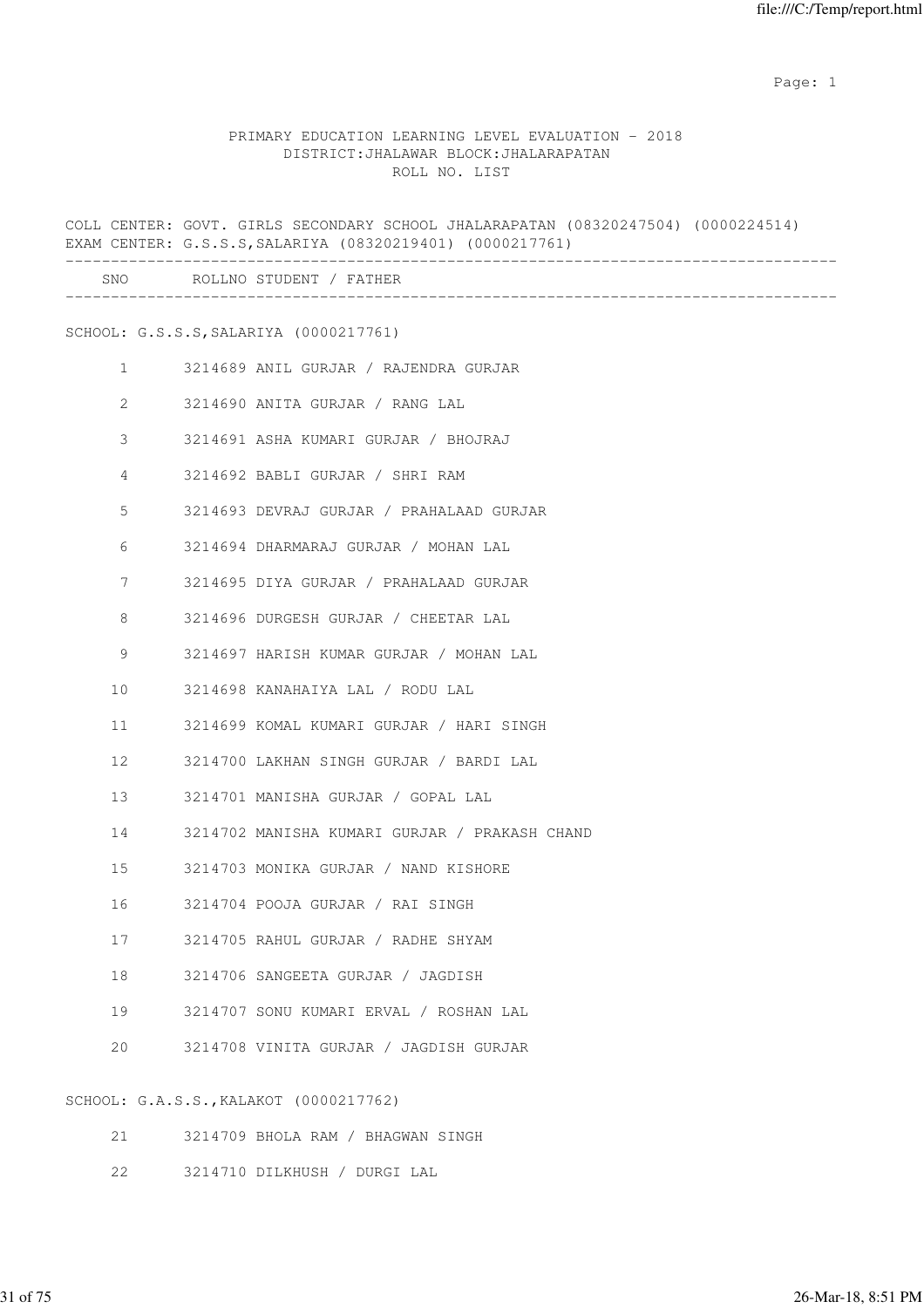### PRIMARY EDUCATION LEARNING LEVEL EVALUATION - 2018 DISTRICT:JHALAWAR BLOCK:JHALARAPATAN ROLL NO. LIST

COLL CENTER: GOVT. GIRLS SECONDARY SCHOOL JHALARAPATAN (08320247504) (0000224514) EXAM CENTER: G.S.S.S,SALARIYA (08320219401) (0000217761)

| SNO |                                 | ROLLNO STUDENT / FATHER<br>_____________________________ |
|-----|---------------------------------|----------------------------------------------------------|
|     |                                 | 23 3214711 KANHAIYA LAL / LAL SINGH                      |
|     |                                 | 3214712 MANISHA KUMARI / PRAHLAD                         |
| 25  |                                 | 3214713 MANISHA KUMARI / SUJAN SINGH                     |
| 26  |                                 | 3214714 MANISHA KUMARI MEGHWAL / BIRAM LAL MEGHWAL       |
| 27  |                                 | 3214715 PAYAL KUMARI / MANGI LAL                         |
| 28  |                                 | 3214716 POOJA KUMARI / KALU LAL                          |
| 29  |                                 | 3214717 POOJA KUMARI / ISHWAR SINGH                      |
| 30  |                                 | 3214718 YASHODA KUMARI / HAR CHAND                       |
|     | SCHOOL: GPS, SEMLI (0000505863) |                                                          |
| 31  |                                 | 3214719 ANITA / KARAN SINGH                              |
| 32  |                                 | 3214720 PANKAJ / NANURAM                                 |
| 33  |                                 | 3214721 PAWAN / KALU LAL                                 |
| 34  |                                 | 3214722 PREM BAI / MANGI LAL                             |
| 35  |                                 | 3214723 PREM CHAND / DHARAMRAJ                           |
| 36  |                                 | 3214724 PUJA GURJAR / KALU LAL GURAJAR                   |
| 37  |                                 | 3214725 SAPNA / ROSHAN SINGH                             |
| 38  |                                 | 3214726 SIVANI SEN / PAPPU SEN                           |
| 39  |                                 | 3214727 VAJAY BAIRAGI / MANGI LAL                        |
| 40  |                                 | 3214728 VISHAL / ROSHAN SINGH                            |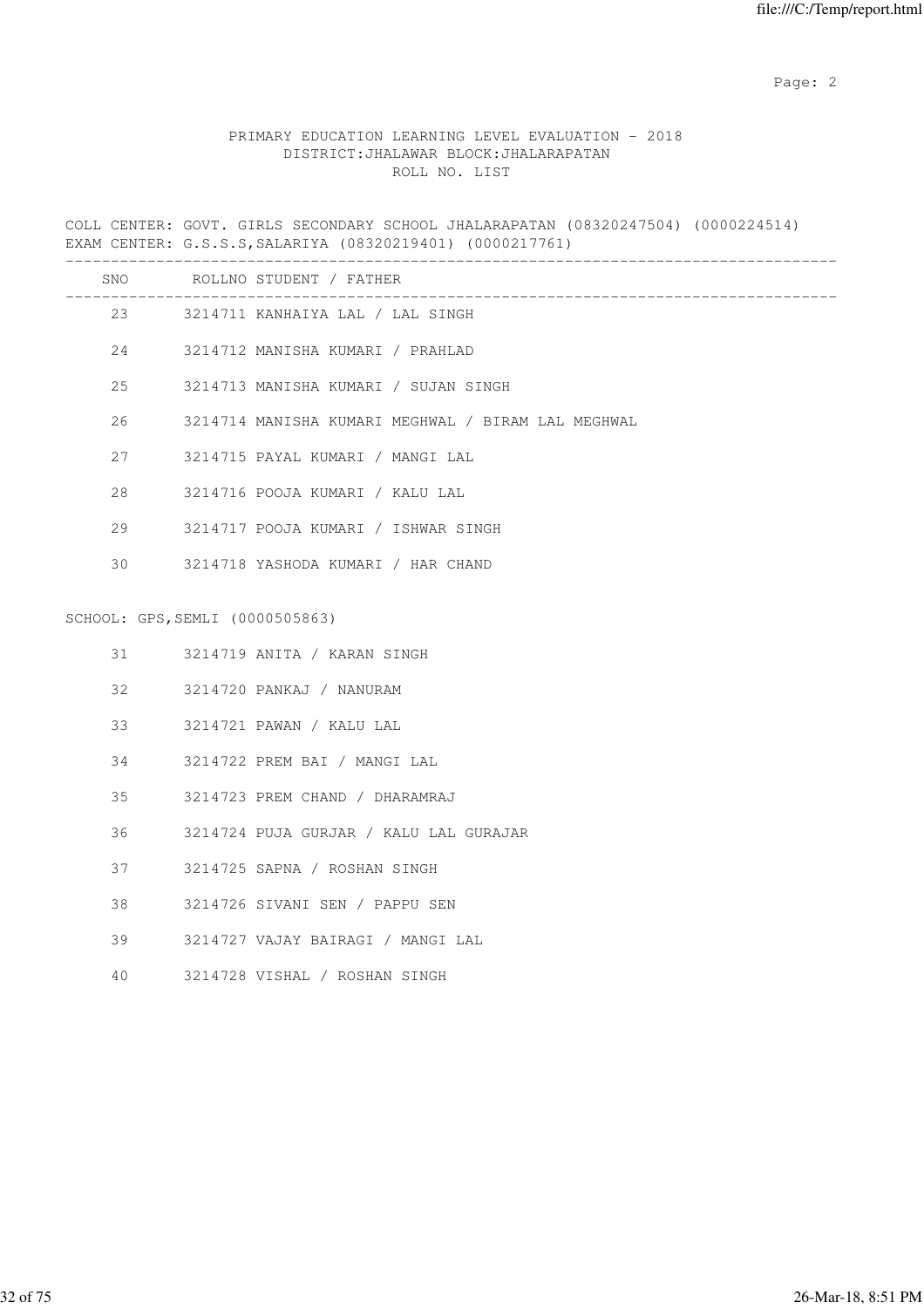|                | COLL CENTER: GOVT. GIRLS SECONDARY SCHOOL JHALARAPATAN (08320247504) (0000224514)<br>EXAM CENTER: GASSS, RUNDLAV (08320220001) (0000217764) |
|----------------|---------------------------------------------------------------------------------------------------------------------------------------------|
|                | SNO ROLLNO STUDENT / FATHER                                                                                                                 |
|                | SCHOOL: SHREE GYANDEEP VIDHIYA MANDIR (0000019385)                                                                                          |
| $\mathbf{1}$   | 3214729 ASHA DHAKAR / HEMRAJ DHAKAR                                                                                                         |
| $\overline{2}$ | 3214730 BALRAJ SINGH / NARENDRA SINGH                                                                                                       |
| 3              | 3214731 JASWANT / RAMKARAN                                                                                                                  |
| 4              | 3214732 JYOTI JHALA / MAHENDRAPAL SINGH                                                                                                     |
| 5              | 3214733 LOKESH DHAKAR / BHARAT SINGH                                                                                                        |
| 6              | 3214734 MANDEEP SINGH / GIRIRAJ SINGH                                                                                                       |
| 7              | 3214735 MONIKA JHALA / VIPENDRA SINGH                                                                                                       |
| 8              | 3214736 NIKITA JHALA / YUVRAJ SINGH                                                                                                         |
| 9              | 3214737 NIKITA RATHOR / MOHAN LAL                                                                                                           |
| 10             | 3214738 NIKITA SUTAR / BANWARI                                                                                                              |
| 11             | 3214739 NITESH / MOHAN LAL                                                                                                                  |
| 12             | 3214740 OM KANWAR / GOVERDHAN SINGH                                                                                                         |
| 13             | 3214741 PRADEEP GOSWAMI / DHANRAJGOSWAMI                                                                                                    |
| 14             | 3214742 PRIYA SUTAR / JODHARAJ                                                                                                              |
| 15             | 3214743 PRIYANSHU BAIRAGI / KAMLESH                                                                                                         |
| 16             | 3214744 RAJVEER SINGH / BALWANT SINGH                                                                                                       |
| 17             | 3214745 RAVINA / PRADHAN                                                                                                                    |
| 18             | 3214746 VINITA KUMARI / RAJENDRA KUMAR                                                                                                      |
|                | SCHOOL: GASSS, RUNDLAV (0000217764)                                                                                                         |
| 19             | 3214747 ANITA KUMARI / KAILASH CHAND                                                                                                        |
| 20             | 3214748 ARVIND KUMAR / BALMUKAND                                                                                                            |
| 21             | 3214749 JYOTI KANWAR / LAKHAN SINGH                                                                                                         |
| 22             | 3214750 KAMLESH KUMAR YOGI / HEMRAJ YOGI                                                                                                    |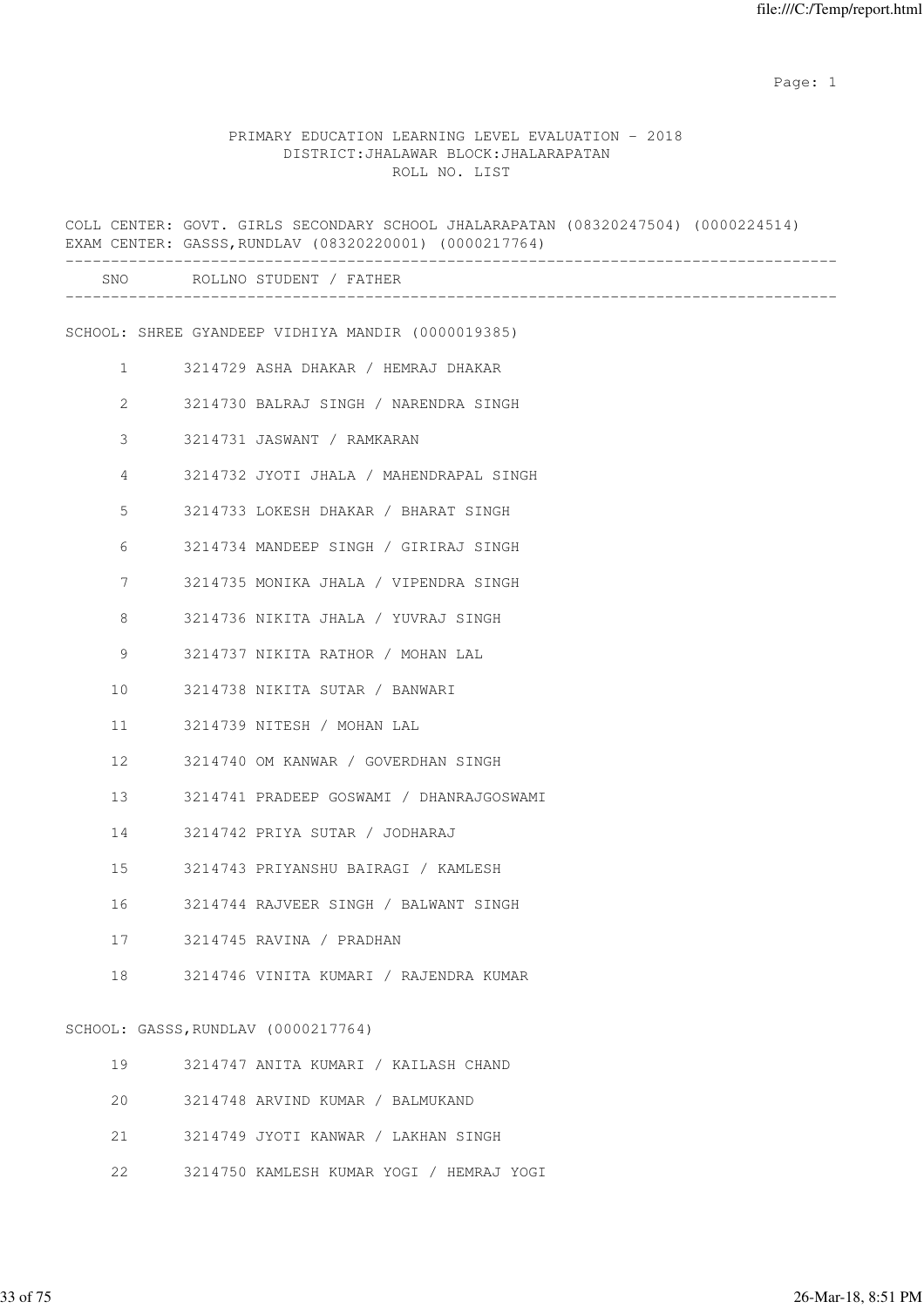### PRIMARY EDUCATION LEARNING LEVEL EVALUATION - 2018 DISTRICT:JHALAWAR BLOCK:JHALARAPATAN ROLL NO. LIST

COLL CENTER: GOVT. GIRLS SECONDARY SCHOOL JHALARAPATAN (08320247504) (0000224514) EXAM CENTER: GASSS,RUNDLAV (08320220001) (0000217764)

| SNO | ROLLNO STUDENT / FATHER                     |
|-----|---------------------------------------------|
| 23  | 3214751 MEENAKSHI KUMARI / BIRDHI LAL BHEEL |
| 2.4 | 3214752 POOJA KUMARI / CHOTU LAL            |
| 2.5 | 3214753 SATYANARAYAN BHEEL / SHOBHARAM      |
|     |                                             |

### SCHOOL: GUPS,DEVRI (0000467648)

| 26              |                                    | 3214754 ANJALI KANWAR / SHIVRAJ SINGH        |
|-----------------|------------------------------------|----------------------------------------------|
|                 |                                    | 27 3214755 ANTIMA KANWAR / BHUPENDRA SINGH   |
| 28              |                                    | 3214756 BARKHA GURJAR / RODULAL              |
| 29              |                                    | 3214757 DEV SINGH / MATHURA LAL              |
| 30 <sup>7</sup> |                                    | 3214758 DHARAMRAJ GURJAR / KRIPA RAM         |
|                 |                                    | 31 3214759 MAYA GURJAR / DEVI LAL GURJAR     |
| 32              |                                    | 3214760 NAVIN PRAJAPATI / CHAMPA LAL         |
|                 |                                    | 33 3214761 PANKAJ GURJAR / BALMUKUND         |
| 34              |                                    | 3214762 PHOOL CHAND GURJAR / RAMGOPAL GURJAR |
| 35              |                                    | 3214763 RAHUL GURJAR / PRAHLAD GURJAR        |
| 36              |                                    | 3214764 RENU KANWAR / BHAGWAN SINGH          |
|                 |                                    | 37 3214765 SAGAR BHEEL / ASHOK BHEEL         |
| 38              |                                    | 3214766 SHILPA SONGARA / SHAMBHU SINGH       |
| 39              |                                    | 3214767 YACHANA GURJAR / BALCHAND GURJAR     |
|                 | SCHOOL: GUPS, SITAFAL (0000482873) |                                              |
|                 |                                    | 40 3214768 ANITA BHEEL / KESRI LAL           |
| 41              |                                    | 3214769 ANKIT PRAJAPAT / RAJESH KUMAR        |
|                 |                                    |                                              |

- 42 3214770 ANKUSH BHEEL / VINOD KUMAR
- 43 3214771 DIYA RATHOR / MANGI LAL
- 44 3214772 KUMKUM RATHOR / BAJRANG LAL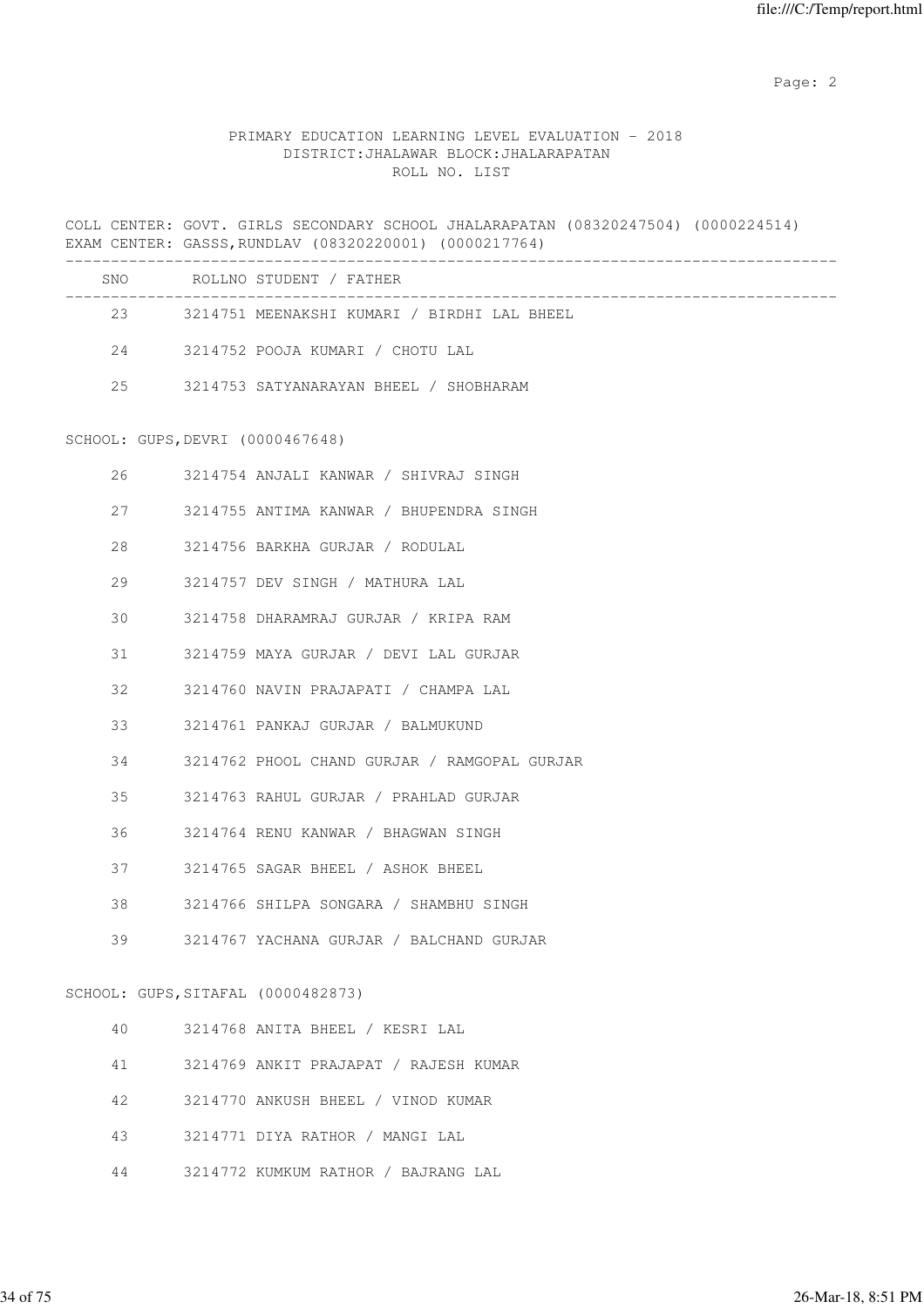Page: 3

### PRIMARY EDUCATION LEARNING LEVEL EVALUATION - 2018 DISTRICT:JHALAWAR BLOCK:JHALARAPATAN ROLL NO. LIST

COLL CENTER: GOVT. GIRLS SECONDARY SCHOOL JHALARAPATAN (08320247504) (0000224514) EXAM CENTER: GASSS,RUNDLAV (08320220001) (0000217764)

|    | SNO ROLLNO STUDENT / FATHER                        |
|----|----------------------------------------------------|
|    | 45 3214773 MAINA BHEEL / BALCHAND                  |
| 46 | 3214774 MANISHA MEGHWAL / JAGDISH CHAND            |
| 47 | 3214775 NARENDRA KUMAR SUTHAR / PRAKASH CHAND      |
| 48 | 3214776 NILESH RATHOR / SHRI RAM                   |
| 49 | 3214777 POOJA BHEEL / BHARAT SINGH                 |
| 50 | 3214778 POOJA NAGAR / HARI SHANKAR                 |
| 51 | 3214779 PRIYANKA SUTHAR / BASANTI LAL              |
| 52 | 3214780 PRYNSHU BAIRAGI / KEMLASH                  |
| 53 | 3214781 RAMKARAN BHEEL / BHERU LAL                 |
| 54 | 3214782 RAVI SEN / RAJESH KUMAR SEN                |
| 55 | 3214783 SANDEEP BHEEL / BRIJRAJ                    |
| 56 | 3214784 SHILPA KUMARI BHEEL / RAJU LAL             |
| 57 | 3214785 SUNAINA BHEEL / DINESH KUMAR               |
| 58 | 3214786 VISHAL BHEEL / KAILASH                     |
|    | SCHOOL: GPS, SOHANKHEDI (0000482874)               |
| 59 | 3214787 BALWANT SINGH / SHYAM SINGH                |
| 60 | 3214788 DEEPAK SINGH / BHANWAR SINGH               |
| 61 | 3214789 NARAYAN SINGH JHALA / AILKAR SINGH         |
| 62 | 3214790 PAYAL KANWAR / GOVIND SINGH                |
| 63 | 3214791 POOJA KUMARI / DURGA LAL                   |
| 64 | 3214792 RAJWARDHAN SINGH JHALA / GOPAL SINGH JHALA |
| 65 | 3214793 SAPNA JHALA / MAN SINGH                    |
| 66 | 3214794 TANU KANWAR / BHAGWAN SINGH                |
| 67 | 3214795 TEJRAJ SINGH / TANWAR SINGH                |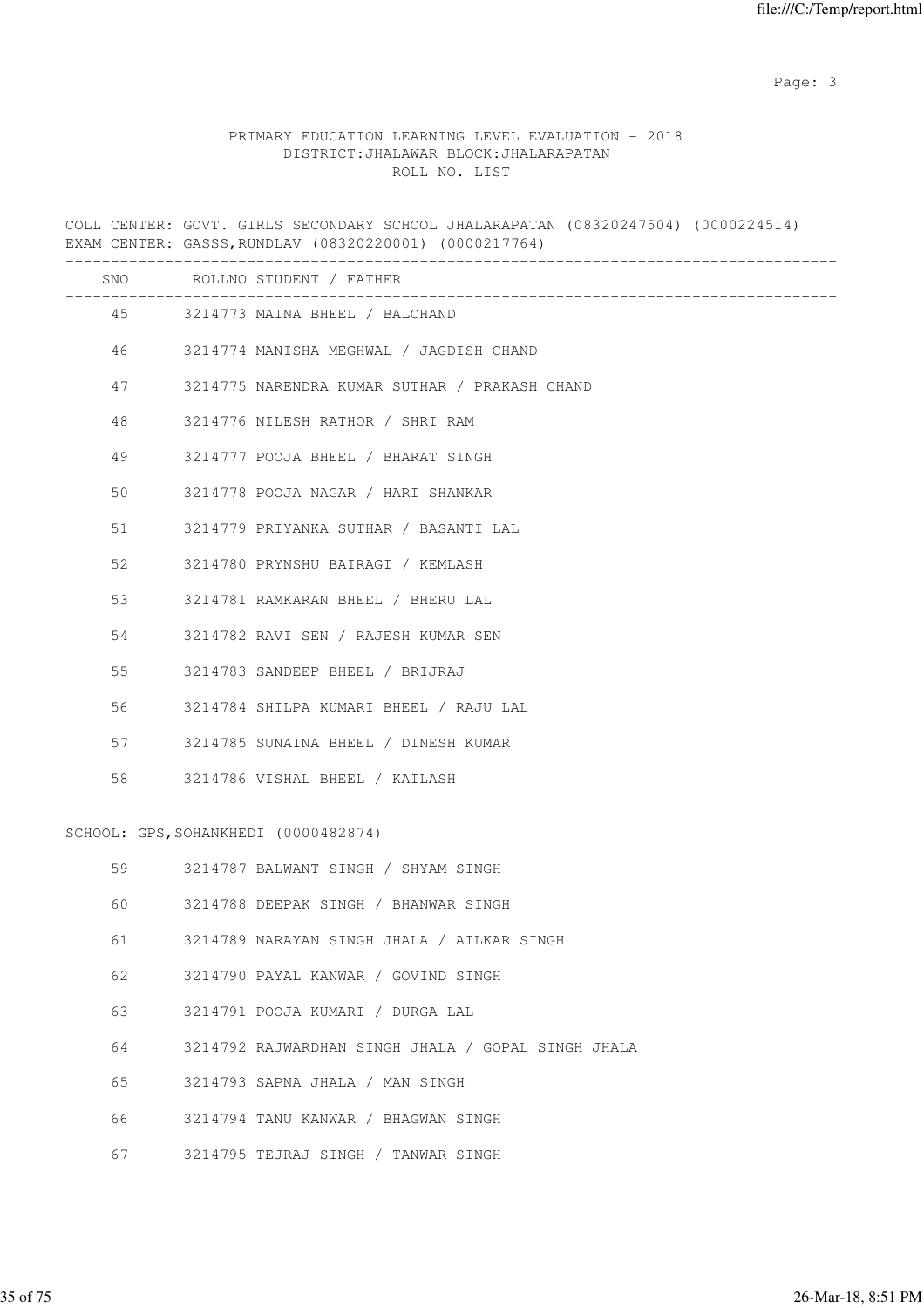Page: 4  $P$ 

### PRIMARY EDUCATION LEARNING LEVEL EVALUATION - 2018 DISTRICT:JHALAWAR BLOCK:JHALARAPATAN ROLL NO. LIST

COLL CENTER: GOVT. GIRLS SECONDARY SCHOOL JHALARAPATAN (08320247504) (0000224514) EXAM CENTER: GASSS,RUNDLAV (08320220001) (0000217764) ------------------------------------------------------------------------------------- SNO ROLLNO STUDENT / FATHER

-------------------------------------------------------------------------------------

68 3214796 ARJUN KANJAR / RATAN SINGH

69 3214797 DURGA LAL / JALIM SINGH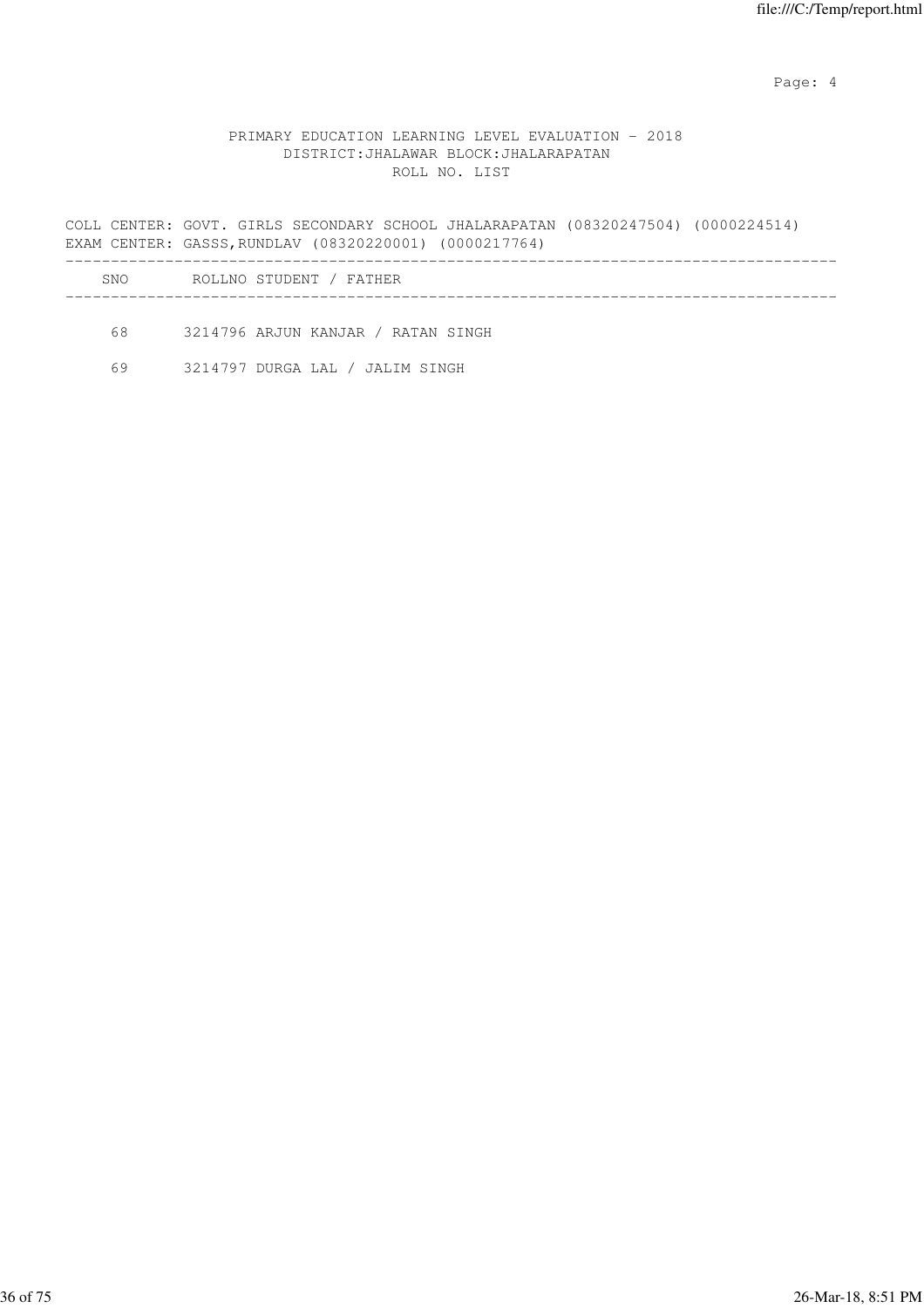# PRIMARY EDUCATION LEARNING LEVEL EVALUATION - 2018 DISTRICT:JHALAWAR BLOCK:JHALARAPATAN ROLL NO. LIST

|              | COLL CENTER: GOVT. GIRLS SECONDARY SCHOOL JHALARAPATAN (08320247504) (0000224514)<br>EXAM CENTER: GOVT.AADARSH SR.SECONDRY SCHOOL KHANPURIYA (08320220803) (0000217765) |
|--------------|-------------------------------------------------------------------------------------------------------------------------------------------------------------------------|
|              | ___________________________<br>SNO ROLLNO STUDENT / FATHER                                                                                                              |
|              | SCHOOL: DAV KALISINDH THERMAL PUBLIC SCHOOL UNDAL Jhalawar (0000047691)                                                                                                 |
| $\mathbf{1}$ | 3214798 ABHIJEET SINGH HADA / SATYENDRA SING                                                                                                                            |
| $\mathbf{2}$ | 3214799 ADITI SHARMA / VENKTESHWAR PRASAD SHARMA                                                                                                                        |
| 3            | 3214800 ASHVIN GUPTA / MAHESH GUPTA                                                                                                                                     |
| 4            | 3214801 AVNEET KOUR / TAJINDER PAL SINGH                                                                                                                                |
| 5            | 3214802 AYUSH KUMAR SINGH / DHARMENDRA K. SINGH                                                                                                                         |
| 6            | 3214803 AYUSHI SOLANKI / MAHENDRA SINGH                                                                                                                                 |
| 7            | 3214804 BHANUPRIYA / RATAN LAL                                                                                                                                          |
| 8            | 3214805 BHARAT SINGH RAWAT / SUKDEV S. RAWAT                                                                                                                            |
| 9            | 3214806 CHETAN DHAKAD / PRAKASH CHAND                                                                                                                                   |
| 10           | 3214807 DIKSHA KUMAWAT / MAHAVEER KUMAWAT                                                                                                                               |
| 11           | 3214808 DIMPAL SOMRA / SUNIL KUMAR                                                                                                                                      |
| 12           | 3214809 DIVYANSHI JOSHI / VISHVAS JOSHI                                                                                                                                 |
| 13           | 3214810 GAURAV AHIR / PHOOLCHAND                                                                                                                                        |
| 14           | 3214811 GAURAV RAJPAL / NARESH RAJPAL                                                                                                                                   |
| 15           | 3214812 KANIKA KANWAR / SHIVRAJ SINGH HADA                                                                                                                              |
| 16           | 3214813 KANISHKA VERMA / DEENDAYAL VERMA                                                                                                                                |
| 17           | 3214814 KRISHNA NAMDEV / MANISH KUMAR                                                                                                                                   |
| 18           | 3214815 LAKHAN KULMI / TIKAM CHAND PATIDAR                                                                                                                              |
| 19           | 3214816 LAV KULMI / SHAILENDRA KULMI                                                                                                                                    |
| 20           | 3214817 LEENA MEENA / DEVLAL MEENA                                                                                                                                      |
| 21           | 3214818 MADHAV GUPTA / RAJESH KUMAR GUPTA                                                                                                                               |
| 22           | 3214819 MADHUR AHIR / DASHRATH                                                                                                                                          |
| 23           | 3214820 MAHESH MEGHWAL / GOVIND KUMAR                                                                                                                                   |
| 24           | 3214821 MANSI SONI / DHARMENDRA SONI                                                                                                                                    |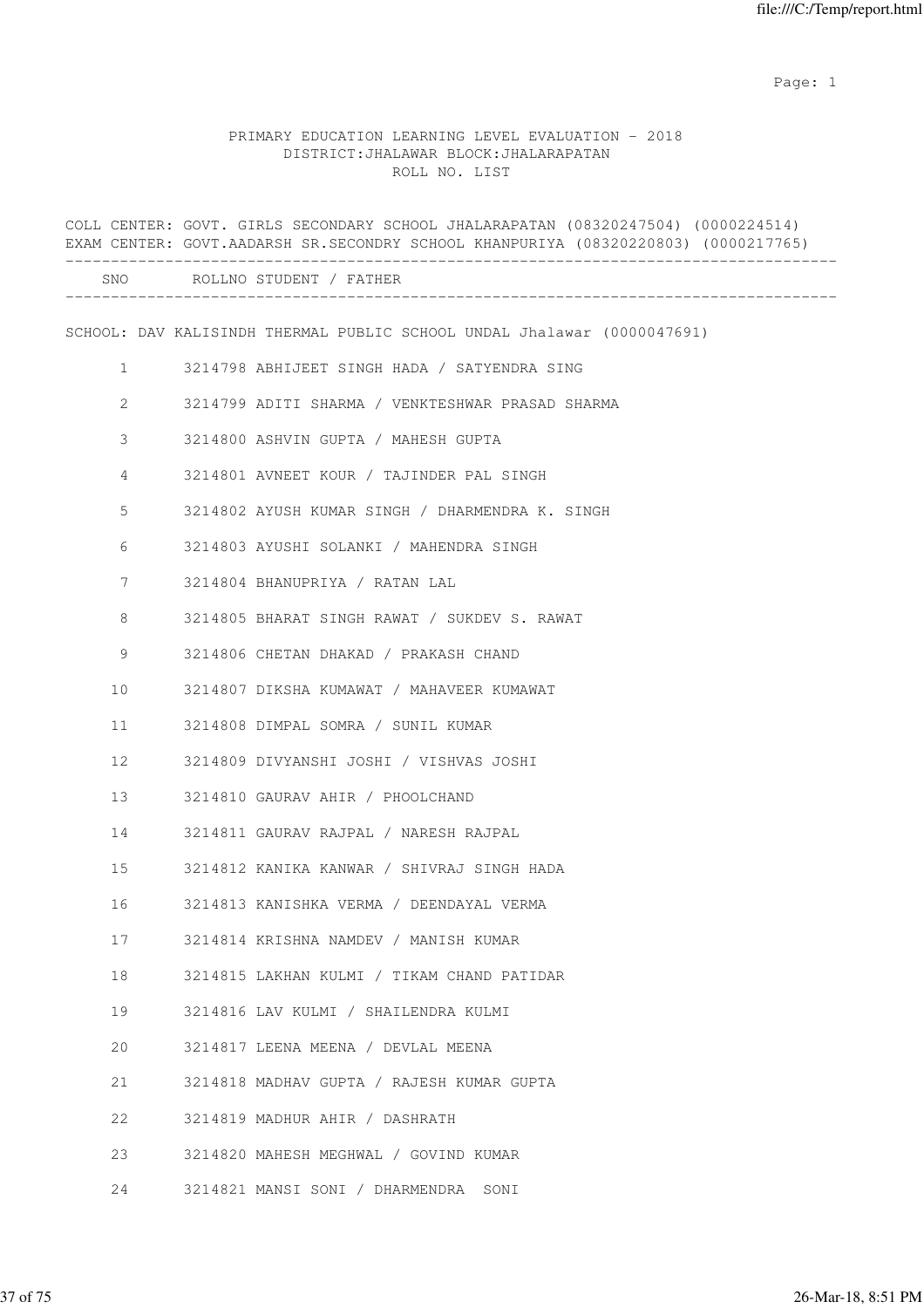## PRIMARY EDUCATION LEARNING LEVEL EVALUATION - 2018 DISTRICT:JHALAWAR BLOCK:JHALARAPATAN ROLL NO. LIST

COLL CENTER: GOVT. GIRLS SECONDARY SCHOOL JHALARAPATAN (08320247504) (0000224514) EXAM CENTER: GOVT.AADARSH SR.SECONDRY SCHOOL KHANPURIYA (08320220803) (0000217765) ------------------------------------------------------------------------------------- SNO ROLLNO STUDENT / FATHER ------------------------------------------------------------------------------------- 25 3214822 MEHUL GUPTA / SHAILENDRA GUPTA 26 3214823 MOHD. ALZIEN BAIG / JAWED AKHTAR 27 3214824 MOHD. SHOAB / SHAN MOHD. 28 3214825 NAVEEN MEENA / HANSRAJ MEENA 29 3214826 PAVITRA DADHICH / RAJNEESH DADICH 30 3214827 PRANJAL GUPTA / SUNIL KUMAR GUPTA 31 3214828 PRATHVIRAJ SINGH / TANVEER SINGH 32 3214829 PRAVEEN PATIDAR / GHANSHYAM PATIDAR 33 3214830 PRIYA SINGH / KUNWARPAL SINGH 34 3214831 RANVEER SINGH JHALA / JUGRAJ SINGH JHALA 35 3214832 RAVINDRA PRATAP SINGH / KUSHAL SINGH 36 3214833 ROHIT MEENA / MOHAN LAL MEENA 37 3214834 SAMARTH AHIR / KISHOR KUMAR CHAUHAN 38 3214835 SHIVAM SINGH HADA / RAJENDRA SINGH HADA 39 3214836 SUNIDHI SHARMA / RAVINDRA SHARMA 40 3214837 SUPRIYA GHUNAWAT / HANUMAN P. MEENA 41 3214838 SURAJ PATIDAR / GOPAL PATIDAR 42 3214839 TANISHKA LOHAR / LAL CHAND LOHAR 43 3214840 TIYA JAIN / SANJAYA JAIN 44 3214841 UJJVAL SINGH JHALA / VISHWNATH SINGH 45 3214842 VAIBHAVI AGARWAL / PANKAJ AGARWAL 46 3214843 VANSHIKA RATHORE / KANHYA LAL RATHORE 47 3214844 VIDHAN AGARWAL / RINKESH KUMAR AGARWAL 48 3214845 VINITA BAIRAGI / LOKESH BAIRAGI

SCHOOL: GOVT.AADARSH SR.SECONDRY SCHOOL KHANPURIYA (0000217765)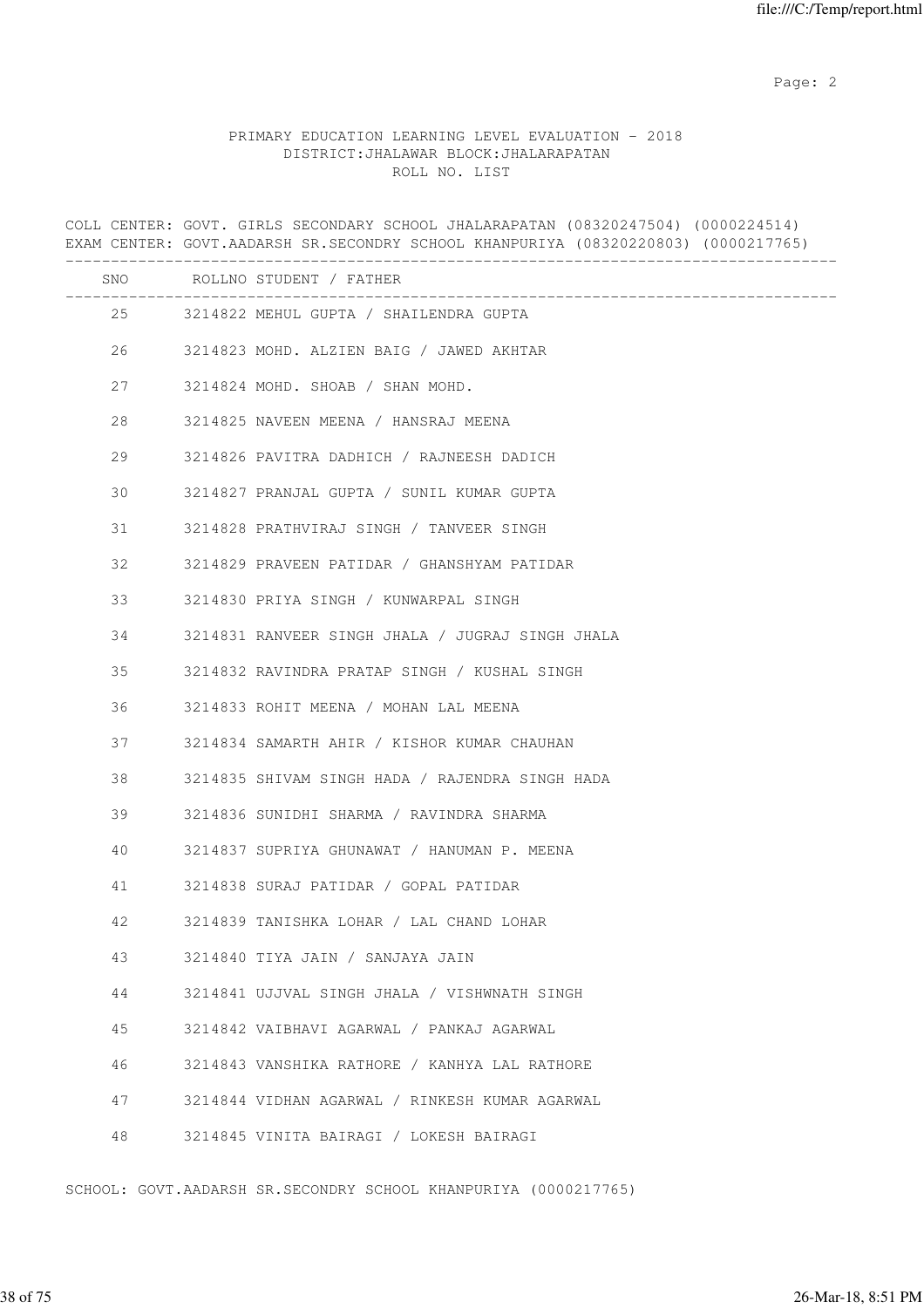Page: 3

# PRIMARY EDUCATION LEARNING LEVEL EVALUATION - 2018 DISTRICT:JHALAWAR BLOCK:JHALARAPATAN ROLL NO. LIST

|         | COLL CENTER: GOVT. GIRLS SECONDARY SCHOOL JHALARAPATAN (08320247504) (0000224514)<br>EXAM CENTER: GOVT.AADARSH SR.SECONDRY SCHOOL KHANPURIYA (08320220803) (0000217765) |
|---------|-------------------------------------------------------------------------------------------------------------------------------------------------------------------------|
|         | SNO ROLLNO STUDENT / FATHER                                                                                                                                             |
|         | 49 3214846 AKASH BHEEL / BABU LAL                                                                                                                                       |
| 50 — 10 | 3214847 BAJRANG LAL BHEEL / RAJU LAL                                                                                                                                    |
| 51      | 3214848 DALI BAI BHEEL / MOHAN LAL                                                                                                                                      |
| 52      | 3214849 DURGESH BHEEL / NANDRAM                                                                                                                                         |
| 53      | 3214850 DUSHYANT PATIDAR / SANJAY PATIDAR                                                                                                                               |
| 54      | 3214851 GIRJA BHEEL / CHHOTU LAL                                                                                                                                        |
| 55      | 3214852 JYOTI MEGHWAL / PREM CHAND                                                                                                                                      |
| 56      | 3214853 KARAN BHEEL / DURGALAL BHEEL                                                                                                                                    |
| 57      | 3214854 PAVAN BHEEL / BADRI LAL                                                                                                                                         |
| 58      | 3214855 PAYAL MEGHWAL / RADHESHYAM                                                                                                                                      |
| 59      | 3214856 PAYAL PATIDAR / PAWAN PATIDAR                                                                                                                                   |
| 60      | 3214857 POOJA PATIDAR / RAJU LAL                                                                                                                                        |
| 61      | 3214858 RANU BHEEL / PURI LAL                                                                                                                                           |
| 62      | 3214859 SHIVANI MEGHWAL / PREM CHAND                                                                                                                                    |
| 63      | 3214860 SURESH KUMAR BHEEL / BHERU LAL                                                                                                                                  |
| 64      | 3214861 TANISHA PRAJAPATI / PRAKASH                                                                                                                                     |
| 65      | 3214862 VISHAL BAIRAGI / BALRAM                                                                                                                                         |
| 66      | 3214863 VISHNU MEGHWAL / MOHAN LAL                                                                                                                                      |
|         | SCHOOL: GUPS, UNDAL (0000506030)                                                                                                                                        |
| 67      | 3214864 AJAY BAIRVA / RAMESH CHAND                                                                                                                                      |
| 68      | 3214865 ANJALI BAIRWA / RAM KUMAR BAIRWA                                                                                                                                |
| 69      | 3214866 ANJALI BAIRWA / PAPPU LAL BAIRWA                                                                                                                                |
| 70      | 3214867 BHERU LAL BAIRWA / PRAKASH BAIRWA                                                                                                                               |
| 71      | 3214868 DINESH KUMAR AHEER / SHREE RAM AHEER                                                                                                                            |
| 72      | 3214869 DIYA SUHANIYA / SATYA NARAYAN                                                                                                                                   |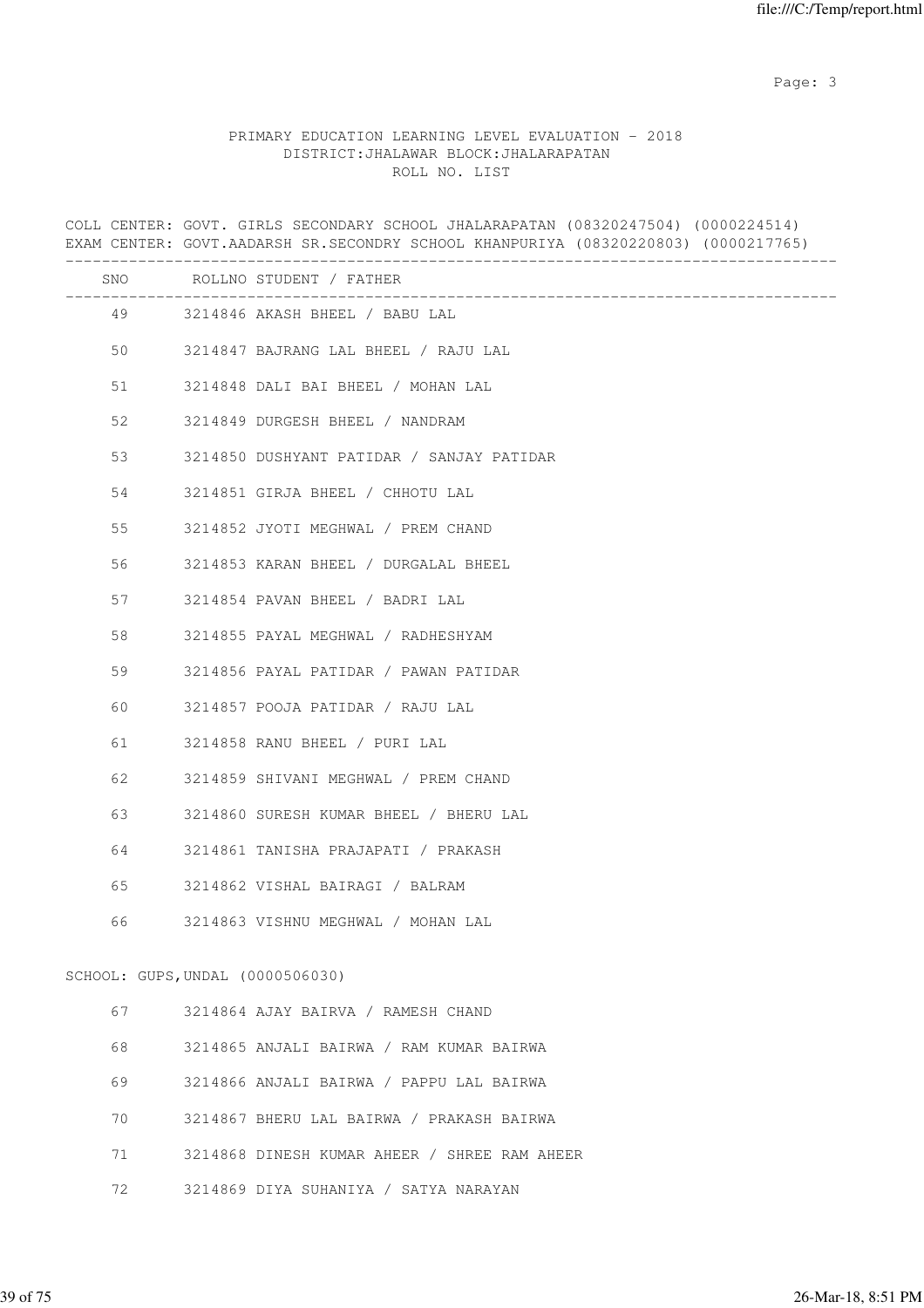Page: 4  $P$ 

# PRIMARY EDUCATION LEARNING LEVEL EVALUATION - 2018 DISTRICT:JHALAWAR BLOCK:JHALARAPATAN ROLL NO. LIST

COLL CENTER: GOVT. GIRLS SECONDARY SCHOOL JHALARAPATAN (08320247504) (0000224514) EXAM CENTER: GOVT.AADARSH SR.SECONDRY SCHOOL KHANPURIYA (08320220803) (0000217765) -------------------------------------------------------------------------------------

| SNO | ROLLNO STUDENT / FATHER                    |
|-----|--------------------------------------------|
| 73  | 3214870 LAKHAN BAIRWA / NAND KISHOR        |
| 74  | 3214871 LOKESH BAIRWA / RAMKALYAN          |
| 75  | 3214872 NISHA KUMARI BAIRWA / GUDDU BAIRWA |
| 76  | 3214873 SHIVANI BAIRVA / JAGDISH CHAND     |
| 77  | 3214874 SHIVANI BAIRWA / KSERI LAL BAIRWA  |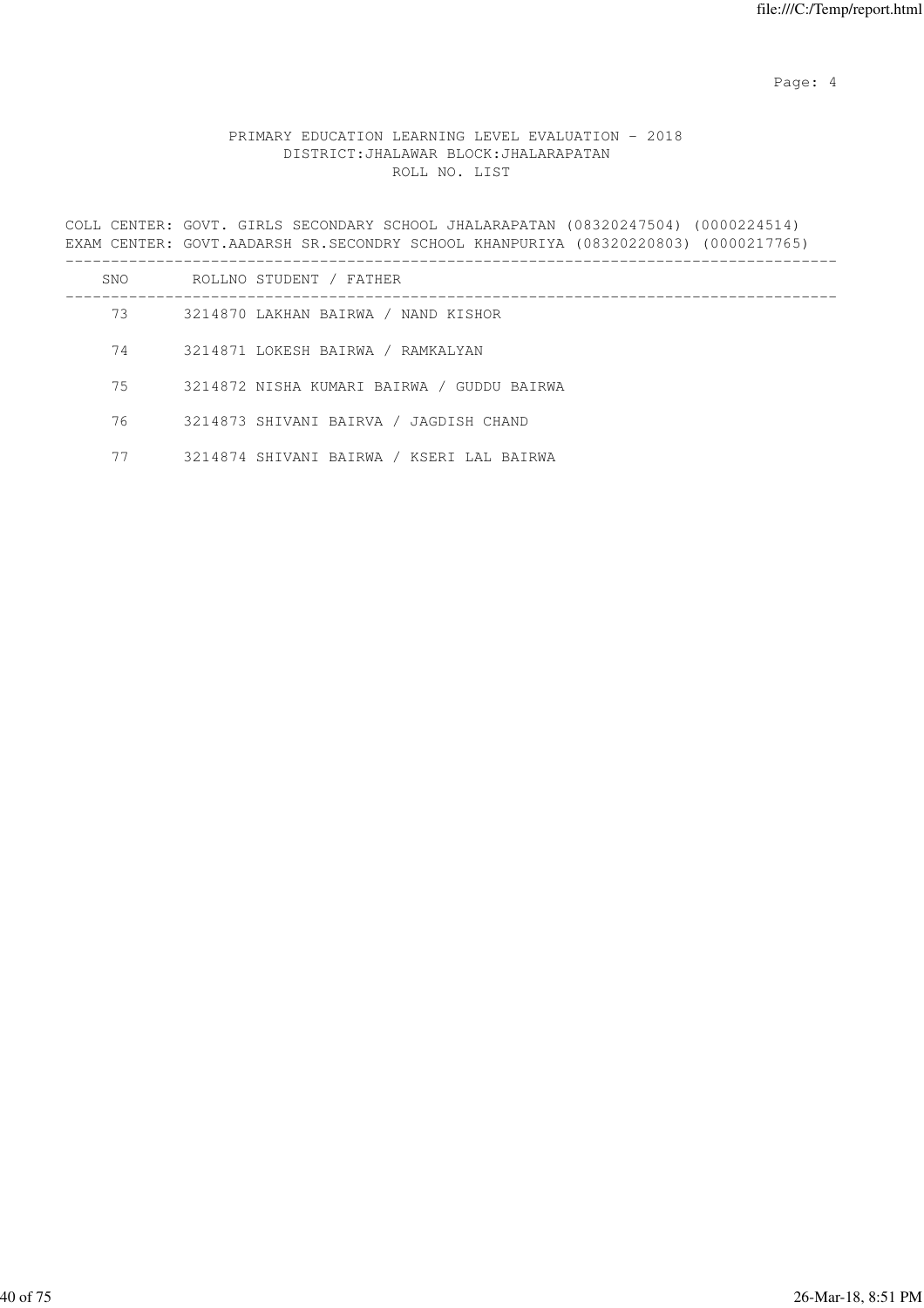# PRIMARY EDUCATION LEARNING LEVEL EVALUATION - 2018 DISTRICT:JHALAWAR BLOCK:JHALARAPATAN ROLL NO. LIST

|              | COLL CENTER: GOVT. GIRLS SECONDARY SCHOOL JHALARAPATAN (08320247504) (0000224514)<br>EXAM CENTER: GASSS, TITARWASA (08320221301) (0000217766) |
|--------------|-----------------------------------------------------------------------------------------------------------------------------------------------|
|              | SNO ROLLNO STUDENT / FATHER                                                                                                                   |
|              | SCHOOL: TAGORE PUBLIC SCHOOL (0000032576)                                                                                                     |
| $\mathbf{1}$ | 3214875 AMAN MEGHWAL / RAMCHANDR MEGHWAL                                                                                                      |
| 2            | 3214876 ANKIT JAT / DINESH CHAND JAT                                                                                                          |
| 3            | 3214877 ANKIT KUMAR NAGAR / CHEN SINGH NAGAR                                                                                                  |
| 4            | 3214878 BHUMESH KUMAR / RAM CHANDAR BHEEL                                                                                                     |
| 5            | 3214879 HIMANSHU RATHOR / LALCHAND RATHOR                                                                                                     |
| 6            | 3214880 KAMAL PRAJAPAT / RADHESHYAM PRAJAPAT                                                                                                  |
| 7            | 3214881 KAMLESH KUMAR DHAKAR / LALCHAND DHAKAR                                                                                                |
| 8            | 3214882 MONIKA KUMARI NAGAR / MANOHAR SINGH NAGAR                                                                                             |
| 9            | 3214883 MUSKAN KANWAR PARIHAR / GORDHAN SINGH PARIHAR                                                                                         |
| 10           | 3214884 NAVIN SINGH HARA / PUSHPENDR SINGH HARA                                                                                               |
| 11           | 3214885 RADHIKA KANWAR PARIHAR / BAHADUR SINGH PARIHAR                                                                                        |
| 12           | 3214886 RANU KUMARI MEGHWAL / RAMESHWAR MEGHWAL                                                                                               |
| 13           | 3214887 SANJANA DEVRA / BHARAT SINGH DEVRA                                                                                                    |
| 14           | 3214888 SHILPA KUMARI DHAKAR / HANSRAJ DHAKAR                                                                                                 |
| 15           | 3214889 SHIVPAL SINGH PARIHAR / KALU SINGHPARIHAR                                                                                             |
| 16           | 3214890 SONIYA RATHOR / TIKAM CHAND RATHOR                                                                                                    |
| 17           | 3214891 SUNIL NAGAR / RAM PRASAD NAGAR                                                                                                        |
| 18           | 3214892 SURENDR SINGH JHALA / VIJAYPAL SINGH JHALA                                                                                            |
| 19           | 3214893 TIRISHANT SINGH JHALA / INDRA SINGH JHALA                                                                                             |
| 20           | 3214894 VISHAL PRAJAPAT / RAMESHWAR PRAJAPAT                                                                                                  |
| 21           | 3214895 VIVEK JAT / RAMESHWAR JAT                                                                                                             |
| 22           | 3214896 YOGITA DHAKAR / BHAGWAN SINGH DHAKAR                                                                                                  |

SCHOOL: GASSS, TITARWASA (0000217766)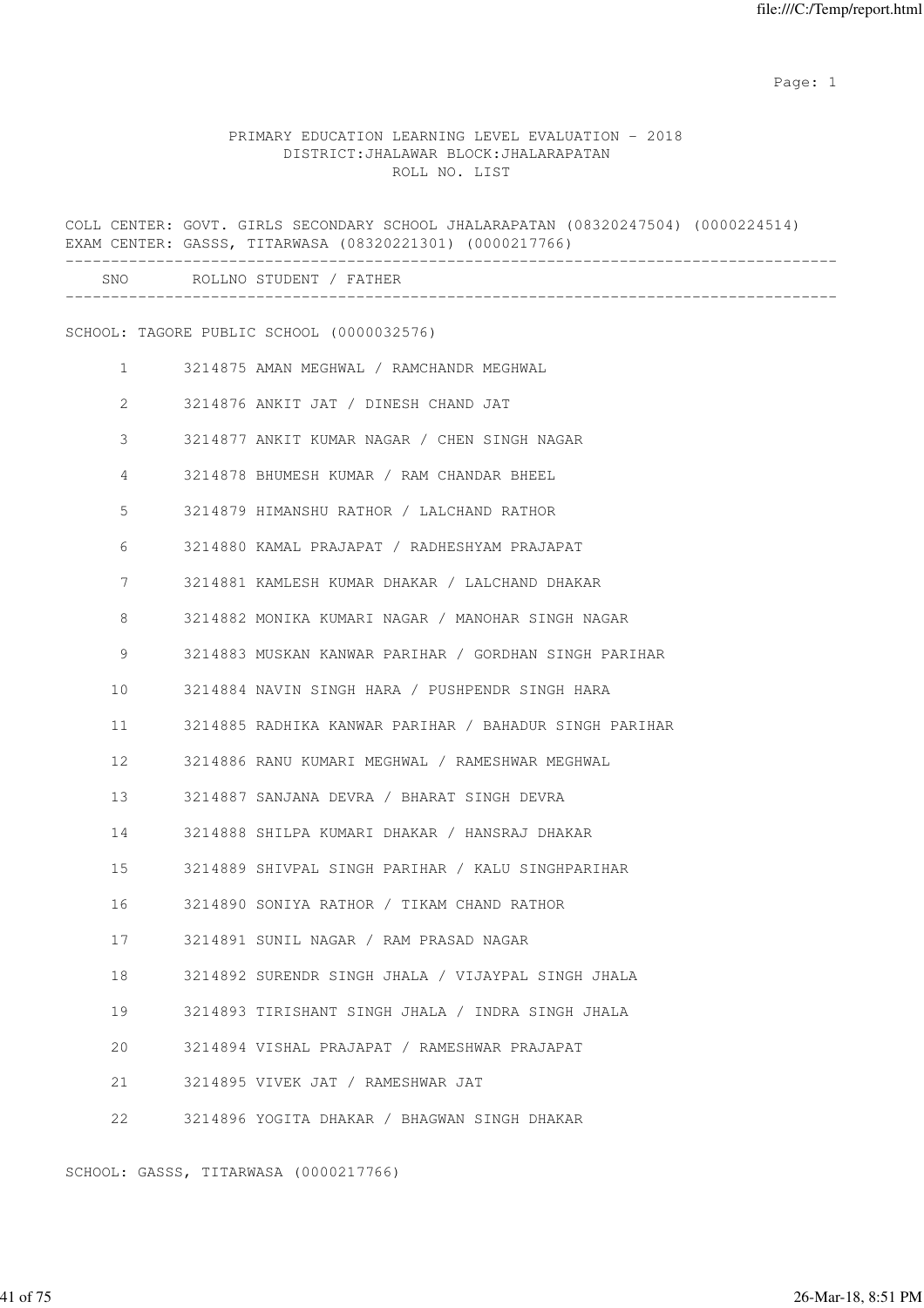# PRIMARY EDUCATION LEARNING LEVEL EVALUATION - 2018 DISTRICT:JHALAWAR BLOCK:JHALARAPATAN ROLL NO. LIST

COLL CENTER: GOVT. GIRLS SECONDARY SCHOOL JHALARAPATAN (08320247504) (0000224514) EXAM CENTER: GASSS, TITARWASA (08320221301) (0000217766) ------------------------------------------------------------------------------------- SNO ROLLNO STUDENT / FATHER ------------------------------------------------------------------------------------- 23 3214897 ANAND KUMAR MEGHWAL / RAJARAM MEGHWAL 24 3214898 HARSHITA KUMARI DHAKAR / BABULAL DHAKAR 25 3214899 JYOTI KUMARI BHEEL / BHANWAR LAL BHEEL 26 3214900 KAVITA KUMARI MEGHWAL / SHYAM LAL MEGHWAL 27 3214901 MANGLA KUMARI GURJAR / BALCHAND GURJAR 28 3214902 MEENAKSHI DHAKAR / KAMLESH DHAKAR 29 3214903 MONA NAGAR / SHOBHARAM 30 3214904 NEELU MEGHWAL / BHERULAL MEGHWAL 31 3214905 RAVI KUMAR MEGHWAL / NAND RAM MEGHWAL 32 3214906 SHALINI MEGHWAL / BALMUKAND MEGHWAL 33 3214907 SHIVRAJ GURJAR / HEERALAL GURJAR 34 3214908 VARSHA KUMARI MEGHWAL / DINESH MEGHWAL SCHOOL: GUPS,BIRIAKHEDI KALAN (0000465723) 35 3214909 AMIT / BALCHAND 36 3214910 ANKUSH KUMAR / DINESH BHEEL 37 3214911 BARKHA / RAMLAL BHEEL 38 3214912 GOVIND SINGH / PAPPU SINGH 39 3214913 RAMESHWAR / KAILASH CHAND MEGHWAL 40 3214914 RANJEET / BHAGAWAN SINGH BHEEL 41 3214915 SAPNA / BIRAM LAL 42 3214916 SHANTI BAI / PRAKASH CHAND 43 3214917 VISHNU MEGHWAL / LALCHAND SCHOOL: GUPS,TITARI (0000505983)

44 3214918 AAKASH / DURGA LAL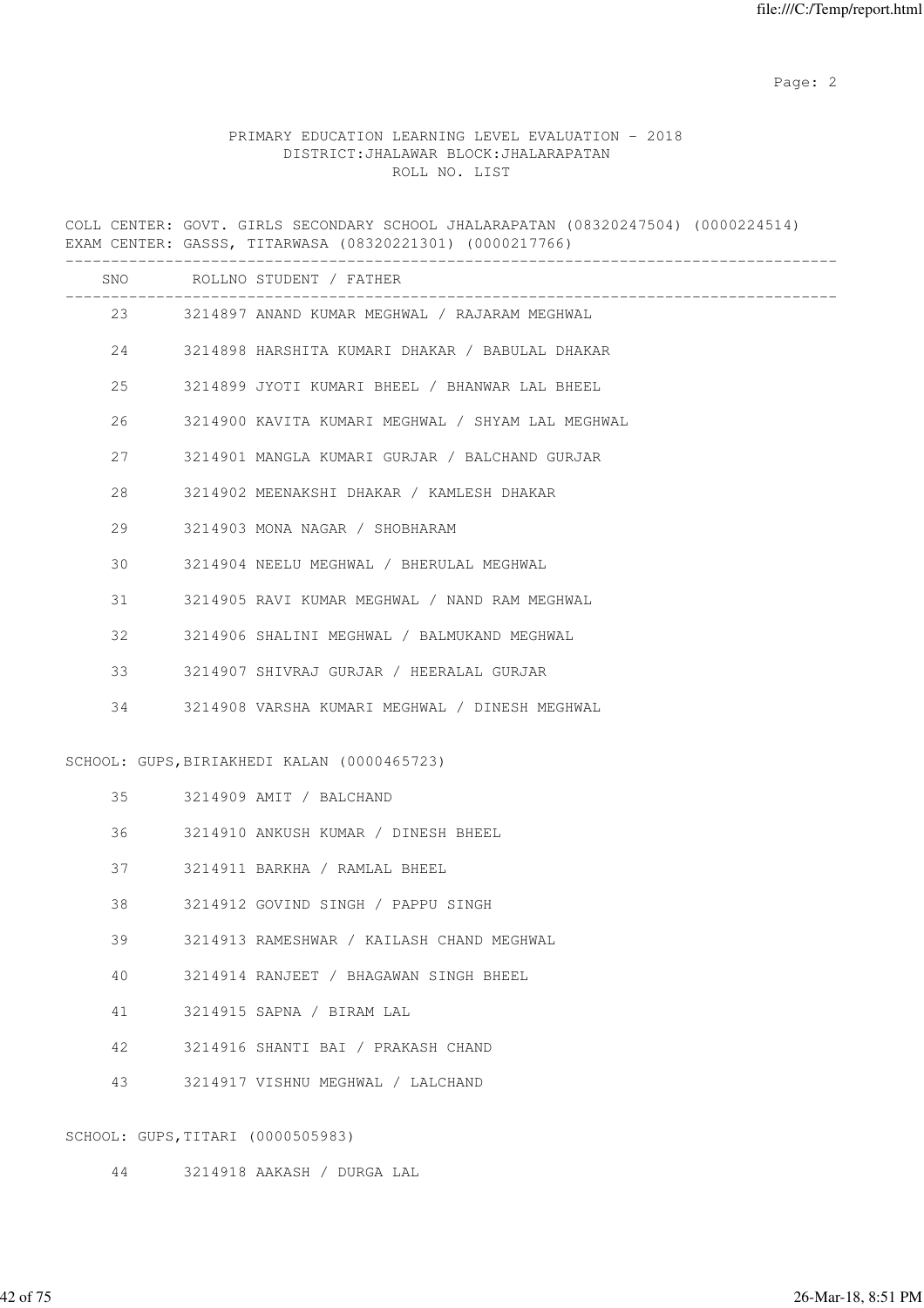Page: 3

# PRIMARY EDUCATION LEARNING LEVEL EVALUATION - 2018 DISTRICT:JHALAWAR BLOCK:JHALARAPATAN ROLL NO. LIST

COLL CENTER: GOVT. GIRLS SECONDARY SCHOOL JHALARAPATAN (08320247504) (0000224514) EXAM CENTER: GASSS, TITARWASA (08320221301) (0000217766)

|                 | SNO ROLLNO STUDENT / FATHER                     |
|-----------------|-------------------------------------------------|
|                 | 45 3214919 ANGOORBALA / LALCHAND                |
| 46              | 3214920 CHETANA KUMARI BHEEL / RAMBILAS BHEEL   |
| 47              | 3214921 JEETMAL PATIDAR / SUNDER LAL PATIDAR    |
| 48              | 3214922 LALIT KUMAR BHEEL / RAMLAL BHEEL        |
| 49              | 3214923 MUSKAN / DURGA LAL                      |
| 50 <sup>°</sup> | 3214924 NISHA / RAM BABU                        |
| 51              | 3214925 PARMESHWAR BHEEL / KARULAL BHEEL        |
| 52              | 3214926 PAWAN KUMAR / GHANSHYAM PRAJAPAT        |
| 53              | 3214927 POOJA BHEEL / MANGI LAL BHEEL           |
| 54              | 3214928 POOJA KUMARI SUTAR / HARI PRAKASH SUTAR |
| 55              | 3214929 RINKU KUMARI / GHANSHYAM                |
| 56              | 3214930 SHIVANI AERWAL / PRABHU LAL             |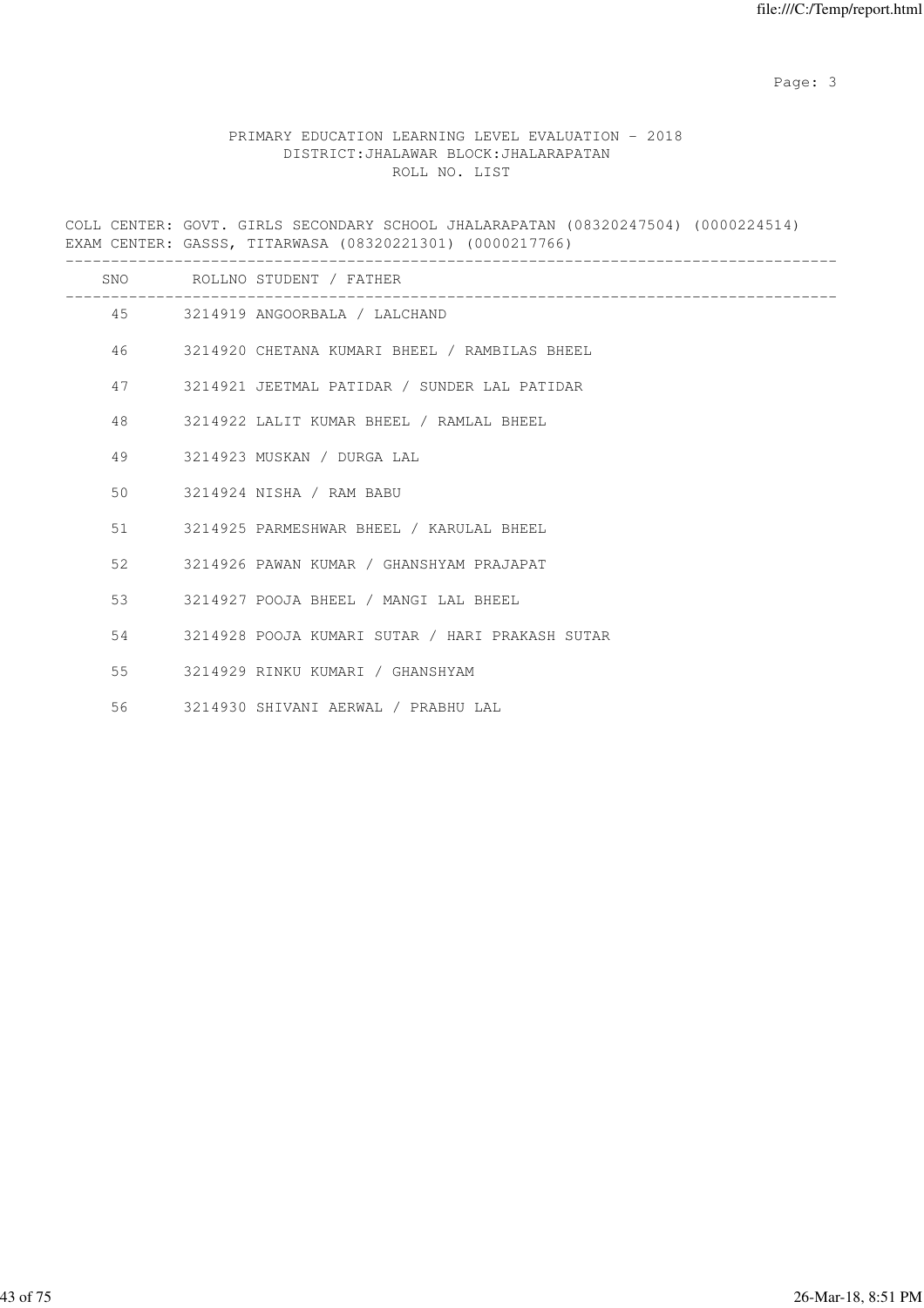## PRIMARY EDUCATION LEARNING LEVEL EVALUATION - 2018 DISTRICT:JHALAWAR BLOCK:JHALARAPATAN ROLL NO. LIST

|                 | COLL CENTER: GOVT. GIRLS SECONDARY SCHOOL JHALARAPATAN (08320247504) (0000224514)<br>EXAM CENTER: GOVT. AADARSH SEN. SEC. SCHOOL SALOTIYA (08320242002) (0000224509) |
|-----------------|----------------------------------------------------------------------------------------------------------------------------------------------------------------------|
|                 | SNO ROLLNO STUDENT / FATHER                                                                                                                                          |
|                 | SCHOOL: Govt. Aadarsh Sen. Sec. School Salotiya (0000224509)                                                                                                         |
| $\mathbf{1}$    | 3214931 ALKA SHARMA / NIRMAL SHARMA                                                                                                                                  |
| 2               | 3214932 HITESH KUMAR RAO / SURESH RAO                                                                                                                                |
| 3               | 3214933 LEKHRAJ BAIRWA / BABULAL                                                                                                                                     |
| 4               | 3214934 RESHMA BAIRWA / SHYAM MANOHAR                                                                                                                                |
| 5               | 3214935 SURAJ BAIRWA / PAPPU LAL                                                                                                                                     |
|                 | SCHOOL: GUPS, BILONIYA (0000405972)                                                                                                                                  |
| 6               | 3214936 AARTI / BABU LAL                                                                                                                                             |
| 7               | 3214937 AJAY / LATE RAJU BHEEL                                                                                                                                       |
| 8               | 3214938 BISARA / CHATAR SINGH                                                                                                                                        |
| 9               | 3214939 DURGA / PURAN SINGH                                                                                                                                          |
| 10              | 3214940 KAILASHI / RODU LAL                                                                                                                                          |
| 11              | 3214941 KANHIYA / SHREE KISHAN                                                                                                                                       |
| 12 <sup>°</sup> | 3214942 PAYAL / JAGDISH                                                                                                                                              |
| 13              | 3214943 POOJA / TEJ SINGH                                                                                                                                            |
| 14              | 3214944 RAVINA / PHOOL CHAND                                                                                                                                         |
| 15              | 3214945 SHIVRAJ / SHAYAMA                                                                                                                                            |
| 16              | 3214946 SONU / RAM LAL                                                                                                                                               |
|                 | SCHOOL: GPS, JHIRNIYA NEW (0000466786)                                                                                                                               |
| 17              | 3214947 ANJALI BHEEL / RAJESH                                                                                                                                        |
| 18              | 3214948 ANJU BHEEL / LALCHAND                                                                                                                                        |
| 19              | 3214949 BHOORI BHEEL / KAILASH                                                                                                                                       |

- 20 3214950 DILSHAD BHEEL / RAMBABU
- 21 3214951 GAJENDRA BHEEL / HEMRAJ BHEEL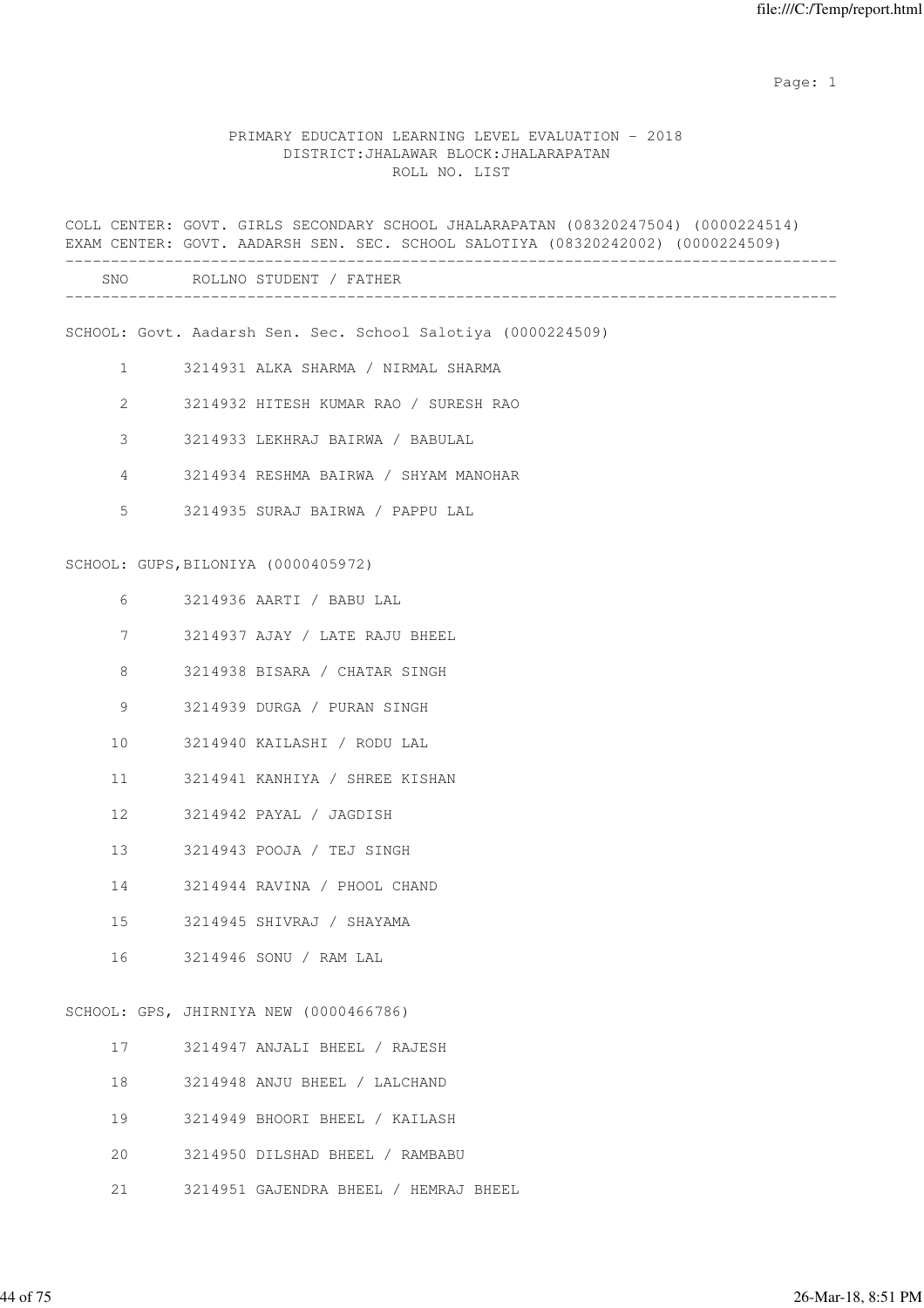# PRIMARY EDUCATION LEARNING LEVEL EVALUATION - 2018 DISTRICT:JHALAWAR BLOCK:JHALARAPATAN ROLL NO. LIST

COLL CENTER: GOVT. GIRLS SECONDARY SCHOOL JHALARAPATAN (08320247504) (0000224514) EXAM CENTER: GOVT. AADARSH SEN. SEC. SCHOOL SALOTIYA (08320242002) (0000224509) -------------------------------------------------------------------------------------

| SNO | ROLLNO STUDENT / FATHER |                                               |
|-----|-------------------------|-----------------------------------------------|
|     | 22                      | 3214952 KAMAL BHEEL / OM PRAKASH BHEEL        |
|     | 23                      | 3214953 LAKSHMI BHEEL / RAMBHAROS             |
| 24  |                         | 3214954 MANISHA BHEEL / MANGI LAL             |
| 25  |                         | 3214955 MURARI BHEEL / RAM LAL                |
| 26  |                         | 3214956 SONU BHEEL / BEERAM BHEEL             |
|     |                         | SCHOOL: GUPS, JHIRNIYA (0000470976)           |
|     | 27                      | 3214957 KAJAL BHEEL / KAILASH BHEEL           |
|     |                         | SCHOOL: GUPS, VRINDAVAN (0000471001)          |
| 28  |                         | 3214958 AKASH KACHAWA / NAINA LAL KACHAWA     |
| 29  |                         | 3214959 BACHHI BAI / BHARAT SINGH             |
| 30  |                         | 3214960 GAURI / MUKESH KUMAR                  |
| 31  |                         | 3214961 GOLU / PAPPU LAL CHANDEL              |
| 32  |                         | 3214962 JYOTI / DURGA LAL                     |
| 33  |                         | 3214963 KARAN CHANDEL / MANSINGH CHANDEL      |
| 34  |                         | 3214964 KARINA / JOHAR SINGH                  |
| 35  |                         | 3214965 KHUSHI / SODAN SINGH                  |
| 36  |                         | 3214966 POONAM / BAPU LAL                     |
| 37  |                         | 3214967 RAHUL / VIJAY SINGH CHANDEL           |
| 38  |                         | 3214968 RAJNI KACHAWA / UMED SINGH KACHAWA    |
| 39  |                         | 3214969 ROHIT KHINCHI / BHAGWAN SINGH KHINCHI |
| 40  |                         | 3214970 ROHIT KHINCHI / RAI SINGH KHINCHI     |
| 41  |                         | 3214971 SALAMA / UNKAR RATHOE                 |
| 42  |                         | 3214972 SHERU GAUR / GULAB GAUR               |

43 3214973 SHIVRAJ GAUR / GOPI LAL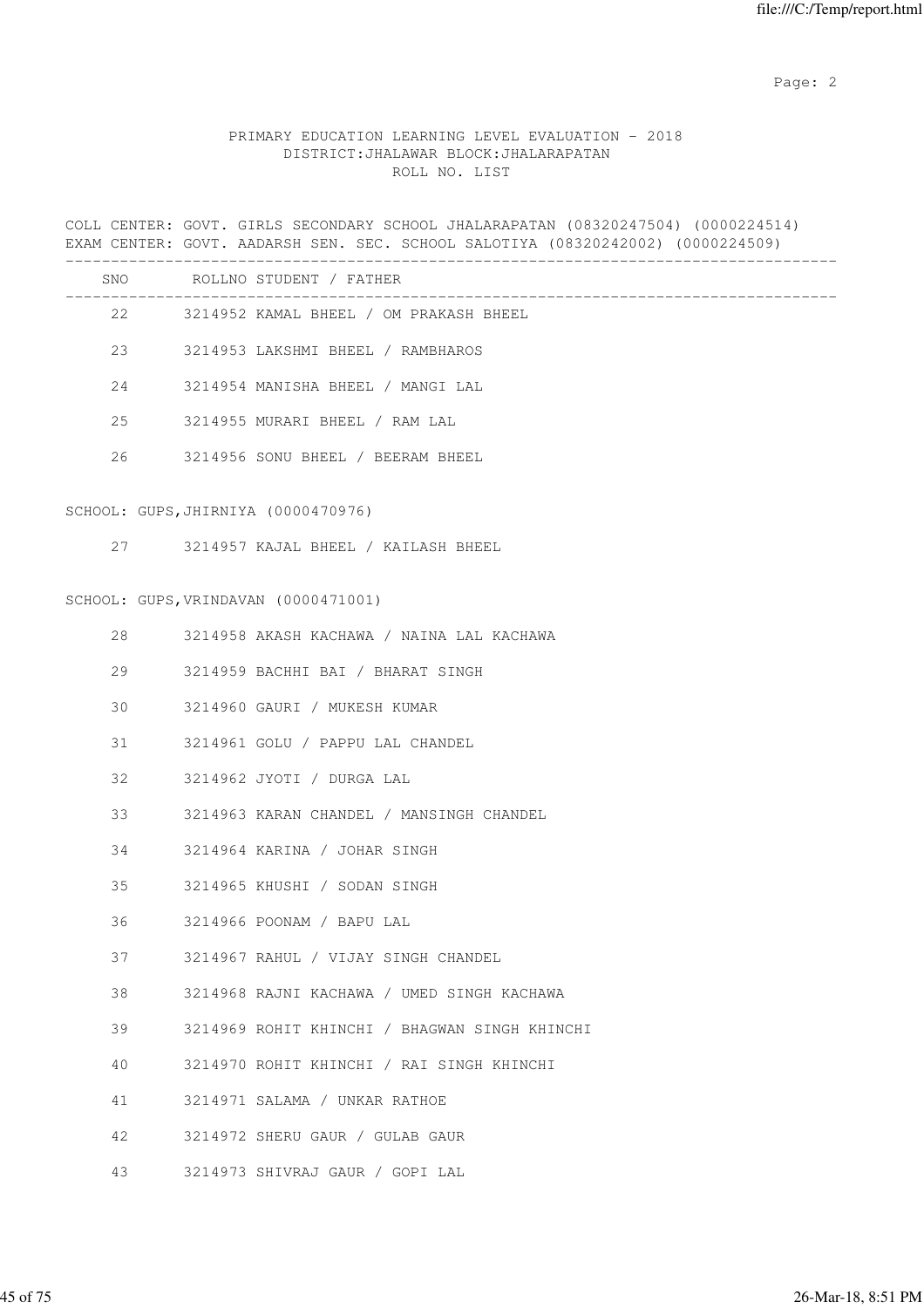Page: 3

# PRIMARY EDUCATION LEARNING LEVEL EVALUATION - 2018 DISTRICT:JHALAWAR BLOCK:JHALARAPATAN ROLL NO. LIST

|        | COLL CENTER: GOVT. GIRLS SECONDARY SCHOOL JHALARAPATAN (08320247504) (0000224514)<br>EXAM CENTER: GOVT. AADARSH SEN. SEC. SCHOOL SALOTIYA (08320242002) (0000224509) |
|--------|----------------------------------------------------------------------------------------------------------------------------------------------------------------------|
|        | SNO ROLLNO STUDENT / FATHER                                                                                                                                          |
|        | 44 3214974 VISHAL / PAPPU LAL                                                                                                                                        |
|        | 45 3214975 VISHNU CHANDEL / LATE MOHAN CHANDAL                                                                                                                       |
|        | SCHOOL: GPS LUHARIYA DHANI (0000485559)                                                                                                                              |
| 46     | 3214976 ASIF / MEHBUB                                                                                                                                                |
| 47     | 3214977 ASIF YAKUB / ABDUL AJIJ                                                                                                                                      |
| 48     | 3214978 GAYATRI KUMARI / JAGDISH PRASAD                                                                                                                              |
| 49     | 3214979 JITENDRA KUMAR / PRAHALAD MEGHWAL                                                                                                                            |
| 50     | 3214980 KHUSHBU / YUSUF IZRAIL                                                                                                                                       |
| 51     | 3214981 MURAD / IZARAIL                                                                                                                                              |
| 52     | 3214982 SHIVLI BAI / DWARKA LAL                                                                                                                                      |
| 53     | 3214983 SOHEL KHAN / SALIM KHAN                                                                                                                                      |
|        | SCHOOL: GPS SAHIPUR (0000485566)                                                                                                                                     |
| 54     | 3214984 AKASH / CHITAR LAL                                                                                                                                           |
| $55 -$ | 3214985 NEELU / RAMCHARAN                                                                                                                                            |
| 56     | 3214986 PAVAN / KALU                                                                                                                                                 |
| 57     | 3214987 ROHIT / GIRRAJ                                                                                                                                               |
| 58     | 3214988 SHIVANI / OM PRAKASH                                                                                                                                         |
| 59     | 3214989 SUMAN / JEETMAL                                                                                                                                              |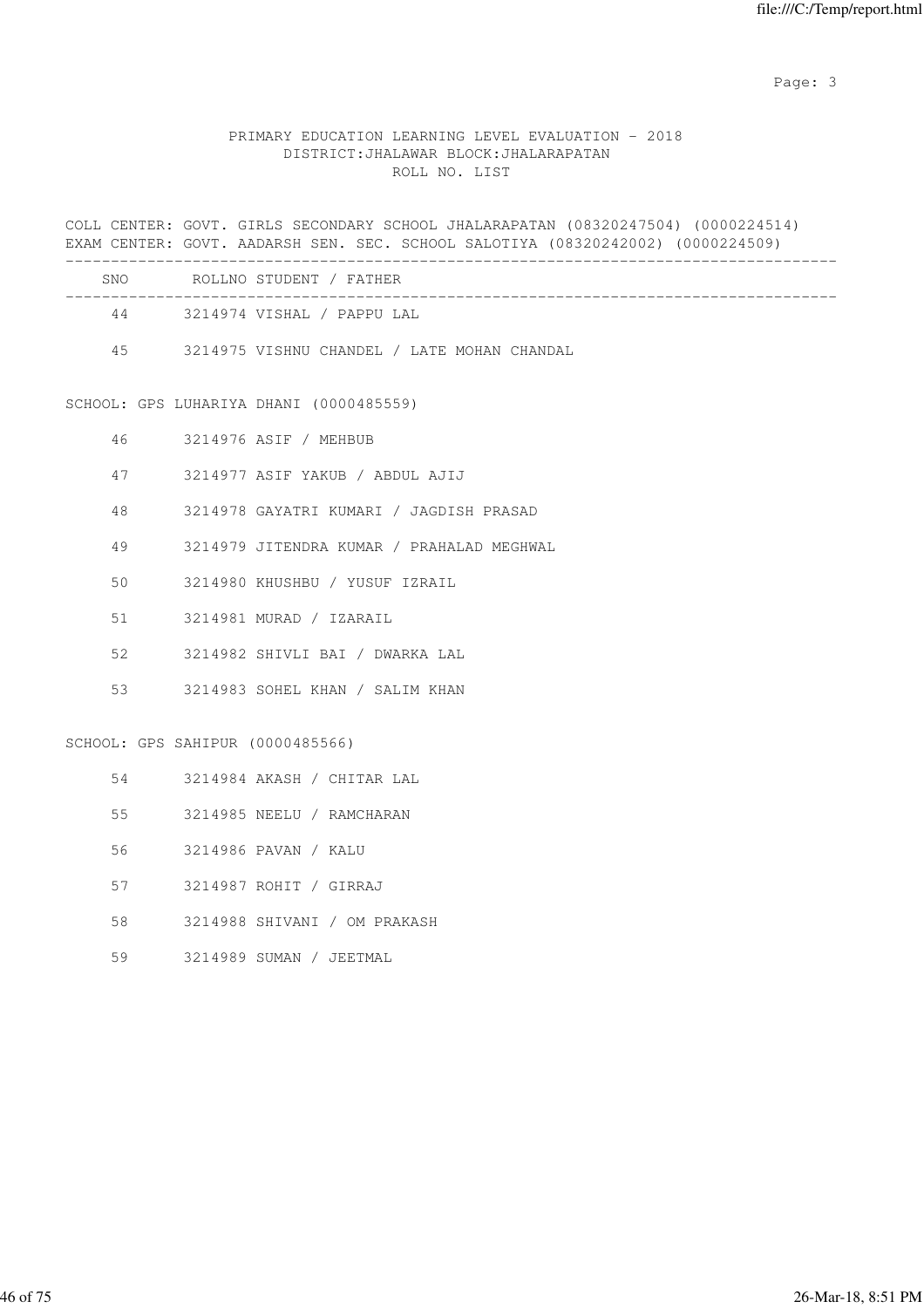#### PRIMARY EDUCATION LEARNING LEVEL EVALUATION - 2018 DISTRICT:JHALAWAR BLOCK:JHALARAPATAN ROLL NO. LIST

COLL CENTER: GOVT. GIRLS SECONDARY SCHOOL JHALARAPATAN (08320247504) (0000224514) EXAM CENTER: GOVERNMENT ADARSH SENIOR SECONDARY SCHOOL BORDA (08320257102) (0000224522) ------------------------------------------------------------------------------------- SNO ROLLNO STUDENT / FATHER ------------------------------------------------------------------------------------- SCHOOL: SHARDHA SHIKSHAN SANSTHAN (0000026397) 1 3214990 BHAVNA KUMARI GURJAR / BANESINGH 2 3214991 CHANDA KUMARI SEN / RAMESH CHAND 3 3214992 GOVIND PATIDAR / KELASH CHAND 4 3214993 HARIOM PATIDAR / BANWARI LAL 5 3214994 RAHUL GURJAR / PURI LAL GURJAR SCHOOL: GOVERNMENT ADARSH SENIOR SECONDARY SCHOOL BORDA (0000224522) 6 3214995 ASHA / HEMRAJ 7 3214996 CHIKU / RAMESH CHAND 8 3214997 DILKHUSH KUMAR / PAPPU LAL 9 3214998 DURGI BAI / KHUMAN SINGH 10 3214999 GHANSHYAM / BHERU LAL 11 3215000 GOVIND / KANWAR LAL 12 3215001 JASWANT SINGH / SUNDER SINGH 13 3215002 JETRAM / BAJRANG 14 3215003 KALI / RAMNARAYAN 15 3215004 KALU LAL / SHYAM LAL 16 3215005 KAMAL GURJAR / BHERULAL 17 3215006 KAUSHALYA / PARMANAND 18 3215007 KAVITA / DHARA SING 19 3215008 KIRAN / SHYAM LAL 20 3215009 KULDEEP / RAJENDRA PRASAD 21 3215010 LAKHAN / MUNNA LAL 22 3215011 MANGI BAI / SURAJMAL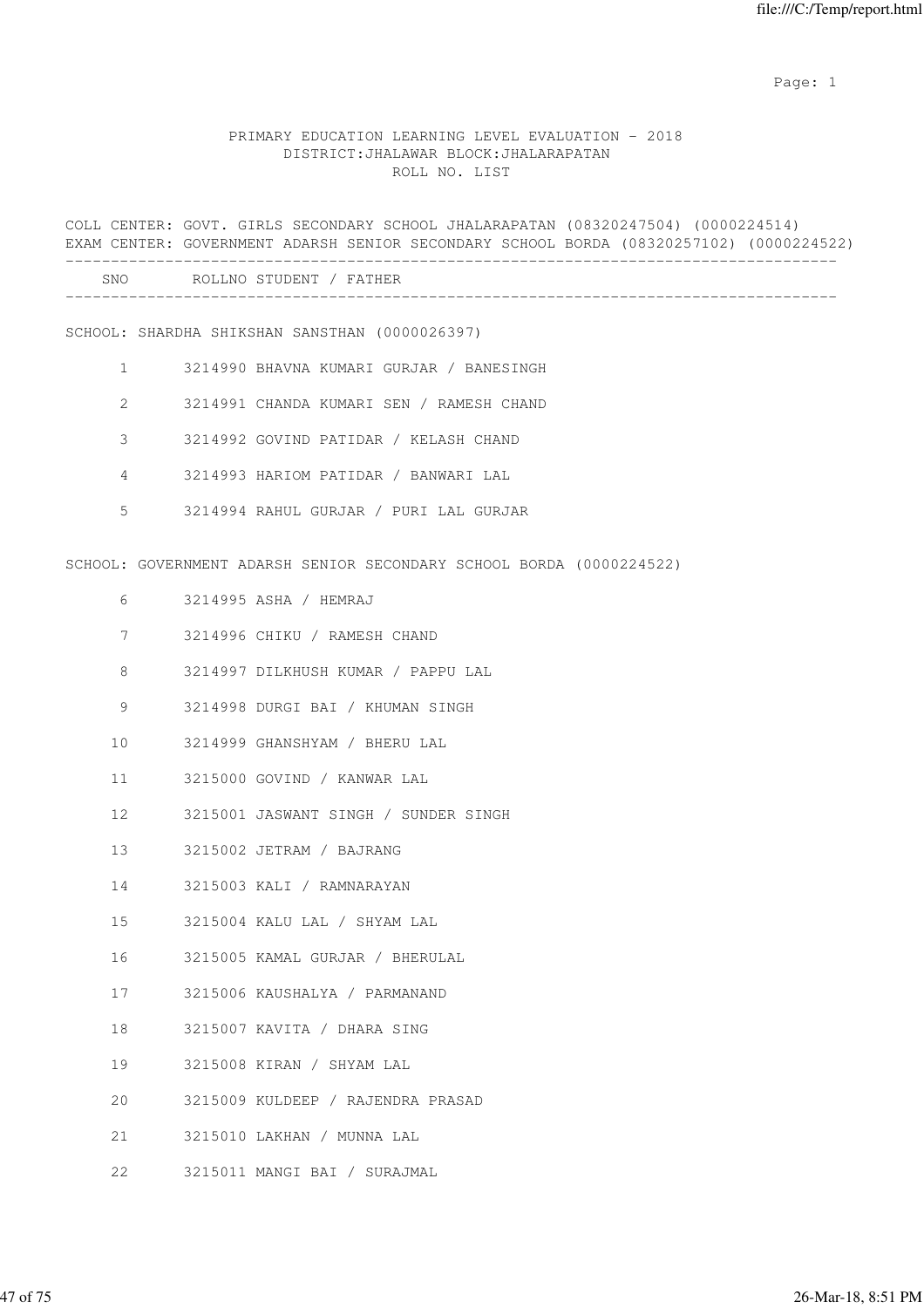# PRIMARY EDUCATION LEARNING LEVEL EVALUATION - 2018 DISTRICT:JHALAWAR BLOCK:JHALARAPATAN ROLL NO. LIST

COLL CENTER: GOVT. GIRLS SECONDARY SCHOOL JHALARAPATAN (08320247504) (0000224514) EXAM CENTER: GOVERNMENT ADARSH SENIOR SECONDARY SCHOOL BORDA (08320257102) (0000224522)

|    |                                    | SNO ROLLNO STUDENT / FATHER                           |
|----|------------------------------------|-------------------------------------------------------|
|    |                                    | 23 3215012 MUKESH / RODU LAL                          |
|    |                                    | 24 3215013 NISHA / SAMPATRAJ                          |
| 25 |                                    | 3215014 REKHA / RAM SINGH                             |
| 26 |                                    | 3215015 SANWARA LAL / BAJRANG LAL                     |
| 27 |                                    | 3215016 SATYANARAYAN / PHOOL CHAND                    |
| 28 |                                    | 3215017 SONU KUMAR / MANOHAR LAL                      |
|    | SCHOOL: GUPS, BINDA (0000486231)   |                                                       |
| 29 |                                    | 3215018 HANSRAJ SEN / ISHWAR CHADN SEN                |
| 30 |                                    | 3215019 KRISHNCHAND PATIDAR / PARASRAM PATIDAR        |
| 31 |                                    | 3215020 MUKESH BHEEL / KALYAN BHEEL                   |
| 32 |                                    | 3215021 NIKITA BHEEL / SUJAN SINGH BHEEL              |
| 33 |                                    | 3215022 RAM KUMAR PRAJAPATI / SURAJ PRAKASH PRAJAPATI |
| 34 |                                    | 3215023 SHIVKUMAR BHEEL / GOPAL BHEEL                 |
| 35 |                                    | 3215024 SHYAM PRAJAPATI / SURAJ PRAKASH PRAJAPATI     |
|    | SCHOOL: GPS, TOLKHEDA (0000486246) |                                                       |
| 36 |                                    | 3215025 DINESH KUMAR GURJAR / BADRI LAL               |
| 37 |                                    | 3215026 LAKHAN GURJAR / RANGLAL                       |
| 38 |                                    | 3215027 SUJAN SINGH / KALU LAL                        |

39 3215028 TINA GURJAR / KALU LAL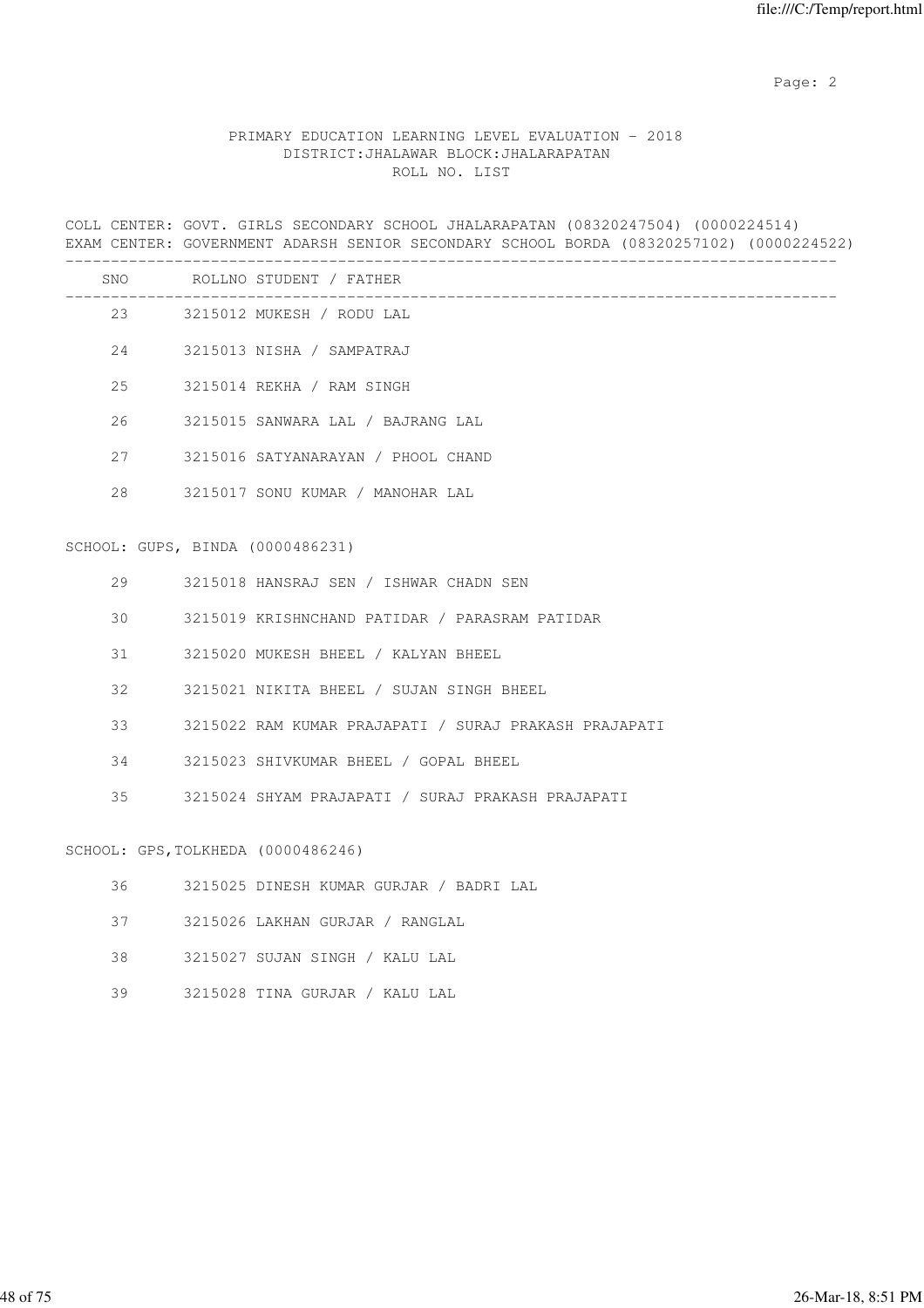# PRIMARY EDUCATION LEARNING LEVEL EVALUATION - 2018 DISTRICT:JHALAWAR BLOCK:JHALARAPATAN ROLL NO. LIST

COLL CENTER: GOVT. GIRLS SECONDARY SCHOOL JHALARAPATAN (08320247504) (0000224514) EXAM CENTER: GUPS,NALA (08320257201) (0000406143) ------------------------------------------------------------------------------------- SNO ROLLNO STUDENT / FATHER

-------------------------------------------------------------------------------------

SCHOOL: GUPS,NALA (0000406143)

| $1 \quad$       | 3215029 ARAJUN KUMAR / SHOBHARAM       |
|-----------------|----------------------------------------|
|                 | 2 3215030 ARJUN KUMAR / BABU LAL       |
| $\mathcal{S}$   | 3215031 ASHA KUMARI / MOTI LAL         |
| $\overline{4}$  | 3215032 DEEPAK KUMAR / RAM LAL         |
| $5 -$           | 3215033 HANSRAJ / HARI SINGH           |
| 6               | 3215034 KIRAN KUMARI / MANGILAL        |
| 7               | 3215035 KRISHANA / MANGILAL            |
| 8               | 3215036 RAMVILAS / PURI LAL            |
| 9               | 3215037 ROHIT KUMAR / BABU LAL         |
| 10 <sup>1</sup> | 3215038 RUKAMNI / DURGALAL             |
| 11              | 3215039 SHIVARAJ / PRAHLAD             |
|                 | 12 3215040 SHRI KISHAN / HARI SINGH    |
|                 | 13 3215041 SUNITA KUMARI / DHARA SINGH |

SCHOOL: GPS,DHANWAS BANJARA (0000465801)

| 14              | 3215042 AJAY / VIJAY SINGH        |
|-----------------|-----------------------------------|
| 15 <sub>1</sub> | 3215043 ARTI BAI / NAINA LAL      |
| 16              | 3215044 CHOTHMAL / MOHAN LAL      |
| 17              | 3215045 CHOTHMAL / DURGA LAL      |
| 18              | 3215046 MAKHAN LAL / SOJI LAL     |
| 19              | 3215047 NISHA BAI / VIJAY SINGH   |
| 20              | 3215048 PINKI / RAJU LAL          |
| $21 -$          | 3215049 PINKI BAI / BAPU LAL      |
| 22              | 3215050 PISTA BAI / JAGDISH CHAND |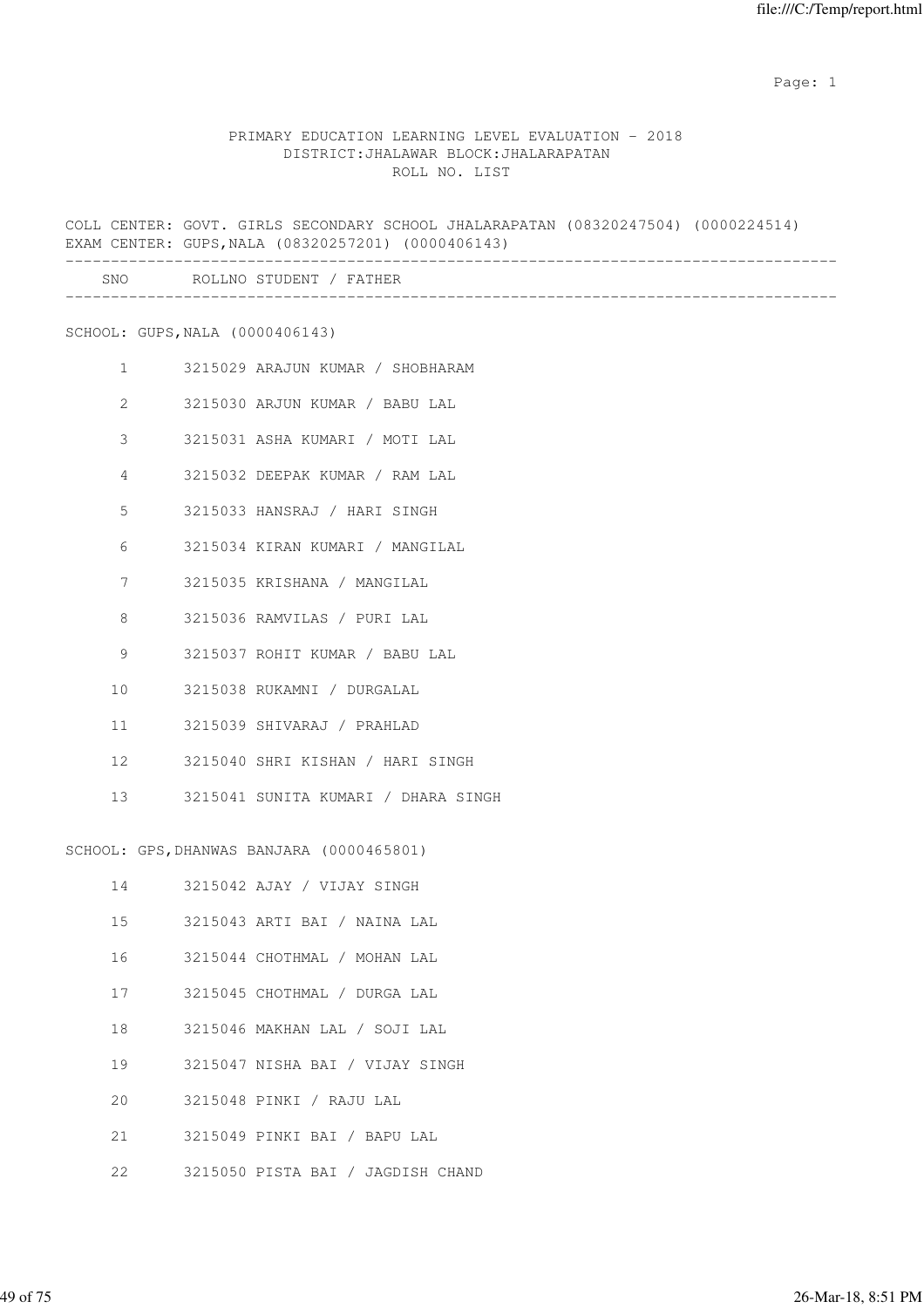# PRIMARY EDUCATION LEARNING LEVEL EVALUATION - 2018 DISTRICT:JHALAWAR BLOCK:JHALARAPATAN ROLL NO. LIST

COLL CENTER: GOVT. GIRLS SECONDARY SCHOOL JHALARAPATAN (08320247504) (0000224514) EXAM CENTER: GUPS,NALA (08320257201) (0000406143)

| <b>SNO</b> | ROLLNO STUDENT / FATHER        |
|------------|--------------------------------|
| 23         | 3215051 RAHUL KUMAR / GIRI RAJ |

# SCHOOL: GUPS,GOPALPURA (0000466086)

| 2.4 | 3215052 ABHISHEK / SOBHAG SINGH         |
|-----|-----------------------------------------|
| 25  | 3215053 AKASH BAIRWA / SATYANARAYAN     |
| 26  | 3215054 ARATI BHEEL / MUKESH BHEEL      |
| 27  | 3215055 ARJUN BAIRWA / BABU LAL BAIRWA  |
| 2.8 | 3215056 KAVITA BHEEL / DURGA LAL BHEEL  |
| 29  | 3215057 KULDEEP REGAR / RADHA KISHAN    |
| 30  | 3215058 MAHVEER REGAR / CHANDHA LAL     |
| 31  | 3215059 PAYAL MALVIYA / DINESH          |
| 32  | 3215060 RAVINA BHEEL / KAILASH BHEEL    |
| 33  | 3215061 TEEKAM BHEEL / RAMESH CHAND     |
| 34  | 3215062 TINA GURJAR / RAMBRAUSH GURJAR  |
|     | 35 3215063 VIKARAM REGAR / LOKESH REGAR |

SCHOOL: GUPS FEJALPUR (0000471762)

| 36 | 3215064 GURMEET VERMA / BRIJESH KUMAR    |
|----|------------------------------------------|
| 37 | 3215065 KARAN KUMAR / MAHAVEER           |
| 38 | 3215066 SANGEETA KAHAAR / HANSRAJ        |
| 39 | 3215067 SANGEETA KUMARI BHEEL / RAJULAL  |
| 40 | 3215068 SEEMA KUMARI / CHANDRA PRAKASH   |
| 41 | 3215069 USHA KUMARI / MANOHAR LAL        |
|    | SCHOOL: GPS. DHANWAS BHELAN (0000485848) |

- 42 3215070 DILKUSH BHEEL / BABU LAL BHEEL
- 43 3215071 MANGI BAI / RAM LAL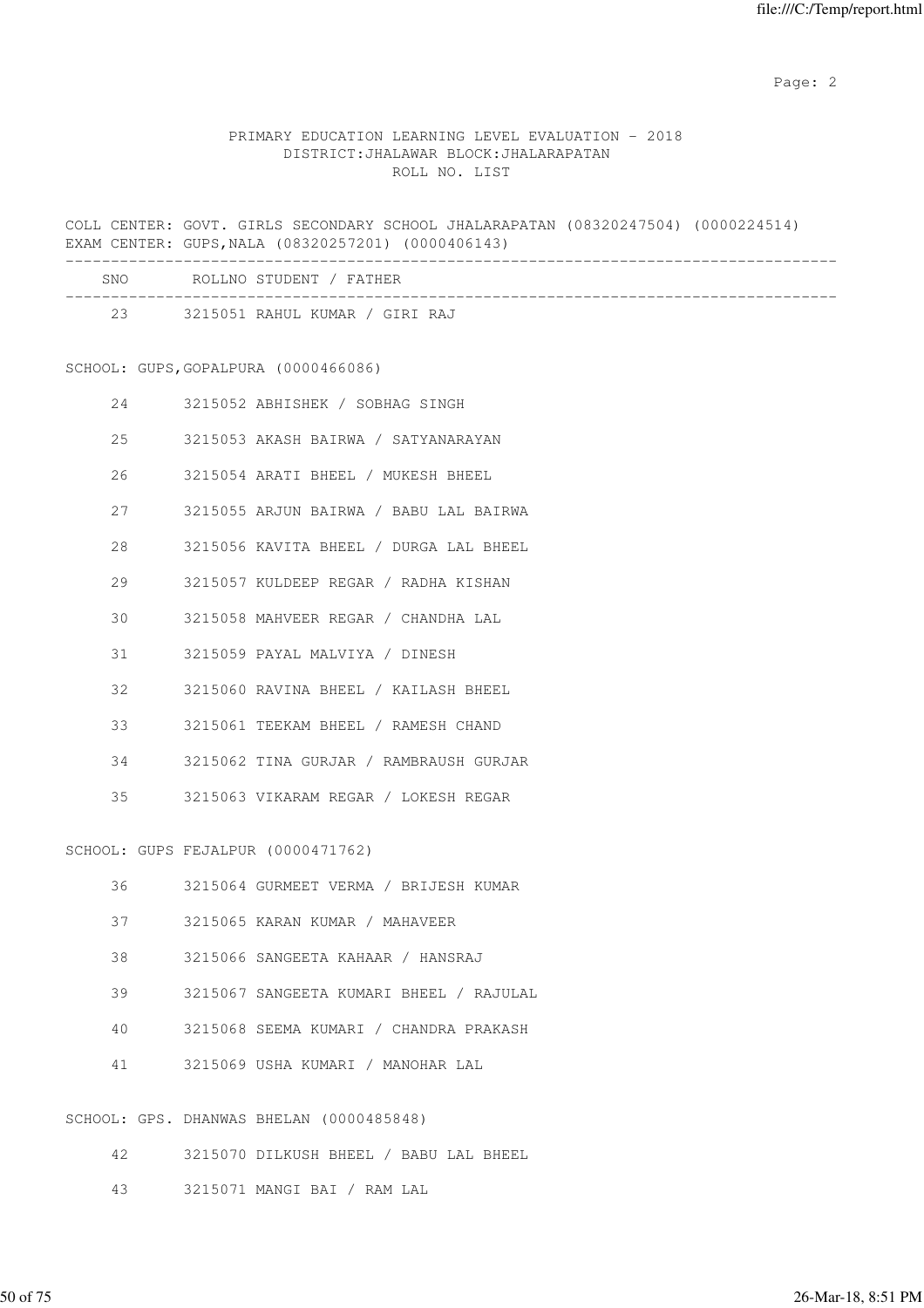Page: 3

# PRIMARY EDUCATION LEARNING LEVEL EVALUATION - 2018 DISTRICT:JHALAWAR BLOCK:JHALARAPATAN ROLL NO. LIST

COLL CENTER: GOVT. GIRLS SECONDARY SCHOOL JHALARAPATAN (08320247504) (0000224514) EXAM CENTER: GUPS,NALA (08320257201) (0000406143)

|    |                                  | SNO ROLLNO STUDENT / FATHER           |
|----|----------------------------------|---------------------------------------|
|    |                                  | 44 3215072 SONU KUMAR / RAM LAL       |
|    |                                  | 45 3215073 TINA BHEEL / KALYAN SINGH  |
|    |                                  |                                       |
|    | SCHOOL: GPS MANPURA (0000501848) |                                       |
|    |                                  | 46 3215074 AJAY KAHAR / VISHNU PRASAD |
| 47 |                                  | 3215075 ANJLI KAHAR / DULICHAND KAHAR |
| 48 |                                  | 3215076 ARTI KAHAR / KASTURCHAND      |
| 49 |                                  | 3215077 MAMTA KAHAR / LEKHRAJ KAHAR   |
| 50 |                                  | 3215078 ROHIT KAHAR / HEERA LAL       |

51 3215079 SHANMBHU KAHAR / GOPAL LAL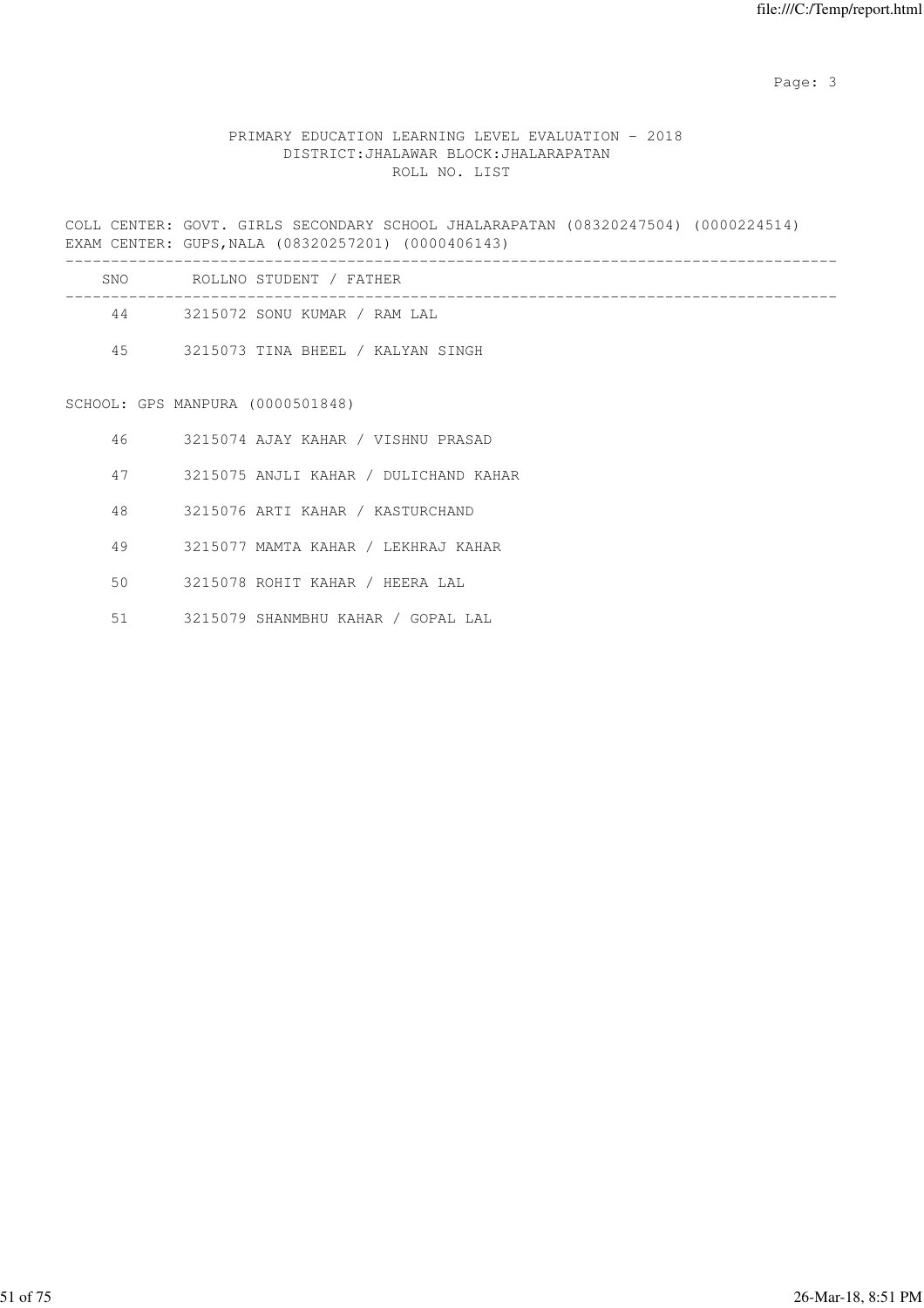#### PRIMARY EDUCATION LEARNING LEVEL EVALUATION - 2018 DISTRICT:JHALAWAR BLOCK:JHALARAPATAN ROLL NO. LIST

COLL CENTER: GOVT. GIRLS SECONDARY SCHOOL JHALARAPATAN (08320247504) (0000224514) EXAM CENTER: GUPS,KARMA KHEDI (08320219801) (0000434328) ------------------------------------------------------------------------------------- SNO ROLLNO STUDENT / FATHER

#### SCHOOL: G.S.S.,NIMODA (0000217763)

- 1 3215080 KAPIL GURJAR / RAM CHANDRA
- 2 3215081 MANBHAR / SANWARA LAL
- 3 3215082 SURENDRA / DEVI LAL
- 4 3215083 SURENDRA SINGH / GUMAN SINGH
- 5 3215084 UTTARI / LAKHRAJ
- 6 3215085 VIJAY / MOHAN LAL
- 7 3215086 VISHAL / PRAHLAD

#### SCHOOL: GUPS,KARMA KHEDI (0000434328)

- 8 3215087 BABLI BAI / RAMESH CHAND GURJAR
- 9 3215088 BHERU LAL GURJAR / RADHEYSHYAM GURJAR
- 10 3215089 BHERU LAL GURJAR / SURAJMAL GURJAR
- 11 3215090 DEEPAK KUMAR / RAMESH CHAND GURJAR
- 12 3215091 DEVENDRA / LATOOR LAL
- 13 3215092 NARENDRA KUMAR GURJAR / TOOFAN SINGH
- 14 3215093 NISHA KUMARI / RAMESH CHAND GURJAR
- 15 3215094 SANJU KUMARI / RAMPAL GURJAR

#### SCHOOL: GPS MUNDLIYA KHEDI (0000485842)

- 16 3215095 KANHAIYA LAL / BHAGWAN
- 17 3215096 NANI BAI / RAI SINGH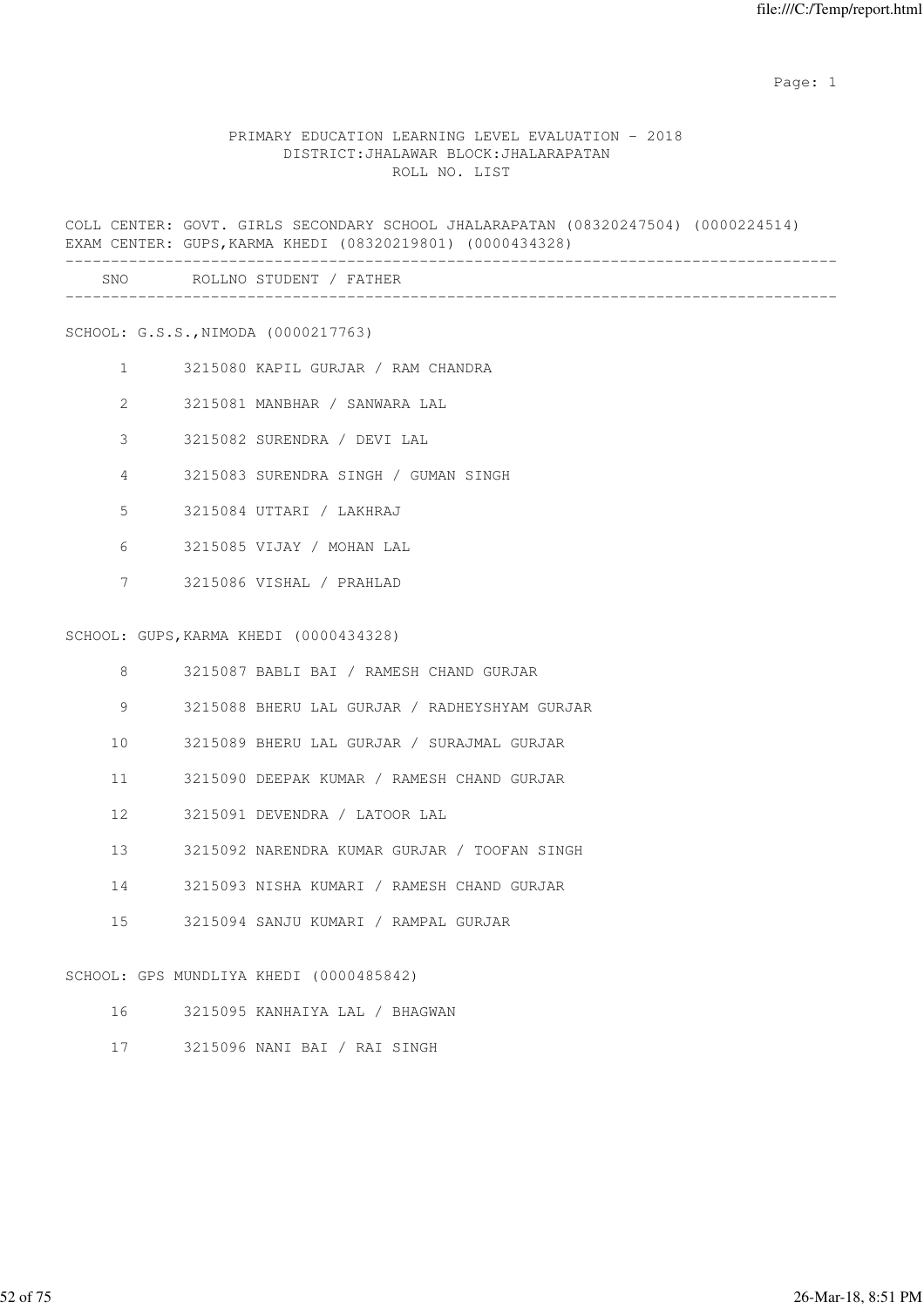#### PRIMARY EDUCATION LEARNING LEVEL EVALUATION - 2018 DISTRICT:JHALAWAR BLOCK:JHALARAPATAN ROLL NO. LIST

COLL CENTER: GOVT. GIRLS SECONDARY SCHOOL JHALARAPATAN (08320247504) (0000224514) EXAM CENTER: GUPS DITYA KHEDI (08320236701) (0000465803) ------------------------------------------------------------------------------------- SNO ROLLNO STUDENT / FATHER ------------------------------------------------------------------------------------- SCHOOL: GUPS DITYA KHEDI (0000465803) 1 3215097 AASHISH MEGHWAL / PRAKASH CHAND 2 3215098 ABHIMANYU MEWADA / GAURI SHANKAR MEWADA 3 3215099 GANESH LAL BHEEL / KALU LAL BHEEL 4 3215100 KAJAL KUMARI / KELASHCHAND 5 3215101 MAHAVEER BHEEL / CHAGAN LAL BHEEL 6 3215102 NIRJARA KUMARI / DURGA LAL 7 3215103 PANKAJ KUMAR DHOLI / DURGESH DHOLI 8 3215104 PRIYANSHU KUMARI / RAJKUMAR SUTHAR 9 3215105 RADHIKA BHEEL / MANGI LAL 10 3215106 RAVI KUMAR BHEEL / BHAG CHAND 11 3215107 SHIWANI BHEEL / BHAGCHAND BHEEL 12 3215108 SUMIT KUMAR / SURESH KUMAR 13 3215109 SUMIT KUMAR MEGHWAL / RATAN LAL MEGHWAL 14 3215110 TEJU BAI BHEEL / KALU LAL BHEEL SCHOOL: GUPS NAHARDI (0000470909) 15 3215111 ANUSUIYA BHEEL / BALCHAND BHEEL 16 3215112 LALIT KUMAR GURJAR / RAMPRASAD GURJAR 17 3215113 NISHA GURJAR / HEERA LAL GURJAR

18 3215114 PANKAJ BHEEL / BAJRANG LAL BHEEL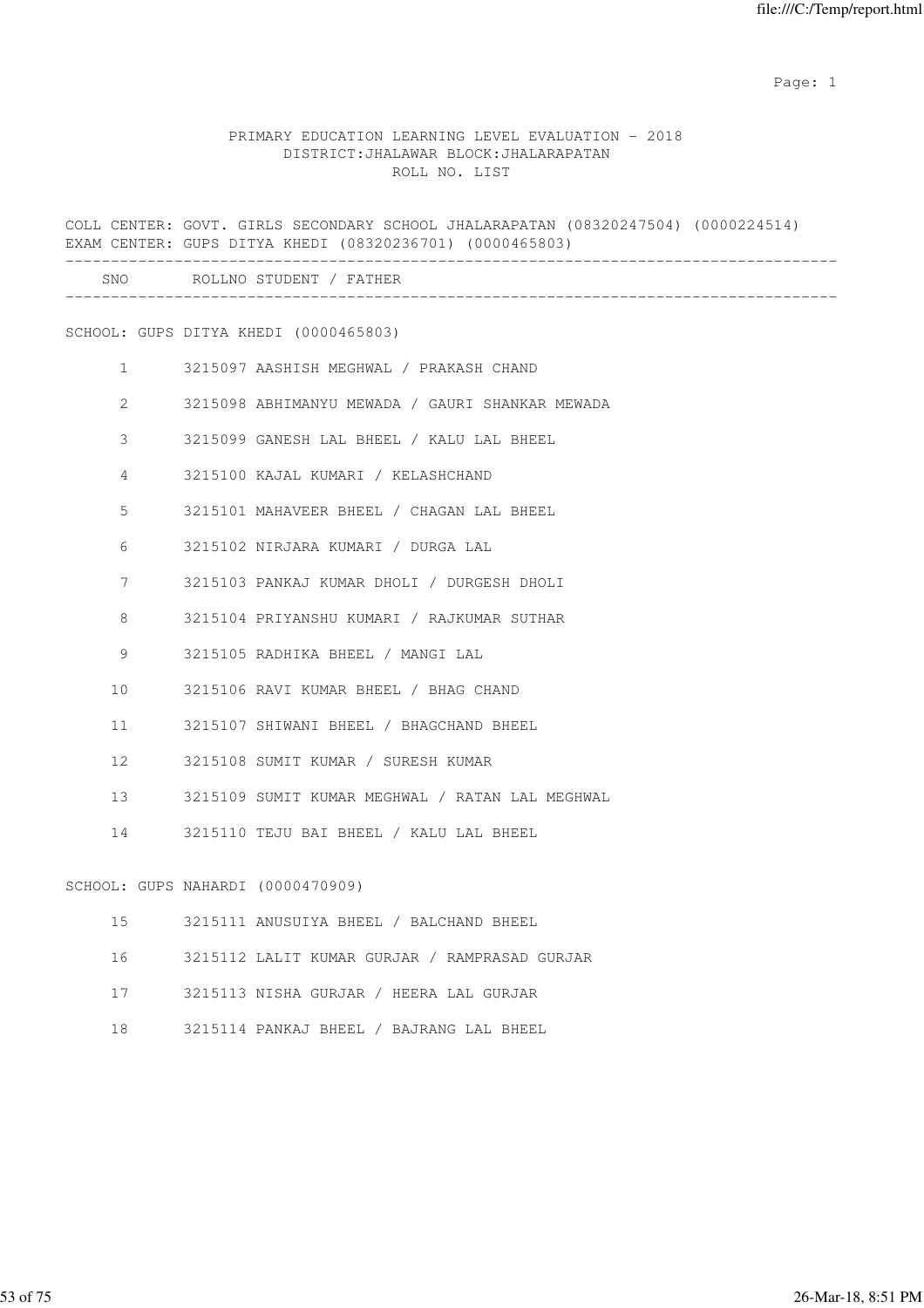# PRIMARY EDUCATION LEARNING LEVEL EVALUATION - 2018 DISTRICT:JHALAWAR BLOCK:JHALARAPATAN ROLL NO. LIST

|                | COLL CENTER: GOVT. GIRLS SECONDARY SCHOOL JHALARAPATAN (08320247504) (0000224514)<br>EXAM CENTER: GUPS, DHABALI KHURD (08320211801) (0000470902) |
|----------------|--------------------------------------------------------------------------------------------------------------------------------------------------|
|                | SNO ROLLNO STUDENT / FATHER                                                                                                                      |
|                | SCHOOL: SWAMI VIVEKANAND PUBLIC SCHOOL DEVNAGAR GADARI (0000020855)                                                                              |
| $\mathbf{1}$   | 3215115 ANIL MEGHWAL / MAHAWEER MEGHWAL                                                                                                          |
| $\overline{2}$ | 3215116 DEVENDRA NAGAR / JANKI LAL NAGAR                                                                                                         |
| 3              | 3215117 MAKHAN LAL ERWAL / KAMESH KUMAR                                                                                                          |
| 4              | 3215118 NITESH KUMAR GOSWAMI / KANWAR LAL                                                                                                        |
| 5              | 3215119 PRIYA JODHANA / NARAYAN SINGH                                                                                                            |
| 6              | 3215120 RADHIKA GUPTA / MUKESH GUPTA                                                                                                             |
| 7              | 3215121 SHIWANI GOSWAMI / GANSHYAM                                                                                                               |
| 8              | 3215122 VANDANA NAGAR / PRAHALAD NAGAR                                                                                                           |
|                | SCHOOL: Global public school Devnagar (0000057348)                                                                                               |
| 9              | 3215123 JITENDRA NAGAR / BHAGWAN SINGH NAGAR                                                                                                     |
| 10             | 3215124 KAPIL NAGAR / JEETMAL NAGAR                                                                                                              |
| 11             | 3215125 MAHESH NAGAR / BHARAT SINGH                                                                                                              |
| 12             | 3215126 ROHIT NAGAR / TUFAN SINGH                                                                                                                |
|                | SCHOOL: GUPS, DHABALI KHURD (0000470902)                                                                                                         |
| 13             | 3215127 DEEPAK MEGHWAL / SHAMBHU LAL MEGHWAL                                                                                                     |
| 14             | 3215128 INDRA MEGHWAL / JAGANNATH MEGHWAL                                                                                                        |
| 15             | 3215129 KAVITA KUMARI NAGAR / BABU LAL                                                                                                           |
| 16             | 3215130 KOMAL MEGHWAL / PAPPU LAL MEGHWAL                                                                                                        |
| 17             | 3215131 KOMAL NAGAR / BABU LAL NAGAR                                                                                                             |
| 18             | 3215132 LAXMI MEGHWAL / RAJENDRA KUMAR                                                                                                           |
| 19             | 3215133 NIKITA MEGHWAL / NAND LAL                                                                                                                |
| 20             | 3215134 NITESH KUMAR NAGAR / PRAKASH CHAND                                                                                                       |
| 21             | 3215135 PAWAN KUMAR / KANHAIYA LAL                                                                                                               |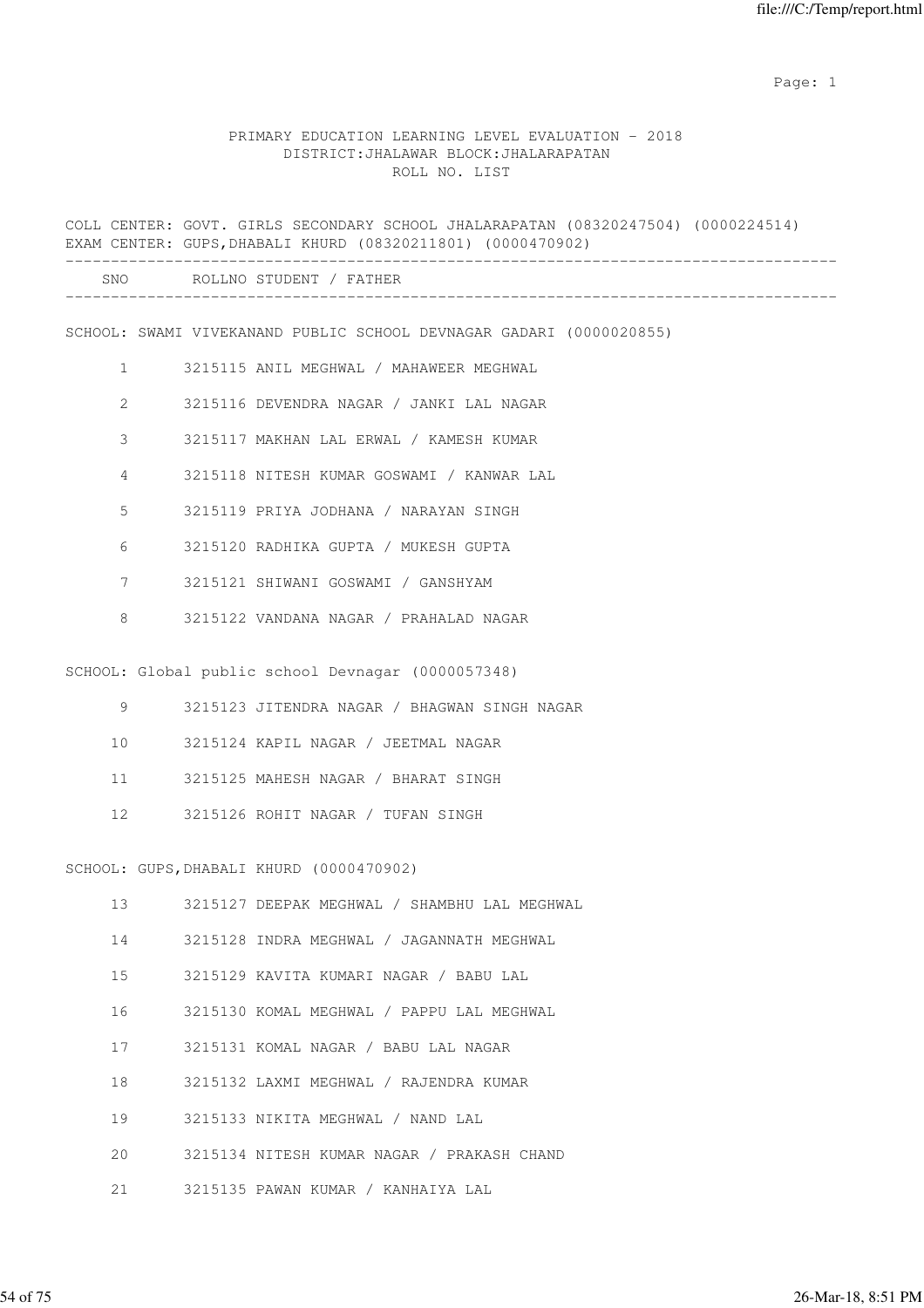# PRIMARY EDUCATION LEARNING LEVEL EVALUATION - 2018 DISTRICT:JHALAWAR BLOCK:JHALARAPATAN ROLL NO. LIST

COLL CENTER: GOVT. GIRLS SECONDARY SCHOOL JHALARAPATAN (08320247504) (0000224514) EXAM CENTER: GUPS,DHABALI KHURD (08320211801) (0000470902)

|    |                                   | SNO ROLLNO STUDENT / FATHER                   |
|----|-----------------------------------|-----------------------------------------------|
|    | 22 and $\sim$                     | 3215136 PAWAN KUMAR MEGHWAL / HEMRAJ MEGHWAL  |
|    |                                   | 23 3215137 PRIYANKA NAGAR / PRAKASH CHAND     |
|    | 24                                | 3215138 ROHIT BHEEL / GHEESA LAL BHEEL        |
| 25 |                                   | 3215139 SAPNA KUMARI MEGHWAL / HEMRAJ MEGHWAL |
| 26 |                                   | 3215140 SNEHA MEGHWAL / TOFAN LAL             |
| 27 |                                   | 3215141 VIJAY KUMAR MEGHWAL / RAMPRASAD       |
| 28 |                                   | 3215142 VISHAL MEGHWAL / SEETA RAM            |
|    |                                   | SCHOOL: GUPS, PRITHYAKHEDI (0000470911)       |
| 29 |                                   | 3215143 ANUSHA KUMARI / BALVANT SINGH         |
| 30 |                                   | 3215144 KANYA BAI / JANKI LAL                 |
| 31 |                                   | 3215145 LUVKUSH / BALCHAND                    |
| 32 |                                   | 3215146 MANOJ KUMAR NAGAR / BALCHAND          |
| 33 |                                   | 3215147 PRIYA KUMARI / DILIP KUMAR            |
| 34 |                                   | 3215148 RAHUL KUMAR / BABLU                   |
| 35 |                                   | 3215149 RAHUL KUMAR / BALMUKUND               |
| 36 |                                   | 3215150 RITU BAIRAGI / RAMBABU                |
| 37 |                                   | 3215151 ROHIT SUTAR / HEMRAJ                  |
| 38 |                                   | 3215152 VISHAL NAGAR / MOTI LAL               |
|    | SCHOOL: GUPS, GADARI (0000478586) |                                               |
| 39 |                                   | 3215153 BHOLARAM / RAKESH CHAND               |
| 40 |                                   | 3215154 DHIRAJ KUMAR MEROTHA / RAMGOPAL       |
| 41 |                                   | 3215155 HARIOM NAGAR / ARVIND NAGAR           |
| 42 |                                   | 3215156 JYOTI KUMARI MEGHWAL / PARKASH CHAND  |
| 43 |                                   | 3215157 KARU LAL BHEEL / RAMESH CHAND         |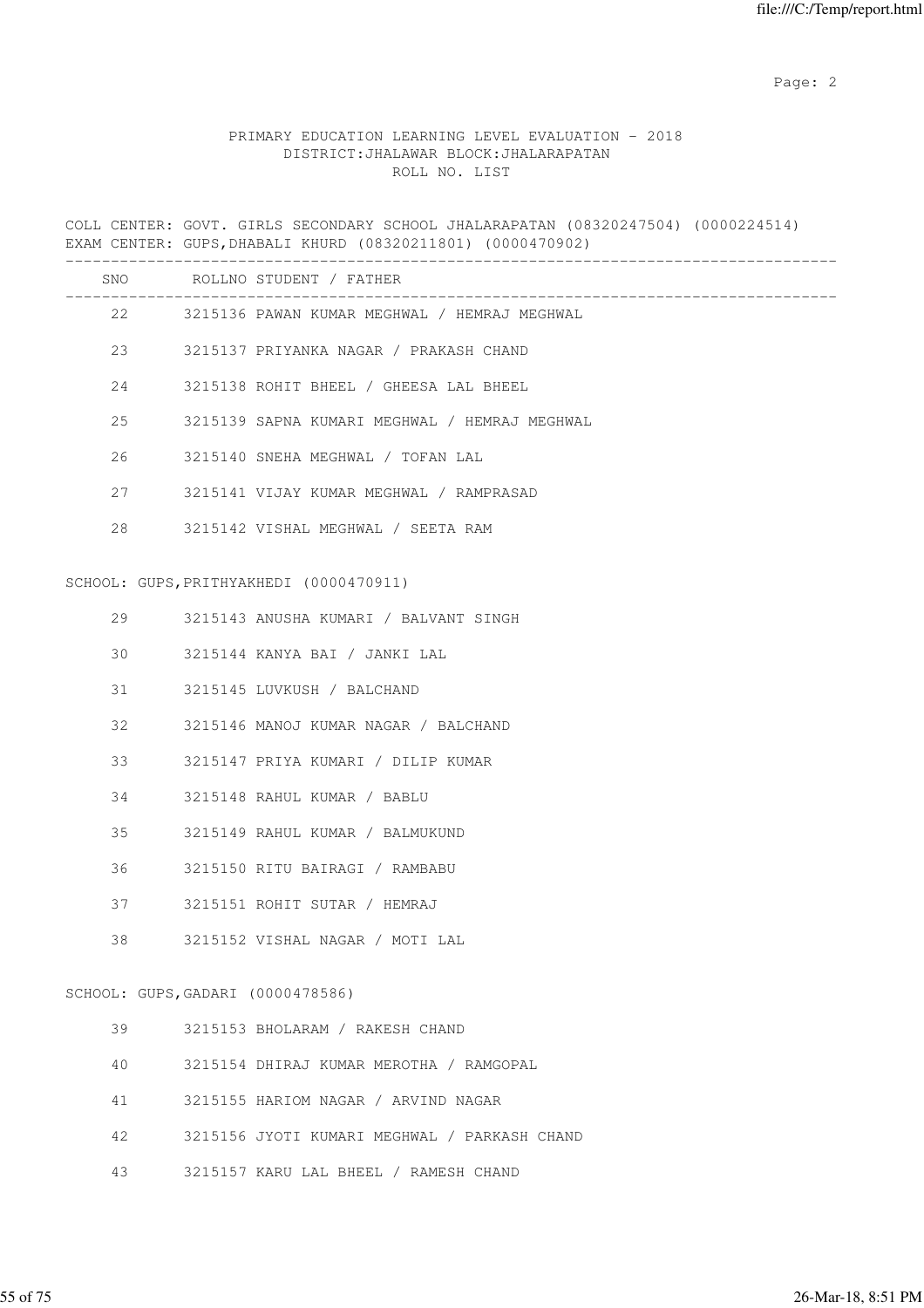Page: 3

## PRIMARY EDUCATION LEARNING LEVEL EVALUATION - 2018 DISTRICT:JHALAWAR BLOCK:JHALARAPATAN ROLL NO. LIST

COLL CENTER: GOVT. GIRLS SECONDARY SCHOOL JHALARAPATAN (08320247504) (0000224514) EXAM CENTER: GUPS,DHABALI KHURD (08320211801) (0000470902) ------------------------------------------------------------------------------------- SNO ROLLNO STUDENT / FATHER ------------------------------------------------------------------------------------- 44 3215158 KULDEEP SINGH / BHANWAR SINGH 45 3215159 MADHU KUMARI / RATAN LAL 46 3215160 MAHAVEER HARIJAN / RAMESH CHAND 47 3215161 MONIKA KUMARI / KANHAIYA LAL 48 3215162 MUKAN KUMAR ARWAL / GHANSHYAM 49 3215163 NAROTTAM KUMAR MEROTHA / RAMGOPAL 50 3215164 NIRMAL KUMAR / BAJRANG LAL 51 3215165 NISHA KUMARI / RAJU LAL 52 3215166 NISHA KUMARI / RADHESHYAM 53 3215167 PEERCHAND / PAPPU LAL 54 3215168 RAMKARAN / BIRAM LAL 55 3215169 RANJIT / PAPPU LAL 56 3215170 SAPNA KUMARI / BHARAT SINGH 57 3215171 SEEMA KUMARI / RAJU LAL 58 3215172 SURAJ HARIJAN / DAV LAL 59 3215173 VISHAL KUMAR / DINESH CHAND 60 3215174 VISHAL NAGAR / TUFAN NAGAR SCHOOL: G.U.P.S.,NALKHADI (0000485843) 61 3215175 BRIJESH KUNWAR / SHIV PAL SINGH 62 3215176 CHANDRA KANTA / SHYAM LAL 63 3215177 LALITA KUNWAR / KRISHNAPAL SINGH 64 3215178 SUMAN LATA / BAJARANG LAL

65 3215179 YASHVANT / AMAR LAL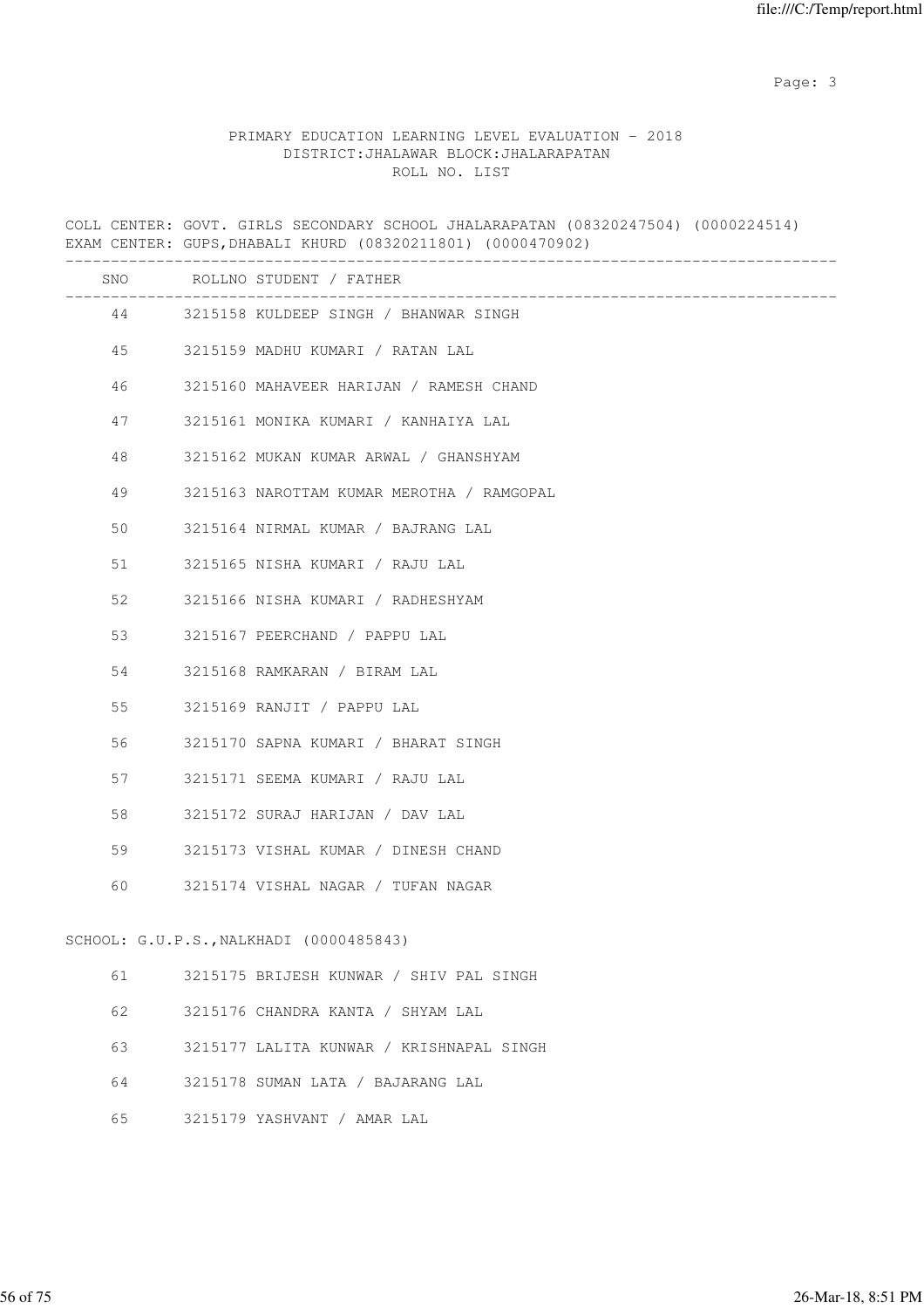# PRIMARY EDUCATION LEARNING LEVEL EVALUATION - 2018 DISTRICT:JHALAWAR BLOCK:JHALARAPATAN ROLL NO. LIST

COLL CENTER: GOVT. GIRLS SECONDARY SCHOOL JHALARAPATAN (08320247504) (0000224514) EXAM CENTER: GUPS,BHANWARASA (08320213501) (0000470959) -------------------------------------------------------------------------------------

| SNO<br>$\sim$ | .NO<br>. н.<br>℩ы<br>.<br>$\mathbf{N}$ |  |
|---------------|----------------------------------------|--|
|               |                                        |  |

SCHOOL: GUPS BAKSPURA (0000406168)

- 1 3215180 ARTI BHEEL / NANURAM
- 2 3215181 JYOTI ERWAL / BAL CHAND ERWAL
- 3 3215182 NISHA BHEEL / DURGA LAL
- 4 3215183 NISHA BHEEL / RANG LAL
- 5 3215184 PINKI KHATIK / DEVI LAL

## SCHOOL: GUPS,BHANWARASA (0000470959)

| 6               | 3215185 BHAWNA GURJAR / NANU RAM GURJAR          |
|-----------------|--------------------------------------------------|
| 7               | 3215186 DEVRAJ DANGI / SHREE LAL DANGI           |
| 8               | 3215187 DHAPU BHEEL / RAM SINGH BHEEL            |
| 9               | 3215188 GOVIND SINGH PARMAR / SOHAN SINGH PARMAR |
| 10 <sup>1</sup> | 3215189 JYOTI GURJAR / RADHESHYAM GURJAR         |
| 11              | 3215190 KHUSHRAJ BHEEL / MOHAN LAL BHEEL         |
| 12              | 3215191 MAHAVEER BHEEL / SURESH CHAND BHEEL      |
| 13 <sup>7</sup> | 3215192 NAITIK KUMAR BHEEL / NAND KISHOR BHEEL   |
| 14              | 3215193 NITESH BHEEL / SHYAM LAL BHEEL           |
| $15 -$          | 3215194 RAHUL BHEEL / RAM PRASAD BHEEL           |
| 16              | 3215195 SONU / VIPIN CHAND                       |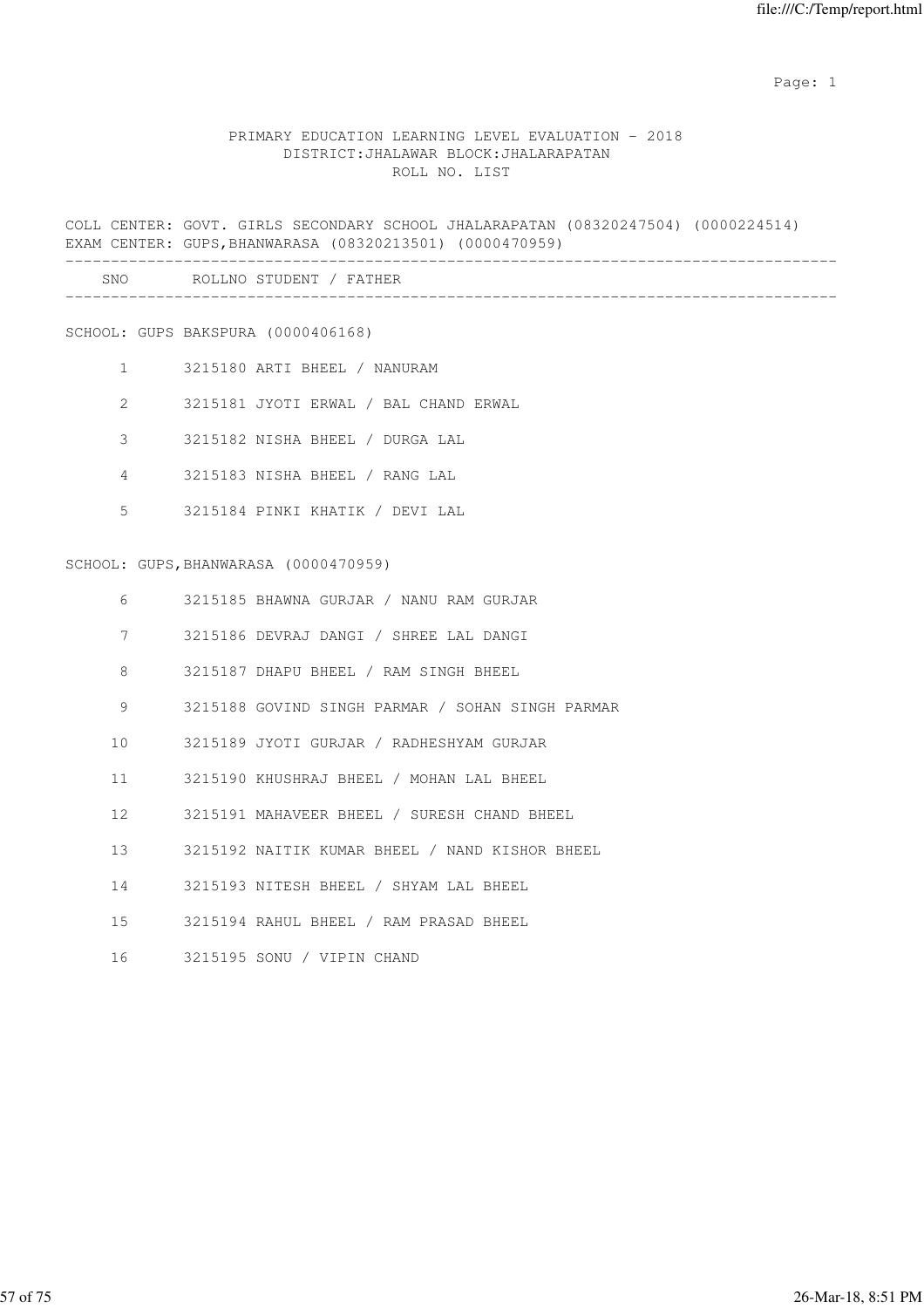#### PRIMARY EDUCATION LEARNING LEVEL EVALUATION - 2018 DISTRICT:JHALAWAR BLOCK:JHALARAPATAN ROLL NO. LIST

COLL CENTER: GOVT. GIRLS SECONDARY SCHOOL JHALARAPATAN (08320247504) (0000224514) EXAM CENTER: GUPS,KHOKHANDA (08320215201) (0000470994) ------------------------------------------------------------------------------------- SNO ROLLNO STUDENT / FATHER ------------------------------------------------------------------------------------- SCHOOL: GPS BALGARD (0000406169) 1 3215196 ANITA KUMARI / GOPAL LAL 2 3215197 BHAGWAN / HEERA LAL 3 3215198 DEVI LAL / KALU LAL 4 3215199 DURGI BAI / MOHAN LAL 5 3215200 HANUMAN / KALU LAL 6 3215201 KAMLESH KUMAR / MOHAN LAL 7 3215202 MAINA BAI / CHOUTHMAL 8 3215203 NITESH KUMAR / GOPAL LAL 9 3215204 RAMESH CHAND / GUDDU LAL 10 3215205 SANJAY / DEEP CHAND 11 3215206 SATVEER / KALU LAL 12 3215207 SUSHILA BAI / HEERA LAL SCHOOL: GUPS, KHOKHANDA (0000470994) 13 3215208 ANKIT KUMAR DHAKAR / UDAY LAL DHAKAR 14 3215209 BHULI BAI / PREMRAJ DHAKAD 15 3215210 KAJAL / ROOP LAL 16 3215211 KIRAN / MADAN LAL 17 3215212 KOMAL DHAKAR / CHANDRSHEKHAR 18 3215213 LOKESH KUMAR / SATYA NARAYAN 19 3215214 LOKESH KUMAR / JAGDISH CHAND 20 3215215 LOKESH KUMAR DHAKAR / MOHAN LAL 21 3215216 MEENA KUMARI / HARI CHAND 22 3215217 PAVAN KUMAR / BAL CHAND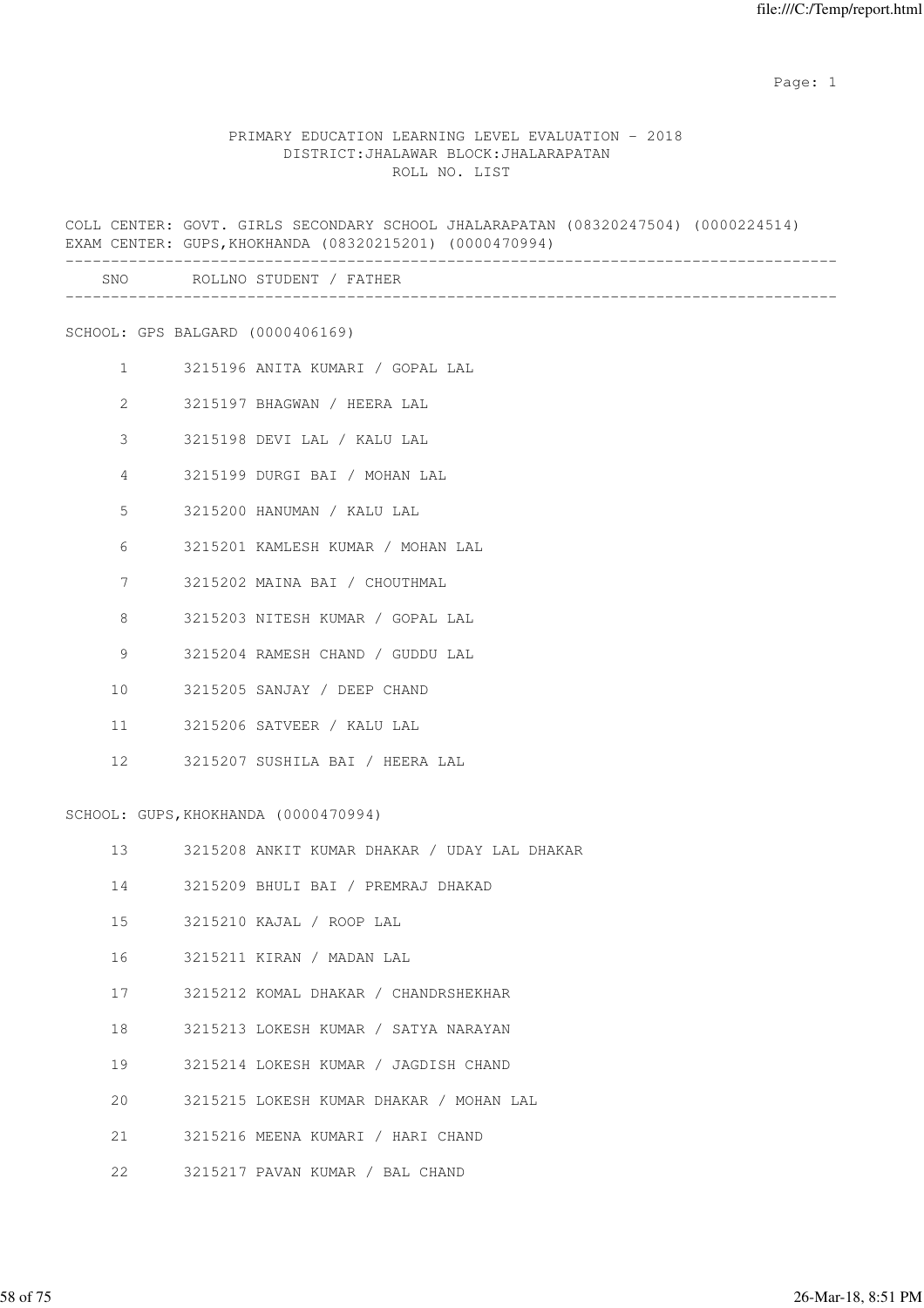# PRIMARY EDUCATION LEARNING LEVEL EVALUATION - 2018 DISTRICT:JHALAWAR BLOCK:JHALARAPATAN ROLL NO. LIST

COLL CENTER: GOVT. GIRLS SECONDARY SCHOOL JHALARAPATAN (08320247504) (0000224514) EXAM CENTER: GUPS,KHOKHANDA (08320215201) (0000470994)

|               | SNO ROLLNO STUDENT / FATHER               |
|---------------|-------------------------------------------|
|               | 23 3215218 PAVAN KUMAR / RAMESH CHAND     |
|               | 24 3215219 POOJA KUMARI / UDAY LAL        |
|               | 25 3215220 RAHUL KUMAR / DURGA LAL        |
|               | 26 3215221 SAGAR BAIRAGI / DINESH BAIRAGI |
| 27            | 3215222 SARITA KUMARI / RAMLAL            |
| 28 and $\sim$ | 3215223 SHALU KUMARI / BANSI LAL DHAKAR   |
| 29            | 3215224 SHALU KUMARI / NANDLAL            |
| 30            | 3215225 SHIVANI BHEEL / RAMESH CHAND      |
|               | 31 3215226 SHIVANI DHAKAR / PRAHALD KUMAR |
| 32            | 3215227 VANDANA DHAKAR / BALCHAND DHAKAR  |
|               |                                           |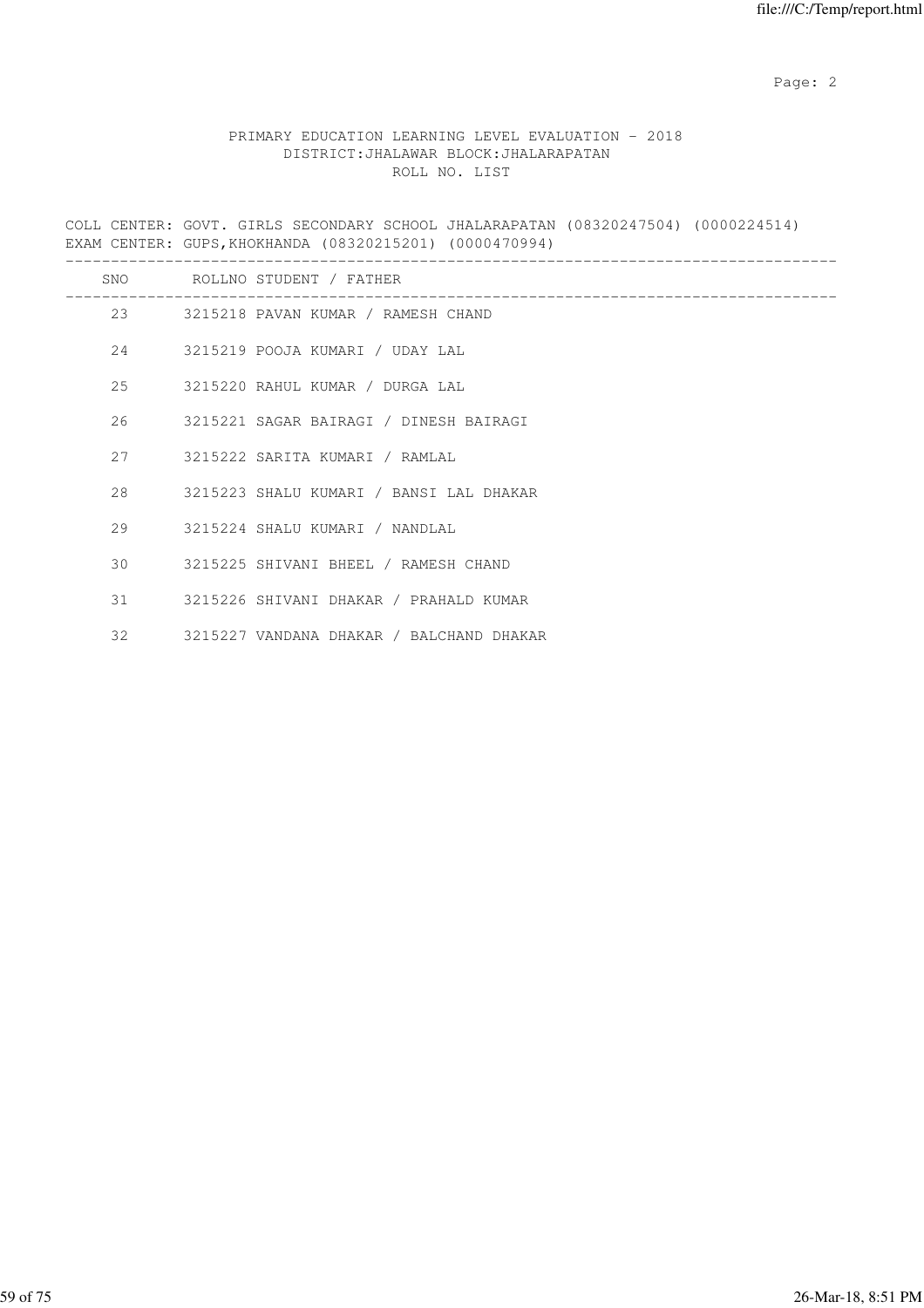#### PRIMARY EDUCATION LEARNING LEVEL EVALUATION - 2018 DISTRICT:JHALAWAR BLOCK:JHALARAPATAN ROLL NO. LIST

COLL CENTER: GOVT. GIRLS SECONDARY SCHOOL JHALARAPATAN (08320247504) (0000224514) EXAM CENTER: GUUPS,MALIPURA (08320213801) (0000470996) -------------------------------------------------------------------------------------

| SNO<br>___ |  |
|------------|--|
|            |  |

SCHOOL: GPS,DHANODA (0000465800)

- 1 3215228 JAYA GURJAR / RANGLAL GURJAR
- 2 3215229 LAKHAN GURJAR / HEERA LAL GURJAR
- 3 3215230 SUNIL KUMAR GURJAR / BIRDHI LAL GURJAR

SCHOOL: GPS CHANDRAVATI GR.CEN. (0000466087)

- 4 3215231 DURGA SHANKAR / RAM LAL
- 5 3215232 GIRISH KUMAR / CHANDU LAL
- 6 3215233 KUM KUM BAI / MANGI LAL
- 7 3215234 MAHAVEER BHEEL / DEVKARAN BHEEL
- 8 3215235 MANGI LAL / LAT RAI SINGH
- 9 3215236 NISHA KUMARI / SUJAN SINGH
- 10 3215237 NITESH MEENA / RAMESH CHAND
- 11 3215238 TUSHAR / RAM BHAROS

SCHOOL: GUUPS,MALIPURA (0000470996)

- 12 3215239 DHARAM RAJ / CHANDMAL
- 13 3215240 HARI OM / SITA RAM
- 14 3215241 HARISH GOSWAMI / VINOD GOSWAMI
- 15 3215242 HINA KUMARI / DURGA SHANKAR MEGHWAL
- 16 3215243 KARAN DANGI / SATYANARAYAN
- 17 3215244 MUKESH KUMAR / BIRAM LAL
- 18 3215245 MUSKAN / DURGA SHANKAR
- 19 3215246 NIKHIL KUMAR BAIRAGI / BAL MUKAND
- 20 3215247 PRIYA KUMARI / RAMPRASAD
- 21 3215248 PURUSHOTTAM / KHANNI RAM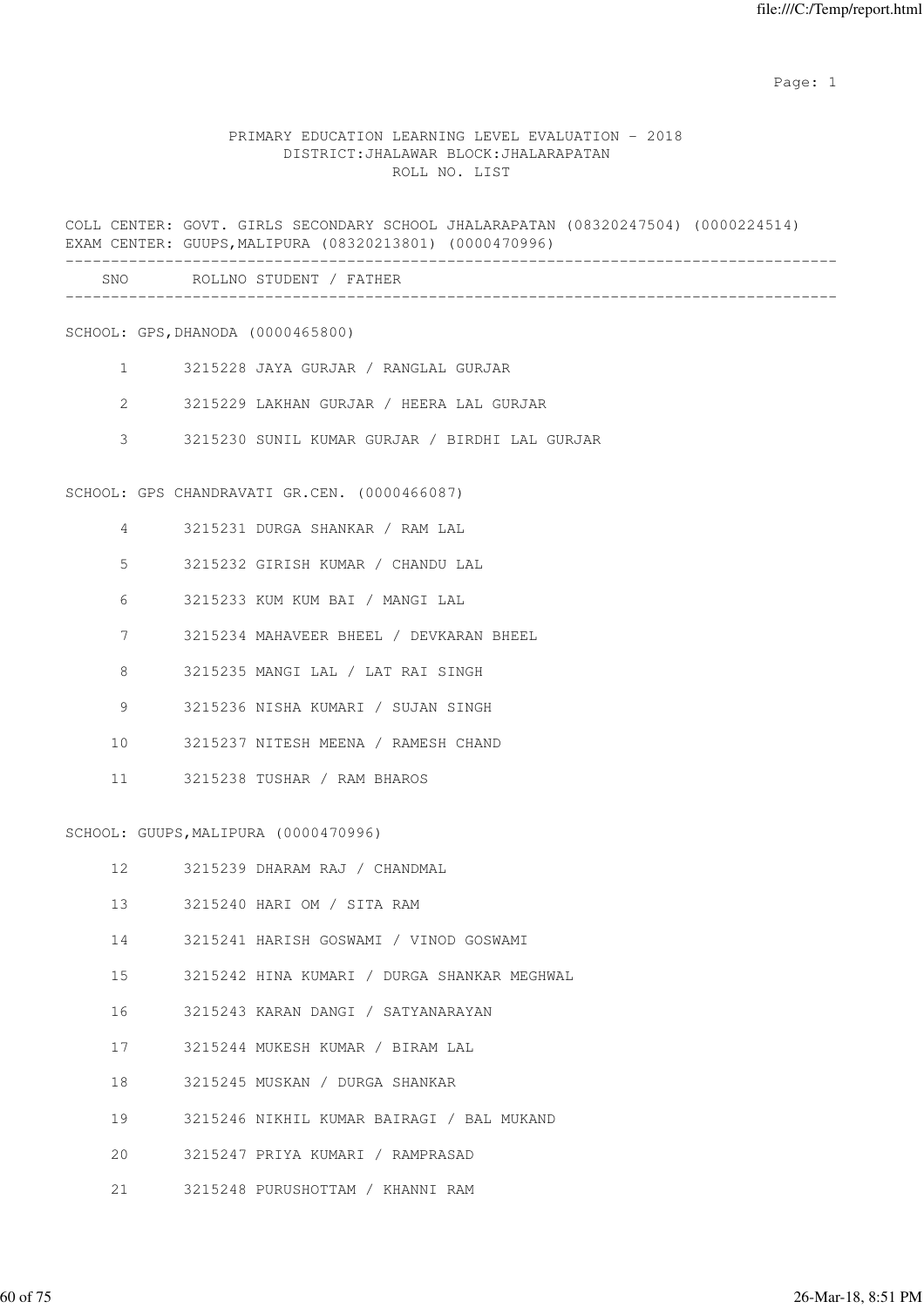# PRIMARY EDUCATION LEARNING LEVEL EVALUATION - 2018 DISTRICT:JHALAWAR BLOCK:JHALARAPATAN ROLL NO. LIST

COLL CENTER: GOVT. GIRLS SECONDARY SCHOOL JHALARAPATAN (08320247504) (0000224514) EXAM CENTER: GUUPS,MALIPURA (08320213801) (0000470996)

|    |                                  | SNO ROLLNO STUDENT / FATHER                |
|----|----------------------------------|--------------------------------------------|
|    |                                  | 22 3215249 RADHA KUMARI / LATE GULAB CHAND |
| 23 |                                  | 3215250 SANDEEP KUMAR / BIRAM LAL          |
|    |                                  | 3215251 SAPNA SUMAN / DEV LAL SUMAN        |
| 25 |                                  | 3215252 SURESH MEGHWAL / VIKRAM            |
| 26 |                                  | 3215253 VISHAL SUMAN / HARKCHAND           |
|    | SCHOOL: GPS DHANODI (0000501828) |                                            |
|    |                                  | 27 3215254 ANKIT KUMAR / SURAT RAM         |
|    | $28 - 7$                         | 3215255 ANKITA GURJAR / JAGDISH CHAND      |
| 29 |                                  | 3215256 BAJRANG GURJAR / DAYARAM GURJAR    |
| 30 |                                  | 3215257 DEVKARAN GURJAR / CHHITAR LAL      |
| 31 |                                  | 3215258 DHANNA LAL / SHRI RAM GURJAR       |
| 32 |                                  | 3215259 PINKI GURJAR / DAYARAM GURJAR      |
| 33 |                                  | 3215260 POOJA GURJAR / PARMANAND GURJAR    |
| 34 |                                  | 3215261 SUNEETA KUMARI / HANSRAJ GURJAR    |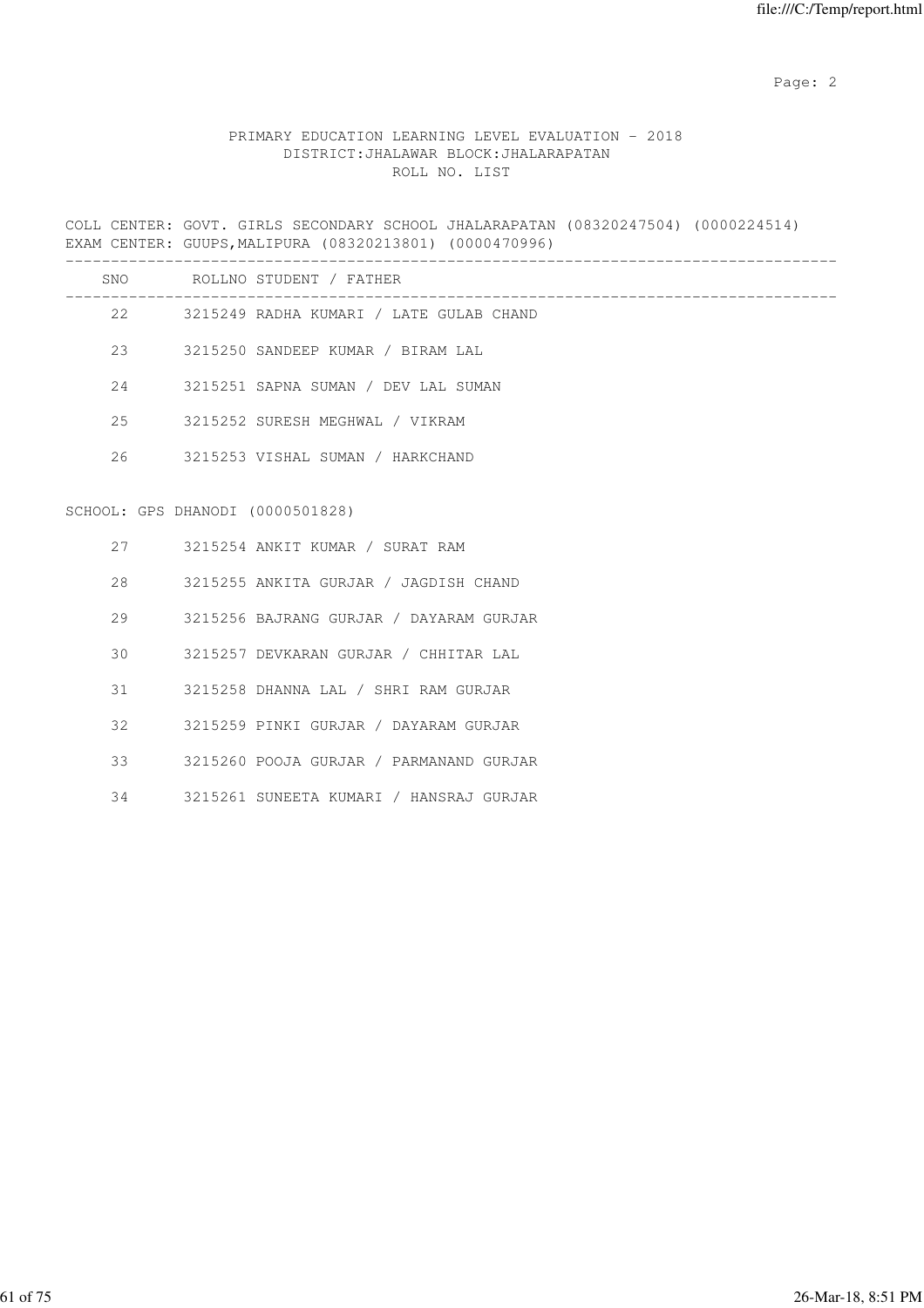#### PRIMARY EDUCATION LEARNING LEVEL EVALUATION - 2018 DISTRICT:JHALAWAR BLOCK:JHALARAPATAN ROLL NO. LIST

COLL CENTER: GOVT. GIRLS SECONDARY SCHOOL JHALARAPATAN (08320247504) (0000224514) EXAM CENTER: GUPS,BAWADI KHERA KALAN (08320220103) (0000482833) ------------------------------------------------------------------------------------- SNO ROLLNO STUDENT / FATHER ------------------------------------------------------------------------------------- SCHOOL: GUPS,BAWADI KHERA KALAN (0000482833) 1 3215262 ASHA MEHAR / RODU LAL 2 3215263 CHOUTHAMAL JAT / GOPAL LAL 3 3215264 DEEPIKA NAGAR / RAM BABU 4 3215265 DEVENDRA JAT / RAJA RAM 5 3215266 GARIMA NAGAR / SHIV LAL 6 3215267 JAYESH JAT / RAMESH CHAND 7 3215268 KAVITA MEGHWAL / BIRAM LAL 8 3215269 KHUSHVANT NAGAR / KALU LAL 9 3215270 LAXMI BAI / KARU LAL DHAKAR 10 3215271 MEGHA DHAKAR / MUKESH DHAKAR 11 3215272 NIKITA JAT / PRAHLAD 12 3215273 RAJAN SINGH JHALA / DHAN SINGH 13 3215274 RAVI KUMAR MEGHWAL / LALCHAND 14 3215275 SANGEETA KUMARI MEGHWAL / LALCHAND 15 3215276 SHIVAM RATHOR / OM PRAKASH RATHOR 16 3215277 SUGAN MEGHWAL / KALU LAL 17 3215278 SUNITA MEGHWAL / SURESH MEGHWAL 18 3215279 TRAPATI JAT / KAILASH JAT 19 3215280 VIJAY JAT / RAM SINGH JAT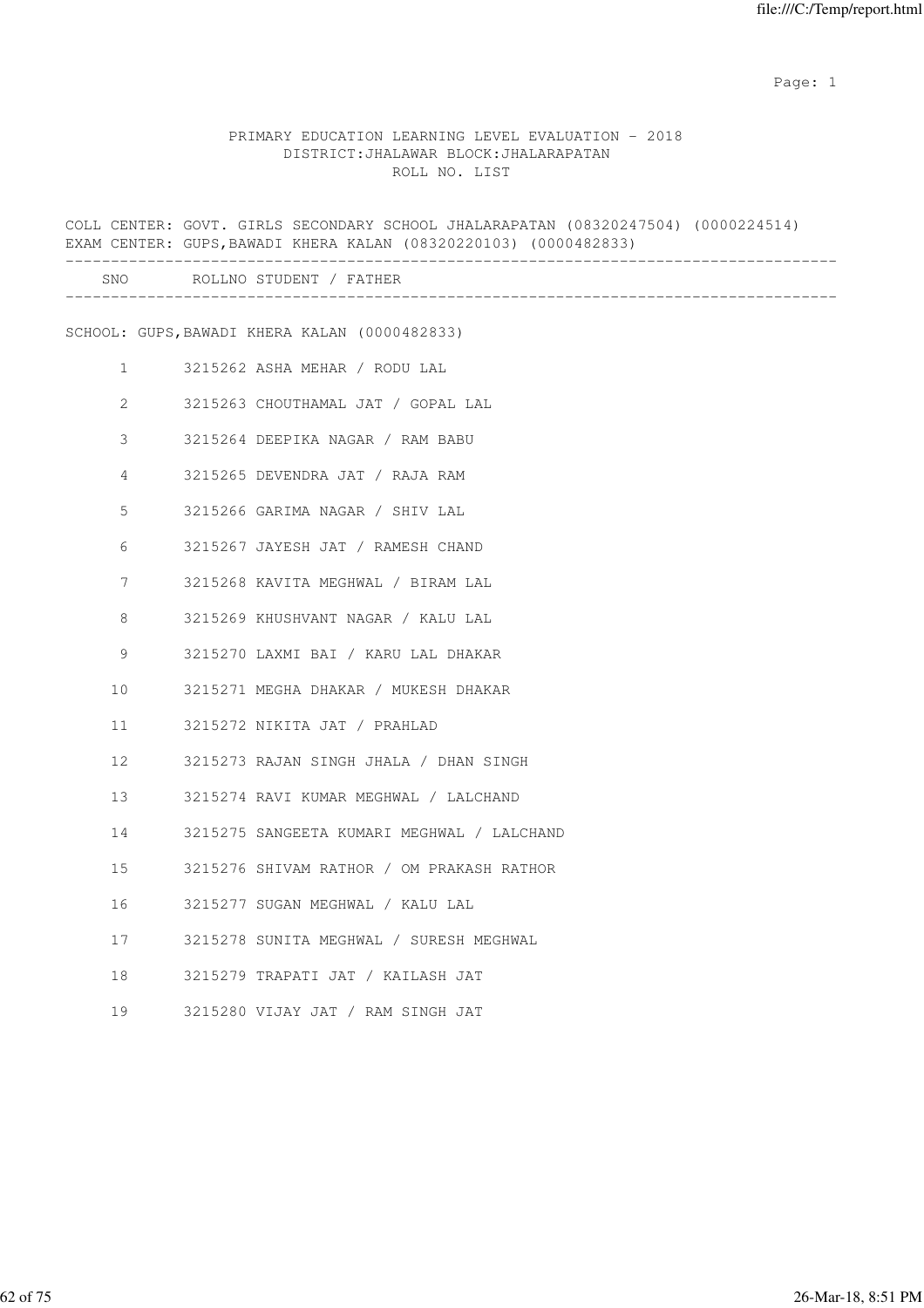## PRIMARY EDUCATION LEARNING LEVEL EVALUATION - 2018 DISTRICT:JHALAWAR BLOCK:JHALARAPATAN ROLL NO. LIST

|                       |                                   | COLL CENTER: GOVT. GIRLS SECONDARY SCHOOL JHALARAPATAN (08320247504) (0000224514)<br>EXAM CENTER: GUPS NOLAV (08320241601) (0000485561) |
|-----------------------|-----------------------------------|-----------------------------------------------------------------------------------------------------------------------------------------|
|                       |                                   | SNO ROLLNO STUDENT / FATHER                                                                                                             |
|                       |                                   | SCHOOL: GPS, HARIPURA KHURD (0000471144)                                                                                                |
| $\mathbf{1}$          |                                   | 3215281 BABY BHEEL / NAGGA                                                                                                              |
| $\mathbf{2}^{\prime}$ |                                   | 3215282 SONU BHEEL / CHITAR LAL                                                                                                         |
| 3                     |                                   | 3215283 SURESH BHEEL / GONI RAM                                                                                                         |
| 4                     |                                   | 3215284 VISHAL MEENA / RANJEET                                                                                                          |
|                       | SCHOOL: GPS, KANPURA (0000471159) |                                                                                                                                         |
| 5                     |                                   | 3215285 AMAR LAL / BAHADUR                                                                                                              |
| 6                     |                                   | 3215286 BANTI / BAPU LAL                                                                                                                |
| 7                     |                                   | 3215287 BANTI / MOHAN LAL                                                                                                               |
| 8                     |                                   | 3215288 BHULI BAI / MANGI LAL                                                                                                           |
| 9                     |                                   | 3215289 DINESH / SHINGA LAL                                                                                                             |
| 10                    |                                   | 3215290 JITU / BAHADUR                                                                                                                  |
| 11                    |                                   | 3215291 RAHUL / PEMA                                                                                                                    |
| 12                    |                                   | 3215292 RAVI / NENA LAL                                                                                                                 |
| 13                    |                                   | 3215293 SAPNA BAI / BAPU LAL                                                                                                            |
|                       |                                   | SCHOOL: GPS BOR KA KUVA (0000471161)                                                                                                    |
| 14                    |                                   | 3215294 BHAGWAN / GORU                                                                                                                  |
| 15                    |                                   | 3215295 MAYA / SURAJ                                                                                                                    |
| 16                    |                                   | 3215296 MUKUT / GORU                                                                                                                    |
| 17                    |                                   | 3215297 NIKKU / ONKAR                                                                                                                   |
|                       | SCHOOL: GPS, RAJPURA (0000471171) |                                                                                                                                         |

18 3215298 MUKESH / GORDHAN LAL

SCHOOL: SKS MASHALPURA (0000485560)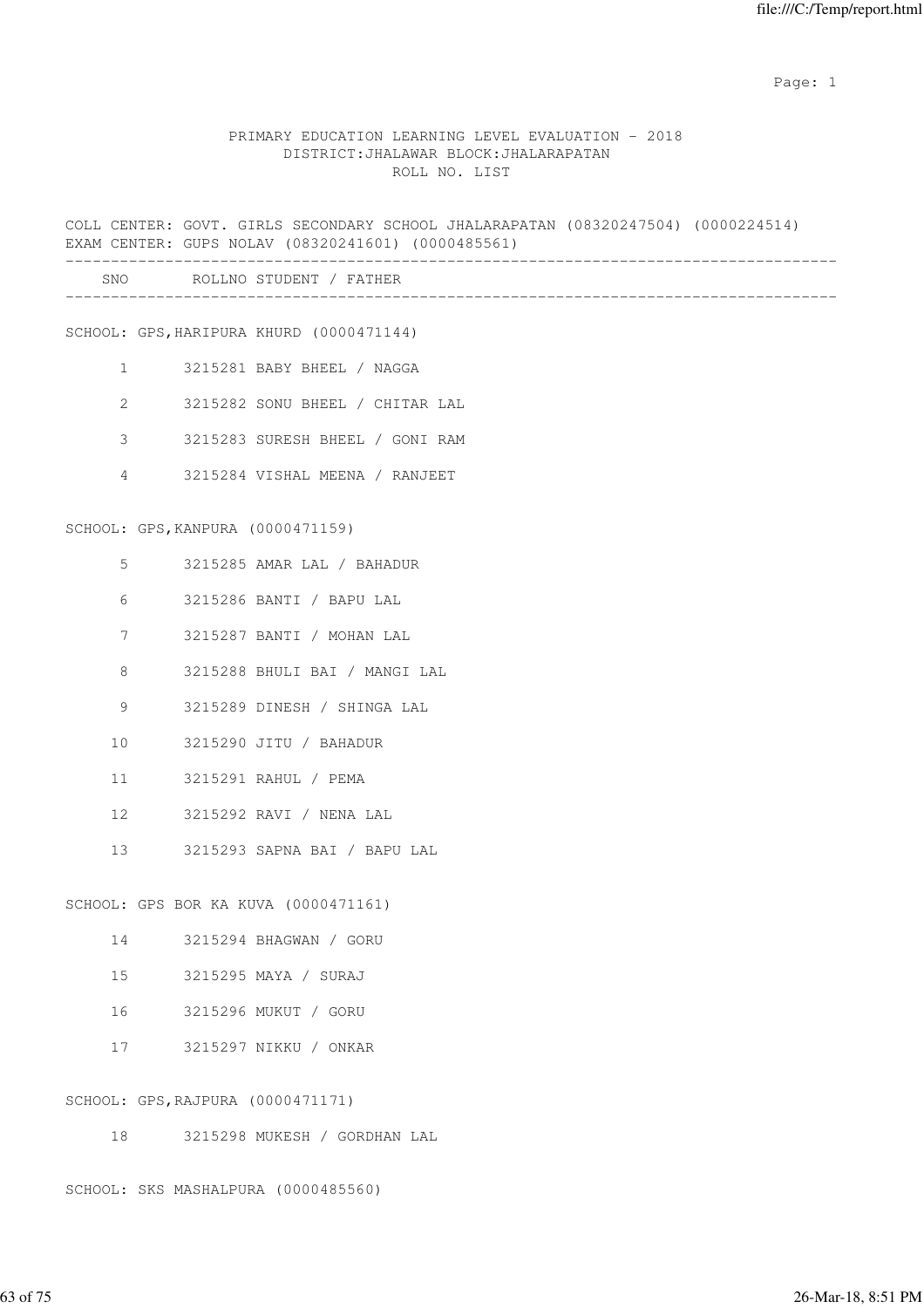# PRIMARY EDUCATION LEARNING LEVEL EVALUATION - 2018 DISTRICT:JHALAWAR BLOCK:JHALARAPATAN ROLL NO. LIST

COLL CENTER: GOVT. GIRLS SECONDARY SCHOOL JHALARAPATAN (08320247504) (0000224514) EXAM CENTER: GUPS NOLAV (08320241601) (0000485561)

|    |                                 | SNO ROLLNO STUDENT / FATHER                |
|----|---------------------------------|--------------------------------------------|
|    |                                 | 19 3215299 BHERU LAL / RAJU LAL            |
| 20 |                                 | 3215300 DINESH KUMAR / DEEP CHAND          |
| 21 |                                 | 3215301 MAHENDRA KUMAR / KANHIRAM          |
| 22 |                                 | 3215302 RADHA BAI / RAMSWARUP              |
| 23 |                                 | 3215303 RAM NIWAS / AMAR LAL               |
|    | SCHOOL: GUPS NOLAV (0000485561) |                                            |
| 24 |                                 | 3215304 ANJU KAHAR / SURESH KAHAR          |
| 25 |                                 | 3215305 BARKHA BHEEL / HEMRAJ              |
| 26 |                                 | 3215306 DIVYA KANWAR / TAKHAT SINGH        |
| 27 |                                 | 3215307 MAHENDRA GURJAR / DWARKI LAL       |
| 28 |                                 | 3215308 MANJU GURJAR / CHUNNI LAL          |
| 29 |                                 | 3215309 NEELU KAHAR / RAJMAL               |
| 30 |                                 | 3215310 POOJA KANWAR / JUGRAJ SINGH        |
| 31 |                                 | 3215311 RAVINDRA KUMAR BHEEL / CHITAR LAL  |
| 32 |                                 | 3215312 RENUKA KAHAR / KANWAR LAL          |
| 33 |                                 | 3215313 SANDEEP KAHAR / SURESH KUMAR KAHAR |
| 34 |                                 | 3215314 SANJAY BHEEL / RAMDAYAL            |
| 35 |                                 | 3215315 SONU KANWAR / LATE VIJAY SINGH     |
| 36 |                                 | 3215316 SUNNY GURJAR / BHARAT GURJAR       |
| 37 |                                 | 3215317 TRISHA BHEEL / DURGA LAL           |
| 38 |                                 | 3215318 VIJAY BHEEL / BHAGWAN SINGH        |
| 39 |                                 | 3215319 YOGESH KAHAR / OM PRAKASH KAHAR    |
|    |                                 | SCHOOL: GUPS, PREMPURA (0000485565)        |

40 3215320 ANITA KUMARI / PAPPU LAL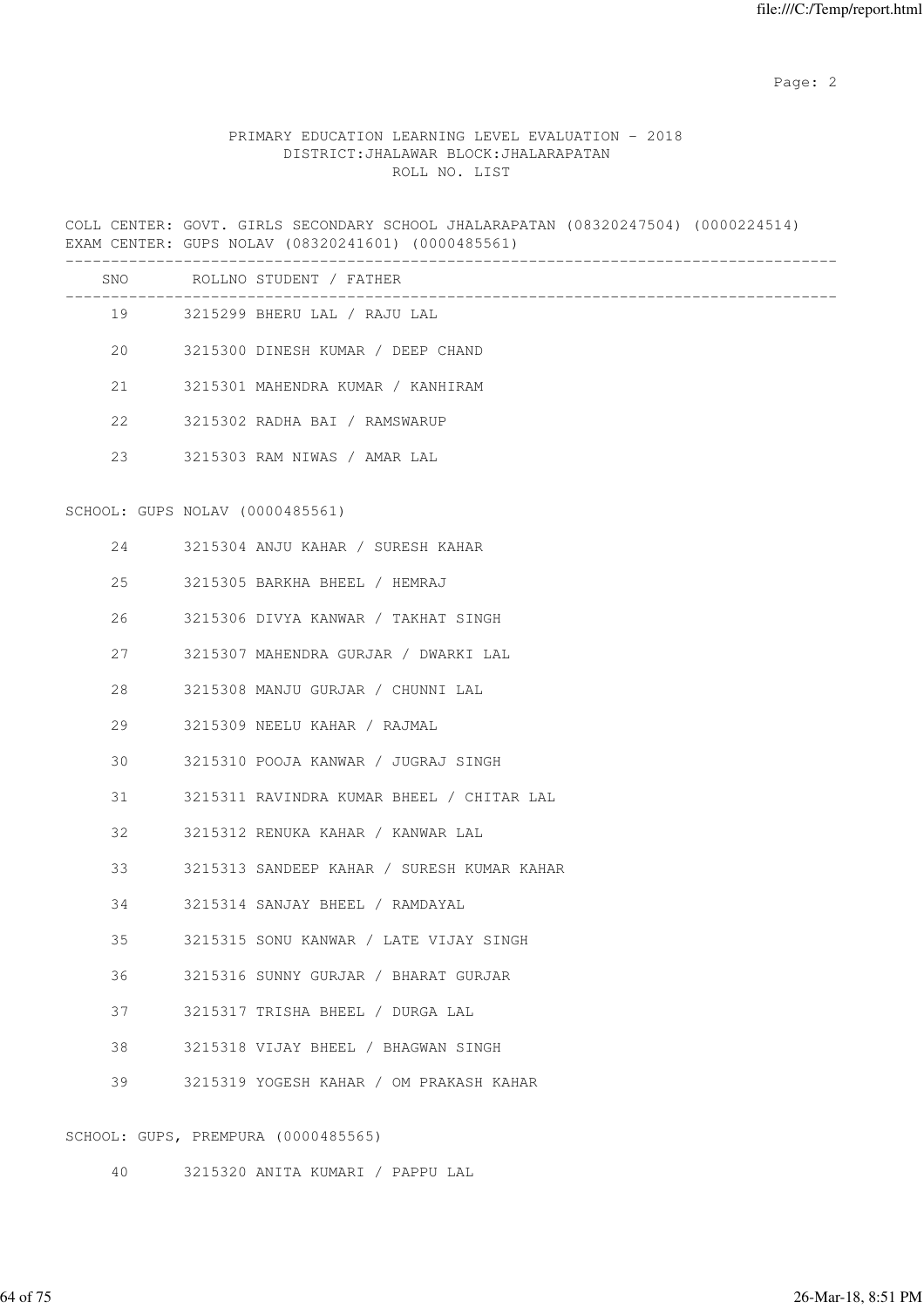Page: 3

# PRIMARY EDUCATION LEARNING LEVEL EVALUATION - 2018 DISTRICT:JHALAWAR BLOCK:JHALARAPATAN ROLL NO. LIST

COLL CENTER: GOVT. GIRLS SECONDARY SCHOOL JHALARAPATAN (08320247504) (0000224514) EXAM CENTER: GUPS NOLAV (08320241601) (0000485561)

|    |                                  | SNO ROLLNO STUDENT / FATHER        |
|----|----------------------------------|------------------------------------|
|    |                                  | 41 3215321 ARJUN / PRAHALAD        |
| 42 |                                  | 3215322 DEVRAJ / PAPPU LAL         |
| 43 |                                  | 3215323 JYOTI KUMARI / NAND KISHOR |
| 44 |                                  | 3215324 KIRAN / MANOJ              |
| 45 |                                  | 3215325 MANEESHA KUMARI / JAGDISH  |
| 46 |                                  | 3215326 NEETU BAI / MURALI         |
| 47 |                                  | 3215327 PRADEEP / SATYANARAYAN     |
| 48 |                                  | 3215328 ROHIT / RADHEYSHYAM        |
|    |                                  | 49 3215329 SURESH KUMAR / NANU RAM |
|    |                                  |                                    |
|    | SCHOOL: GPS GOLBHAV (0000502059) |                                    |
| 50 |                                  | 3215330 GOVIND / JUJHAR            |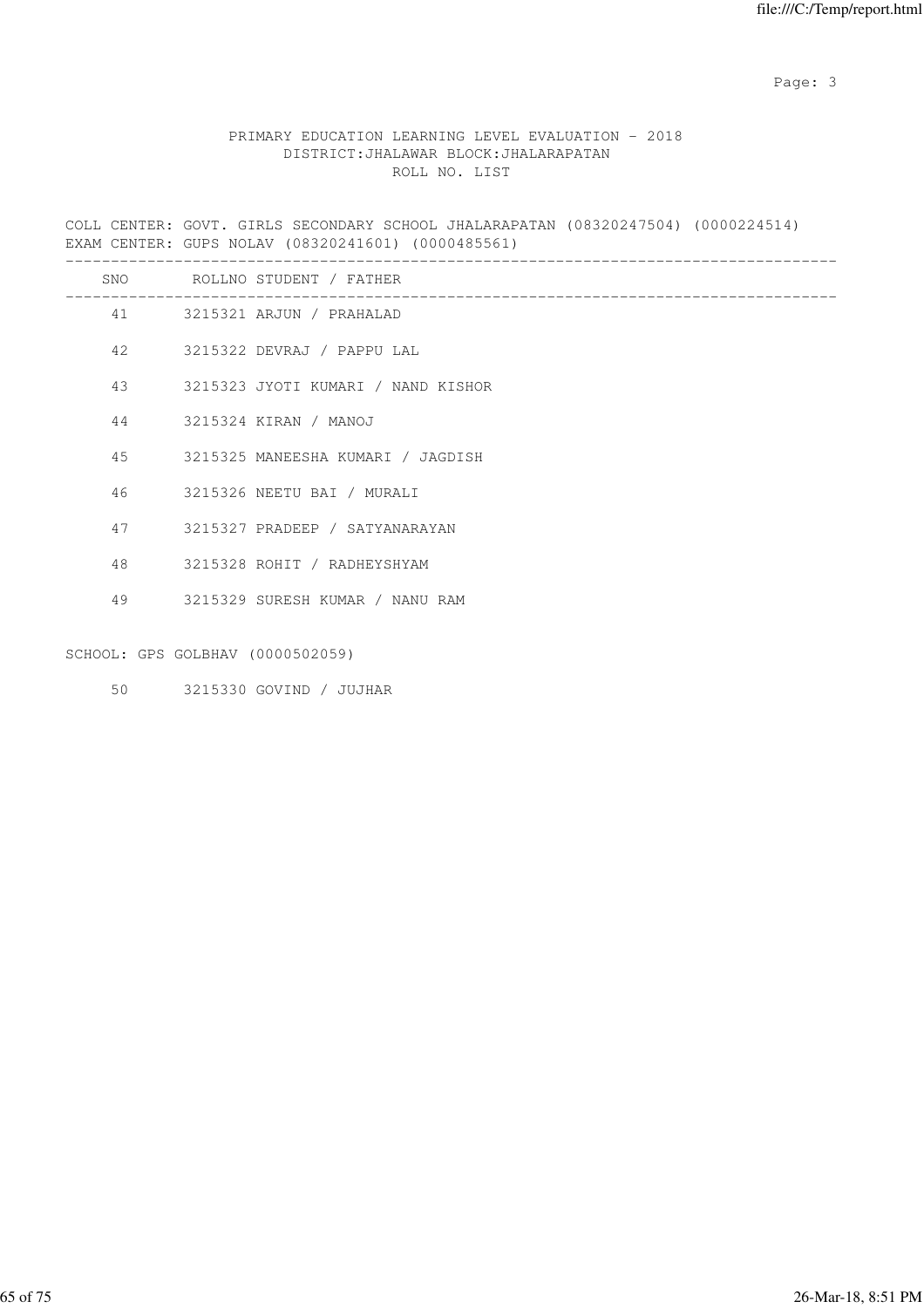#### PRIMARY EDUCATION LEARNING LEVEL EVALUATION - 2018 DISTRICT:JHALAWAR BLOCK:JHALARAPATAN ROLL NO. LIST

COLL CENTER: GOVT. GIRLS SECONDARY SCHOOL JHALARAPATAN (08320247504) (0000224514) EXAM CENTER: GUPS,MANDA (08320257701) (0000485841) ------------------------------------------------------------------------------------- SNO ROLLNO STUDENT / FATHER ------------------------------------------------------------------------------------- SCHOOL: GSS, SHYAMPURA (0000217749) 1 3215331 CHANDNI NAT / RAJU LAL 2 3215332 DUSHANT KUMAR MEGHWAL / SHOBHARAM MEGHWAL 3 3215333 EKTA NAGAR / SHYAM LAL NAGAR 4 3215334 GOVIND KUMAR MEGHWAL / MADAN LAL 5 3215335 GOVIND NAGAR / DINESH KUMAR NAGAR 6 3215336 LOKESH NAT / BALCHAND 7 3215337 MEENA HARIJAN / PAPPU LAL 8 3215338 NEHA NAGAR / MANOHAR LAL 9 3215339 PAYAL MEHAR / RAJA RAM MEHAR 10 3215340 POOJA KUMARI BHEEL / RAI SINGH BHEEL 11 3215341 RADHIKA MEGHWAL / SHOBHA RAM MEGHWAL 12 3215342 RINA ERWAL / DEVI LAL 13 3215343 SHIWANI NAT / JIVAN NAT SCHOOL: GUPS,MANDA (0000485841) 14 3215344 ANUSHA NAGAR / MANGILAL NAGAR 15 3215345 BALRAM SINGH JHALA / GAJRAJ SINGH JHALA 16 3215346 BULBUL NAGAR / NARENDRA KUMAR NAGAR 17 3215347 HARI OM MEHAR / RAMESH CHAND MEHAR 18 3215348 HEMRAJ SINGH / JALAM SINGH 19 3215349 LOKESH BHEEL / JANKI LAL BHEEL 20 3215350 MADHU NAGAR / RAJA RAM 21 3215351 MAHESH KUMAR MEHAR / MADAN LAL MEHAR 22 3215352 MEGHA KANWAR / CHHEETAR SINGH JHALA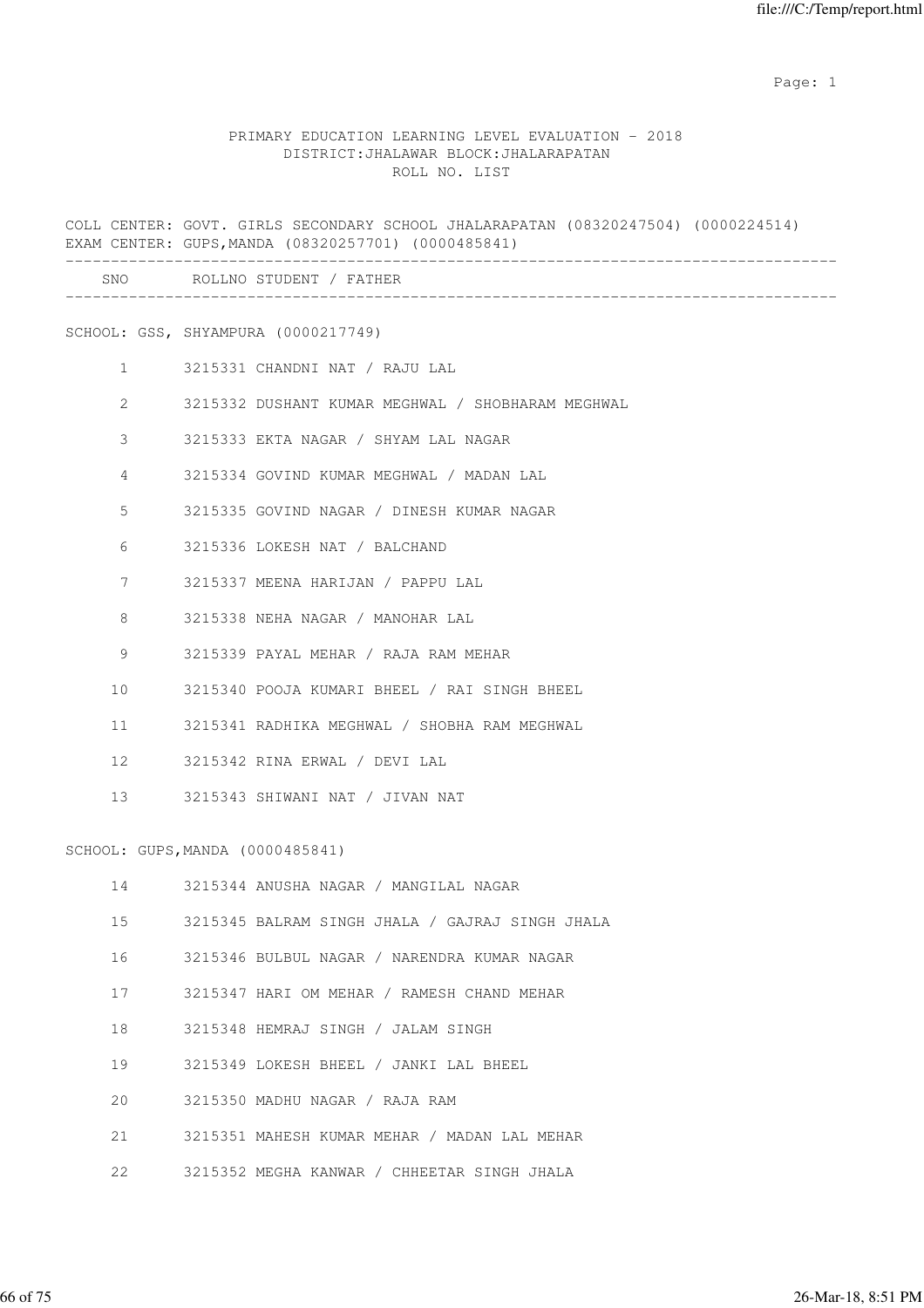# PRIMARY EDUCATION LEARNING LEVEL EVALUATION - 2018 DISTRICT:JHALAWAR BLOCK:JHALARAPATAN ROLL NO. LIST

COLL CENTER: GOVT. GIRLS SECONDARY SCHOOL JHALARAPATAN (08320247504) (0000224514) EXAM CENTER: GUPS,MANDA (08320257701) (0000485841)

|    |                                  | SNO ROLLNO STUDENT / FATHER                             |
|----|----------------------------------|---------------------------------------------------------|
|    |                                  | 23 3215353 MONIKA NAGAR / DINESH KUMAR NAGAR            |
| 24 |                                  | 3215354 PRADYUMAN SINGH JODHANA / GAJRAJ SINGH JODHANA  |
| 25 |                                  | 3215355 PRAVEEN SINGH JHALA / PUR SINGH JHALA           |
| 26 |                                  | 3215356 TANISHA NAGAR / MOHEN LAL NAGAR                 |
| 27 |                                  | 3215357 VIJENDRA SINGH JODHANA / MEHARBAN SINGH JODHANA |
|    |                                  |                                                         |
|    | SCHOOL: GPS, SARAWA (0000505742) |                                                         |
| 28 |                                  | 3215358 ABHISHEK PRAJAPAT / MOHAN LAL PRAJAPAT          |
| 29 |                                  | 3215359 ANITA KUMARI GOSWAMI / CHOTU LAL GOSWAMI        |
| 30 |                                  | 3215360 ARJUN LAL AIRWAL / KARU LAL AIRWAL              |
| 31 |                                  | 3215361 DEEPAK KUMAR AIRWAL / MADAN LAL AIRWAL          |
| 32 |                                  | 3215362 KAMLESH AIRWAL / DEVI LAL AIRWAL                |
| 33 |                                  | 3215363 PANKAJ KUMAR BHEEL / NARBE SINGH BHEEL          |
| 34 |                                  | 3215364 RADHA KUMARI GOSWAMI / GHAN SHYAM GOSWAMI       |
| 35 |                                  | 3215365 SAGAR KUMAR BHEEL / BHAGAT RAM BHEEL            |
| 36 |                                  | 3215366 SHIVANI BHEEL / MUKESH BHEEL                    |
| 37 |                                  | 3215367 VISHAL KUMAR PRAJAPAT / VISHNU LAL PRAJAPAT     |
| 38 |                                  | 3215368 VISHNU KUMARI AIRWAL / SHIV LAL AIRWAL          |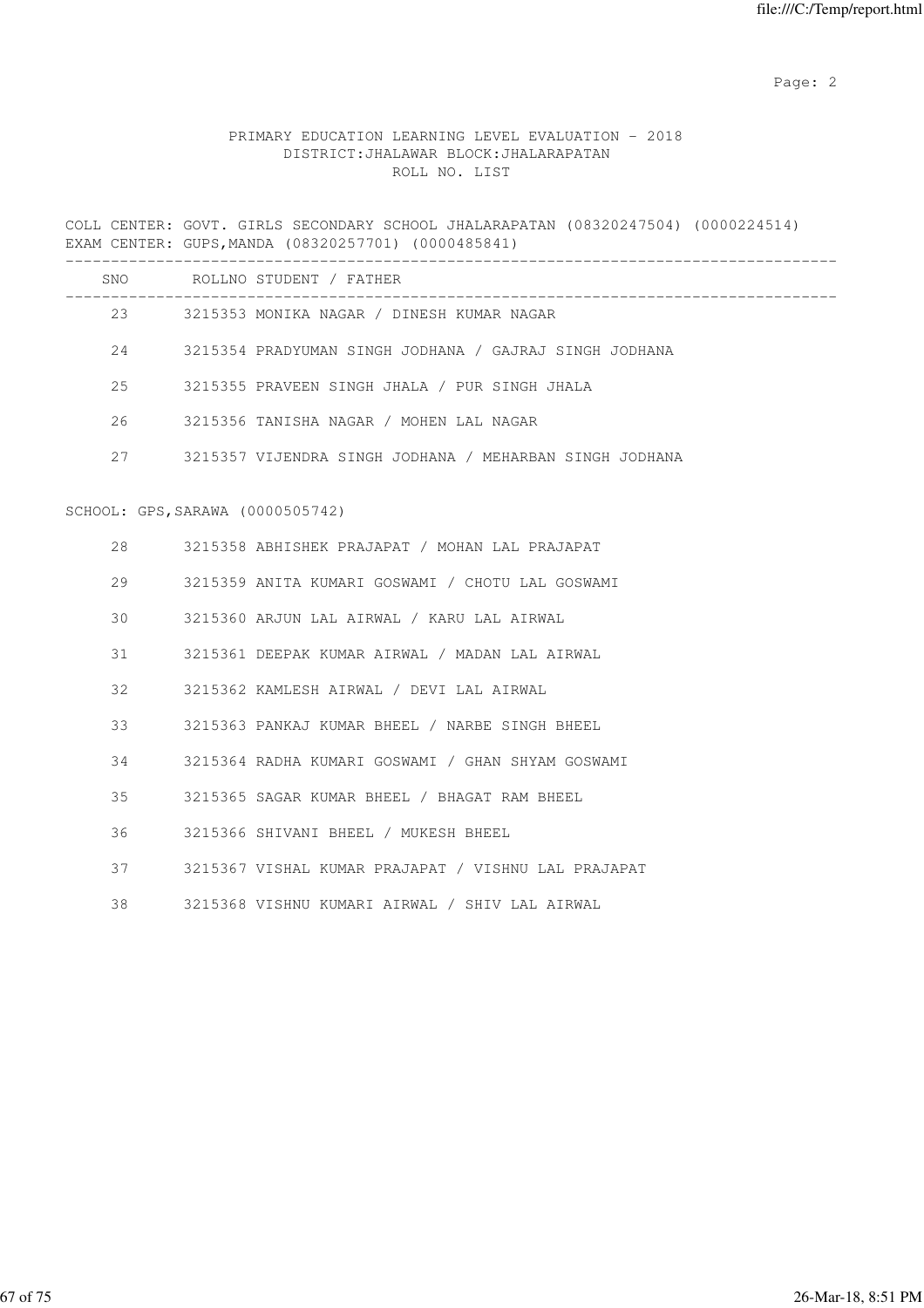#### PRIMARY EDUCATION LEARNING LEVEL EVALUATION - 2018 DISTRICT:JHALAWAR BLOCK:JHALARAPATAN ROLL NO. LIST

COLL CENTER: GOVT. GIRLS SECONDARY SCHOOL JHALARAPATAN (08320247504) (0000224514) EXAM CENTER: GUPS,SHYOPUR (08320258001) (0000485847) ------------------------------------------------------------------------------------- SNO ROLLNO STUDENT / FATHER ------------------------------------------------------------------------------------- SCHOOL: SKS SARANGA KHEDA (0000482872) 1 3215369 AKASH KUMAR / FULCHAND 2 3215370 ANJANA KUMARI / BHAGWAN SINGH 3 3215371 ANOKHEE KUMARI / GOPAL LAL 4 3215372 BANWARI LAL / HEMRAJ 5 3215373 BHERU LAL / BASANTI LAL 6 3215374 HARIOM / HARCHAND 7 3215375 KALE KUMARI / SHAYAM LAL 8 3215376 KANYA KUMARI / MANA LAL 9 3215377 NIRMALA KUMARI / DHUDHA LAL 10 3215378 PAWAN KUMAR / DURGA LAL 11 3215379 RAMBABU / NANDLAL 12 3215380 RESHAMA KUMARI / RAMDYAL 13 3215381 SUNIL KUMAR / KALULAL SCHOOL: GUPS,SHYOPUR (0000485847) 14 3215382 DHARMRAJ GURJAR / MADAN LAL 15 3215383 GOVIND MEGHAWAL / PRAKASH CHAND 16 3215384 LAKHAN MEGHAWAL / BIRAM LAL 17 3215385 LALIT MEGHAWAL / JAGDISH CHAND 18 3215386 LALIT NAYAK / JANKI LAL 19 3215387 MUSKAN BEE / RAES KHAN 20 3215388 RAMRAJ GURJAR / MADAN LAL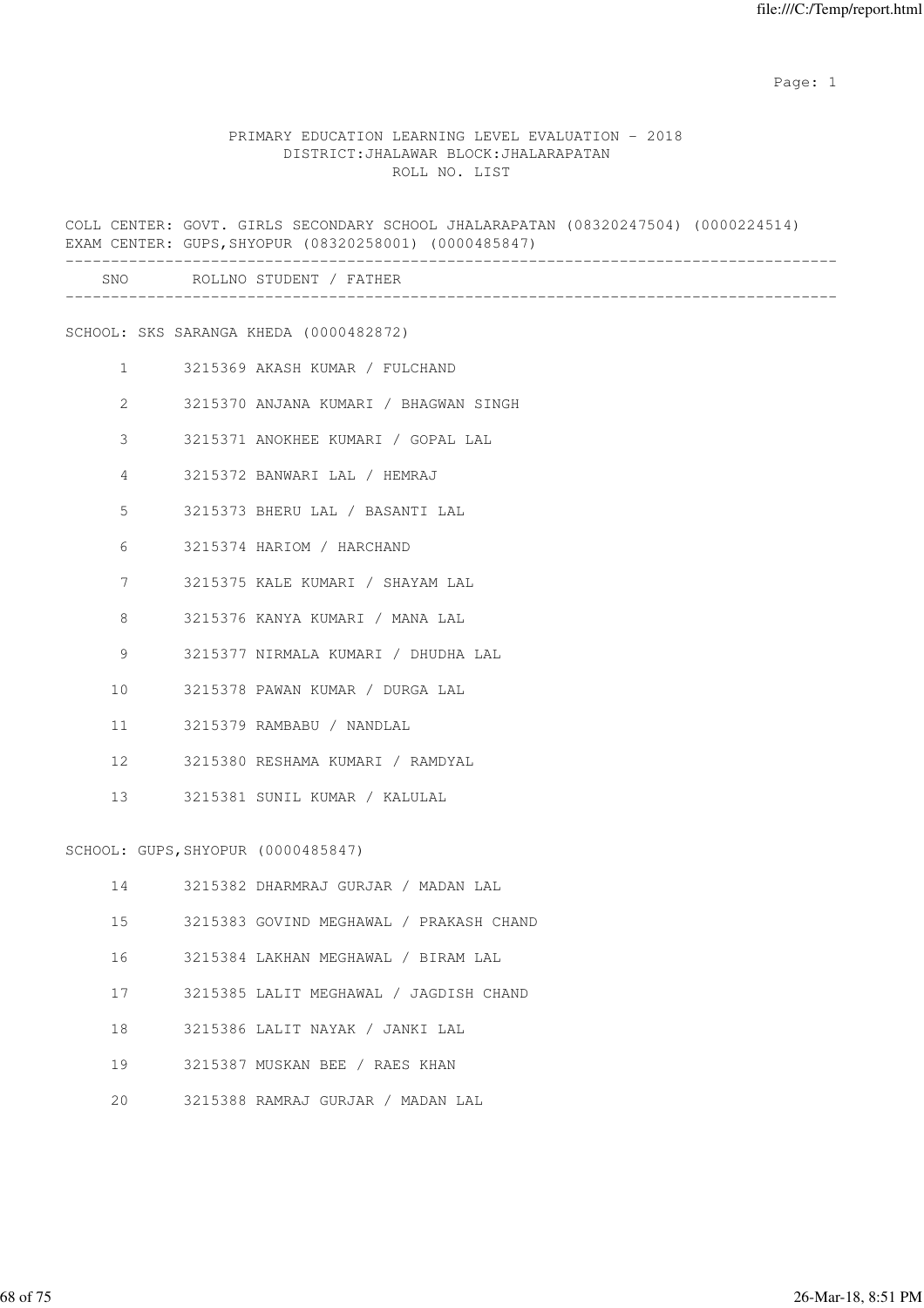# PRIMARY EDUCATION LEARNING LEVEL EVALUATION - 2018 DISTRICT:JHALAWAR BLOCK:JHALARAPATAN ROLL NO. LIST

COLL CENTER: GOVT. GIRLS SECONDARY SCHOOL JHALARAPATAN (08320247504) (0000224514) EXAM CENTER: GUPS,HARIPURA (08320237001) (0000486236) -------------------------------------------------------------------------------------

| SNC<br>__ | NI (<br>$\cdots$ |  |
|-----------|------------------|--|
|           |                  |  |

SCHOOL: GPS,CHANDLOI (0000414174)

- 1 3215389 HEMRAJ GUJAR / GHISA LAL
- 2 3215390 MANISHA / PHOOL SINGH

#### SCHOOL: GPS,BANJARI (0000467645)

- 3 3215391 KAVITA BHEEL / BHAWANI SHANKAR
- 4 3215392 KULDEEP / DHANNA LAL
- 5 3215393 MAINA BHEEL / KALU LAL
- 6 3215394 SAPANA MEHER / BHAG CHAND
- 7 3215395 SEEMA BAIRAGE / BABUDAS

#### SCHOOL: GPS,MADHOPUR (0000470995)

| 8               | 3215396 ANKIT BHEEL / DURGA LAL       |
|-----------------|---------------------------------------|
| 9               | 3215397 ASHISH / DINESH BHEEL         |
| 10 <sup>1</sup> | 3215398 BALCHAND BHEEL / VISION SINGH |
| 11              | 3215399 CHOUTHMAL BHEEL / NAND KISHOR |
| 12              | 3215400 LAKHAN BHEEL / DINESH BHEEL   |
| $13 -$          | 3215401 LAKHAN BHEEL / DULICHAND      |
| 14              | 3215402 LALIT BHEEL / BAJE SINGH      |
| 15              | 3215403 PAYAL BHEEL / BAHADUR BHEEL   |
| 16              | 3215404 POOJA SUMAN / DURGA SHANKAR   |
| 17              | 3215405 RAJKUMAR / KAVAL CHAND        |
| 18              | 3215406 SAPNA BHEEL / BHADUR BHEEL    |
| 19              | 3215407 SHIVA DHOLI / RAM VILAS DHOLI |
| 20              | 3215408 SIYARAM / PARWAT SINGH        |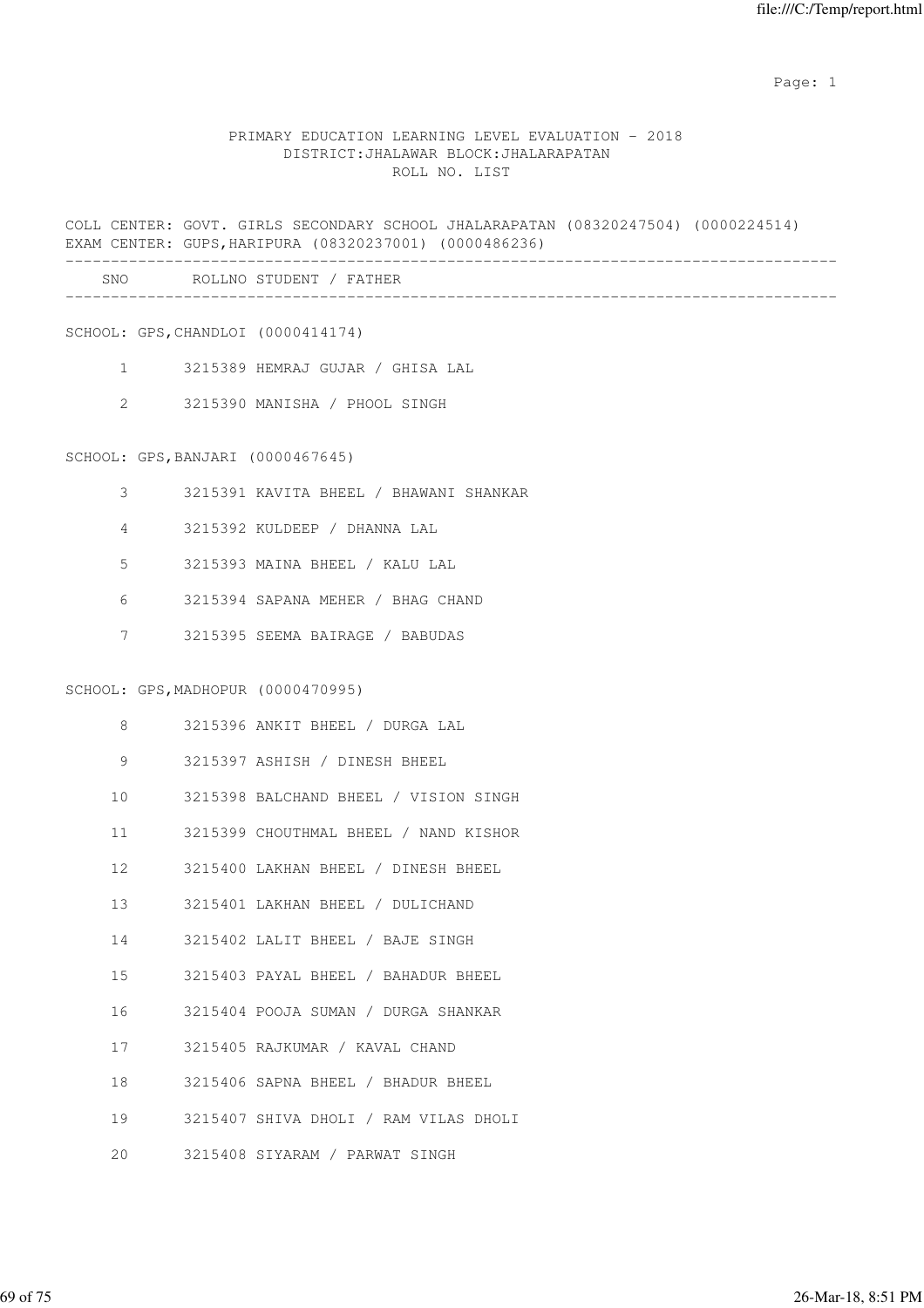## PRIMARY EDUCATION LEARNING LEVEL EVALUATION - 2018 DISTRICT:JHALAWAR BLOCK:JHALARAPATAN ROLL NO. LIST

COLL CENTER: GOVT. GIRLS SECONDARY SCHOOL JHALARAPATAN (08320247504) (0000224514) EXAM CENTER: GUPS,HARIPURA (08320237001) (0000486236) ------------------------------------------------------------------------------------- SNO ROLLNO STUDENT / FATHER ------------------------------------------------------------------------------------- 21 3215409 ABISHEK / RAJ KUMAR 22 3215410 DHANRAJ BHEEL / PREM CHAND BHEEL 23 3215411 DILKHUSH MEGHWAL / NANURAM 24 3215412 MANEESHA BHEEL / BHERU LAL BHEEL 25 3215413 NAJIYA / HMID 26 3215414 NISHA GURJAR / MANSINGH 27 3215415 PARDEEP BERAGI / SURESH BERAGI 28 3215416 PRIYA BHEEL / SHOBHARAM BHEEL 29 3215417 TANUJ RAJPUT / KALU SINGH SCHOOL: GUPS,HARIPURA (0000486236) 30 3215418 GOVINDA DANGI / PEERU LAL 31 3215419 HARI OM DANGI / GYARSI LAL 32 3215420 JITENDRA DANGI / SITARAM DANGI 33 3215421 KIRAN DANGI / SUJAN SINGH 34 3215422 PREMCHAND / PHOOL CHAND 35 3215423 SAVITA DANGI / SUBHASH DANGI SCHOOL: GPS, MUNDLA (0000500320) 36 3215424 BHAVANA GURJAR / FULSINGH 37 3215425 DHARAMRAJ GURJAR / GHEESA LAL GURJAR 38 3215426 GUNGUN GEHLOT / GAJENDRA GEHLOT 39 3215427 KANHAIYA LAL GURJAR / BHAG CHAND GURJAR 40 3215428 RAHUL GURJAR / SUJAN SINGH GURJAR 41 3215429 RUKMAN BAI GURJAR / RAI SINGH GURJAR 42 3215430 SAPNA GURJAR / BHOJRAJ GURJAR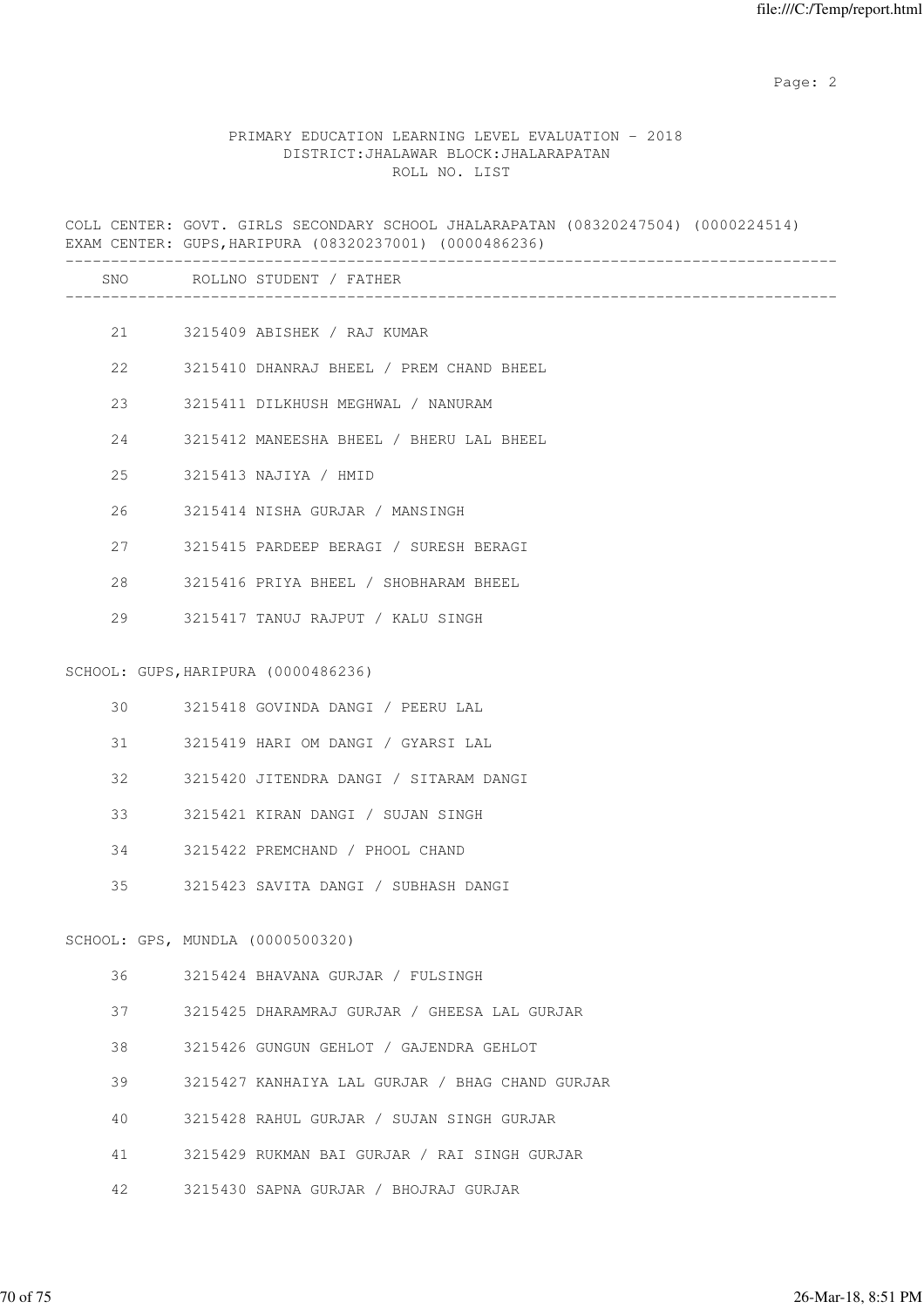Page: 3

# PRIMARY EDUCATION LEARNING LEVEL EVALUATION - 2018 DISTRICT:JHALAWAR BLOCK:JHALARAPATAN ROLL NO. LIST

COLL CENTER: GOVT. GIRLS SECONDARY SCHOOL JHALARAPATAN (08320247504) (0000224514) EXAM CENTER: GUPS,HARIPURA (08320237001) (0000486236)

| SNO. | ROLLNO STUDENT / FATHER               |  |
|------|---------------------------------------|--|
| 43   | 3215431 SOHAN BAI / RAY SINGH GURJAR  |  |
| 44   | 3215432 YASHVANT GURJAR / SUJAN SINGH |  |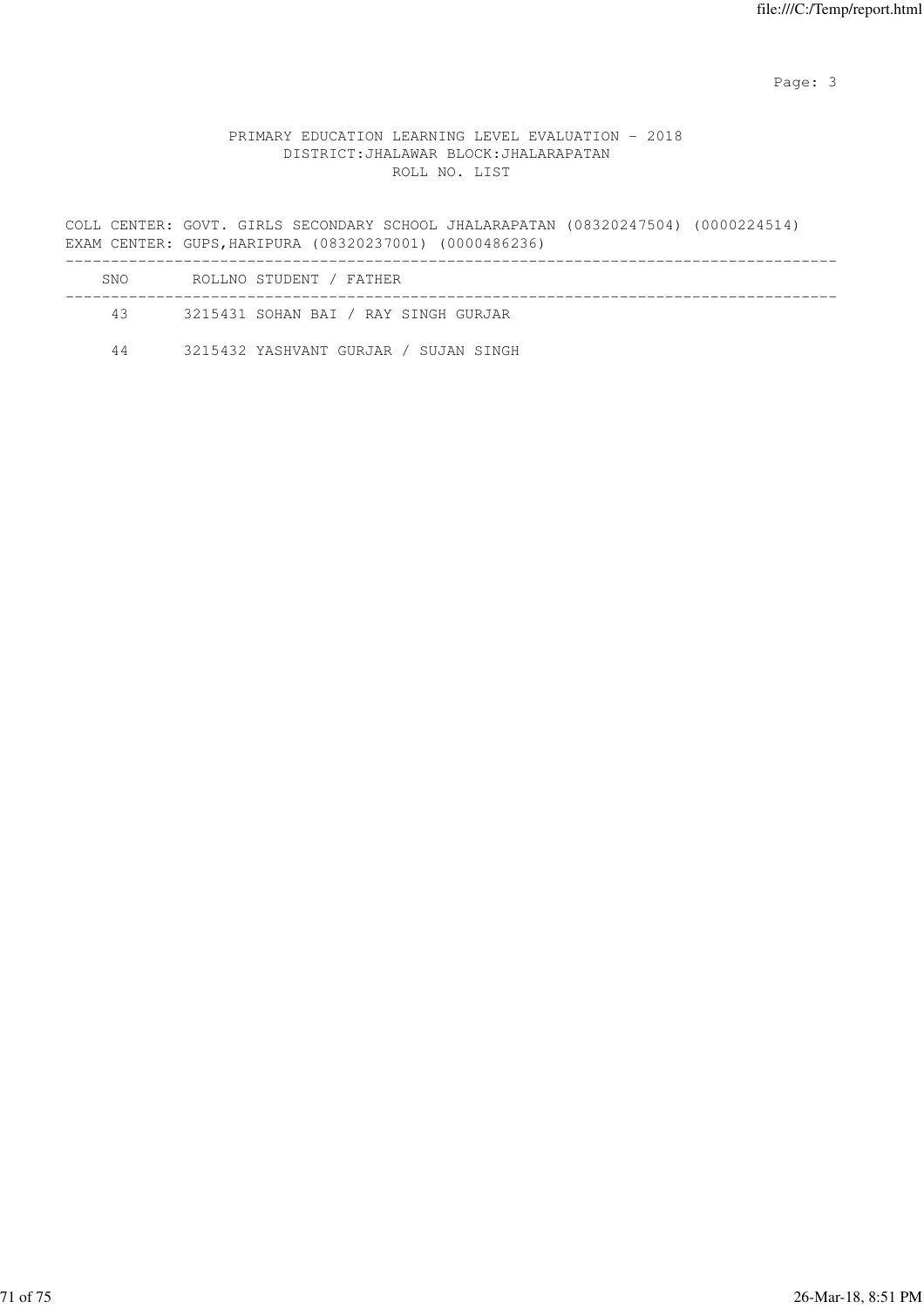#### PRIMARY EDUCATION LEARNING LEVEL EVALUATION - 2018 DISTRICT:JHALAWAR BLOCK:JHALARAPATAN ROLL NO. LIST

COLL CENTER: GOVT. GIRLS SECONDARY SCHOOL JHALARAPATAN (08320247504) (0000224514) EXAM CENTER: GUPS,RALAYATA (08320221101) (0000505577) ------------------------------------------------------------------------------------- SNO ROLLNO STUDENT / FATHER ------------------------------------------------------------------------------------- SCHOOL: GURUKUL SHIKSHAN SANSTHAN (0000019788) 1 3215433 AJAY SEN / RAMCHANDER SEN 2 3215434 BITTU KANWAR / SHIVRAJ SINGH 3 3215435 KRATIKA SHARMA / DEEPAK SHARMA 4 3215436 LAXMAN SINGH / SURESH SINGH 5 3215437 YUVRAJ SINGH / MAHAVEER SINGH SCHOOL: DARSHAN PUBLIC SCHOOL (0000039859) 6 3215438 POONAM JHALA / JUGRAJ SINGH 7 3215439 ROHIT KUMAR KATARIYA / NARENDRA SINGH SCHOOL: GPS,RALAYATA NEW (0000434329) 8 3215440 BABLU BHEEL / MANGI LAL 9 3215441 CHETANA / BABU LAL 10 3215442 DINESH / BABU LAL 11 3215443 DIPA BHEEL / DEVI LAL BHEEL 12 3215444 GOVIND / CHOOTU LAL 13 3215445 HANSRAJ BHEEL / RANG LAL 14 3215446 MAHENDRA BHEEL / RAMKARAN BHEEL 15 3215447 MANGI LAL BHEEL / BALCHAND BHEEL 16 3215448 MAYA BHEEL / LET. LAXMAN SINGH 17 3215449 NEHA BHEEL / JAY SINGH 18 3215450 PAYAL BHEEL / DURGA LAL BHEEL 19 3215451 RAMESHEWAR / BABU LAL BHEEL

SCHOOL: GPS,GORDHAN NIWAS (0000482839)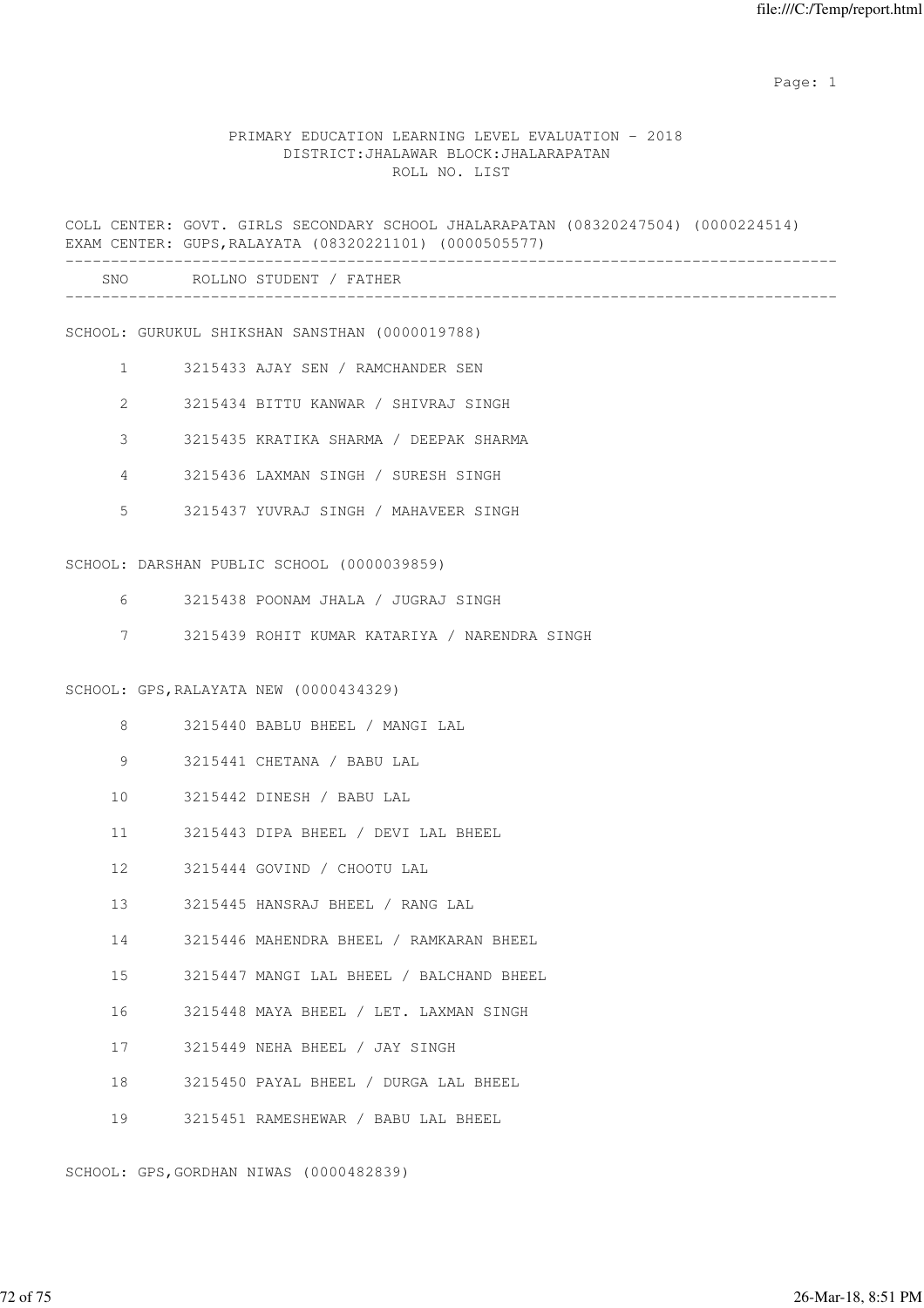Page: 2  $P$  and 2  $P$  and 2  $P$  and 2  $P$  and 2  $P$  and 2  $P$  and 2  $P$  and 2  $P$  and 2  $P$  and 2  $P$  and 2  $P$  and 2  $P$  and 2  $P$  and 2  $P$  and 2  $P$  and 2  $P$  and 2  $P$  and 2  $P$  and 2  $P$  and 2  $P$  and 2  $P$  and 2  $P$ 

## PRIMARY EDUCATION LEARNING LEVEL EVALUATION - 2018 DISTRICT:JHALAWAR BLOCK:JHALARAPATAN ROLL NO. LIST

COLL CENTER: GOVT. GIRLS SECONDARY SCHOOL JHALARAPATAN (08320247504) (0000224514) EXAM CENTER: GUPS,RALAYATA (08320221101) (0000505577)

| <b>SNO</b> | ROLLNO STUDENT / FATHER     |  |
|------------|-----------------------------|--|
|            |                             |  |
| 20         | 3215452 ARTI / BADRI LAL    |  |
| 21         | 3215453 RAVI / RAKESH KUMAR |  |

SCHOOL: GUPS,RALAYATA (0000505577)

| 22     | 3215454 ANJALI BHEEL / TARACHAND BHEEL |
|--------|----------------------------------------|
| 23     | 3215455 BABLI / LAL CHAND              |
| 24     | 3215456 BULBUL / RAMESH                |
| 25     | 3215457 CHOUTH MAL / BHAGWAN           |
| 26     | 3215458 DEEPAK / RAMESH CHAND          |
| 27     | 3215459 DHAPU BAI / RATAN LAL          |
| 28 — 1 | 3215460 KOMAL / CHANDRA SINGH          |
| 29     | 3215461 KRISHNA / HARI SINGH           |
| 30     | 3215462 LAKHAN / KALU LAL              |
| 31     | 3215463 LOKESH BHEEL / KANHAIAY        |
| 32     | 3215464 MAHAVEER / INDRA               |
| 33     | 3215465 MAHESH / MUKESH BHEEL          |
| 34     | 3215466 NIKHILESH / KALU LAL           |
| 35     | 3215467 NITIN / DHANMAL BHEEL          |
| 36     | 3215468 POOJA / SHOBHA RAM             |
| 37 — 1 | 3215469 PREMLATA BHEEL / CHANDAR SINGH |
| 38     | 3215470 PRIYANKA / DURGA LAL           |
| 39     | 3215471 ROSHAN / KALU LAL              |
| 40     | 3215472 SUNIL / RAM GOPAL              |
| 41 — 1 | 3215473 SURAJ / KALU LAL               |
| 42     | 3215474 SURAJ / HEMRAJ                 |
| 43     | 3215475 SURAJ / BALWANT                |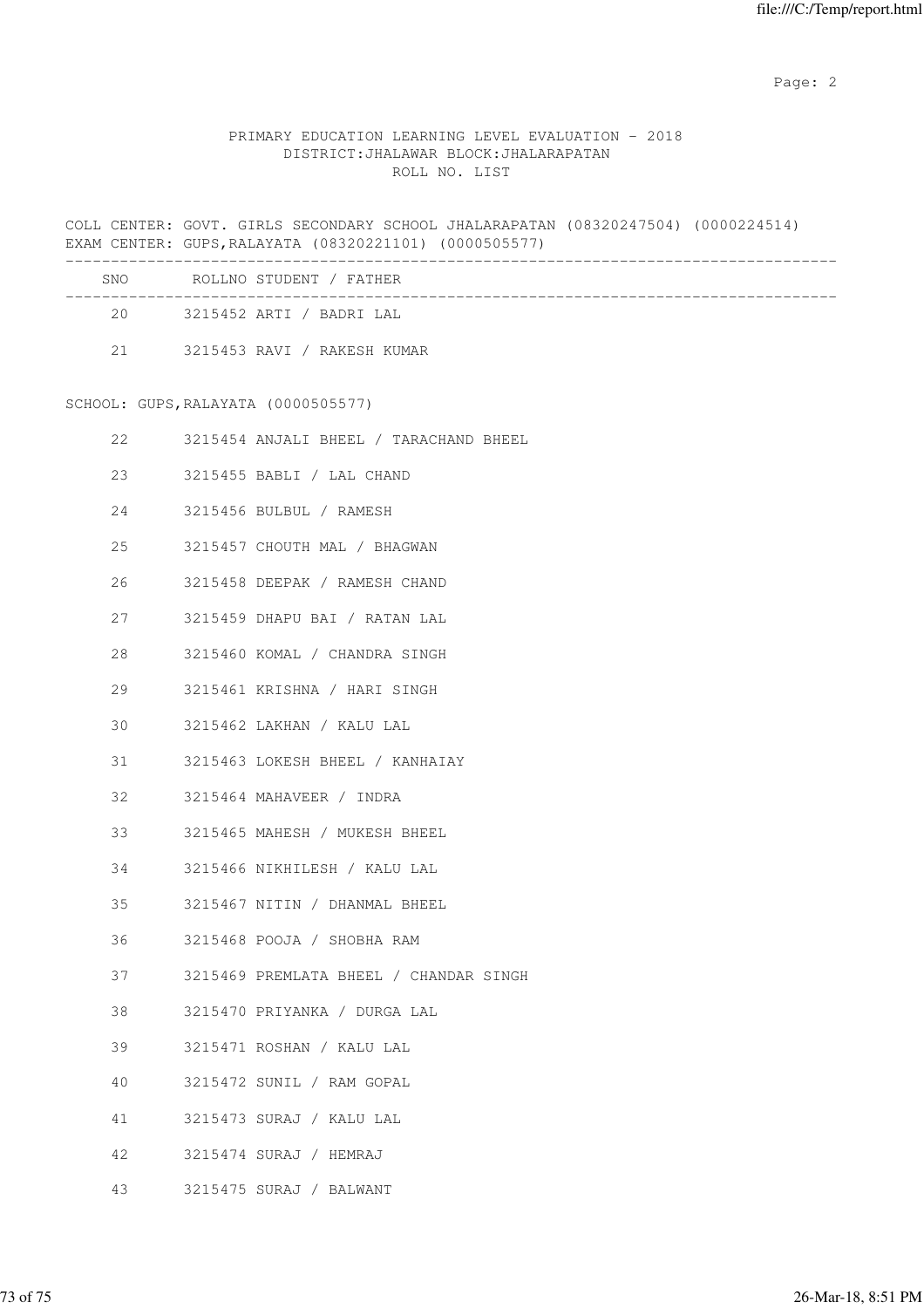Page: 3

## PRIMARY EDUCATION LEARNING LEVEL EVALUATION - 2018 DISTRICT:JHALAWAR BLOCK:JHALARAPATAN ROLL NO. LIST

COLL CENTER: GOVT. GIRLS SECONDARY SCHOOL JHALARAPATAN (08320247504) (0000224514) EXAM CENTER: GUPS,RALAYATA (08320221101) (0000505577) ------------------------------------------------------------------------------------- SNO ROLLNO STUDENT / FATHER

-------------------------------------------------------------------------------------

SCHOOL: GUPS,RALAYATI (0000505610)

- 44 3215476 HARI OM MEENA / JEETMAL MEENA
- 45 3215477 MUSKAN MEWADA / RADHESHYAM MEWADA
- 46 3215478 PAYAL JHALA / JITENDRA SINGH
- 47 3215479 PRAKASH BHEEL / RAM SINGH BHEEL
- 48 3215480 RITIKA JHALA / KALAYAN SINGH